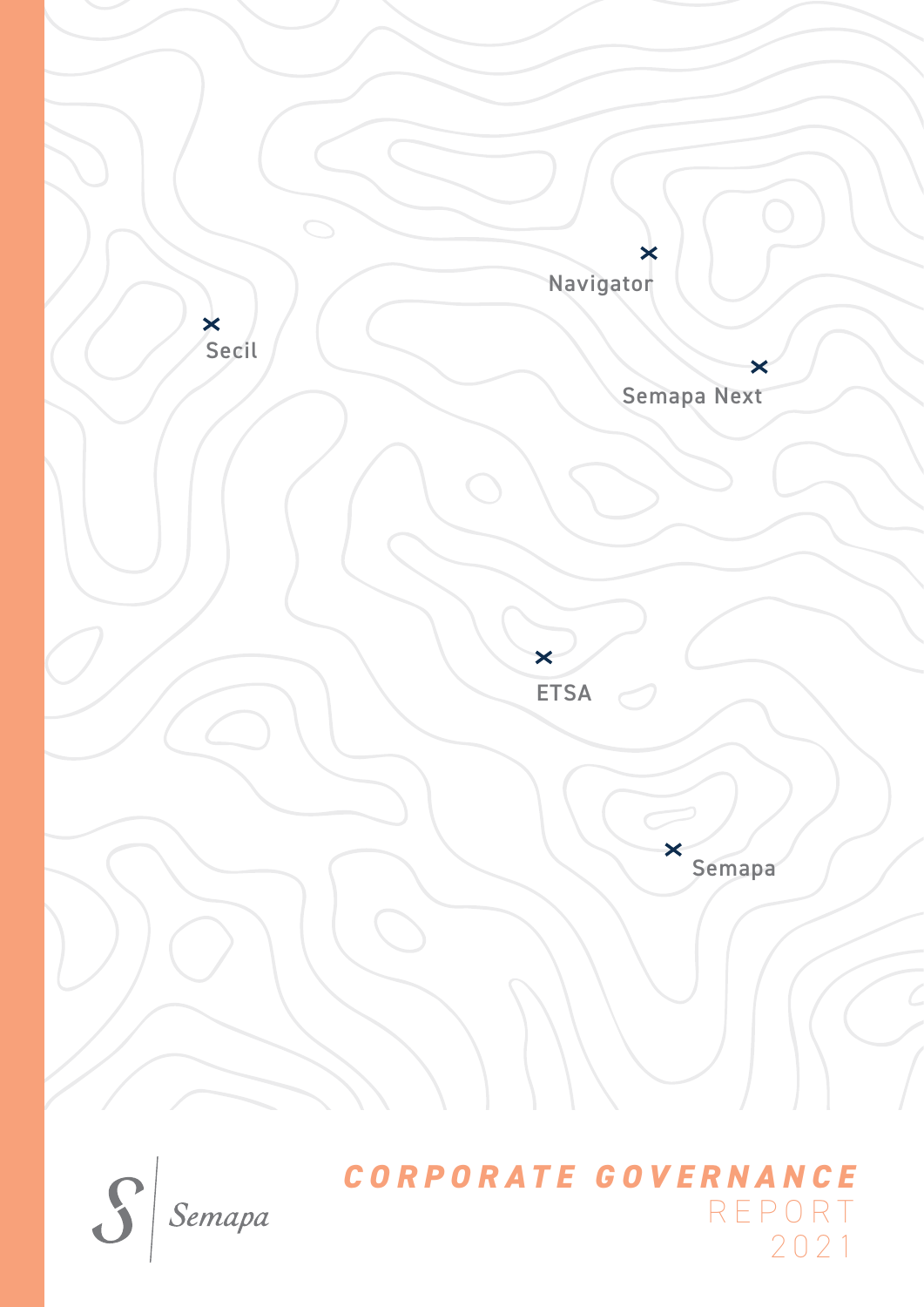# **CONTENTS**

| PART I                                                               |    |
|----------------------------------------------------------------------|----|
| <b>INFORMATION ON CAPITAL STRUCTURE,</b>                             | 4  |
| ORGANISATION AND CORPORATE STRUCTURE                                 |    |
| <b>A. CAPITAL STUCTURE</b>                                           | 4  |
| I. Capital Structure                                                 | 4  |
| II. Holdings of Shares and Bonds                                     | 5  |
| <b>B. CORPORATE BOARDS AND COMMITTEES</b>                            | 6  |
| I. General Meeting                                                   | 6  |
| II. Management and Supervision                                       | 8  |
| III. Auditing                                                        | 26 |
| IV. Statutory Auditor                                                | 31 |
| V. External Auditor                                                  | 32 |
| C. INTERNAL ORGANIZATION                                             | 33 |
| L. Articles of Association                                           | 33 |
| II. Notification of Irregularities (Whistleblowing)                  | 33 |
| III. Internal Control and Risk Management                            | 34 |
| IV. Investor Support                                                 | 38 |
| V. Website (59 to 65)                                                | 38 |
| D. REMUNERATIONS AND REMUNERATION REPORT                             | 39 |
| I. Powers to determine remuneration                                  | 39 |
| II. The remuneration committee                                       | 30 |
| III. Remuneration structure                                          | 40 |
| IV. Disclosure of remuneration                                       | 42 |
| V. Agreements with remuneration implications                         | 45 |
| VI. Stock or stock option plans                                      | 46 |
| E. RELATED PARTY TRANSACTIONS. CONFLICTS OF INTEREST                 | 46 |
| I. Control mechanisms and procedures                                 | 46 |
| II. Details of transactions                                          | 48 |
| PART II                                                              |    |
| <b>ASSESSMENT OF CORPORATE GOVERNANCE</b>                            | 49 |
| 1. Identification of the Corporate Governance Code adopted           | 49 |
| 2. Analysis of compliance with the adopted Corporate Governance Code | 49 |
| 3. Other information                                                 | 58 |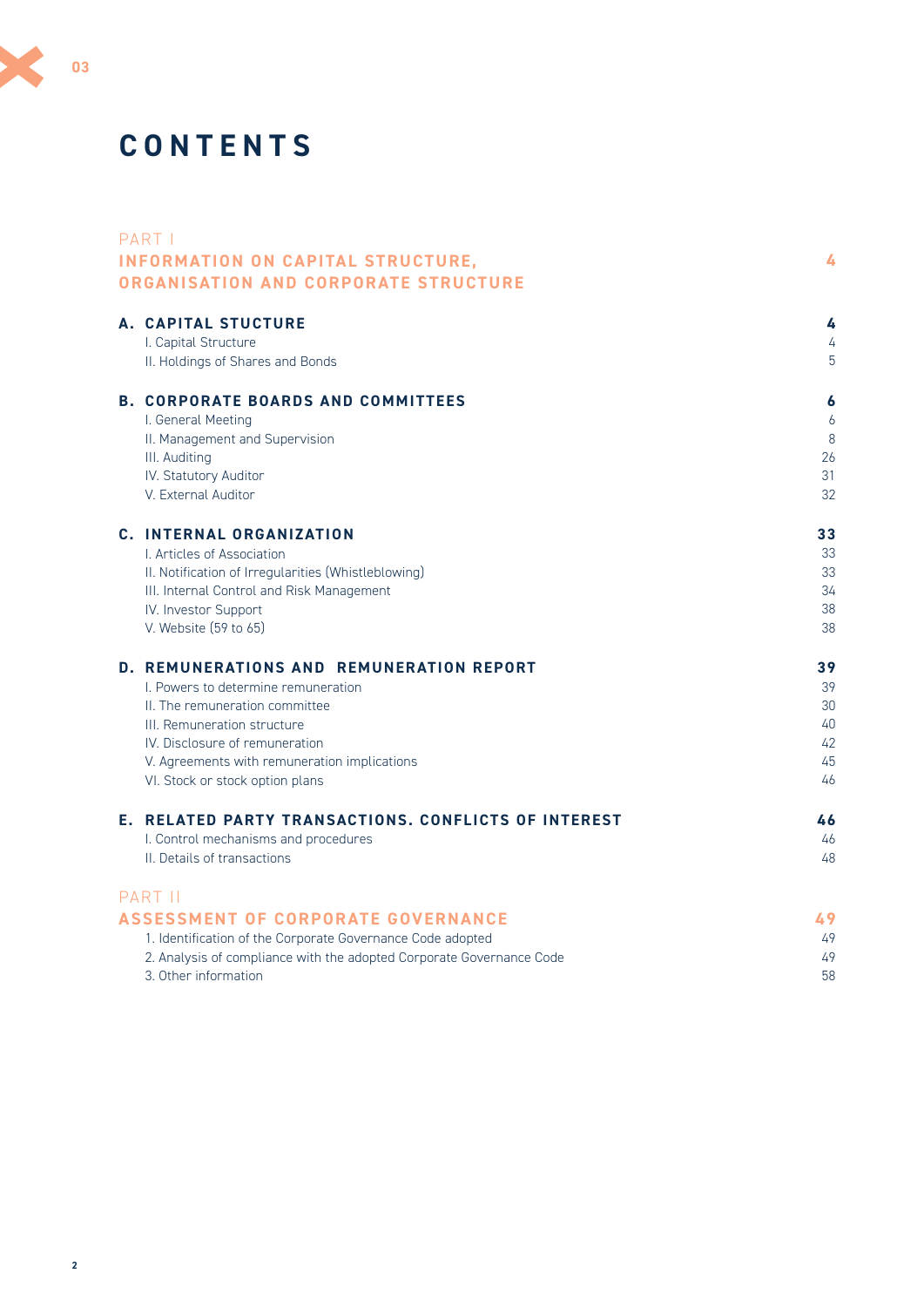

X

| 59 | ANNEX I<br><b>DISCLOSURES REQUIRED UNDER ARTICLE 447</b><br>OF THE COMPANIES CODE |
|----|-----------------------------------------------------------------------------------|
|    | ANNEX II<br><b>REMUNERATION POLICY</b>                                            |
|    | ANNEX III<br>STATEMENT REQUIRED UNDER ARTICLE 245.1 C)<br>OF THE SECURITIES CODE  |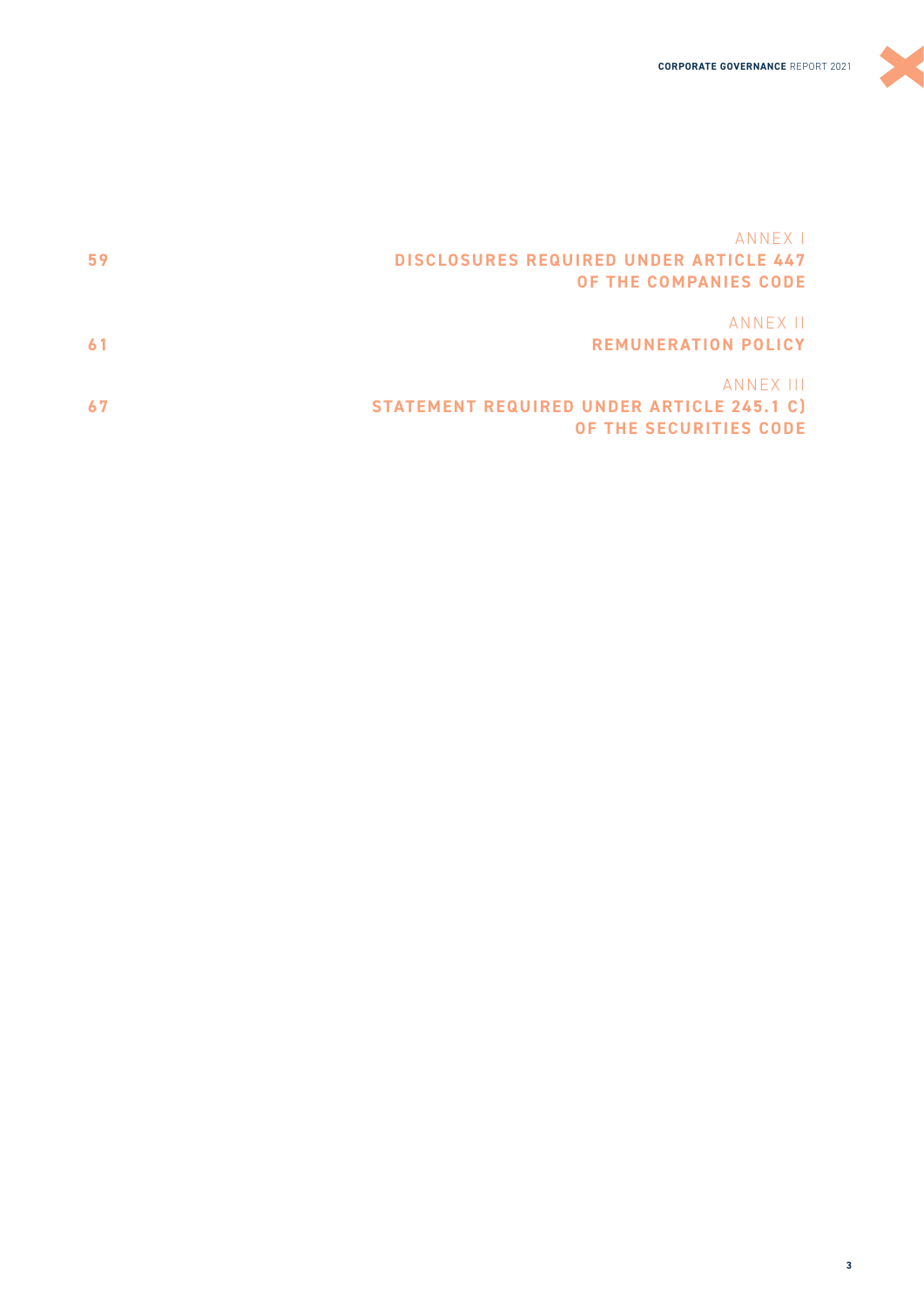<span id="page-3-0"></span>

# **A. CAPITAL STRUCTURE**

# **I. CAPITAL STRUCTURE**

**1. Capital structure (share capital, number of shares, distribution of capital between shareholders, etc.), including indication of shares not admitted to trading, different classes of shares, the rights and obligations attaching to these and the percentage of share capital that they represent (Article 245-A.1 a)).**

Semapa has a share capital of 81,270,000 Euros, represented by a total of 81,270,000 shares without nominal value. All shares are ordinary shares and have the same rights and obligations attached to them, and are admitted for trading.

A breakdown of the capital structure, indicating shareholders with qualifying holdings, is provided in the table in paragraph 7 below.

**2. Any restrictions on the transfer of shares, such as clauses on consent for disposal, or limits on the ownership of shares (Article 245-A.1 b)).**

Semapa has no restrictions of any kind on the transferability or ownership of its shares.

**3. Number of own shares, corresponding percentage of share capital and percentage of voting rights which would correspond to own shares (Article 245-A.1 a)).** 

On 31 December 2021, Semapa held 1,400,627 own shares, corresponding to 1.723% of its share capital. If the voting rights were not suspended, the percentage of voting rights would be the same as the percentage of the total capital.

**4. Significant agreements to which the company is party and which take effect, are amended or terminate in the event of a change in the control of the company as a result of a takeover bid, together with the respective effects, unless, due to its nature, the disclosure of such agreements would be seriously detrimental to the company, except if the company is specifically required to disclose such information by other mandatory provision of law (Article 245-A.1 j)).** 

Semapa is not a party to any important loan agreement, debt instruments or other to which the company is a party and which take effect, alter or terminate upon a change of control of the company as a result of a takeover bid.

Semapa has not adopted any mechanisms that imply payments or assumption of fees in the case of change of control or in the composition of the managing body, and which are likely to harm the free transferability of shares and shareholder's assessment of the performance of the members of the managing body.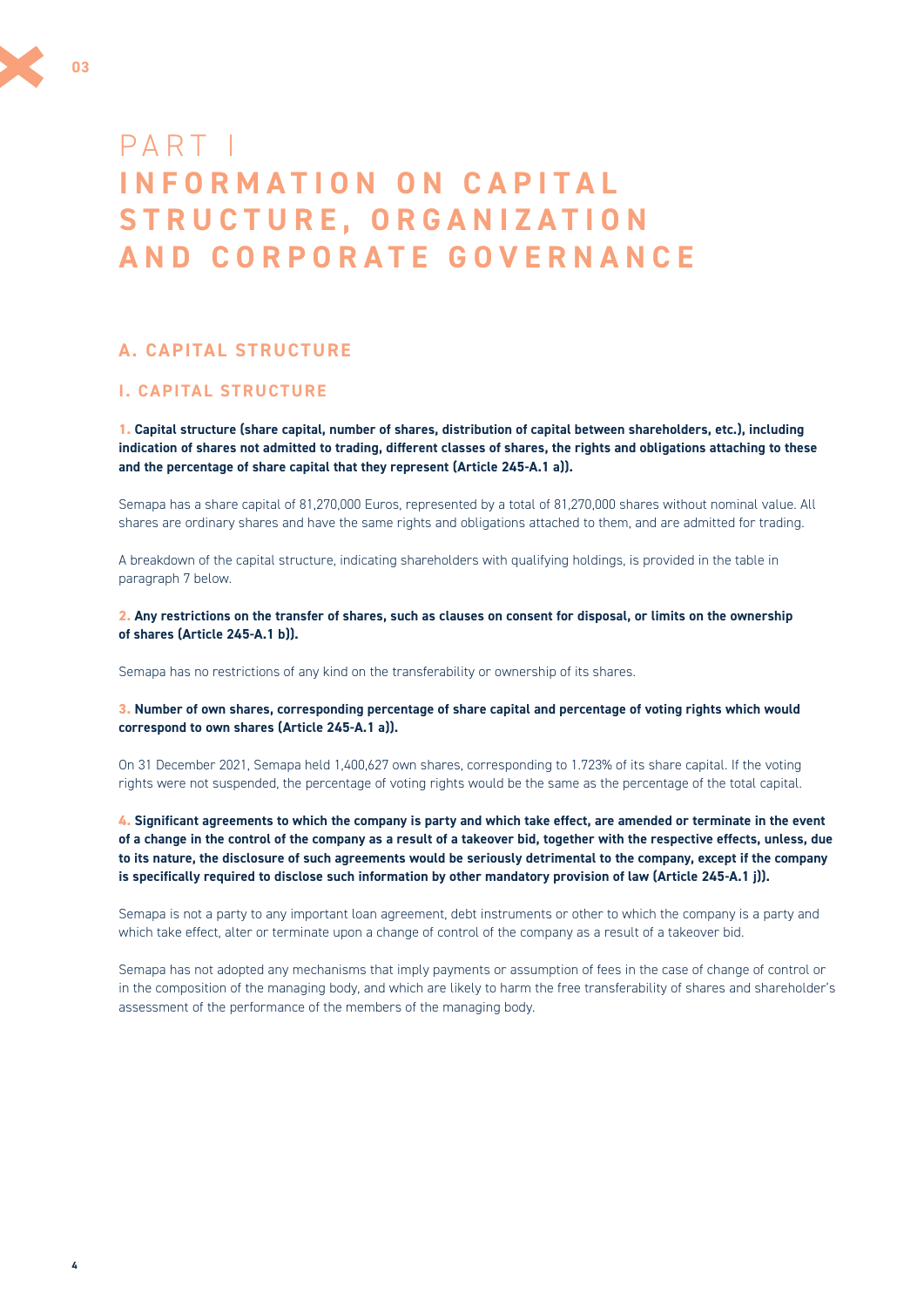<span id="page-4-0"></span>**5. Rules applicable to the renewal or revocation of defensive measures, in particular those providing for limits on the number of votes which can be held or cast by a single shareholder individually or in a concerted manner with other shareholders.** 

There are no defensive measures in place in the company, namely any limiting shareholder's exercisable voting rights.

#### **6. Shareholders' Agreements known to the company or which might lead to restrictions on the transfer of securities or voting rights (Article 245-A.1 g)).**

On 31 December 2021, there are no Shareholders' Agreements known to the company which could lead to restrictions on the transfer of securities or voting rights.

# **II. HOLDINGS OF SHARES AND BONDS**

**7. Identification of persons and organizations who, directly or indirectly, own qualifying holdings (Article 245-A.1 c) and d) and Article 16), detailing the percentage of the share capital and votes imputable and the respective grounds.** 

The owners of qualifying holdings in Semapa on 31 December 2021 are identified in the following table:

|       | <b>Entity</b>                                                                                                                                                                                                                                                                                                     | <b>Number</b><br>of shares | % share capital<br>and voting rights | % non-suspended<br>voting rights |
|-------|-------------------------------------------------------------------------------------------------------------------------------------------------------------------------------------------------------------------------------------------------------------------------------------------------------------------|----------------------------|--------------------------------------|----------------------------------|
| A -   | Sodim, SGPS, S.A.                                                                                                                                                                                                                                                                                                 | 27,508,892                 | 33.849%                              | 34.442%                          |
|       | Cimo - Gestão de Participações, SGPS, S.A.                                                                                                                                                                                                                                                                        | 38,959,431                 | 47.938%                              | 48.779%                          |
|       | <b>Total</b>                                                                                                                                                                                                                                                                                                      | 66,468,323                 | 81.787%                              | 83.221%                          |
| $B -$ | Bestinver Gestión, S.A., S.G.I.I.C.                                                                                                                                                                                                                                                                               |                            |                                      |                                  |
|       | Bestinver Global, F.P.                                                                                                                                                                                                                                                                                            | 362,428                    | 0.446%                               | 0.454%                           |
|       | Bestinver Plan Mixto, F.P.                                                                                                                                                                                                                                                                                        | 91.556                     | 0.113%                               | 0.115%                           |
|       | Bestinver Mixto, F.I.                                                                                                                                                                                                                                                                                             | 13.658                     | 0.017%                               | 0.017%                           |
|       | Bestinver Bolsa, F.I.                                                                                                                                                                                                                                                                                             | 649,964                    | 0.800%                               | 0.814%                           |
|       | Bestinfond, F.I.                                                                                                                                                                                                                                                                                                  | 1,016,934                  | 1.251%                               | 1.273%                           |
|       | Bestvalue, F.I.                                                                                                                                                                                                                                                                                                   | 198,367                    | 0.244%                               | 0.248%                           |
|       | Bestinver Empleo II, F.P.                                                                                                                                                                                                                                                                                         | 1.963                      | 0.002%                               | 0.002%                           |
|       | <b>Bestinver Futuro EPSV</b>                                                                                                                                                                                                                                                                                      | 8.776                      | 0.011%                               | 0.011%                           |
|       | Bestinver Empleo III, F.P.                                                                                                                                                                                                                                                                                        | 1.506                      | 0.002%                               | 0.002%                           |
|       | Bestinver Empleo, F.P.                                                                                                                                                                                                                                                                                            | 11,068                     | 0.014%                               | 0.014%                           |
|       | Bestinver Iberian SICAV                                                                                                                                                                                                                                                                                           | 54,420                     | 0.067%                               | 0.068%                           |
|       | Bestinver Bestinfund SICAV                                                                                                                                                                                                                                                                                        | 40,613                     | 0.050%                               | 0.051%                           |
|       | <b>Bestinver Crecimiento EPSV</b>                                                                                                                                                                                                                                                                                 | 7.370                      | 0.009%                               | 0.009%                           |
|       | <b>Total</b>                                                                                                                                                                                                                                                                                                      | 2,458,623                  | 3.025%                               | 3.078%                           |
| $C -$ | Norges Bank (the Central Bank of Norway)                                                                                                                                                                                                                                                                          | 1,699,613                  | 2.091%                               | 2.128%                           |
| $D -$ | Cobas Asset Management, SGIIC, S.A.                                                                                                                                                                                                                                                                               | 1,637,038                  | 2.014%                               | 2.050%                           |
|       | On behalf of the following shareholders, as investment<br>management entity: Cobas Value, SICAV SA; AZ Multi Asset.<br>Subfund: AZ Multi Asset - Bestvalue; Cobas Global, F.P.; Cobas<br>Iberia, F.I.; Cobas Lux SICAV. Subfund Cobas Selection Fund;<br>Cobas Lux SICAV. Subfund Cobas Iberian Fund; Cobas Mixto |                            |                                      |                                  |

Global, F.P.; Cobas Selección, F.I.; Cobas Concentrados, F.I.L.;

Cobas Renta, F.I. and Alternative Fund SICAV-SIF-Cobas

Concentraded Value Fund

The voting rights relating to the companies in group A are allocated on the basis of direct ownership of the shares and a controlling relationship of Sodim over Cimo.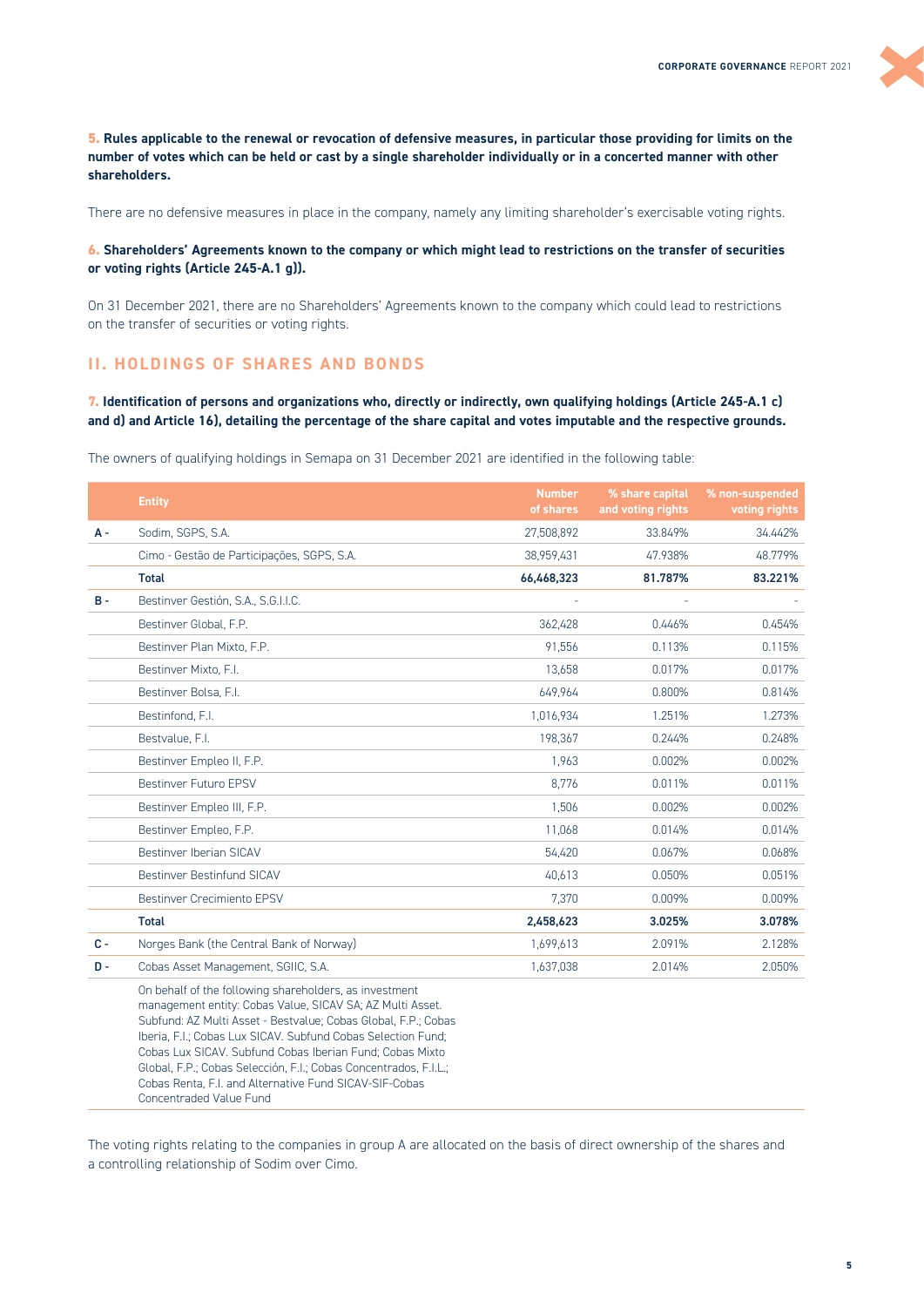<span id="page-5-0"></span>The allocation to Sodim by virtue of the controlling relationship, in accordance with Article 20. 1 b) of the Securities Code, was on 31 December 2021 as follows:

| <b>Entity</b>                              | <b>Allocation</b>   | <b>Number</b><br>of shares | % share capital<br>and voting rights | % non-suspended<br>voting rights |
|--------------------------------------------|---------------------|----------------------------|--------------------------------------|----------------------------------|
| Sodim. SGPS. S.A.                          |                     | 27.508.892                 | 33.849%                              | 34.442%                          |
| Cimo - Gestão de Participações, SGPS, S.A. | 100% owned by Sodim | 38.959.431                 | 47.938%                              | 48.779%                          |
| Total                                      |                     | 66,468,323                 | 81.787%                              | 83.221%                          |

In relation to the companies in groups B and C, voting rights are allocated on the basis of direct and indirect ownership of shares, by virtue of domain relations.

#### **8. Indication of the number of shares and bonds held by members of the management and supervisory bodies.**

This information is provided in Annex I to this Report.

**9. Special powers of the management board, in particular concerning resolutions to capital increase (Article 245-A.1 i)), indicating, with regard to these, the date on which they were granted, the period during which such powers may be exercised, the upper limit for the increase in share capital, shares already issued under the powers granted and the form taken by these powers.** 

In the terms of the Articles of Association, the Board of Directors has no powers to resolve on increases to the share capital.

#### **10. Information on the existence of significant dealings of a commercial nature between qualifying shareholders and the company.**

All transactions taking place in 2021 between the company and qualifying shareholders are described in Note 10.4 of the Notes to the Consolidated Financial Statements and Note 10.2 of the Notes to the Separate Financial Statements. In 2021, pursuant to the Regulation on Conflict of Interests and Transactions with Related Parties and under the terms and conditions set out therein at each moment, as described in paragraphs 89. and following of this report, there were no significant dealings of a commercial nature between qualifying shareholders and the company.

# **B. CORPORATE BOARDS AND COMMITTEES**

# **I. GENERAL MEETING**

#### **A) COMPOSITION OF THE GENERAL MEETING**

#### **11. Officers of the General Meeting and their term of office (starting and ending dates).**

The officers of the General Meeting are:

#### **CHAIRMAN:**

Francisco Xavier Zea Mantero (term of office from 24/05/2018 to 31/12/2021)1

#### **SECRETARY:**

Luís Nuno Pessoa Ferreira Gaspar (term of office from 24/05/2018 to 31/12/2021)

<sup>1</sup> Ceased his duties as President of the General Meeting after passing on June 10, 2021.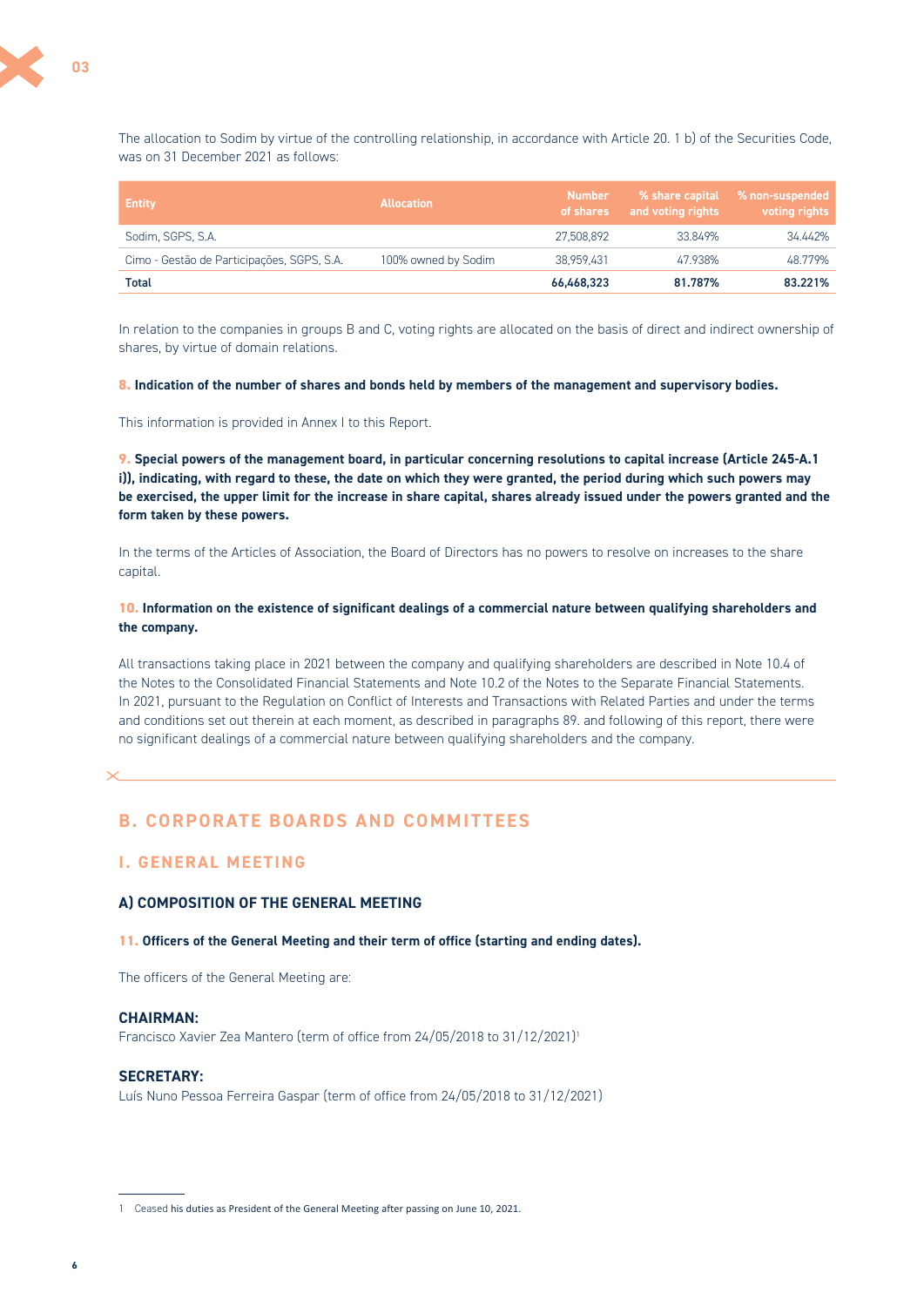### **B) EXERCISE OF VOTING RIGHTS**

**12. Any restrictions on voting rights, such as limitations on the exercise of voting rights based on the ownership of a given number or percentage of shares, time limits for exercising voting rights, or systems for detaching voting rights from ownership rights (Article 245-A.1 f)).** 

Under Semapa's Articles of Association, each share in the Company carries one vote.

Despite the existence of time limits established in Semapa's Articles of Association for attendance of the General Meeting, the mandatory legal rules on this matter apply, such as Article 23-C of the Securities Code. The time limit established by the Articles of Association for exercise of postal rights is the day prior to the General Meeting.

The Articles of Association make no provision for electronic voting. Nevertheless, the Board of Directors might regulate on alternative ways to vote besides paper format, as long as authenticity and confidentiality of the votes are also guaranteed until the moment of the voting.

Although the Board of Directors never used this capacity, the Chairman of the General Meeting has always accepted electronic votes as long as they are received under comparable conditions as the postal vote, in what regards the deadline, comprehensibility, the guarantee of authenticity, confidentiality and other formal issues.

Considering the adverse context resulting from the Covid-19 pandemic outbreak, and as stated in the respective notice, shareholders were encouraged to exercise their voting rights at the company's Annual General Meeting held in 2021 preferably by electronic mail.

To exercise the right to vote by electronic mail, shareholders should send by e-mail a statement addressed to the Chairman of the General Meeting in PDF format, duly signed - in accordance with the signature on the relevant valid identification document, a copy of which must accompany said statement, or by means of a qualified digital signature, in which case it is not necessary to attach an identification document - expressing the wish to vote, and the declarations of vote, one for each item on the Agenda, in PDF format, with the indication in the title of the document of the agenda item for which it is intended. The votes cast by such means should be included in the vote count alongside the votes cast at the General Meeting and shall count as negative votes in relation to the resolutions submitted after the votes have been cast, if the shareholder does not attend the General Meeting by telematic means.

Still in the context of the pandemic, and taking into account the Recommendations regarding the conduct of General Meetings of 20 March 2020, issued under the cooperation between the Securities Market Commission (CMVM), the Portuguese Institute of Corporate Governance (IPCG) and the Association of Issuing Companies of Listed Securities on Market (AEM), the company has implemented the appropriate means for the shareholders to attend the 2021 Annual General Meeting, which was held exclusively by telematic means, as provided by Article 377.6 b) of the Companies Code.

To attend the meeting, shareholders had to declare their willingness to participate by providing an e-mail address to which the company sent the instructions for the remote session, and which was used to verify the identity of each shareholder on the electronic platform used.

There are no systems for detaching voting rights from ownership rights.

#### **13. Indication of the maximum percentage of the voting rights which can be exercised by a single shareholder or by shareholders connected in any of the forms envisaged in Article 20.1.**

There are no rules in the Articles of Association which lay down that voting rights are not counted if in excess of a given number, when cast by a single shareholder or shareholders related to him.

#### **14. Identification of shareholder resolutions which, under the Articles of Association, can only be adopted with a qualified majority, in addition to those provided for in law, and details of the majorities required.**

The Company has established no quorums for constituting meetings or adopting resolutions different from those provided for on a supplementary basis in law.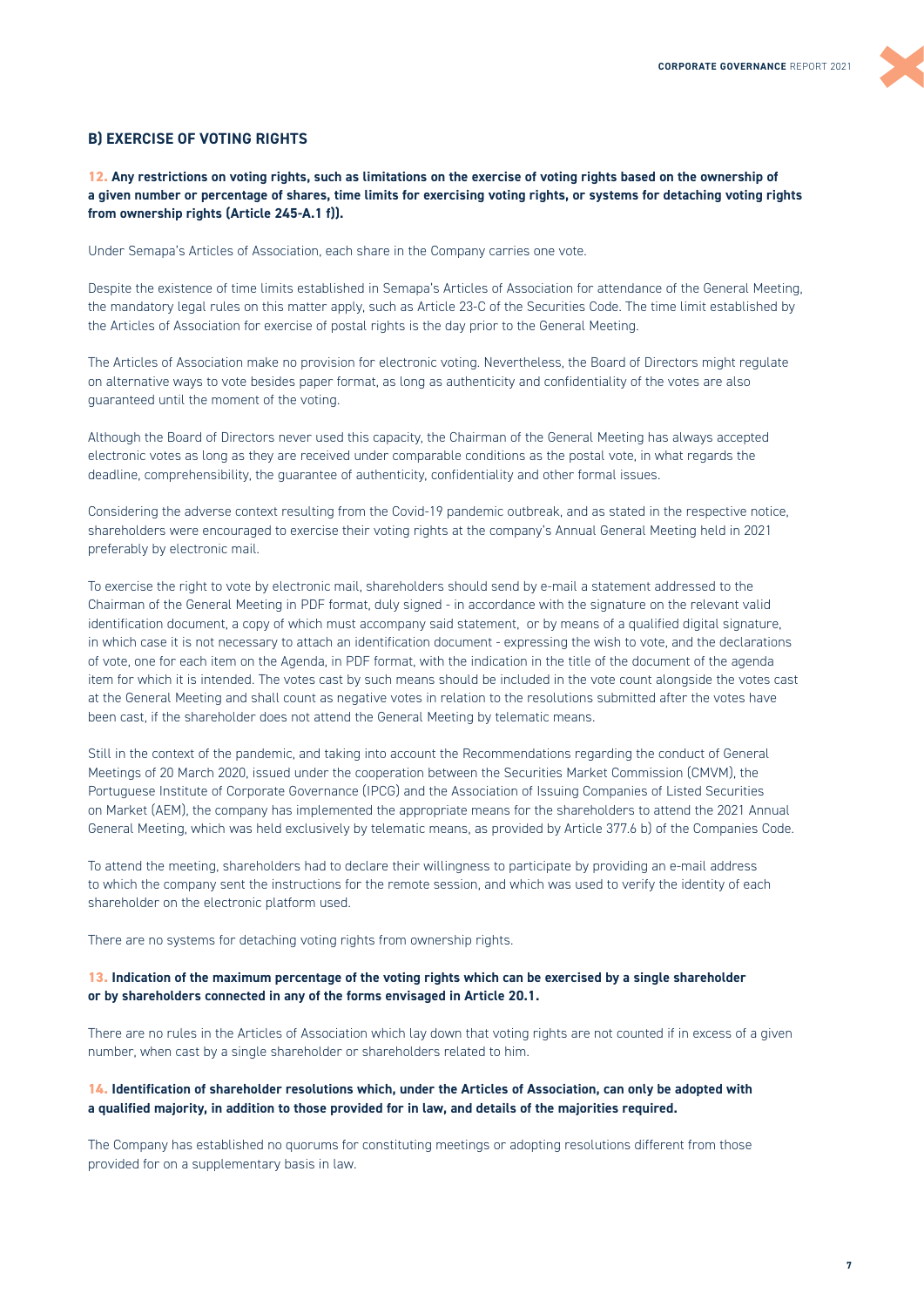# <span id="page-7-0"></span>**II. MANAGEMENT AND SUPERVISION**

# **A) COMPOSITION**

#### **15. Identification of the governance model adopted.**

The company has adopted the governance model provided for in Article 278.1 a) (Board of Directors and Audit Board) and in Article 413.1 b) (Audit Board and Statutory Auditor), of the Companies Code.

#### **16. Rules in the Articles of Association on procedural and material requirements applicable to the appointment and substitution of members, as the case may be, of the Board of Directors, the Executive Board of Directors and the General and Supervisory Board (Article 245-A.1 h)) . Policy of diversity.**

Currently, Semapa's Articles of Association set no special rules on the appointment and replacement of directors, and the general supplementary rules contained in the Companies Code therefore apply here, i.e. shareholders have the power to appoint the directors (and the supervisory body). However, the company does disclose on the company's website (**<https://www.semapa.pt/index.php/en/investidores/governo/principiosdiversidade>**) its Principles of Diversity, which lay down the profile requirements and criteria for new members of the governing bodies.

These Principles of Diversity are a formal recognition by the company of the benefits of diversity in its governing bodies, particularly for ensuring greater balance in its composition, boosting the performance of each member and, together, of each body, improving the quality of decision-making processes and contributing to its sustainable development.

Accordingly, and to promote corporate diversity, in addition to the individual features, such as competence, independence, integrity, availability and expertise, the company also acknowledged the importance of other requirements and criteria of diversity, such as diversity in gender, qualifications and professional expertise, inclusion of members of different ages and diverse life experiences or geographical origins.

| <b>Diversity factor</b> | <b>Parameter</b>               | %      |
|-------------------------|--------------------------------|--------|
|                         | < 50                           | 36.36% |
| Age                     | $50 - 65$                      | 36.36% |
|                         | >65                            | 27.27% |
|                         | Female                         | 27.27% |
| Gender                  | Male                           | 72.73% |
|                         | Economy / Management           | 45.45% |
| Education               | Engineering                    | 27.27% |
|                         | <b>Applied Mathematics</b>     | 9.09%  |
|                         | Non graduate                   | 18.18% |
|                         | Professional experience abroad | 45.45% |
| Professional background | Different sectors of the group | 100%   |

The following analysis highlights a fairly reasonable level of diversity:

The Talent Committee is endowed with consultative powers in matters of appointment of the corporate bodies, with competencies to support the identification of future members of the governing bodies and to assess the appropriate profile, knowledge and their curricula, and should foster transparent selection methods and ensure that the applications chosen present the highest degree of merit, are best suited to the demands of the functions to be carried out, and will best promote suitable diversity in the company, including gender diversity.

The company thus finds that all objectives arising from the adoption of the diversity policy have been met, as can be verified in practice.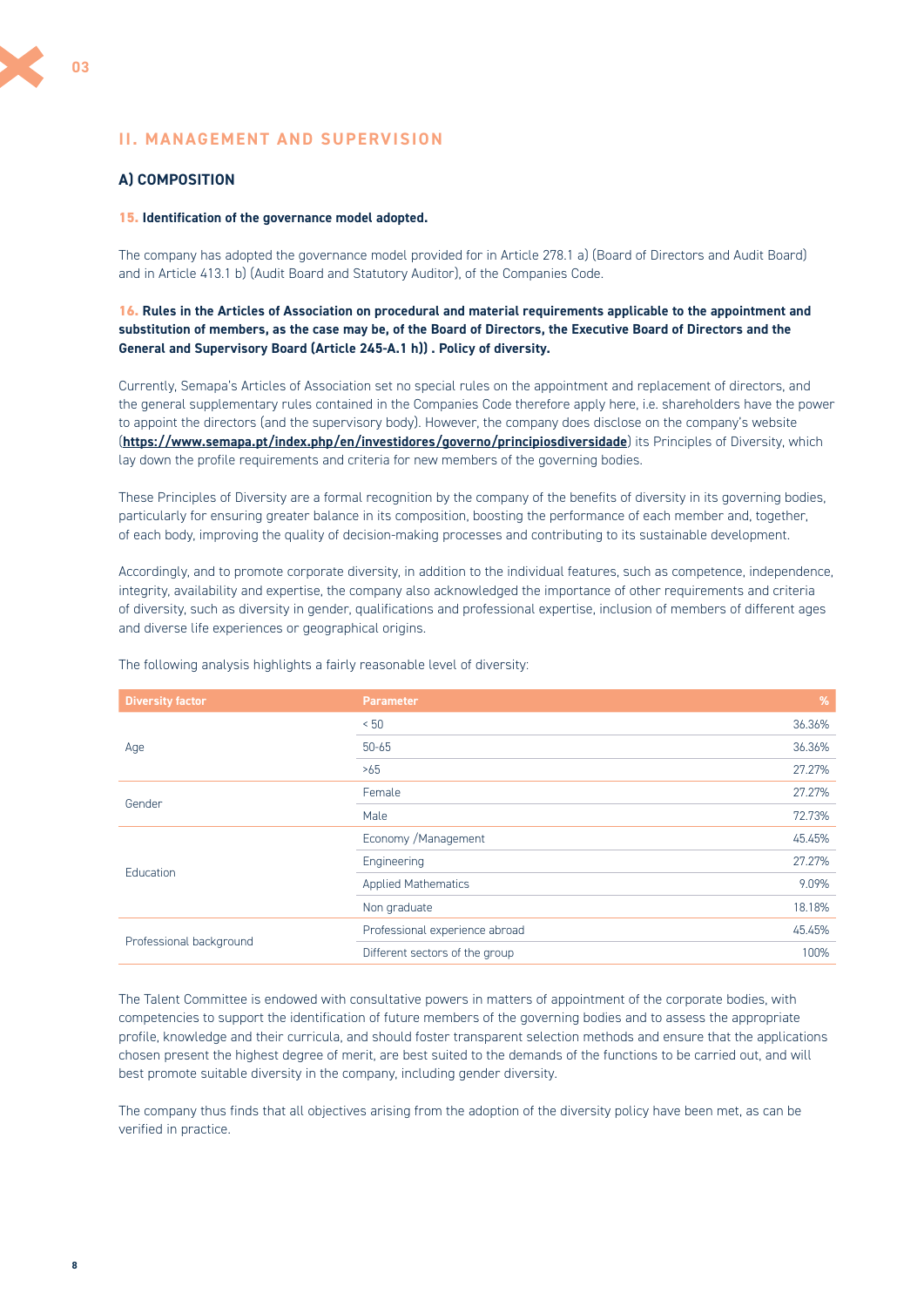Finally, to reinforce the gender diversity promotion measures, the Company adopted in 2021 the 2022 Plan for Equality, reflecting improvements to the 2021 Plan for Equality adopted in 2020. Semapa disclosed the Plan to the CMVM, and also published it in its website.

**17. Composition, as the case may be, of the Board of Directors, the Executive Board of Directors and the General and Supervisory Board, detailing the provisions of the Articles of Association concerning the minimum and maximum number of directors, duration of term of office, number of full members, the date of the first appointed and the end of the term of office for each member.** 

The Company's Articles of Association (Article 11.1) stipulate that the Board of Directors comprises three to fifteen directors appointed each for a four-year term.

We indicate below the date of the first appointment of each member, alongside with the correspondent term of office:

| <b>Members of the Board of Directors</b>         | Date of the first appointment and end date of term of office |
|--------------------------------------------------|--------------------------------------------------------------|
| José Antônio do Prado Fay                        | 2018-2021                                                    |
| João Nuno de Sottomayor Pinto de Castello Branco | 2015-2021                                                    |
| Ricardo Miguel dos Santos Pacheco Pires          | 2014-2021                                                    |
| Vítor Paulo Paranhos Pereira                     | 2014-2021                                                    |
| António Pedro de Carvalho Viana-Baptista         | 2010-2021                                                    |
| Carlos Eduardo Coelho Alves                      | 2015-2021                                                    |
| Filipa Mendes de Almeida de Queiroz Pereira      | 2018-2021                                                    |
| Francisco José Melo e Castro Guedes              | 2001-2021                                                    |
| Lua Mónica Mendes de Almeida de Queiroz Pereira  | 2018-2021                                                    |
| Mafalda Mendes de Almeida de Queiroz Pereira     | 2018-2021                                                    |
| Vítor Manuel Galvão Rocha Novais Gonçalves       | 2010-2021                                                    |

João Nuno de Sottomayor Pinto de Castello Branco ceased his duties as Member of the Board of Directors and Chairman of the Executive Board of Semapa by resignation with effect from 31 December 2021.

The Board of Directors of Semapa appointed, on 3 November 2021, the Director Ricardo Miguel dos Santos Pacheco Pires as Chairman of the Executive Board of Semapa, with effect from 1 January 2022.

### **18. Distinction between executive and non-executive members of the Board of Directors and, in relation to non-executive directors, identification of those who can be regarded as independent or, if applicable, identification of the independent members of the General and Supervisory Board.**

The executive members of the Board of Directors are those who belong to the Executive Board, as per paragraph 28 below, the others being non-executive members.

During the year of 2021, the Board of Directors of the company was composed by eleven members, three of whom were members of the Executive Board for the whole year. Since the number of non-executive directors in 2021 represented 72.73% of the members of the Board of Directors, we consider this proportion to be appropriate considering the size of the company and the complexity of the risks inherent to its activity, and sufficient to undertake efficiently the duties to which they are assigned. This judgment on the suitability of the proportion took into account, in particular, the size of the Executive Board and the powers assigned to it by the Board of Directors, the company's activities and its nature as a holding company, the stability of its shareholder structure, the diversity of skills and the availability of the nonexecutive members for the performance of their duties, which through close cooperation with the Chairman of the Board of Directors, guarantee the capacity to monitor, supervise and assess the activity of the executive members of the Board of Directors.

On the basis of the criteria laid down by the Corporate Governance Code adopted, Director Carlos Eduardo Coelho Alves may be classified as an independent non-executive director, as he is not associated with any group with specific interests in the Company, nor is he under any circumstance likely to affect the impartiality of his analyses or decisions.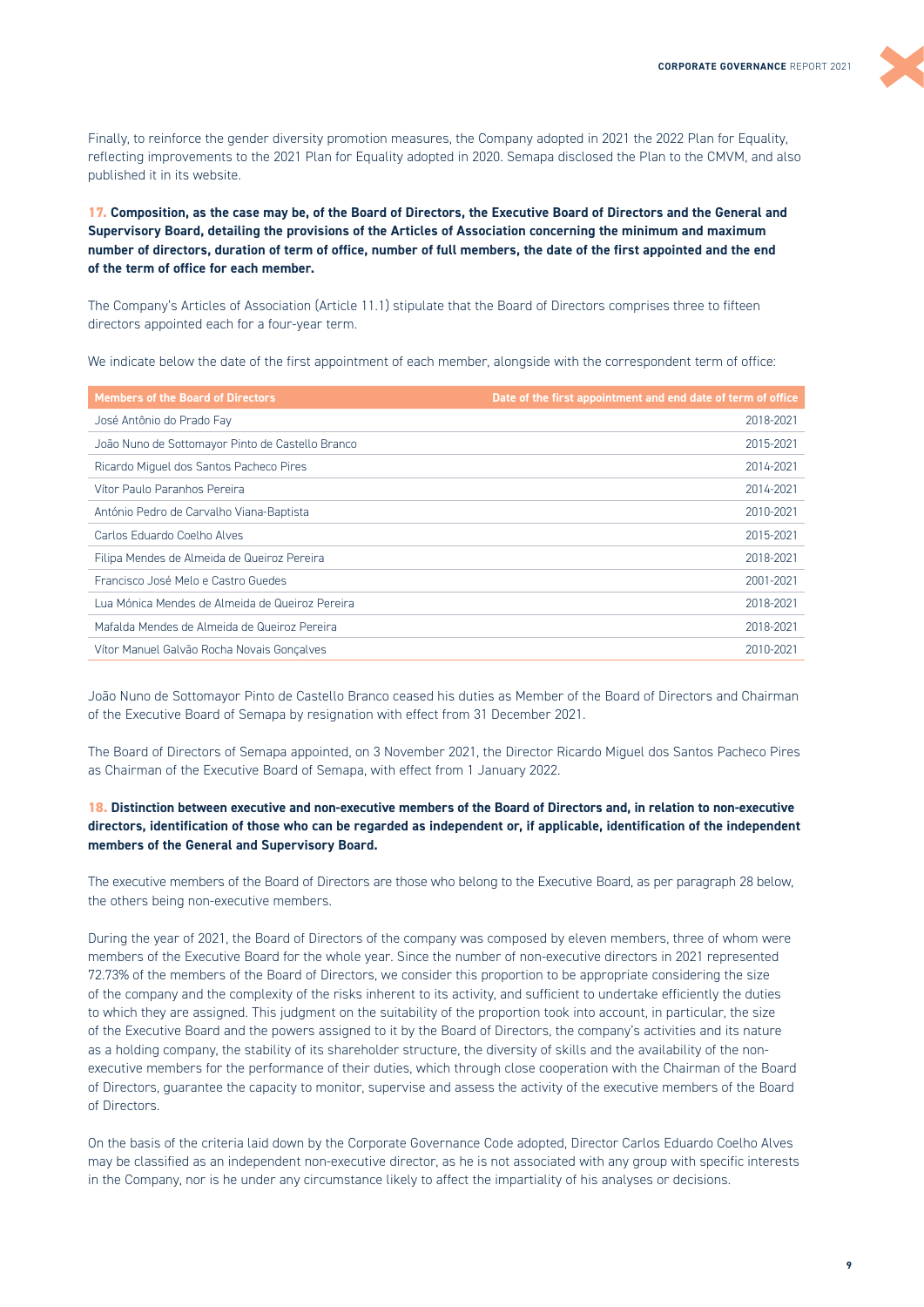

On the other hand, Director Francisco José Melo e Castro Guedes was not classified as independent as he is member of the Board of Directors since 2001. Directors José Antônio do Prado Fay, Filipa Mendes de Almeida de Queiroz Pereira, Mafalda Mendes de Almeida de Queiroz Pereira and Lua Mónica Mendes de Almeida de Queiroz Pereira were not qualified as independent in the light of the criteria referred, since they were also members of the Board of Directors of companies owning qualified holdings in Semapa in 2021. Director Vitor Manuel Galvão Rocha Novais Gonçalves may not be classified as independent in the light of the above-mentioned applicable criteria, since he is director of a company controlling Semapa, and receives remuneration for his office. Finally, Director António Pedro de Carvalho Viana-Baptista is not an independent director by virtue of the commercial ties existing between the company and the entity in which he holds management functions.

Thus, in the course of the 2021 financial year, the Board included only one non-executive director who fulfilled the independence requirements laid down by the Corporate Governance Code adopted, which the company finds adequate and consistent with a fully independent performance of the Board of Directors and sufficient to guarantee the real capacity to supervise, assess and monitor the activity of the other members of the Board of Directors.

In effect, considering the profile, age, background and professional experience and, above all, independent judgement and the integrity demonstrated by the members of the Board of Directors, the company finds that the current proportion between non-independent and independent non-executive directors, established through formal criteria of assessment of independence, is perfectly adjusted to the nature and size of the company, considering, in particular, that it is a family-owned company, with a stable capital structure, and taking into account the complex inherent risks of its business.

#### **19. Professional qualifications and other relevant biographical details of each of the members, as the case may be, of the Board of Directors, the General and Supervisory Board and the Executive Board of Directors.**

# **JOSÉ ANTÔNIO DO PRADO FAY**

José Antônio do Prado Fay has a degree in Mechanical Engineering from the Rio de Janeiro Federal University and he attended a specific post-graduate course in Equipment Engineering at Coppe\Petrobras (Coordination of Graduate Studies and Engineering Research). He initiated his professional activity at Copesul in 1978, where he was manager of the engineering sector until 1986. From 1986 to 1988 he was chief of the Engineering and Maintenance Division at Petroquímica Triunfo, S.A. From 1988 to 2000 he held several management functions at Bounge Group, in the areas of Engineering and Consumption Goods Business. He was in charge of the Commercial and Marketing department at Electrolux from 2000 to 2003 and from 2003 to 2007 he served as Chairman of Batavo, S.A., which was incorporated in Perdigão, S.A. in 2006, acting as Chairman of that company from 2008. He was Chairman of Brasil Foods S.A. from 2007 to 2013. He is a member of the Board of Directors of Camil, S.A. since 2013. He is Senior advisor at the Warburg Pincus fund and was Senior advisor atMckinsey & Co. until 2020. Since 2020 he has held office as Chairman of the Board of Directors of Semapa and other related companies, and as member of the Boards of Directors of São Salvador Alimentos, S.A. and Superbac Biotechnology Solutions.

#### **JOÃO NUNO DE SOTTOMAYOR PINTO DE CASTELLO BRANCO**

João Castello Branco was CEO of Semapa from July 2015 to 31 December 2021, and Chairman of the Board of Directors of The Navigator Company and Secil from the end of 2018 to 31 December 2021. Since 2019 he is Chairman of the Board of Business Council for Sustainable Development (BCSD) Portugal and is member of the Executive Committee of the World Business Council for Sustainable Development (WBCSD). He is also member of the General Board of AEM – Associação Portuguesa de Emitentes. Previously and after finishing his degree, he worked at the engine development centre of Renault, in France. He joined McKinsey in 1991, where he held positions in several industries, both in Portugal and in Spain, and was Managing Partner of the company's office in Iberia until July 2015. João Castello Branco is a graduate in mechanical engineering by the Instituto Superior Técnico and holds a master degree in management by INSEAD.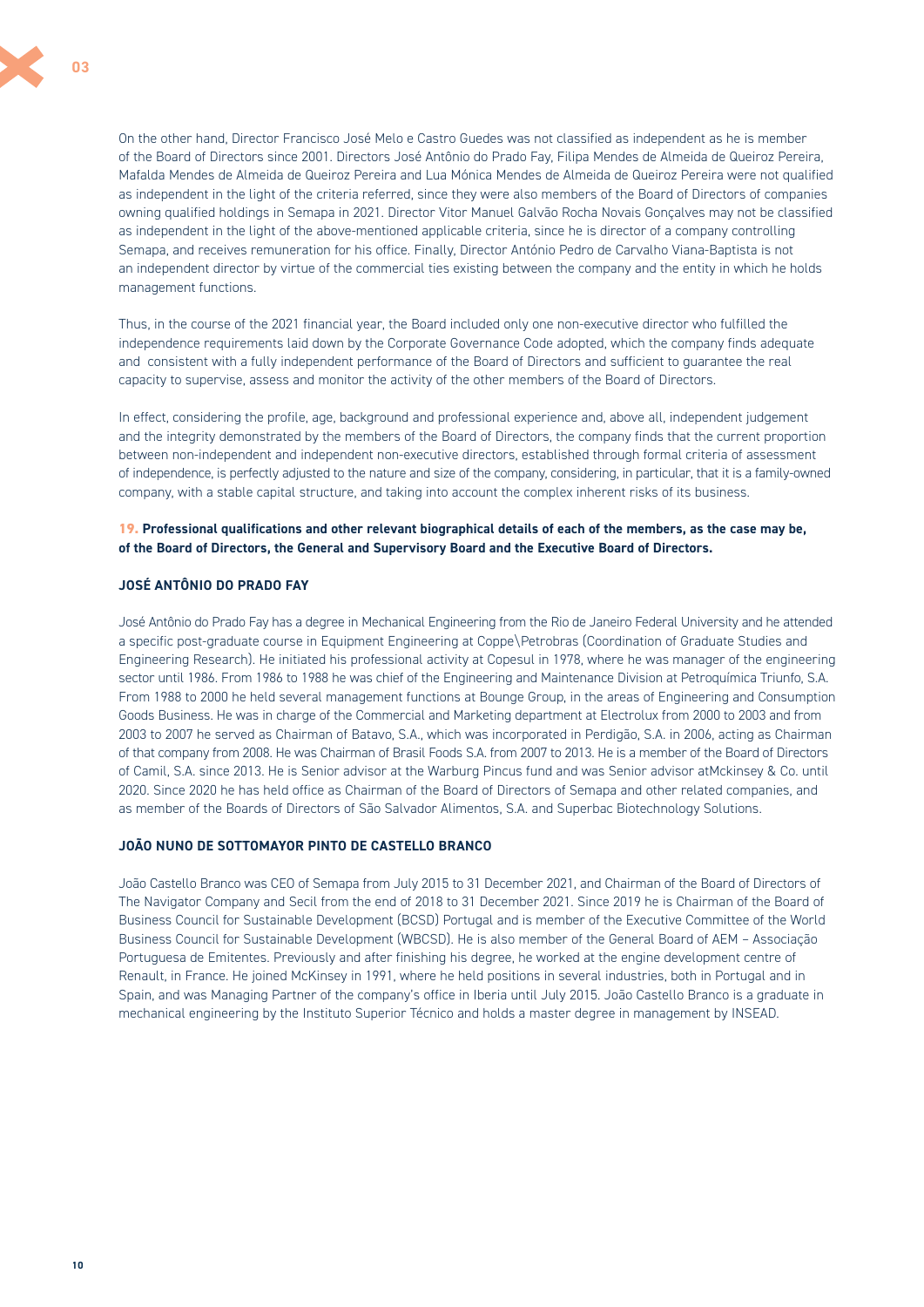#### **RICARDO MIGUEL DOS SANTOS PACHECO PIRES2**

Ricardo Pires holds a degree in Business Administration and Management from Universidade Católica Portuguesa, and is specialised in Corporate Finance from ISCTE. He also has an MBA in Corporate Management from Universidade Nova de Lisboa. He began his career in the field of management consulting, from 1999 to 2002 for BDO Binder and later for GTE Consultores. From 2002 to 2008 he held several positions in the Corporate Finance Board at ES Investment, where he developed different M&A and capital market projects in the Energy, Paper and Pulp and Food & Beverages sectors. He has worked for Semapa since 2008, first as Director of Strategic Planning and New Business and afterwards, from 2011, as Chief of Staff of the Chairman of the Board of Directors. In 2014 he was appointed Executive Director of Semapa, and he also holds positions in other related companies. Since 2015, he has held positions in the board of The Navigator Company and Secil. He has been CEO of Semapa Next since 2017 and took over in March 2020 duties as Chairman of the Board of Directors in the ETSA group. In 2021 he was lecturer of a Master's programme at the Universidade Católica de Lisboa.

# **VÍTOR PAULO PARANHOS PEREIRA**

Vitor Paranhos Pereira holds a degree in Economics by Universidade Católica Portuguesa and attended AESE (Universidade de Navarra). He began working in 1982 at the company Gaspar Marques Campos Correia & Cª. Lda. as Financial Director until 1987. From 1987 to 1989 he was Deputy Financial Director of the Instituto do Comércio Externo de Portugal (ICEP). Vítor Pereira joined the group in 1989 as Financial Director of Sodim, and in 2009 he became member of the Board of Directors of that company until May 2018, and afterwards from March 2020 to date. He also holds directorships in several companies related to Sodim, namely Hotel Ritz since 1998. From 2001 to 2016, he was Director of Hotel Villa Magna. He is director of Sonagi since 1995, where he serves as Chairman of the Board of Directors since June 2020. He was appointed director of Refundos in 2005, where he has served as Chairman of the Board of Directors from 2018 to May 2020. From 2006 to 2015 he was Chairman of the Audit Board of the Associação da Hotelaria de Portugal (AHP) and in April 2019 he was appointed as Chairman of the General Meeting of this organisation. From 2007 to 2016 he has been Chairman of the General Meeting of the Associação Portuguesa de Fundos de Investimento, Pensões e Patrimónios (APPFIPP). He has served as member of the Audit Board of Eurovida – Companhia de Seguros, S.A. and Popular Seguros – Companhia de Seguros, S.A. from 2009 to 2018. In 2014 he was appointed member of the Board of Directors of Semapa. He has held office as Executive Director of Semapa and other related companies since March 2020, and since February and March 2020 he also holds management positions at Secil and The Navigator Company, respectively.

#### **ANTÓNIO PEDRO DE CARVALHO VIANA-BAPTISTA**

António Viana-Baptista has a degree in Economics, a post-graduate degree in European Economy and holds an MBA (INSEAD). From 1984 to 1991, he was Principal Partner at Mckinsey & Co. Between 1991 and 1998, he was Director of the Banco Português de Investimento. Between 1998 and 2008, he held positions at Telefonica S.A., as Chairman of Telefonica Internacional from 1998 to 2002, Chairman of Telefonica Moviles S.A. from 2002 to 2006, and Chairman of Telefonica España from 2006 to 2008, and he was also Director of Telefonica S.A. and Portugal Telecom, representing Telefonica. From 2011 to 2016 he was CEO of Crédit Suisse AG for Spain and Portugal. He held office as non-Executive Director of Jasper Inc, California until 2016 and of Abertis, S.A. from 2017 to 2018. At present, he is non-executive Director of Jerónimo Martins, S.A. (where he also acted as member of the Audit Committee from 2010 to 2015) and of Atento, S.A., in addition to performing duties as Director of Alter Venture Partners G.P., SARL. He has been non-executive Director of Semapa since 2010.

#### **CARLOS EDUARDO COELHO ALVES**

Carlos Alves has a degree in mechanical engineering from Instituto Superior Técnico and he is an Expert Industrial Manager by the Portuguese Association of Engineers. He began working as lecturer of Machine Components I and II at Instituto Superior Técnico and he was a Trainee Expert of the Works Monitoring Division at Laboratório Nacional de Engenharia Civil in Lisbon. He was an engineer of technical services at Cometna – Companhia Metalúrgica Nacional, SARL, and later director in charge of manufacturing and managing director of Cobrascom S.A. (In Rio de Janeiro, Brazil). Between 1989 and 2009, he held directorship positions in Semapa, Sodim and other related companies. He was also CEO of Secil and CMP between 1994 and 2009, and held management positions at Portucel (currently The Navigator Company),

<sup>2</sup> Ricardo Pires was appointed, as from 1 January 2021, Chief Executive Officer from Semapa and Chairman of the Board of Directors of Semapa Next, The Navigator Company and Secil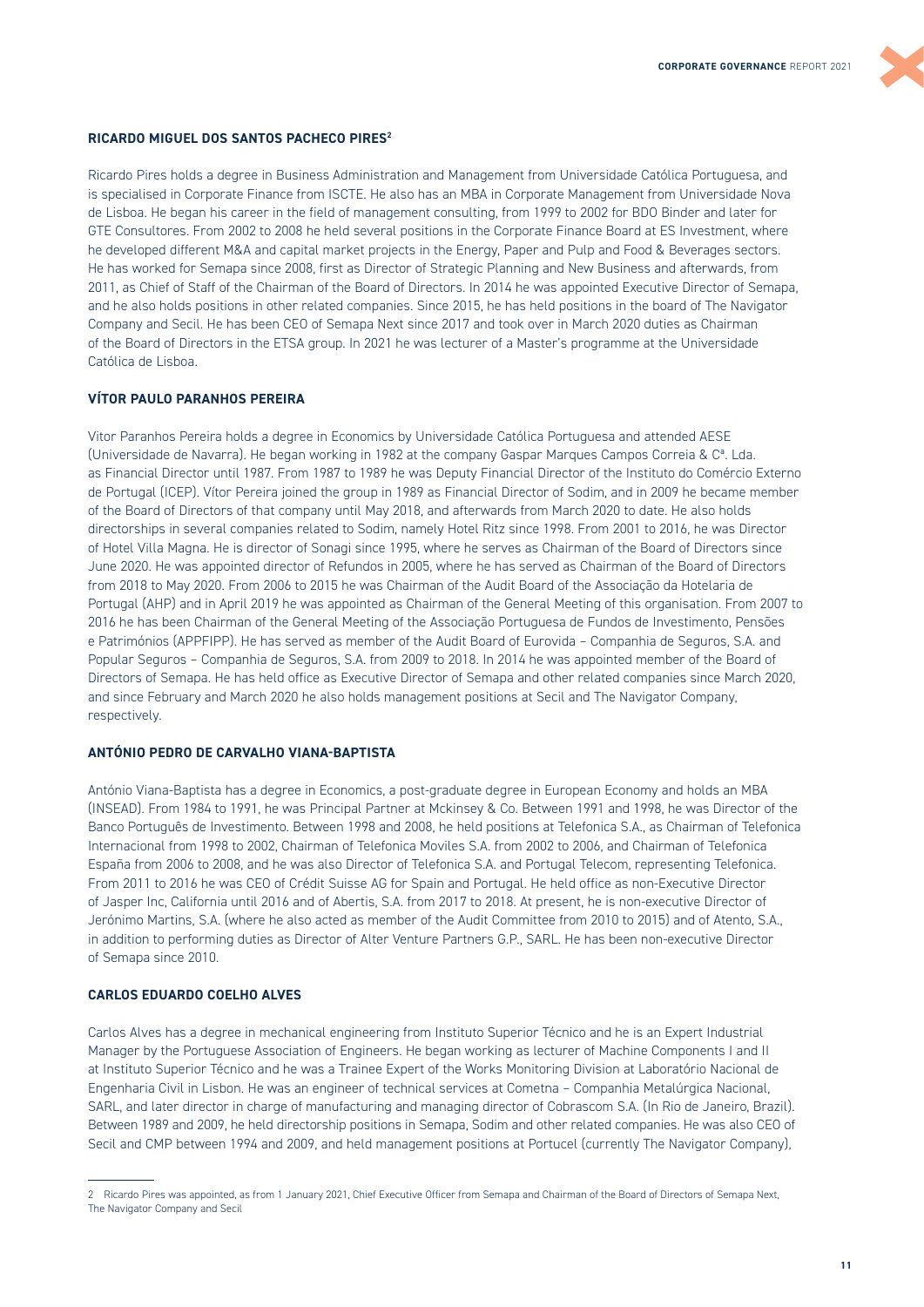

Soporcel, and Enersis, where he was Chairman of the Board of Directors. He was Chairman of ATIC – Associação Técnica da Indústria do Cimento between 2004 and 2009 and member of the Cembureau Steering Committee between 2004 and 2009. He has been non-executive director of Semapa since November 2015 and non-executive director of Secil since October 2020.

#### **FILIPA MENDES DE ALMEIDA DE QUEIROZ PEREIRA**

Filipa Queiroz Pereira has a degree in Applied Mathematics from Universidade Lusíada and a post-graduate degree in Information Systems from Harvard Extension School. She completed executive programmes at Insead, London Business School, Harvard Business School and at Singularity University and has been involved in IT consultancy and real estate activities. She has been a director of Sodim (the controlling company of Semapa) since 2014, also integrating, since 2018, the Board of Directors of Semapa and Hotel Ritz.

#### **FRANCISCO JOSÉ MELO E CASTRO GUEDES**

Francisco Guedes has a degree in Economic and Financial Sciences and holds an MBA from INSEAD. He initiated his professional career in 1971 at the Companhia União Fabril. He performed military service from 1972 to 1975. In the following years, in 1976 he was Financial Director of Companhia Rio Moju and from 1977 to 1987 at the Anglo-American Corporation (in Brazil), holding office as Executive Director, the Holding's Financial Director, Director in charge of all (nongold) mining and industrial companies in Brazil and Financial Director of Mineração Morro Velho. Between 1988 and 1989 Francisco Guedes he was in charge of the Ricardo Schedel brokerage. In 1990, he was manager of the Aroeira project at Formentur, and in the following years he was director and manager at Anglo American Corporation Portugal, Nacional – C.I.T.C., Nutrinveste and Sociedade Ponto Verde. Between 2009 and 2015 he was Director of The Navigator Company. From 2001 until June 2020, he occupied management positions at Secil, having also carried out executive positions from 2001 to 2014 at Semapa and other group companies.

#### **LUA MÓNICA MENDES DE ALMEIDA DE QUEIROZ PEREIRA**

After completing her Secondary Education, Lua Queiroz Pereira attended several international schools of management, namely Insead, where she obtained a certificate in Global Management, London Business School, Singularity University and Harvard Business School, where she completed courses for executives. In the past she was a business manager linked to equestrianism. She has been a director of Sodim (the controlling company of Semapa) since 2014, also integrating, since 2018, the Board of Directors of Semapa and Semapa Next, a venture capital company of the group.

#### **MAFALDA MENDES DE ALMEIDA DE QUEIROZ PEREIRA**

Mafalda Queiroz Pereira completed her Secondary Education, together with technical courses in Wood Carving and Carpentry by Fundação Ricardo Espírito Santo and in Interior Architecture by SENAI (Brazil). She completed executive programmes at Insead, London Business School and Harvard Business School and has been involved in the development of projects in real estate. She has been a director of Sodim (the controlling company of Semapa) since 2014, also integrating, since 2018, the Board of Directors of Semapa and Sonagi, company dedicated to the real estate management and operation.

#### **VÍTOR MANUEL GALVÃO ROCHA NOVAIS GONÇALVES**

Vítor Novais Gonçalves has a Business and Administration Degree by ISC-HEC, in Brussels, and more than 30 years of professional experience with senior positions in Consumer Goods, Telecom and Financial sectors. He began his professional activity in 1984 at Unilever as Management Trainee and later as Product Manager and Market Manager. Between 1989 and 1992, he was Business Manager in the Venture Capital Area at Citibank Portugal and later he was Corporate Finance Head and member of the Management Committee. Between 1992 and 2000, in the financial area of Group José de Mello, he held board positions in several companies and, among others, was General Manager of Companhia de Seguros Império. Between 2001 and 2009, he was Director of SGC Comunicações at the SGC Group, in charge of International Business Development. He is currently Director of Zoom Investment, Semapa and The Navigator Company, among others.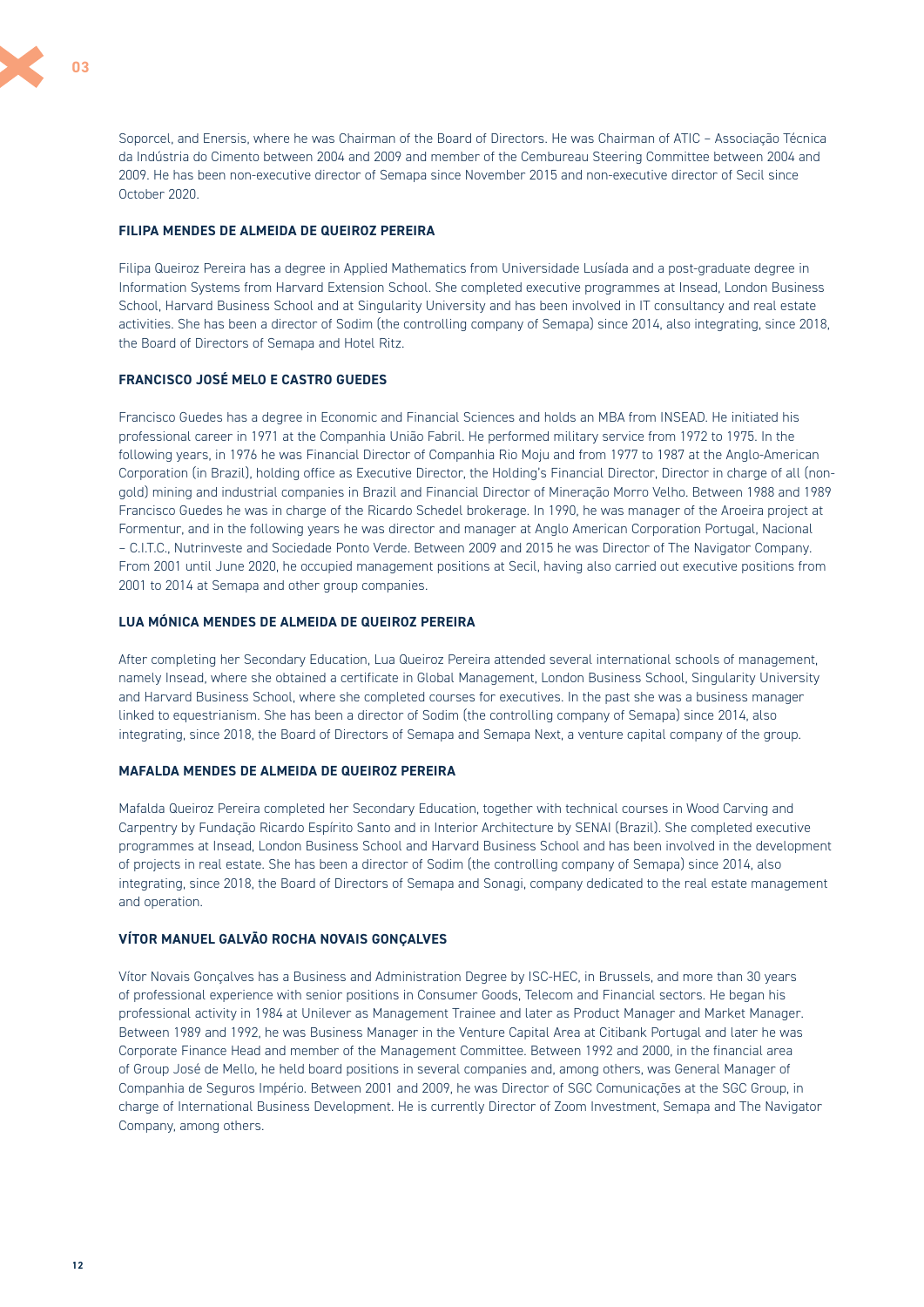**20. Habitual and significant family, professional or business ties between members, as the case may be, of the Board of Directors, the General and Supervisory Board and the Executive Board of Directors with shareholders to whom a qualifying holding greater than 2% of the voting rights may be allocated.** 

Besides the directorships held by several Directors in Sodim and Cimo, as companies which own qualifying holdings in Semapa, as described in paragraph 26 below, and the direct and indirect shareholdings of Filipa Mendes de Almeida de Queiroz Pereira, Mafalda Mendes de Almeida de Queiroz Pereira and Lua Mónica Mendes de Almeida de Queiroz Pereira, as heirs to the undivided estate of Pedro Mendonça Queiroz Pereira in Sodim and Vialonga, there are no habitual or significant family, professional or business ties between members of the Board of Directors and shareholders in Semapa which own qualifying holdings.

#### **21. Organizational or functional charts showing the division of powers between the different corporate boards, committees and/or company departments, including information on delegated powers, in particular with regard to delegation of the day-to-day management of the company.**

The following simplified chart shows the organization of Semapa's different bodies, committees and departments as at 31 December 2021<sup>3</sup>: :



<sup>3</sup> As per 1 January 2022 an Executive Officers Committee was set in place to support the Executive Board in the scope of its duties, issuing non-binding reports and performing the functions laid down on its regulations. It is composed by the members of the Executive Board and Semapa's Directors, Isabel Viegas (with extensive knowledge in Human Resources and Talent Management) and Hugo Pinto (with experience in Planning and Strategic Development).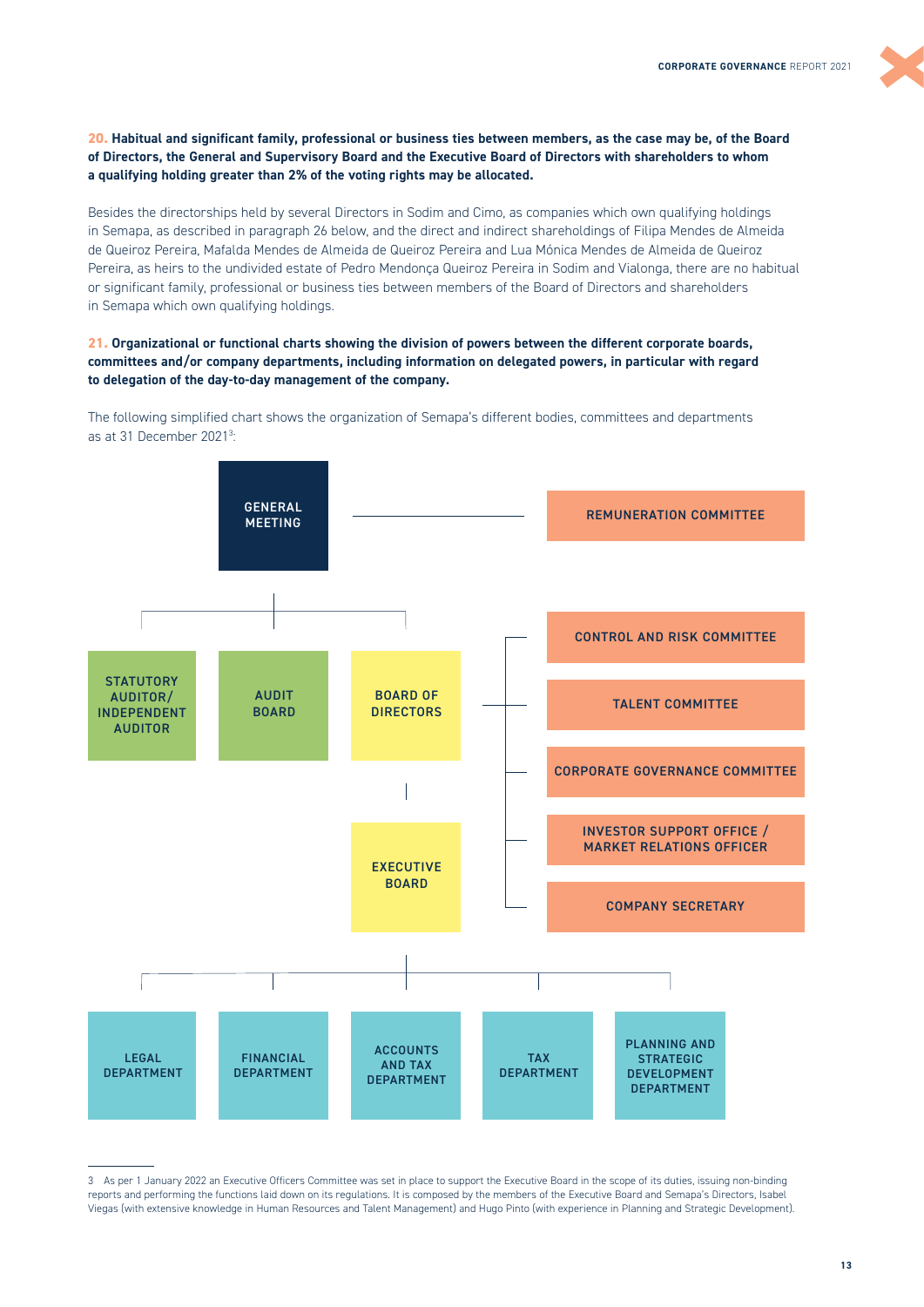The two bodies were coordinated and kept in contact through the close cooperation between the Chairman of the Board and the executive team, through the respective the CEO, João Castello Branco, through the availability of the members of the Executive Board to convey all relevant or urgent or requested information on the day-to-day management of the Company to the non-executive directors, in order to keep them abreast of the Company's life at all times. In addition, meetings of the Board of Directors are called for all strategic decisions regarded as especially important, even if they fall within the scope of the general powers delegated.

The information requested by the other members of corporate bodies is also provided in good time and in an appropriate form by the members of the Executive Board.

In order to assure that information is communicated on a regular basis, the Executive Board also sends to the Audit Board the notices and minutes of the meetings of the former. The remaining committees and corporate governing bodies also ensure that information flows in a timely and appropriate manner and in accordance with their respective operating regulations, by delivering notices and minutes in the necessary and appropriate terms for the other bodies and committees to exercise their legal and statutory powers.

Until 31 December 2021, although duties and responsibilities were not rigidly compartmentalised within the Executive Board, the distribution of functions was as follows:

- **1st** Strategic planning and investment policy, management control, corporate governance, human resources, and talent management, which are the responsibility of the CEO, João Nuno de Sottomayor Pinto de Castello Branco.
- **2nd** Financial, accounting and audit, taxation and legal affairs, which are the responsibility of the Director Vítor Paulo Paranhos Pereira
- **3rd** Strategic development and IT issues, which are the responsibility of the Director Ricardo Miguel dos Santos Pacheco Pires.

Regarding Strategic Planning and Investments Policy, and without prejudice to the mentioned office, this is an area that naturally entails more intervention on behalf of the non-executive members and that counted with on the substantial involvement of the Chairman of the Board of Directors. Non-executive directors participate in the definition, by the managing body, of the strategy, main policies, business structure and decisions that should be deemed strategic for the company due to their amount or risk, as well as in the assessment of the accomplishment of these actions.

As regards the definition of strategic planning and main policies, the company sought to incorporate and put into practice the Strategic Principles established by the company, which are as follows:

- **i.** Grow, with the creation of value for the shareholder in a perspective of sustainable development and a high level of social conscience;
- **ii.** Promote the development of the communities with which it is related;
- **iii.** To develop its Human Resources, providing them with continuous professional valorization and attractive career opportunities, in accordance with the ambition and skills demonstrated; and
- **iv.** To be aware of business opportunities and to make acquisitions with the potential for generating value.

Based on the aforementioned Strategic Principles, the company has set four Strategic Sustainability Axes, which together establish the drivers of the company's performance in this area and of the holding group: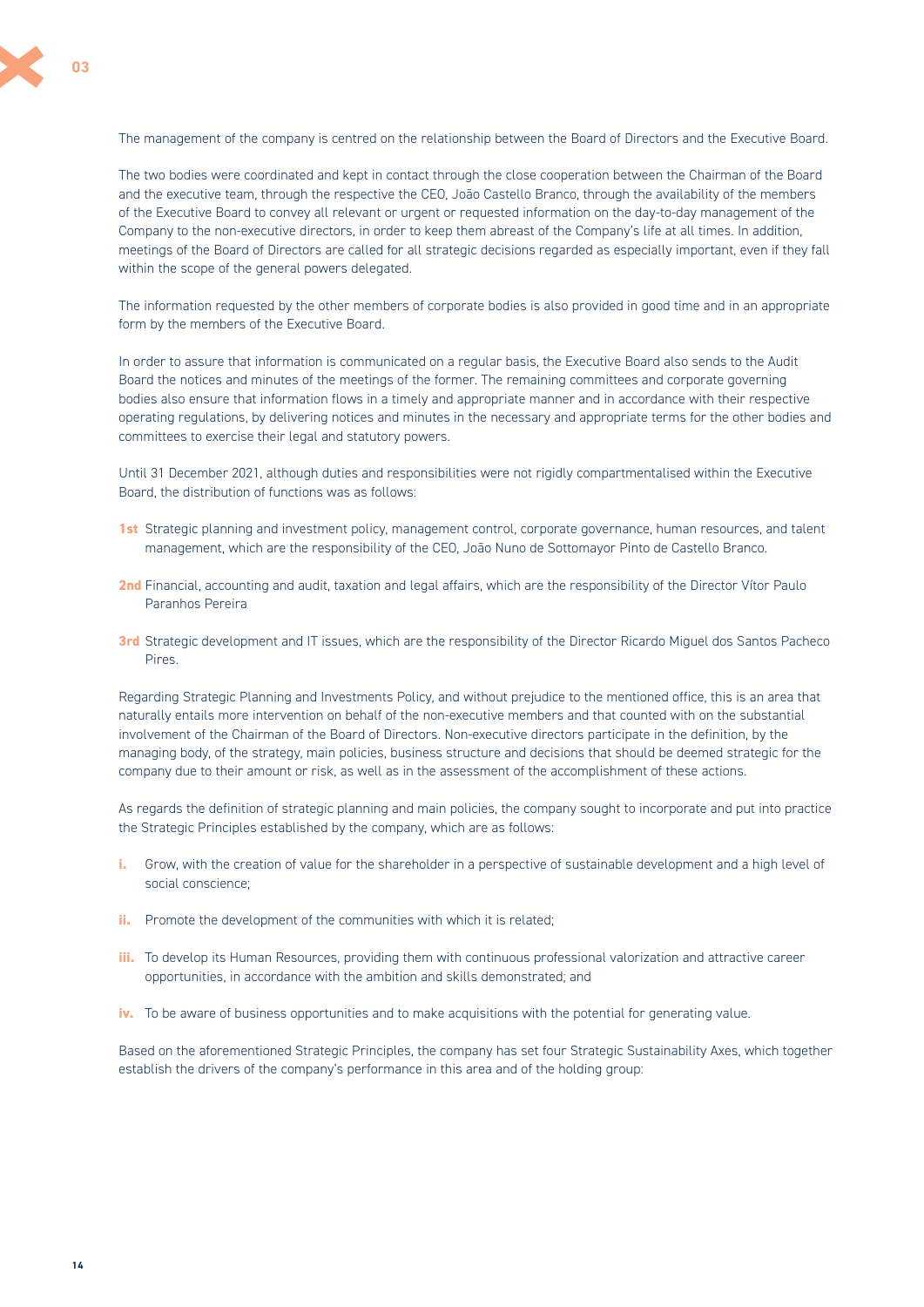#### **1st Value creation in the business**

Aware of the impact its activity has on society, Semapa aspires to create sustainable value and share it with its stakeholders. The Semapa Group impacts the lives of thousands of people throughout its value chain. It is increasingly clear that the way the Group manages its relationship with the community, with the resources and risks associated with its activities, has an impact on economic performance.

The Semapa Group's management approach is based on the principles of ethics, integrity and honesty in internal and external relations, and in the development of activities at all stages of the value chain. Its activities are governed by internal policies such as the Ethical Principles, the Code of Good Conduct and for the Prevention of Sexual Harassment, and the annual Plan for Equality, as well as whistleblowing mechanisms and procedures for the prevention of conflicts of interest.

Semapa's duty is to manage the risks inherent to its business and also to monitor the context and manage the risks to which its Subsidiaries are exposed. Semapa has an agile and robust risk control and management system in place to respond to the different businesses, geographies, and risk situations to which the Group is exposed.

Semapa focuses on sustained innovation and research and development, addressed at ensuring new profit thresholds for the business, while helping to improve the efficiency of processes and to produce innovative products with less impact. This alignment is common to all of the Group's business segments, which have their own R&D areas to ensure the production of scientific and technological knowledge and guarantee competitiveness in the different sectors.

#### **2nd Valuing People**

Human Capital is one of Semapa Group's most important assets. Their development and growth have for long been a priority of the Group companies. Investment in training and capacity building are Semapa's tools for preparing its employees for the businesses' current and future needs. Similarly, the design and planning of their careers, the definition of short- and medium-term objectives, and performance assessment, are the ways to manage the progress of employees, according to their aspirations and in line with the company's needs. Semapa puts special emphasis on how values are experienced and put into practice in the Group (published in **<https://www.semapa.pt/en/grupo/missao>**).

The care for internal employees and also for external ones, whether permanent or occasional, is a priority for all companies in the Semapa Group. Despite the different stages of its safety culture, all companies aim to achieve excellence through a culture of interdependence, where each employee takes care of themselves and others.

#### **3rd Protecting the Planet**

Given the challenges associated with protecting the planet, the Semapa Group acknowledges its key role in minimizing environmental impacts, particularly by focusing on Water Management, Circular Economy and Conservation of Biodiversity and Ecosystem Services.

Water management is one of today's biggest challenges, and a constant concern for the Group, since it is a scarce resource that we all share. However, among the anthropogenic activities and nature, this resource, although renewable, is limited to the amount available on the planet.

The Circular Economy has been on the Group's agenda over the last years. As the Group is mostly industrial, the circularity, reuse, and recycling of materials have brought high efficiency gains in resource consumption and, consequently, economic gains.

The Group's relationship of dependence with biodiversity is clear: all resources, such as water, food, raw materials and energy result from interactions with nature and the services it provides. For the Semapa Group, it is clear how important it is to maintain these interactions and the impact they may have on its activities.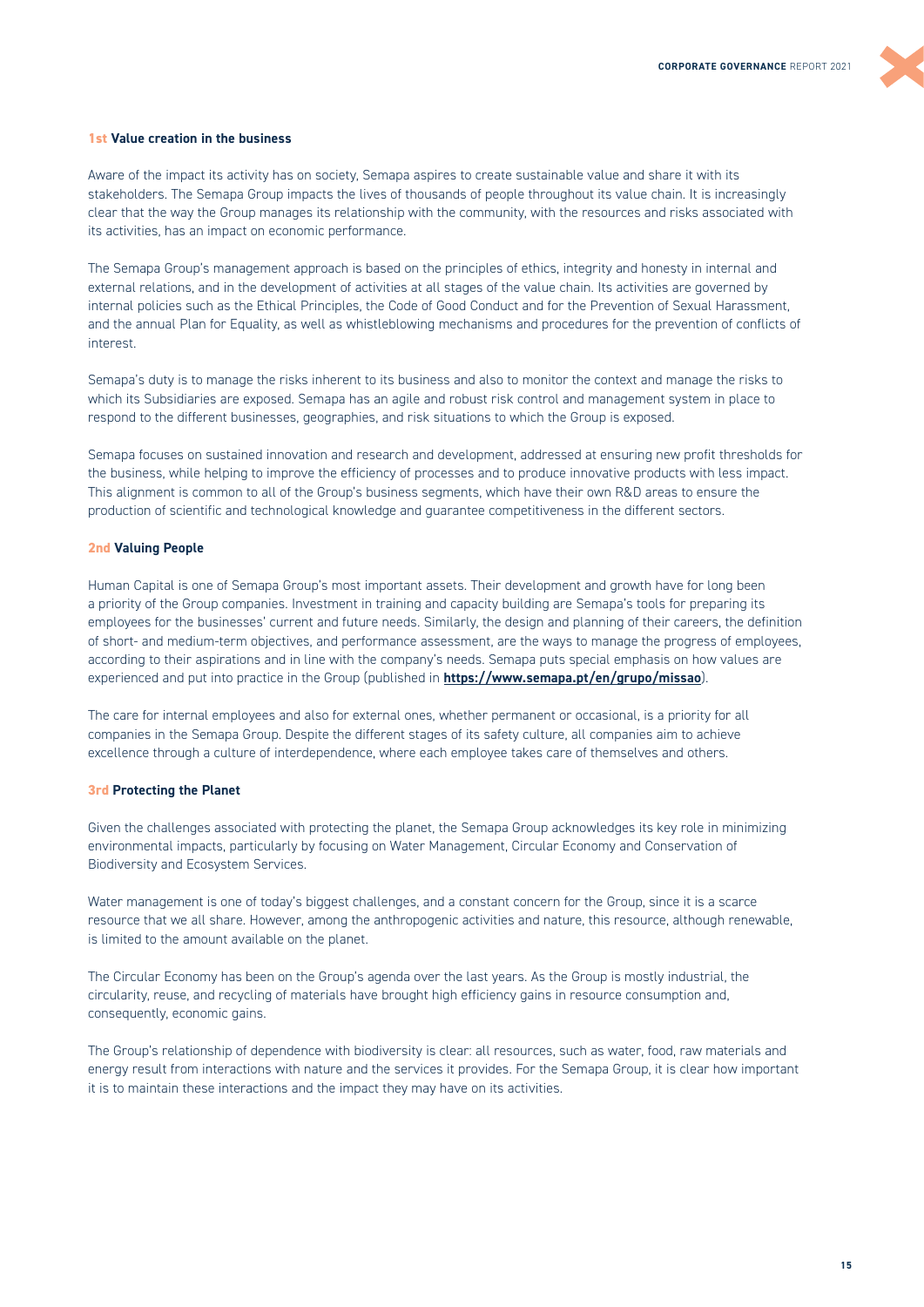#### **4. Community Engagement:**

Corporate Social Responsibility is one of the structural and essential elements of Semapa's operations, both in the development of its direct activities and in those carried out through its Subsidiaries. Heir to the long business tradition of philanthropy and patronage of the Queiroz Pereira Family, its largest shareholder, Semapa develops its own initiatives and supports Social Responsibility projects, in line with the UN Sustainable Development Goals.

In the scope of sustainability, an ad hoc committee has been set up, with various working groups to address specific matters, which has developed its activity under the supervision of the Executive Board and transversally involving all the group's companies. As a result of this activity, the company publishes its "Sustainability Report" every year which, from a consolidated perspective and in response to the legal requirements introduced by Portuguese and Community legislation, provides a detailed analysis of the company's approach and commitment to sustainability issues. Consequently, by adhering to and fulfilling the aforementioned strategic principles and according to the provisions in the aforementioned report, the company guarantees its long-term success, with a significant contribution to the community at large.

Regarding the powers of the Executive Board, broad management powers are delegated to the Executive Board, which are largely detailed in the respective act of delegation, and only limited with regard to the matters indicated in Article 407.4 of the Companies Code. Powers are specifically delegated for the following:

- **a)** To negotiate and resolve to enter into any commercial or civil contract, by public or private act, on the terms and conditions it deems most appropriate, and to take all decisions it sees fit in the performance of these contracts;
- **b)** To resolve to issue, sign, draw, accept, endorse, guarantee, protest or carry out any other act in connection with the use of bills or credit instruments;
- **c)** To resolve on all routine banking operations, with Portuguese or foreign financial institutions, namely opening, consulting and establishing the form of effecting movements in bank accounts, in all the legally admissible forms;
- **d)** To negotiate and resolve to contract and amend loan agreements, with financial institutions or other entities, including the provision of the respective guarantees in cases where the law permits such delegation, all on the terms it sees fit;
- **e)** To resolve to acquire, dispose of and encumber assets of all kinds, on the terms and conditions it sees fit, negotiating and resolving on the conclusion for such purposes, by public or private document, of any contractual instrument, and carrying out any accessory or complementary acts which may be necessary for the performance of these contracts;
- **f)** To take all decisions and carry out all acts in connection with the exercise by the company of its position as shareholder, namely by appointing its representatives at the General Meetings of companies in which it has holdings and adopting unanimous resolutions in writing;
- **g)** To draft the company reports, balance sheets, financial statements and proposals for allocation of profits;
- **h)** To take all steps necessary or appropriate in connection with the company's labour relations with its employees, namely contracting, dismissing, transferring, defining terms of employment and remuneration and revising and amending the same;
- **i)** To resolve on the representation of the company before any court or mediation or arbitration body, taking all decisions as may be necessary or appropriate in connection with any proceedings pending before the same or to bring the same, and namely to desist, confess or settle;
- **j)** To appoint attorneys for the company within the powers delegated to it;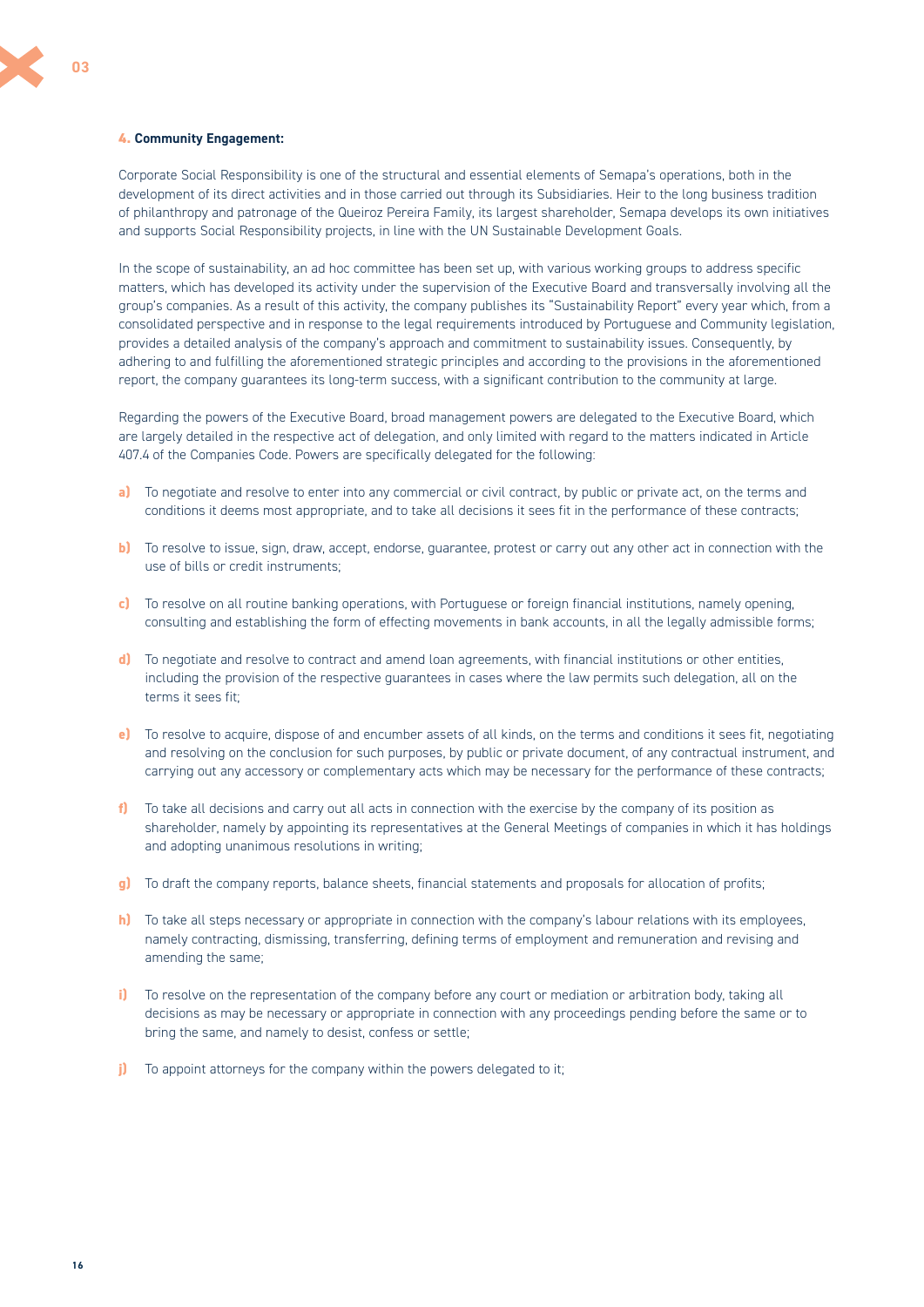

- **k)** To take all steps necessary or appropriate in connection with existing or planned issues of bonds and commercial paper, including the actual decision to issue; and
- **l)** In general, to carry out all acts of day-to-day management of the company, except for those which cannot be delegated under Article 407.4 of the Companies Code.

The Executive Board is barred from resolving on the following:

- **a)** Selection of the Chairman of the Board of Directors:
- **b)** Co-option of directors;
- **c)** Requests for the call of a General Meeting;
- **d)** Annual reports and accounts;
- **e)** Provision of warranties and personal or real security by the company;
- **f)** Change in registered offices and increases in share capital; and
- **g)** Plans for merger, break-up or transformation of the company.

Some of the company's regular procedures that have always been the practice in the company were standardised, in order to guarantee intervention by the Board of Directors in strategic decisions according to its amounts, high risk or special characteristics.

In the case of the Audit Board, which has the powers established in law and which are further described in paragraph 38 of this report, there are no delegated powers or special areas of responsibility for individual members.

Among other duties, one of the main purposes of the Control and Risk Committee is to detect and control all relevant risks in the Company's affairs, and the Committee enjoys full powers to pursue this aim, as set out in paragraph 29 of this report.

The Corporate Governance Committee exists to monitor, on a permanent basis, compliance by the company with corporate governance requirements established in law, regulation and the Articles of Association, and to exercise the other powers detailed in paragraph 29 of this report.

The Talent Committee makes recommendations and is heard in matters of appointments and evaluations, as described in paragraph 29 of this report.

The functions of the Investor Support Office are detailed in paragraph 56 of this report.

The Company Secretary is appointed by the Board of Directors and has the powers defined in law.

The Remuneration Committee draws up the remuneration policy for the members of the Board of Directors and Audit Board, and conducts analyses and determines the remuneration of directors, in close collaboration with the Talent Committee.

The Legal Department provides the company with legal advice and is responsible by legal compliance to assure that procedures and proceedings comply with the relevant legislation. The Financial Department is primarily engaged in financial management and planning. The Accounts and Tax Department is mainly responsible for rendering the Company's accounts and complying with its tax obligations. The Tax directorate, on the other hand, provides tax advice, ensuring compliance with the applicable legislation and preventing unlawful fiscal planning. The Planning and Strategic Development Department is responsible for the group's planning, budgeting, and business control processes, and must also look into new investments and the group's strategic planning and development.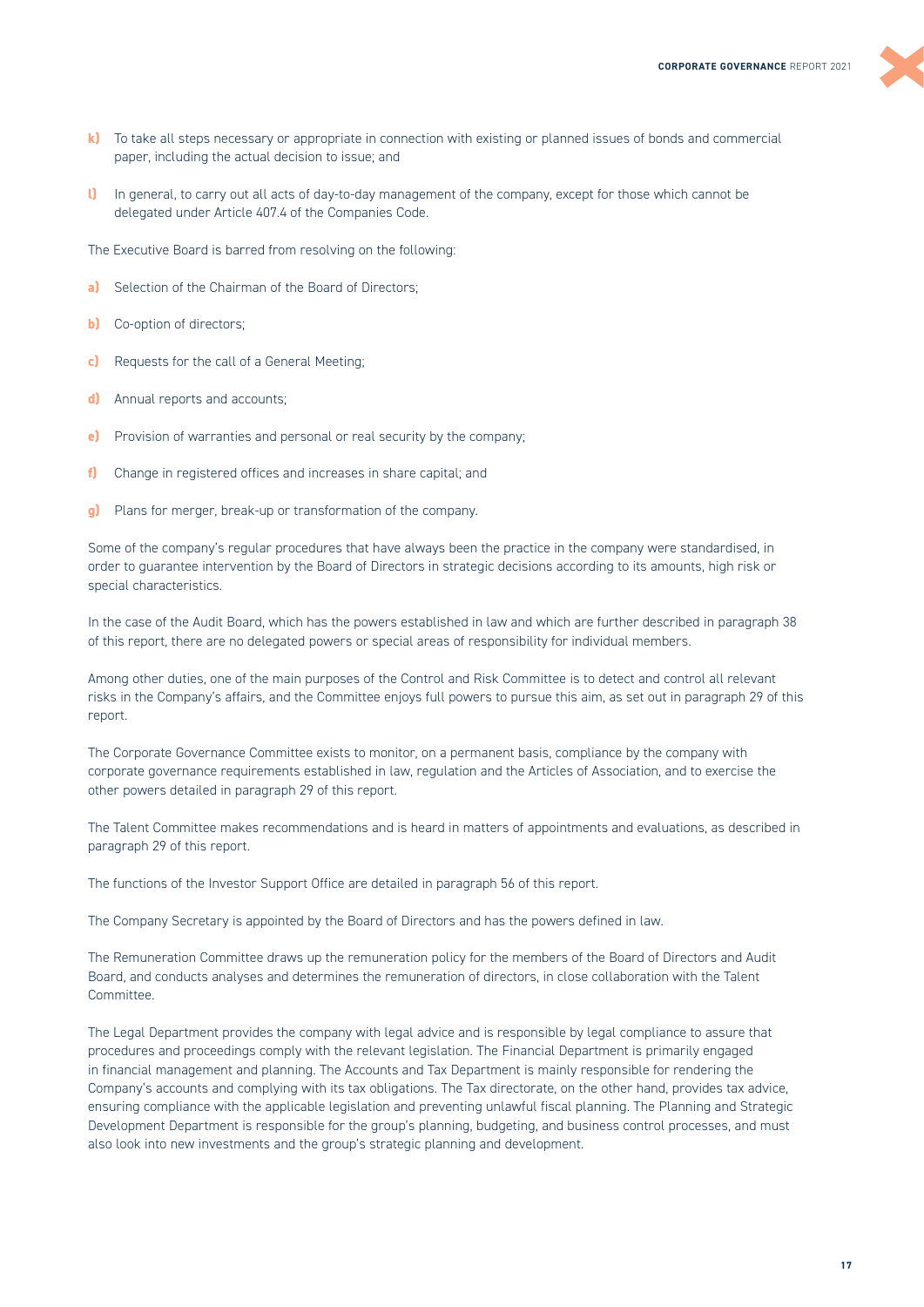

The governing bodies and internal committees mentioned above are required to exchange between them, in accordance with its regulations, all necessary information and documents for the exercise of legal and statutory duties of such bodies and committees. The respective directorates and services shall help with drawing up, processing and disclosing such information in an appropriate, strict and timely manner. According to these regulations and other applicable rules, these governing bodies and committees draw up complete minutes of their meetings.

The regulations of the Board of Directors and the Audit Board also establish, in particular, mechanisms that ensure, within the limits of the legislation and applicable regulations, access of its members to employees of the company and all information that is deemed necessary for assessing the Company's performance, status and development prospects, including without limitation, minutes, documentation supporting the decisions taken, notices and files of the meetings of the Board of Directors and its Executive Board, without prejudice to having access to other documents or persons to request clarifications.

## **B) FUNCTIONING**

**22. Existence of the rules of procedure of the Board of Directors, the General and Supervisory Board and the Executive Board of Directors, as the case may be, and place where these may be consulted.** 

The Board of Directors has rules of procedure which are published on the company's website (**[https://www.semapa.pt/](https://www.semapa.pt/sites/default/files/participacoes/Regulamento_CA%20EN.pdf) [sites/default/files/participacoes/Regulamento\\_CA%20EN.pdf](https://www.semapa.pt/sites/default/files/participacoes/Regulamento_CA%20EN.pdf)**) where they may be consulted.

#### **23. Number of meetings held and attendance record of each member of the Board of Directors, the General and Supervisory Board and the Executive Board of Directors, as the case may be.**

The Board of Directors met twelve times in 2021, and attendance by each member (physical attendances or through telematic means) was as follows:

| <b>Members of the Board of Directors</b>         | Members present (%) | <b>Members present and</b><br>represented (%) |
|--------------------------------------------------|---------------------|-----------------------------------------------|
| João Nuno de Sottomayor Pinto de Castello Branco | 100                 | 100                                           |
| José Antônio do Prado Fay                        | 100                 | 100                                           |
| Ricardo Miguel dos Santos Pacheco Pires          | 91.7                | 91.7                                          |
| Vítor Paulo Paranhos Pereira                     | 100                 | 100                                           |
| António Pedro de Carvalho Viana-Baptista         | 100                 | 100                                           |
| Carlos Eduardo Coelho Alves                      | 100                 | 100                                           |
| Filipa Mendes de Almeida de Queiroz Pereira      | 83.3                | 83.3                                          |
| Francisco José Melo e Castro Guedes              | 100                 | 100                                           |
| Lua Mónica Mendes de Almeida de Queiroz Pereira  | 83.3                | 83.3                                          |
| Mafalda Mendes de Almeida de Queiroz Pereira     | 83.3                | 83.3                                          |
| Vítor Manuel Galvão Rocha Novais Gonçalves       | 100                 | 100                                           |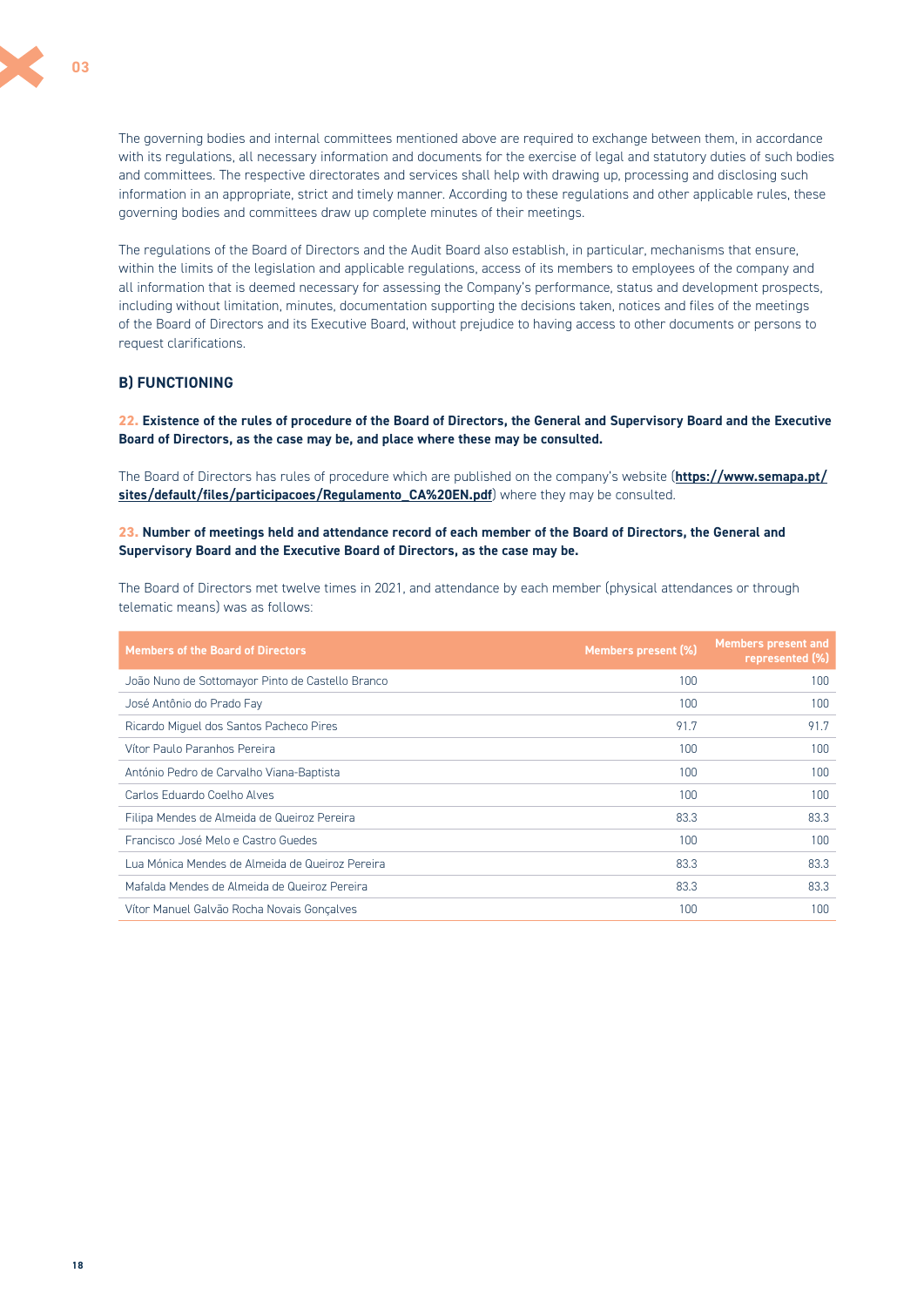#### **24. Indication of the company bodies empowered to assess the performance of executive directors.**

The Remuneration Committee is the entity in charge of preparing the framework for the evaluation of the executive directors under the Remuneration Policy. Performance evaluation of each executive director follows an internal process structured under the responsibility/leadership of the respective person in charge (i.e. under the responsibility of the person who manages the team, in the case of the members of the Executive Board, and under the responsibility of the Chairman of the Board of Directors, in the case of the Chief Executive Officer) and with the involvement of the nonexecutive directors named by the person in charge.

The Talent Committee is also involved in this process. Currently it is composed by 5 non-executive members of the Executive Board's of Directors, who oversee the board performance evaluation system and the distribution of the company's remuneration, delivering an opinion on the assessment of the individual performance of the executive directors, which means that the Board of Directors does not need to be involved in the assessment of the executive directors.

Finally, the Remuneration Committee must confirm that the factors have been met for the performance evaluation, ensuring the overall consistency of the process of settling the variable remuneration.

Consequently, in 2021 and in relation to the 2020 financial year, the Talent Committee gave its opinion on the individual performance evaluation proposals for the members of the Executive Board issued by the respective CEO, and the performance proposals of the Chairman of the Board of Directors for the CEO, communicating his opinion to the Remuneration Committee.

In accordance with the Regulations of the Board of Directors and the Regulations of the Talent Committee, the Board of Directors, for its part, assisted by the Talent Committee, shall annually evaluate its performance as well as the performance of its committees, including the Executive Board, taking into account the implementation of the company's strategic and budget plans, risk management, the internal functioning and the contribution of each member to these objectives, as well as the relationship with other company's bodies and committees. The Talent Committee monitors the overall assessment of the Board of Directors' performance, as provided by its regulation.

The assessment of the performance of the executive directors and the self-assessment of the performance of the Board of Directors and its committees in 2020 were conducted in 2021, and the relevant performances in the 2021 financial year will be assessed in 2022, as described above.

#### **25. Predetermined criteria for assessing the performance of executive directors.**

The criteria for assessing the performance of executive directors in force from 2021 to 2024 are the criteria defined in paragraph 7 of chapter IV of the Remuneration Policy for setting the variable remuneration component. Such criteria are met through a system of quantitative and qualitative Key Performance Indicators (KPIs) of the company's performance (general business indicators weighing 65%) and of the relevant director (specific objectives weighing 20% and behavioural indicators, accounting for 15% of the total score). The general business indicators include, in particular, EBITDA, net income, cash flow, and Total Shareholder Return vs Peers, while the behavioural skills include the alignment of each director with the long-term interests and sustainability of the company. It should be clarified that in the 2020 performance evaluation carried out in 2021 the Total Shareholder Return vs Peers indicator was not yet part of the general business indicators considered for performance evaluation purposes.

### **26. Availability of each of the members of the Board of Directors, the General and Supervisory Board and the Executive Board of Directors, as the case may be, indicating office held simultaneously in other companies, inside and outside the group, and other relevant activities carried on by the members of these bodies during the period.**

The members of the Board of Directors have the appropriate time available to perform the duties entrusted to them, and the other activities carried on by the executive members during the period, outside the business group to which Semapa belongs, are negligible when compared to the performance of their duties in the company and other companies in the same business group.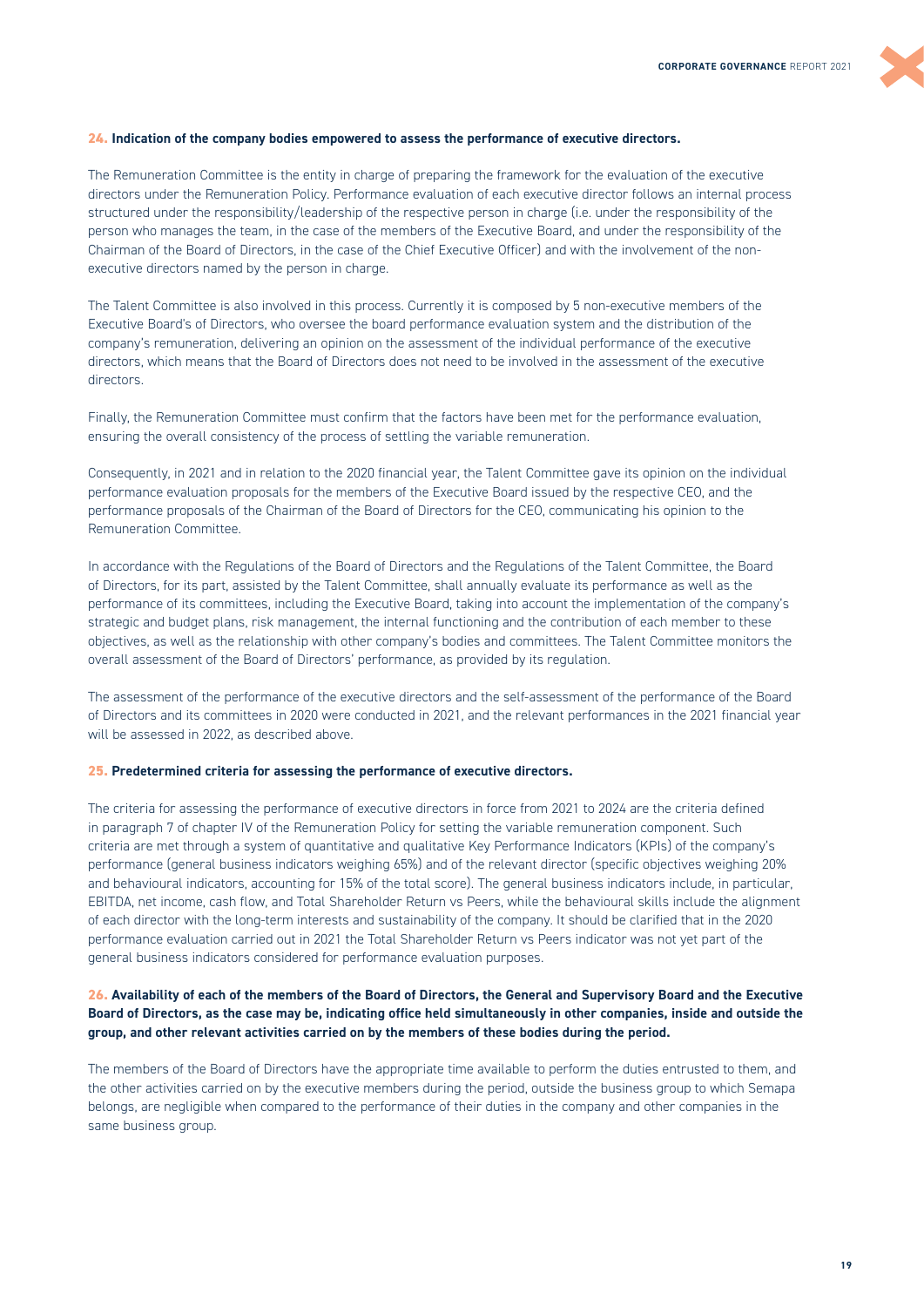

Besides the activities mentioned under paragraph 19, the members of the Board of Directors occupy the positions detailed below:

# **JOSÉ ANTÔNIO DO PRADO FAY**

Office held in other companies belonging to the same group as Semapa: No office held in other companies belonging to the same group as Semapa

| Office held in other companies:           |                                    |
|-------------------------------------------|------------------------------------|
| CAMIL ALIMENTOS, S.A.                     | Director                           |
| CIMO - Gestão de Participações, SGPS S.A. | Chairman of the Board of Directors |
| SÃO SALVADOR ALIMENTOS S. A.              | Director                           |
| SODIM. SGPS. S.A.                         | Chairman of the Board of Directors |
| <b>SUPERBAC Biotechnology Solutions</b>   | Director                           |

# **JOÃO NUNO DE SOTTOMAYOR PINTO DE CASTELLO BRANCO**

Office held in other companies belonging to the same group as Semapa:

| APHELION, S.A.    | Chairman of the Board of Directors <sup>4</sup> |
|-------------------|-------------------------------------------------|
| SEMAPA NEXT. S.A. | Chairman of the Board of Directors <sup>5</sup> |
|                   |                                                 |

| Office held in other companies:                            |                                                 |
|------------------------------------------------------------|-------------------------------------------------|
| AEM - Ass. de Emp. Emitentes de Valores Cotados em Mercado | Member of the General Committee                 |
| <b>Business Roundtable Portugal Association</b>            | Member of the Board <sup>6</sup>                |
| BCSD - Business Council for Sustainable Development        | Chairman                                        |
| FÓRUM PARA A COMPETITIVIDADE                               | Member of the Governing Board                   |
| THE NAVIGATOR COMPANY, S.A.                                | Chairman of the Board of Directors <sup>7</sup> |
| SECIL - Companhia Geral de Cal e Cimento, S.A.             | Chairman of the Board of Directors <sup>8</sup> |
| SODIM, SGPS, S.A.                                          | Director <sup>9</sup>                           |
| WBCSD - World Business Council of Sustainable Development  | Member of the Executive Board                   |

#### **RICARDO MIGUEL DOS SANTOS PACHECO PIRES**

Office held in other companies belonging to the same group as Semapa:

| Chairman of the Board of Directors |
|------------------------------------|
| Director <sup>10</sup>             |
| Manager                            |
| Chairman of the Board of Directors |
| Chairman of the Board of Directors |
| Chairman of the Board of Directors |
| Chairman of the Board of Directors |
| <b>Director</b>                    |
| CEO <sup>11</sup>                  |
|                                    |

<sup>4</sup> In office until 31 December 2021.

<sup>5</sup> In office until 31 December 2021.

<sup>6</sup> In office until 31 December 2021. 7 In office until 31 December 2021.

<sup>8</sup> In office until 31 December 2021. 9 In office until 31 December 2021.

<sup>10</sup> Appointed Chairman of the Board of Directors on 1 January 2022.

<sup>11</sup> Until 2 August 2021 he served as Managing Director, and from then until 31 December 2021, as Chief Executive Officer, having ceased these duties

on 1 January 2022, being appointed Chairman of the Board of Directors as from that date.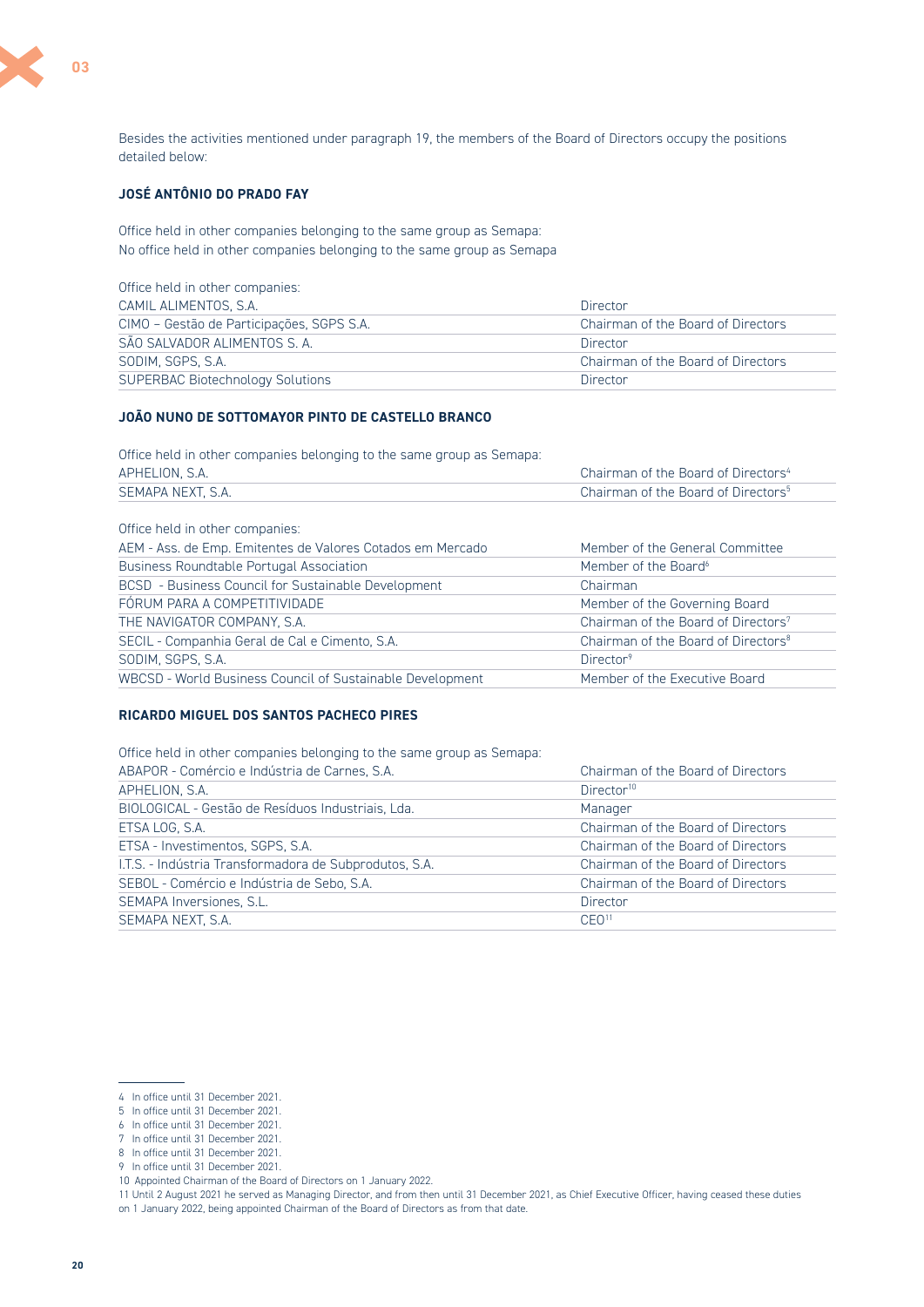

| Office held in other companies:                |                        |
|------------------------------------------------|------------------------|
| CIMO - Gestão de Participações, SGPS S.A.      | <b>Director</b>        |
| PYRUS AGRICULTURAL LLC                         | <b>Director</b>        |
| PYRUS INVESTMENTS LLC                          | Director               |
| PYRUS REAL ESTATE LLC                          | <b>Director</b>        |
| SECIL - Companhia Geral de Cal e Cimento, S.A. | Director <sup>12</sup> |
| SODIM. SGPS. S.A.                              | Director               |
| THE NAVIGATOR COMPANY, S.A.                    | Director <sup>13</sup> |
| UPSIS, S.A.                                    | Director               |

# **VÍTOR PAULO PARANHOS PEREIRA**

Office held in other companies belonging to the same group as Semapa:

| APHELION, S.A.           | Director                                         |
|--------------------------|--------------------------------------------------|
| CELCIMO, S.L.            | Chairman of the Board of Directors <sup>14</sup> |
| SEMAPA Inversiones, S.L. | Chairman of the Board of Directors               |

| Office held in other companies:                            |                                    |
|------------------------------------------------------------|------------------------------------|
| ANTASOBRAL - Sociedade Agropecuária, S.A.                  | Director                           |
| CAPITAL HOTELS - Sociedade de Investimentos e Gestão, S.A. | Director                           |
| CIMO - Gestão de Participações, SGPS S.A.                  | Director                           |
| GALERIAS RITZ, S.A.                                        | Chairman of the Board of Directors |
| HOTEL RITZ, S.A.                                           | Director                           |
| PARQUE RITZ, S.A.                                          | Chairman of the Board of Directors |
| SECIL - Companhia Geral de Cal e Cimento, S.A.             | Director                           |
| SODIM, SGPS, S.A.                                          | Director                           |
| SOCIEDADE AGRÍCOLA da HERDADE dos FIDALGOS, Unip., Lda     | Manager                            |
| SONAGI, SGPS, S.A.                                         | Chairman of the Board of Directors |
| SONAGI - Imobiliária, S.A.                                 | Chairman of the Board of Directors |
| THE NAVIGATOR COMPANY, S.A.                                | Director                           |
| ASSOCIAÇÃO DA HOTELARIA DE PORTUGAL                        | Chairman of the General Meeting    |
|                                                            |                                    |

# **ANTÓNIO PEDRO DE CARVALHO VIANA-BAPTISTA**

Office held in other companies belonging to the same group as Semapa: No office held in other companies belonging to the same group as Semapa

| Office held in other companies:   |          |
|-----------------------------------|----------|
| ALTER VENTURE PARTNERS G.P., SARL | Director |
| ATENTO, S.A.                      | Director |
| JERÓNIMO MARTINS SGPS, S.A.       | Director |

#### **CARLOS EDUARDO COELHO ALVES**

Office held in other companies belonging to the same group as Semapa: No office held in other companies belonging to the same group as Semapa

Office held in other companies: SECIL - Companhia Geral de Cal e Cimento, S.A. Director

<sup>12</sup> Appointed Chairman of the Board of Directors on 1 January 2022.

<sup>13</sup> Appointed Chairman of the Board of Directors on 1 January 2022.

<sup>14</sup> Company wound up and liquidated on 23 December 2021.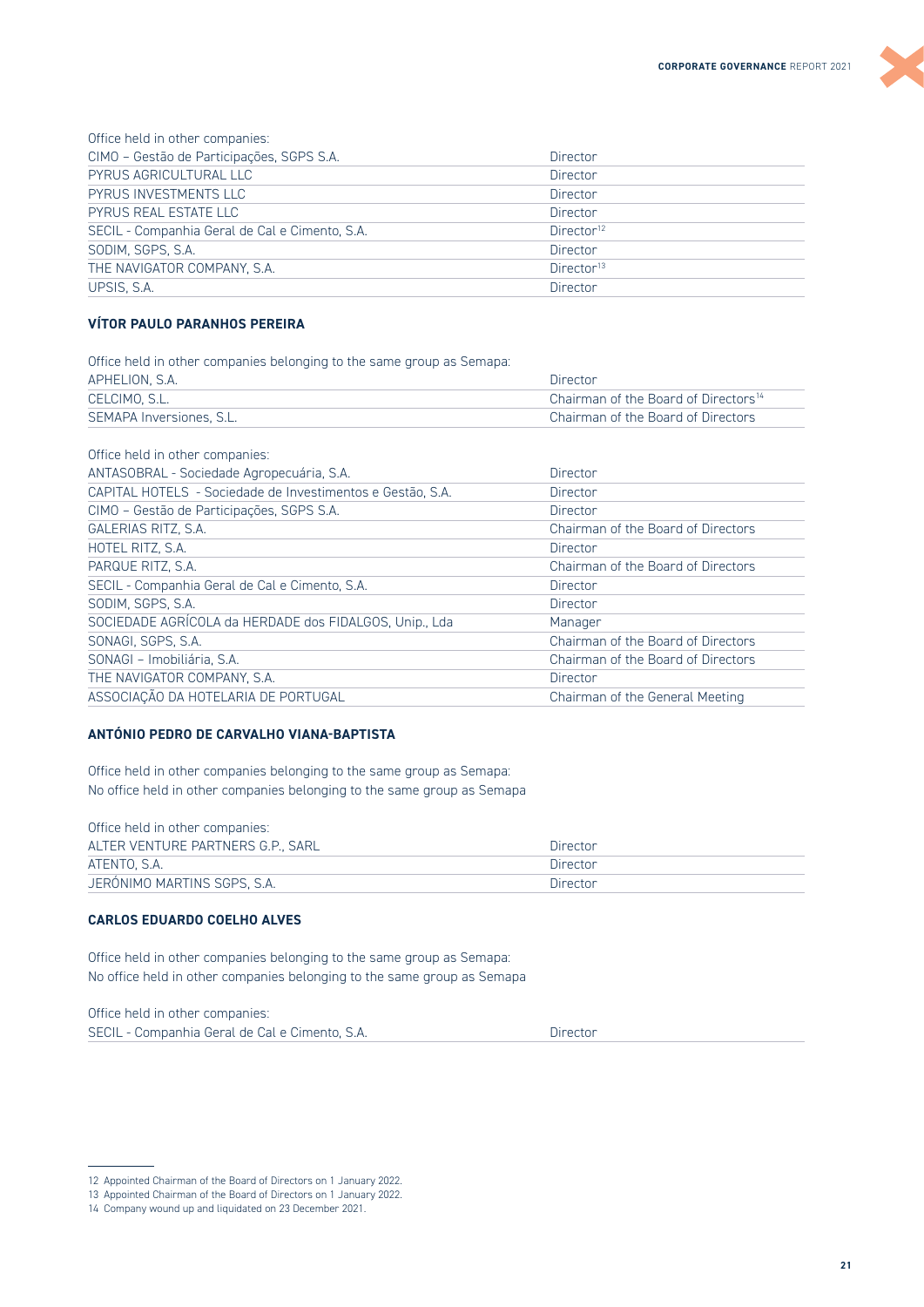# **FILIPA MENDES DE ALMEIDA DE QUEIROZ PEREIRA**

Office held in other companies belonging to the same group as Semapa: No office held in other companies belonging to the same group as Semapa

| Office held in other companies:                          |                                    |
|----------------------------------------------------------|------------------------------------|
| ABSTRACTREASON, LDA.                                     | Manager                            |
| BESTWEB, LDA.                                            | Manager                            |
| CAPITAL HOTELS - Sociedade de Investimento e Gestão S.A. | Chairman of the Board of Directors |
| CIMO - Gestão de Participações, SGPS S.A.                | <b>Director</b>                    |
| FUNDAÇÃO NOSSA SENHORA DO BOM SUCESSO                    | President of the General Council   |
| HOTEL RITZ, S.A.                                         | <b>Director</b>                    |
| LAGUM. LDA.                                              | Manager                            |
| SODIM, SGPS, S.A.                                        | <b>Director</b>                    |
| REALTRAJE, LDA.                                          | Manager                            |
| REPRESENTAÇÕES CARVALHAL, S.A.                           | Director                           |

# **FRANCISCO JOSÉ MELO E CASTRO GUEDES**

| Office held in other companies belonging to the same group as Semapa: |                        |
|-----------------------------------------------------------------------|------------------------|
| CELCIMO. S.L.                                                         | Director <sup>15</sup> |
|                                                                       |                        |
| Office held in other companies:                                       |                        |
| CIMENTS DE SIBLINE S.A.L.                                             | Director               |

# **LUA MÓNICA MENDES DE ALMEIDA DE QUEIROZ PEREIRA**

| Office held in other companies belonging to the same group as Semapa: |                 |  |
|-----------------------------------------------------------------------|-----------------|--|
| SEMAPA NEXT, S.A.                                                     | Director        |  |
| Office held in other companies:                                       |                 |  |
| CIMO - Gestão de Participações, SGPS S.A.                             | <b>Director</b> |  |
| ECO MALHADA, Lda.                                                     | Manager         |  |
|                                                                       |                 |  |
| SODIM, SGPS, S.A.                                                     | <b>Director</b> |  |

#### **MAFALDA MENDES DE ALMEIDA DE QUEIROZ PEREIRA**

Office held in other companies belonging to the same group as Semapa: No office held in other companies belonging to the same group as Semapa

| Office held in other companies:                        |                                    |
|--------------------------------------------------------|------------------------------------|
| CIMO - Gestão de Participações, SGPS S.A.              | Director                           |
| MONTE DA PRAIA RECURSOS NATURAIS, S.A.                 | Director                           |
| SOCIEDADE AGRÍCOLA da HERDADE dos FIDALGOS, Unip., Lda | Manager                            |
| SODIM, SGPS, S.A.                                      | Director                           |
| SONAGI, SGPS, S.A.                                     | Director                           |
| REPRESENTAÇÕES CARVALHAL, S.A.                         | Chairman of the Board of Directors |

<sup>15</sup> Company wound up and liquidated on 23 December 2021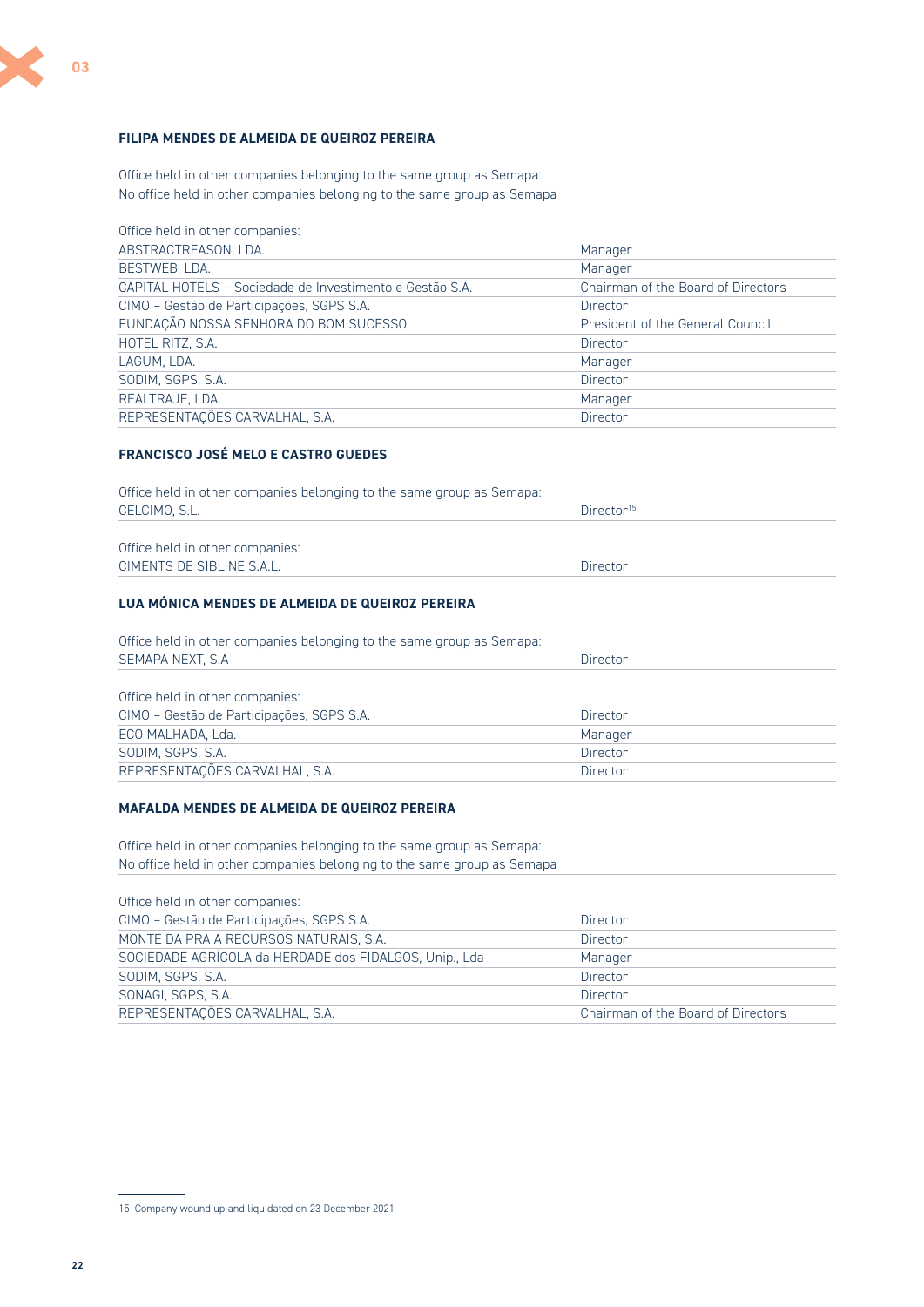#### **VÍTOR MANUEL GALVÃO ROCHA NOVAIS GONÇALVES**

Office held in other companies belonging to the same group as Semapa: No office held in other companies belonging to the same group as Semapa

| Office held in other companies:                    |                 |
|----------------------------------------------------|-----------------|
| BELDEVELOPMENT, S.A.                               | Director        |
| EXTRASEARCH, SGPS, S.A.                            | Director        |
| EUROMIDLANDS - Sociedade Imobiliária, Lda.         | Manager         |
| MAGALHÃES E GONÇALVES - Consultoria e Gestão, Lda. | Manager         |
| PRUDENTARBÍTRIO, Lda.                              | Manager         |
| QUALQUER PONTO - Sociedade Imobiliária, Lda.       | Manager         |
| QUALQUER PRUMO - Sociedade Imobiliária, Lda.       | Manager         |
| TERRAPONDERADA, Lda.                               | Manager         |
| THE NAVIGATOR COMPANY, S.A.                        | Director        |
| VANGUARDINTEGRAL, Lda.                             | Manager         |
| VRES - Vision Real Estate Solutions, S.A.          | Director        |
| ZOOM INVESTMENT, SGPS, S.A.                        | <b>Director</b> |
| ZOOM INVESTMENT TURISMO, S.A.                      | Director        |
| 2FOR VENTURE, SGPS, Lda.                           | Manager         |

According to the regulation of the Board of Directors, the directors of the Executive Board may not perform executive duties in entities outside of the Company's group, unless the activity of such entities is found to be ancillary or complementary to the group's activity or is not very time-consuming. The executive directors do not perform duties in other companies that do not fulfil the aforementioned criteria.

The same regulation provides that the directors who are not part of the Executive Board may perform management functions (either executive or not) in entities outside of the company's group, provided that such companies do not carry out activities that compete with that of the company or of directly or indirectly participated companies, and the Chairman of the Board of Directors must be notified before the start of such functions. The non-executive directors of the company do not perform duties in other companies which do not meet the requirements mentioned above.

# **C) COMMITTEES BELONGING TO THE MANAGEMENT OR SUPERVISORY BODIES AND MANAGING DIRECTORS**

#### **27. Identification of committees set up by the Board of Directors, the General and Supervisory Board and the Executive Board of Directors, as the case may be, and place where the rules of procedure may be consulted.**

The following committees exist in the company within the Board of Directors: Executive Board, Control and Risk Committee, Corporate Governance Committee and Talent Committee.

The Control and Risk Committee, the Corporate Governance Committee and the Talent Committee have rules of procedure, which are published on the company website (**[https://www.semapa.pt/sites/default/files/participacoes/](https://www.semapa.pt/sites/default/files/participacoes/Regulamento_CCR_EN_0.pdf) Regulamento CCR\_EN\_0.pdf**), where they may be looked up.

Given its nature, composition and origin from the Board of Directors, which has its own regulation on autonomous functioning and specific rules on the organisation and functioning of its Executive Board, the latest does not have an autonomous regulation. Consequently, the following operating rules provided by said regulation and in the act of delegating power shall apply:

- **a)** The Executive Board shall meet when convened by the Chairman or any other two members;
- **b)** The members of the Executive Board may be represented by another member, and each person may not represent more than one member;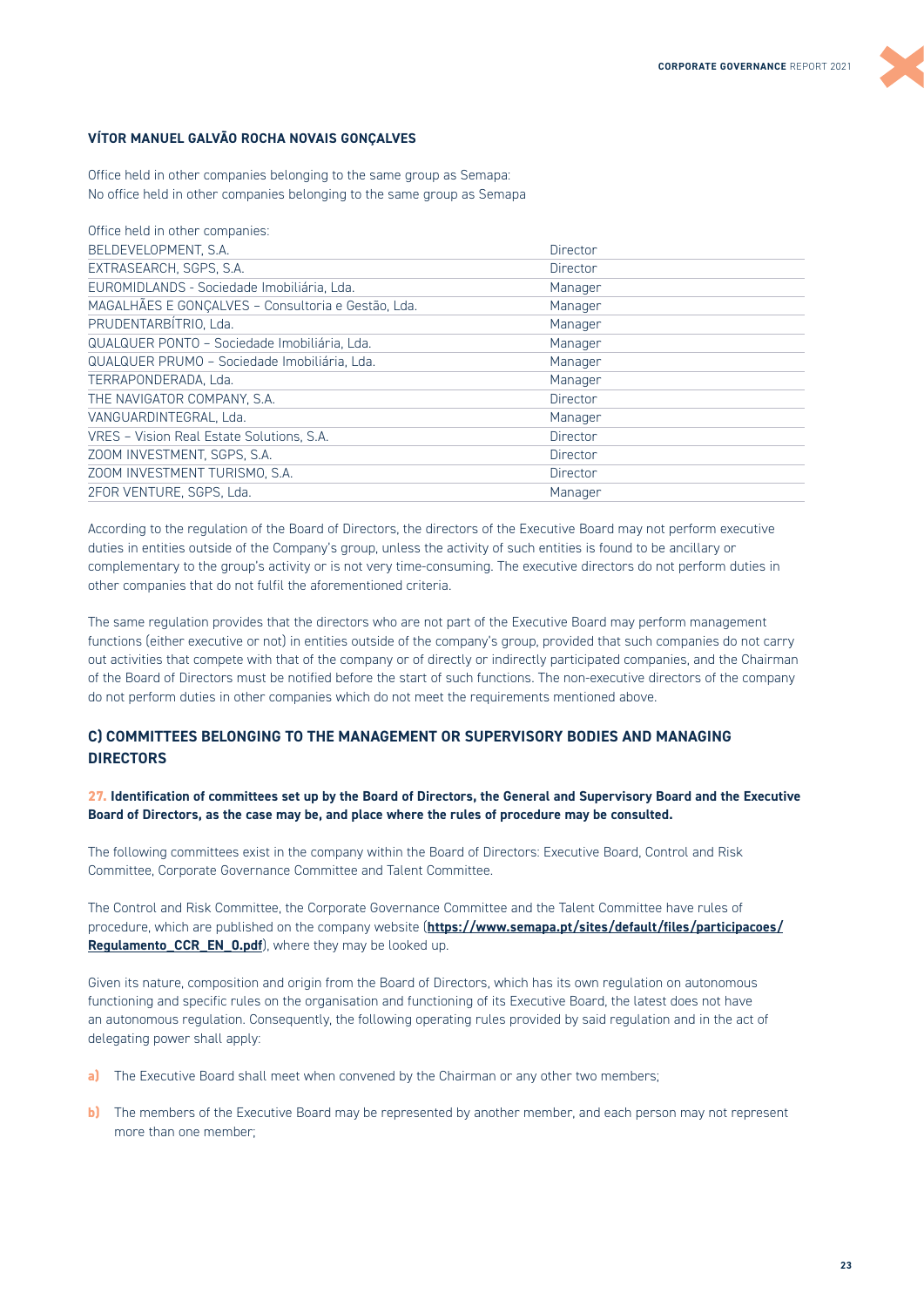

**03**

- **d)** Absent members may cast written votes, and
- **e)** The Chief Executive Officer is particularly responsible for reporting and communicating with the Board of Directors.

#### **28. Composition, if applicable, of the executive board and/or identification of the managing director(s).**

The following were the members of the Executive Board in 2021:

- **-** João Nuno de Sottomayor Pinto de Castello Branco, who chairs the board;
- **-** Vítor Paulo Paranhos Pereira; and
- **-** Ricardo Miguel dos Santos Pacheco Pires.

João Castello Branco and Ricardo Pires were appointed members of the Executive Board by resolution of the Board of Directors on 05 June 2018, and Vítor Paranhos Pereira was appointed executive director by resolution of the Board of Directors on 31 January 2020, with effect from 01 March 2020.

#### **29. Indication of the powers of each of the committees created and summary of the activities carried on the exercise of these responsibilities.**

# **EXECUTIVE BOARD:**

The powers of the Executive Board are described in paragraph 21 of this report.

The Executive Board is the company's executive body, which has performed its duties in the scope of the powers entrusted to it by the Board of Directors. The Board meets on a regular basis and whenever necessary in the light of ongoing business and monitoring of the company's activity. In 2021 it held 37 meetings. These meetings are attended by the members of the Executive Board, as well as by the Company Secretary, Rui Gouveia. When the matters to be discussed so require, non-executive directors, directors of the group's companies and some of the Company's managers may also take part in the meetings.

### **CONTROL AND RISK COMMITTEE:**

In view of implementing its purpose to detect and control all relevant risks in the company's affairs, in particular financial risks, the Control and Risk Committee has the following responsibilities and powers:

- **a)** To monitor the Company's business affairs, with integrated and permanent analysis of the risks associated;
- **b)** To propose and follow through the implementation of specific measures and procedures relating to the control and reduction of the Company's business risks, with a view to perfecting the internal control system, including in particular the risk management function;
- **c)** To oversee the implementation of the adjustments to the internal control management system, and in particular to the risk management function, proposed by the Audit Board; and
- **d)** To propose the discussion, alteration and introduction of new procedures to improve the detection, control and management of risks inherent to the company.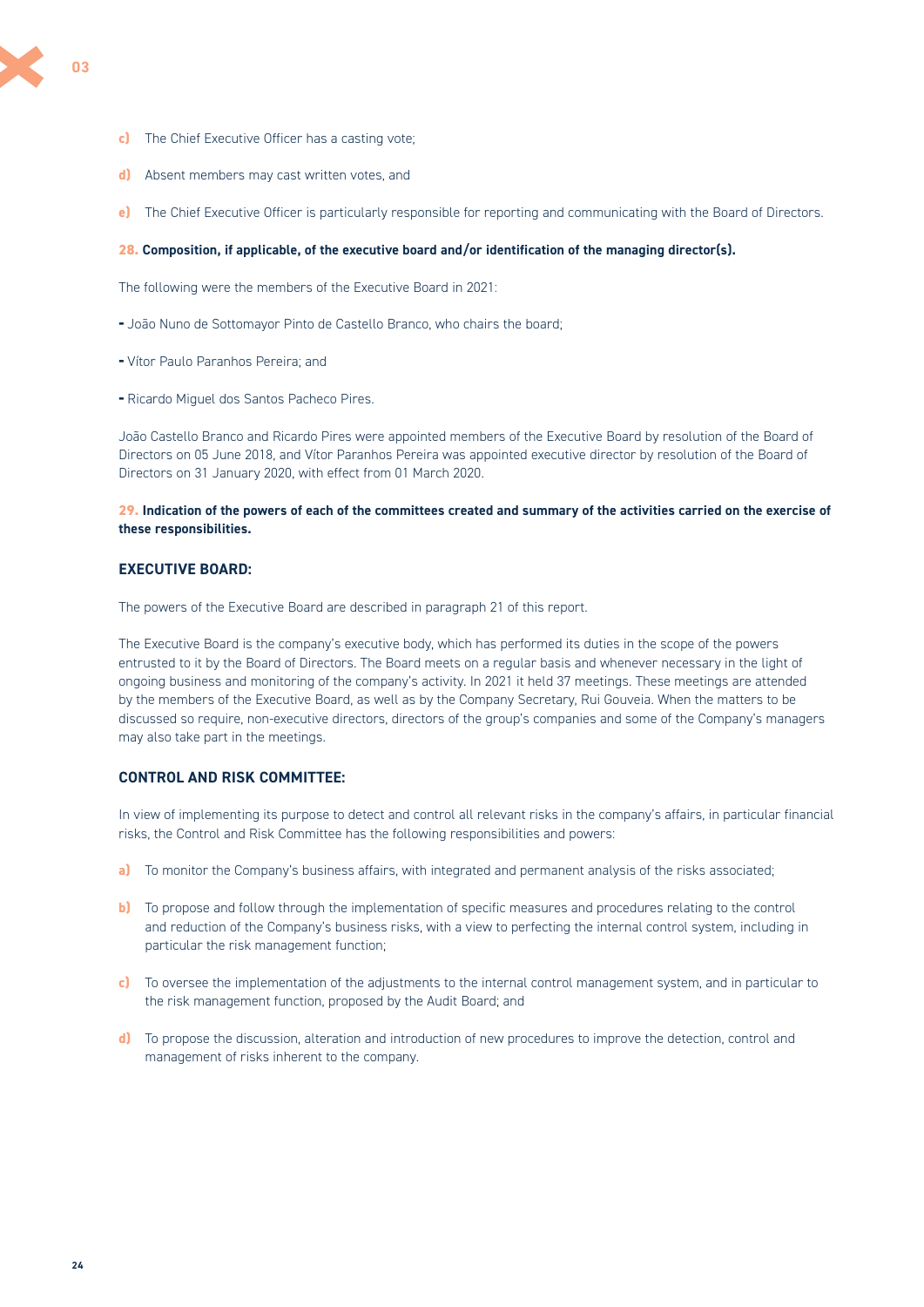It is also up to the Control and Risk Committee to prepare for approval by the Board of Directors the company's risk policy for each fiscal year, which shall identify, without limiting:

- **a)** The main risks to which the company is subject in the development of its activities and limits on risk-taking for the company;
- **b)** The likelihood of such risks to occur and their impact on the company's operations; and
- **c)** The necessary tools and measures to be adopted the mitigation of the risks identified as relevant for the company's activities.

The Control and Risk Committee met five times in 2021 and on 31 December 2021 it included Carlos Eduardo Coelho Alves, Chairman, Vítor Paulo Paranhos Pereira and Margarida Isabel Feijão Antunes Rebocho, Members, being Carlos Alves and Vítor Paranhos Pereira also directors of the company.

This committee conducted its activities, ensured the monitoring and made all the verifications corresponding to its duties, and held joint meetings with the members of the Audit Board, with the support of the Financial and the Accounts and Tax Departments.

# **CORPORATE GOVERNANCE COMMITTEE:**

The Corporate Governance Committee monitors on a continuous basis the Company's compliance with the provisions of the law, regulations and Articles of Association applicable to corporate governance and is responsible for critical analysis of the company's practices and procedures in the field of corporate governance and for proposing for debate, altering and introducing new procedures designed to improve the structure and governance of the Company. The Corporate Governance Committee is also required to assess annually the corporate governance and submit to the Board of Directors any proposals as it sees fit.

The Corporate Governance Committee met twice in the financial year 2021. On 31 December 2021 it included Francisco José Melo e Castro Guedes, Chairman, José Antônio do Prado Fay and Rui Tiago Trindade Ramos Gouveia, Members, company Director, Chairman of the Board of Directors and Company Secretary, respectively.

The Corporate Governance Committee conducted its oversight and corporate governance assessment activities throughout the financial year. It also participated actively in the drafting of the Annual Report on Corporate Governance, for which it obtained the necessary information from Rui Gouveia, who is the Legal Director of the company, and ongoing contact and attendance of meetings by the Chief Executive Officer and a member of the Legal Department.

# **TALENT COMMITTEE:**

The Talent Committee functions in compliance with the provisions of its regulations and is expected to perform the following duties in relation to the governing bodies:

#### **a) Concerning appointments:**

- **i.** Assisting the Board of Directors in identifying and assessing the suitability of the profile, knowledge and curriculum of members of the governing bodies to be appointed, namely, the appointment by co-option to perform the duties of a member of the Board of Directors of the company, and the nomination of directors who will perform executive duties;
- **ii.** Provide the terms of reference available and foster, to the extent of its powers, transparent selection processes that include effective mechanisms of identification of potential candidates, and that those chosen for proposal are those who present a higher degree of merit, who are best suited to the demands of the functions to be carried out, and who will best promote, within the organisation, a suitable diversity, including gender diversity; and
- **iii.** Whenever deemed appropriate, to know and monitor the processes of selection of potential candidates for the performance of executive management duties in subsidiaries of the group, in cases where the company intends to present the respective elective proposal.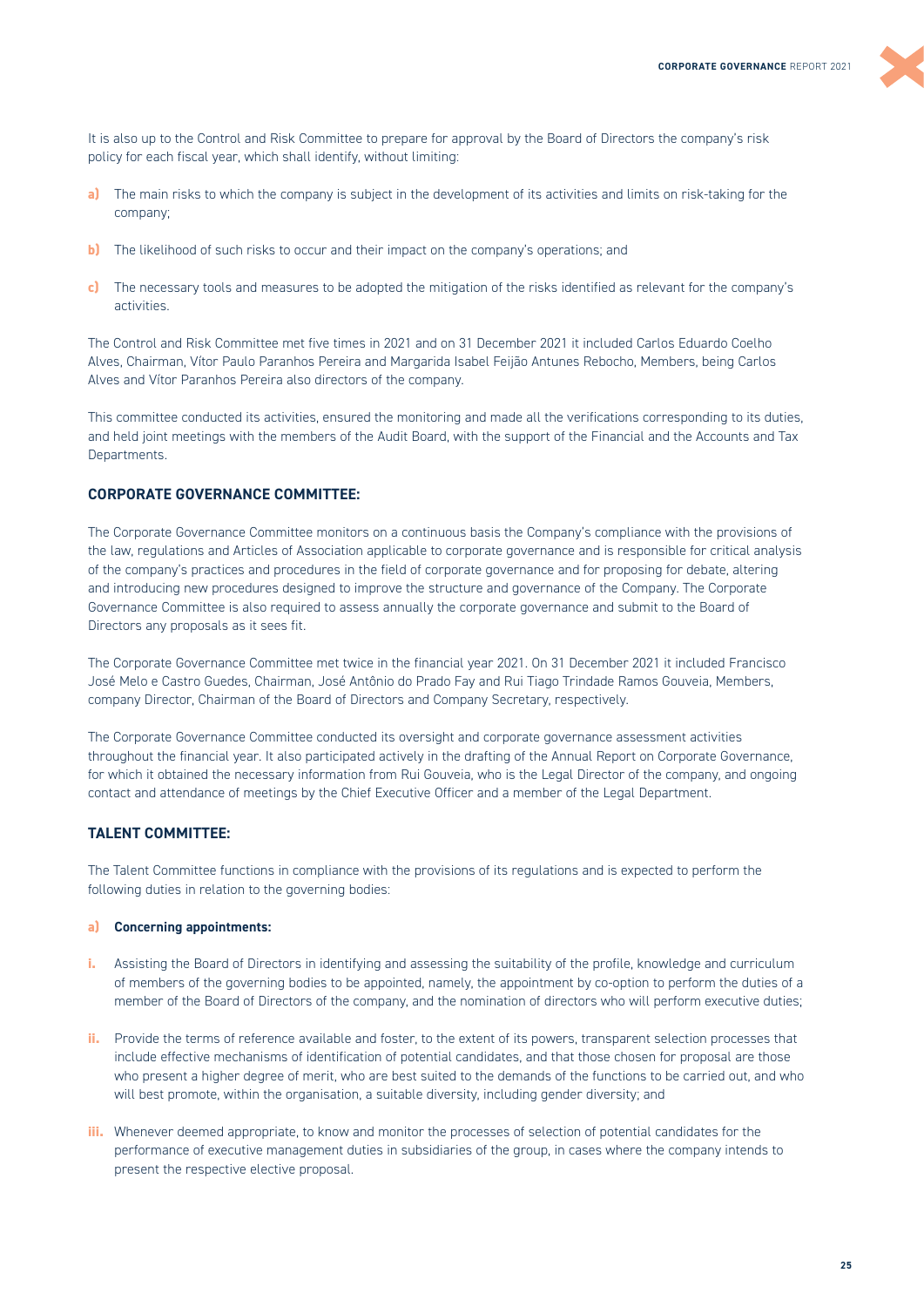#### <span id="page-25-0"></span>**b) Concerning evaluation:**

- **i.** Monitor the management performance assessment system and the allocation of the company's remuneration;
- **ii.** To issue an opinion on the proposals for the annual individual assessment of the performance of the members of the Executive Board, issued by the respective Chairman and on the assessment of the later issued by the Chairman of the Board of Directors; and
- **iii.** Monitor the overall assessment of the performance of the Board of Directors as a body, taking into account compliance with the company's strategic plan and budget, risk management, its internal functioning and the contribution of each member to this end.

The Commission is also responsible for talent management: **(i)** monitor and issue recommendations on internal policies and procedures relating to the group's talent management; and **(ii)** periodically assess the need and availability of talent in the group and recommend appropriate actions to ensure the group's ability to meet the rising challenges.

The Talent Committee met four times in the financial year of 2021. On 31 December 2021, the members of the Talent Committee were José Antônio do Prado Fay, Chairman, Carlos Eduardo Coelho Alves, Filipa Mendes de Almeida de Queiroz Pereira, Lua Mónica Mendes de Almeida de Queiroz Pereira and Mafalda Mendes de Almeida de Queiroz Pereira, as Members, all of whom are non-executive directors of the company.

The remuneration process, which is overseen by the Talent Committee, is the duty of the company's Remuneration Committee, set up under Article 399 of the Commercial Companies Code, with powers, namely, to prepare the remuneration policy and to oversee the process of analysis and establishment of the Director's remuneration.

# **III. AUDITING**

#### **A) COMPOSITION**

#### **30. Identification of the supervisory body corresponding to the model adopted.**

The Company's affairs are supervised by the Audit Board and the Statutory Auditor, in accordance with Article 413.1 b) of the Companies Code.

**31. Composition, as applicable, of the Audit Board, the Audit Committee, the General and Supervisory Board or the Committee for Financial Affairs, indicating the minimum and maximum numbers of members and duration of their term of office, as established in the Articles of Association, number of full members, date of first appointment and end date of the term of office of each member; reference may be made to the paragraph in the report where this information is contained in accordance with paragraph 17.** 

As established in the Articles of Association, the Audit Board consists of three to five full members, one of whom serves as Chairman with a casting vote, and of one or two alternate members, depending on whether there are three or more full members, all holding office for four-year terms.

| <b>Members of the Audit Board</b>                                  | Date of first appointment and end date of term of office |
|--------------------------------------------------------------------|----------------------------------------------------------|
| José Manuel Oliveira Vitorino<br>(Chairman)                        | 2014-2021                                                |
| Gonçalo Nuno Palha Gaio Picão Caldeira<br>(Full member)            | 2006-2021                                                |
| Maria da Graça Torres Ferreira da Cunha Gonçalves<br>(Full member) | 2018-2021                                                |
| Ana Isabel Moraes Nobre de Amaral Marques<br>(Alternate member)    | 2016-2021                                                |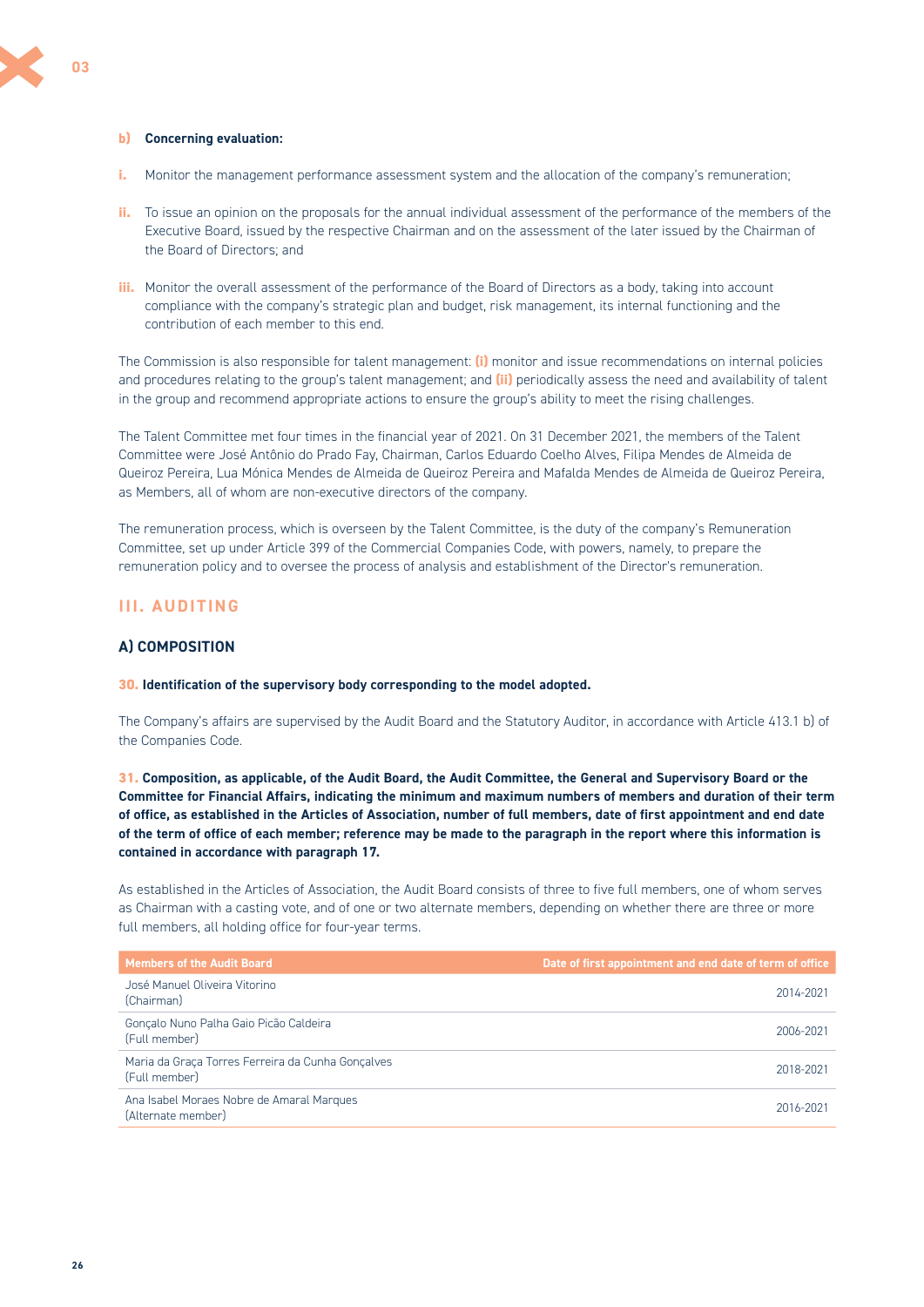

The company considers that it has a sufficient number of members of the Audit Board for its size and the complexity of the risks inherent in its activity, thus ensuring the efficient performance of its duties. This judgment on the suitability of the proportion took into account, in particular, the company's activities and its nature as a holding company, the stability of the shareholder structure, the diversity of skills and the availability of the members of the Audit Board for the performance of their duties, namely, through close collaboration with other bodies and committees of the company and the External Auditor and the Statutory Auditor.

### **32. Identification, as applicable, of the members of the Audit Board, the Audit Committee, the General and Supervisory Board or the Committee for Financial Affairs who are deemed independent, in accordance with Article 414.5 of the Companies Code; reference may be made to the paragraph in the report where this information is contained in accordance with paragraph 18.**

The members of the Audit Board, José Manuel Oliveira Vitorino (Chairman) and Maria da Graça Torres Ferreira da Cunha Gonçalves are deemed independent by Semapa, in accordance with criteria laid down in Article 414.5 of the Companies Code. The former is currently in his second term and the latter in her first term in office.

Following the appointment of Gonçalo Nuno Palha Gaio Picão Caldeira by the Annual General Meeting on 24 May 2018 for a fourth term as member of the Audit Board, he became a non-independent member of this governing body, in accordance with Article 414.5-b of the Portuguese Commercial Companies Code.

**33. Professional qualifications, as applicable, of each of the members of the Audit Board, the Audit Committee, the General and Supervisory Board or the Committee for Financial Affairs and other relevant biographical details; reference may be made to the paragraph in the report where this information is contained in accordance with paragraph 21.** 

# **JOSÉ MANUEL OLIVEIRA VITORINO**

José Manuel Vitorino has a degree in Corporate Organisation and Management by Instituto Superior de Economia da Universidade de Lisboa. He is a qualified Statutory Auditor and certified by the executive training programme of Universidade Nova de Lisboa. He was an Assistant Professor at the Faculdade de Economia da Universidade de Coimbra until 1980, after which he joined PricewaterhouseCoopers and performed functions in auditing and financial consultancy, in national and foreign companies and groups, and in projects by taking part in international teams. He had performed Partner duties for several years when he left PricewaterhouseCoopers in 2013, after reaching the default retirement age. He was the Chairman of the Audit Board of Novo Banco, S.A. until 2017 and currently is member of the Audit Board of ANA – Aeroportos de Portugal, S.A. He is a member of the Audit Board of The Navigator Company since 2015, and of Semapa and Secil since 2016, and became Chairman of these supervisory bodies in 2018.

#### **GONÇALO NUNO PALHA GAIO PICÃO CALDEIRA**

Gonçalo Picão Caldeira has a degree in Law and joined the Portuguese Bar Association in 1991, after completing a legal internship. He holds an MBA from Universidade Nova de Lisboa and attended a course in real estate management and evaluation from ISEG. Gonçalo Caldeira has performed management and property development functions in familyowned companies since 2004. He collaborated previously with BCP Group (1992-1998) and Sorel Group (October 1998 to March 2002). He also worked for Semapa from April 2002 to February 2004. He has been a member of the Audit Board of Semapa since 2006, and of The Navigator Company and Secil since 2007 and 2013, respectively.

#### **MARIA DA GRAÇA TORRES FERREIRA DA CUNHA GONÇALVES**

Maria da Graça da Cunha Gonçalves holds a Degree in Business Organisation and Management from Instituto de Ciências do Trabalho e da Empresa (ISCTE), obtained in 1978. She is a qualified Statutory Auditor. She performed duties in General and Cost Accounting and Planning and Financial Analysis at Magnetic Peripherals Inc. Portugal (Control Data Corporation) until 1985, and Financial Analyst at Shell Portuguesa, S.A. from 1985 to 1989. She served as CFO, from 1989 to 1995 at United Distillers Comp. Velha, Lda. and at ITT Automotive Europe GmbH. She was Back Office Director at Pernod Ricard Portugal from 1995 to 2015. She is a member of the Audit Board of Semapa, The Navigator Company and Secil since 2018.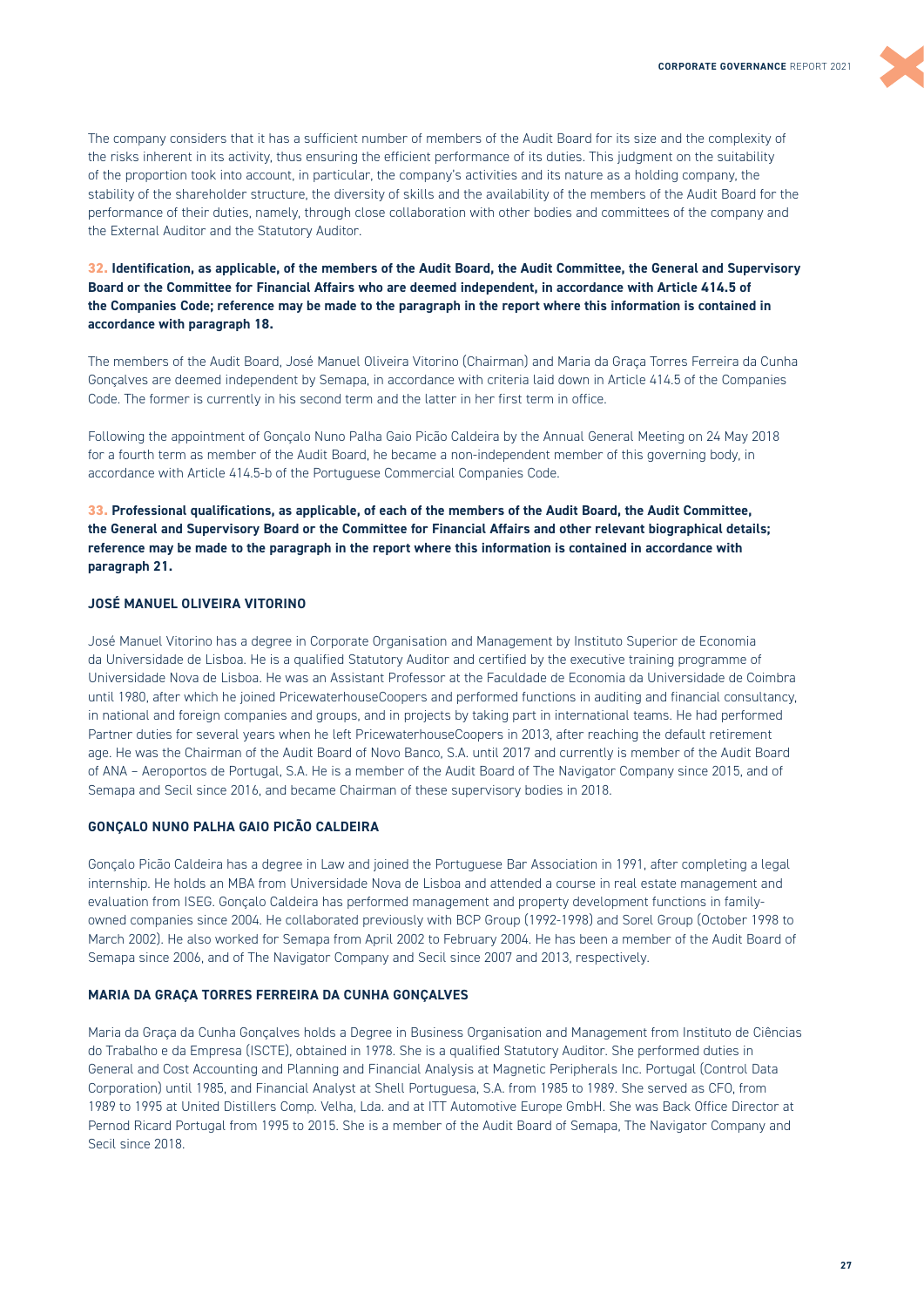## **B) FUNCTIONING**

**34. Existence and place where the rules of procedure may be consulted for the Audit Board, the Audit Committee, the General and Supervisory Board or the Committee for Financial Affairs, as the case may be; reference may be made to the paragraph in the report where this information is contained in accordance with paragraph 22.** 

The Audit Board has rules of procedure which are published on the company website (**[https://www.semapa.pt/sites/](https://www.semapa.pt/sites/default/files/participacoes/Regulamento_CF_EN.pdf) [default/files/participacoes/Regulamento\\_CF\\_EN.pdf](https://www.semapa.pt/sites/default/files/participacoes/Regulamento_CF_EN.pdf)**), where they can be looked up.

**35. Number of meetings held and rate of attendance at meetings of the Audit Board, the Audit Committee, the General and Supervisory Board or the Committee for Financial Affairs, as the case may be; reference may be made to the paragraph in the report where this information is contained in accordance with paragraph 23.** 

In the financial year 2021, the Audit Board met twenty-four times, with members present at all meetings (physical presence or through telematic means).

**36. Availability of each of the members of the Audit Board, the Audit Committee, the General and Supervisory Board or the Committee for Financial Affairs, as the case may be, indicating office held simultaneously in other companies, inside and outside the group, and other relevant activities carried on by the members of these bodies during the period; reference may be made to the paragraph in the report where this information is contained in accordance with paragraph 26.** 

The members of the Audit Board have the appropriate time available to perform the duties entrusted to them.

Besides the activities mentioned in paragraph 33, the members of the Audit Board perform the duties detailed below:

#### **JOSÉ MANUEL OLIVEIRA VITORINO**

Office held in other companies belonging to the same group as Semapa: No office held in other companies belonging to the same group as Semapa

| Office held in other companies:                |                             |
|------------------------------------------------|-----------------------------|
| ANA Aeroportos de Portugal, S.A.               | Member of the Audit Board   |
| SECIL – Companhia Geral de Cal e Cimento, S.A. | Chairman of the Audit Board |
| THE NAVIGATOR COMPANY, S.A.                    | Chairman of the Audit Board |

#### **GONÇALO NUNO PALHA GAIO PICÃO CALDEIRA**

Office held in other companies belonging to the same group as Semapa: No office held in other companies belonging to the same group as Semapa

| Office held in other companies:                       |                           |
|-------------------------------------------------------|---------------------------|
| LINHA DO HORIZONTE - Investimentos Imobiliários, Lda. | Manager                   |
| LOFTMANIA - Gestão Imobiliária. Lda.                  | Manager                   |
| SECIL – Companhia Geral de Cal e Cimento, S.A.        | Member of the Audit Board |
| THE NAVIGATOR COMPANY, S.A.                           | Member of the Audit Board |

#### **MARIA DA GRAÇA TORRES FERREIRA DA CUNHA GONÇALVES**

Office held in other companies belonging to the same group as Semapa: No office held in other companies belonging to the same group as Semapa

| Office held in other companies:                |                           |
|------------------------------------------------|---------------------------|
| SECIL – Companhia Geral de Cal e Cimento, S.A. | Member of the Audit Board |
| THE NAVIGATOR COMPANY, S.A.                    | Member of the Audit Board |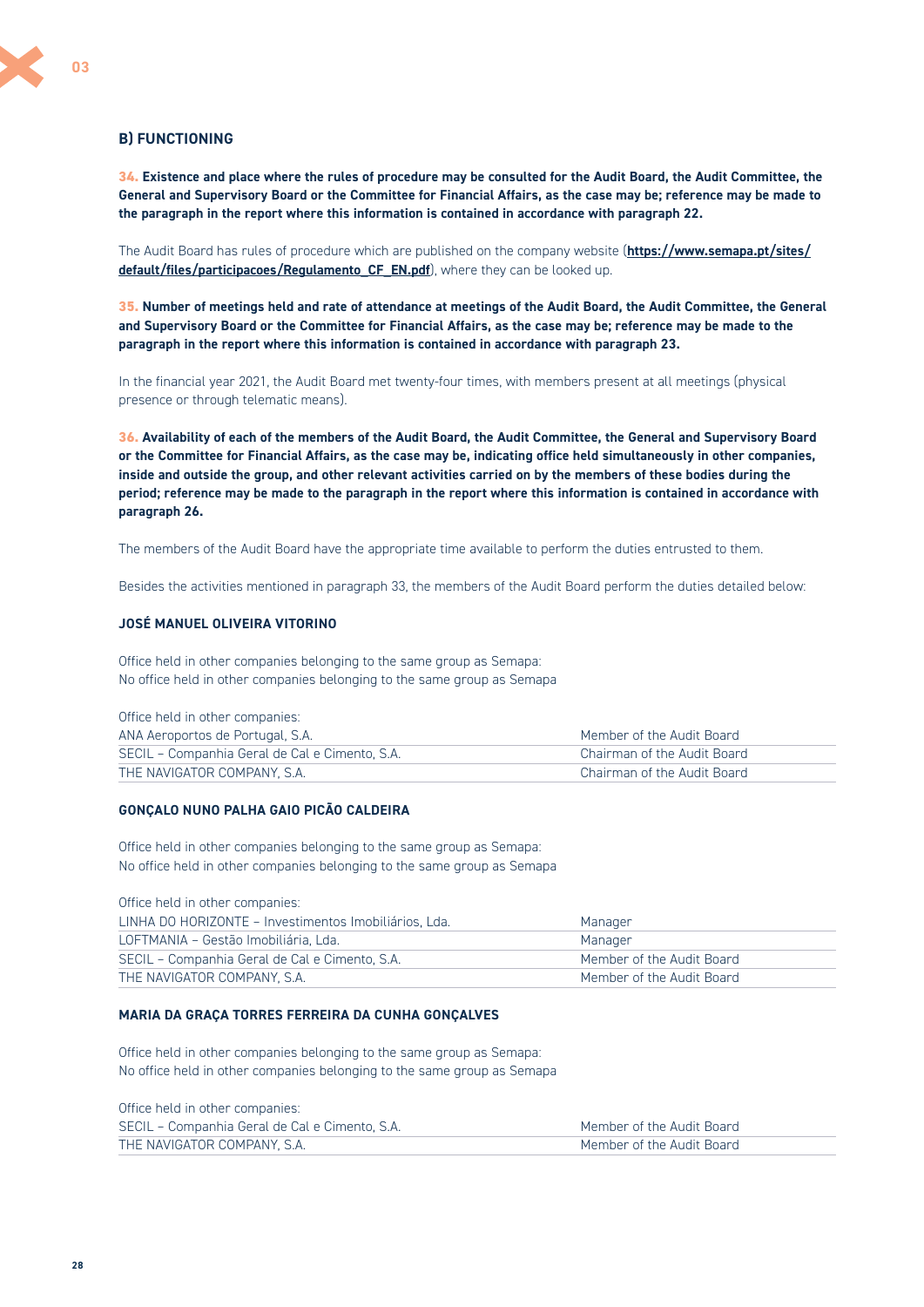## **C) POWERS AND RESPONSIBILITIES**

#### **37. Description of the procedures and criteria applicable to the work of the supervisory body for the purposes of contracting additional services from the external auditor.**

The Audit Board analyses the non-audit services and the proposals submitted by the External Auditor and the Statutory Auditor for provision of the same as transmitted to them by the directors, seeking to safeguard, essentially, that the independence and impartiality of the External Auditor and the Statutory Auditor needed for the provision of audit services is not undermined and that the additional services are provided to a high standard of quality and independence.

Note that such analysis by the Audit Board is conducted following the rules laid down in the new Regulation of the Statutory Auditors, as adopted by Law no. 140/2015 of 7 September, and the internal procedures established to guarantee that the new legal provisions are fulfilled.

#### **38. Other duties of the supervisory bodies and, if applicable, of the Committee for Financial Affairs.**

As stated above, the Audit Board has the duties established in law, in particular those stated in Article 420 of the Companies Code, as well as those indicated in the Rules of Procedure of the Audit Board, which include:

- **a)** To supervise the management of the company, including, in this regard, an annual assessment of the budget, the internal operation of the Board of Directors and its committees, and the relation between the different corporate bodies and committees of the company;
- **b)** To ensure compliance with the law and the Articles of Association;
- **c)** To check that books, accounting records and the respective supporting documents are in order;
- **d)** To verify, when it deems to be appropriate and as it sees fit, the state of cash and inventories of any type of goods or assets belonging to the company or received by the same as security, deposit or on another basis;
- **e)** To verify the accuracy of financial reporting;
- **f)** To verify that the accounting policies and valuation criteria adopted by the Company lead to a correct valuation of the company's assets and results;
- **g)** To draw up an annual report on its audit activities and to issue its opinion on the report, accounts and proposals submitted by the Directors;
- **h)** To convene the General Meeting when the Chairman of the Meeting fails to do so;
- **i)** To evaluate and issue its opinion on the strategic lines and the risk policy prior to their final approval by the Board of Directors;
- **j)** To supervise and assess the effectiveness of the internal control system, comprising the risk management, compliance and internal audit functions, if any, proposing the adjustments deemed to be necessary;
- **k)** To issue its opinion on the work plans and resources allocated to the internal control system, including the risk management, compliance and internal audit functions, if any, proposing the adjustments deemed to be necessary;
- **l)** To receive reports of irregularities (whistleblowing) submitted by shareholders, collaborators or others;
- **m)** To contract the provision of services by experts who assist one or more of its members in the exercise of their duties, experts which shall be contracted and remunerated in line with the importance of the matters entrusted to them and the economic situation of the company;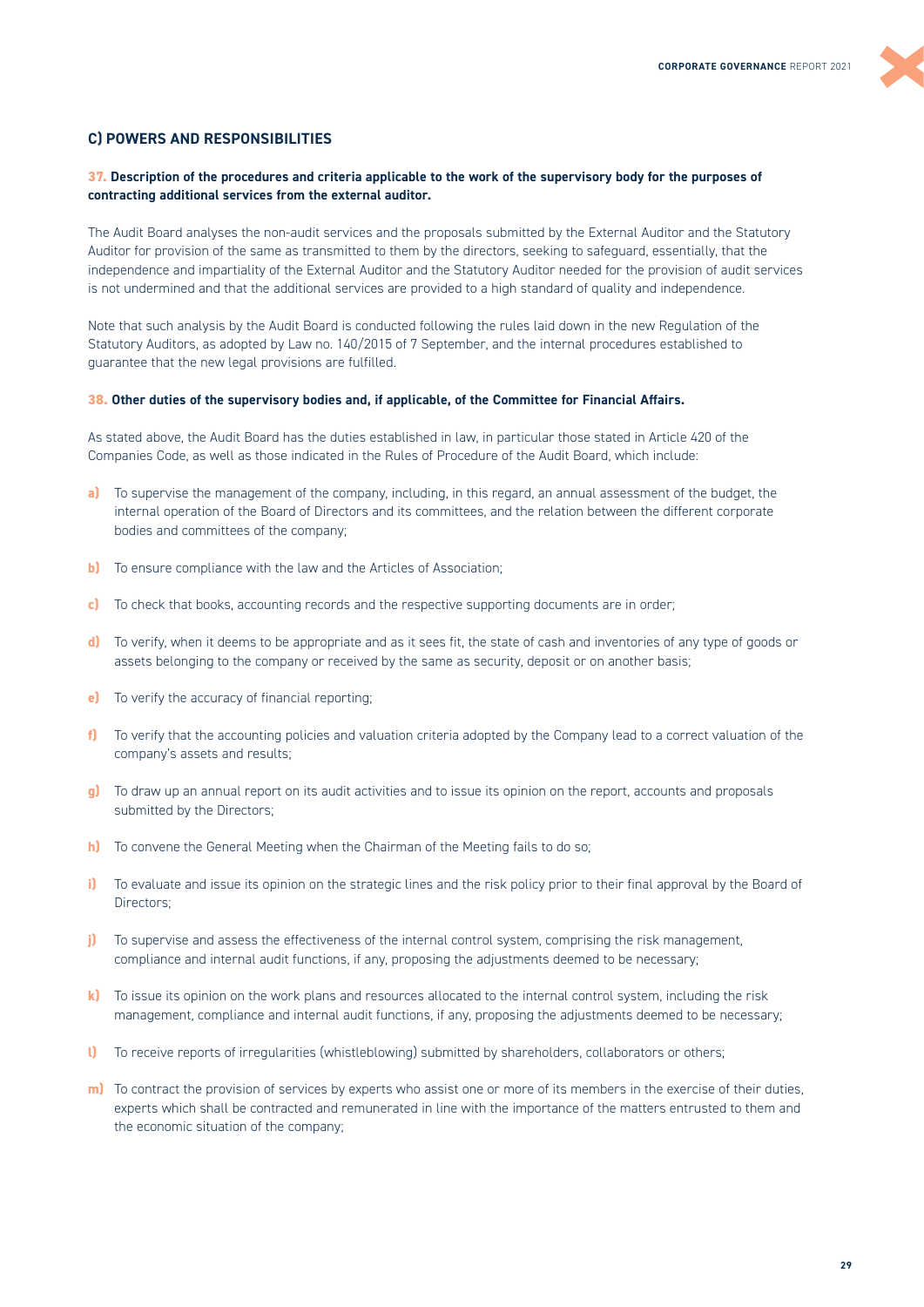- **n)** To supervise the appropriateness of the procedure for preparation and disclosure of financial information by the Board of Directors, including the adequacy of the accounting policies, estimates, evaluations, relevant disclosures and a consistent implementation thereof in each year, that shall be fully documented and communicated;
- **o)** To select the statutory audit firms to be proposed to the General Meeting and justifiably recommend its preference for such firm and propose the respective fees; the selection process shall begin with invitations addressed by the company to audit firms identified as reference in the provisioning of statutory audit services, which, in turn, submit their proposals for the internal analysis of the company, in accordance with the following selection criteria:
	- **i.** Quality of the proposals received;
	- **ii.** Knowledge of the sectors in which the Semapa Group operates;
	- **iii.** Technical quality and seniority of the experts that make up the proposed teams; and
	- **iv.** Financial conditions presented by each entity.
- **p)** To propose to the General Meeting the dismissal of the Statutory Auditor or the termination of the services provision agreement whenever there are justifiable grounds for that purpose;
- **q)** To supervise the auditing of the company's financial statements and reports;
- **r)** To confirm if the disclosed report on the corporate governance structure and practices includes the information listed in Article 245‐A of the Portuguese Securities Code;
- **s)** To supervise the independence of the Statutory Auditor, namely with regard to the provision of additional services, and assess yearly the work carried out by the Statutory Auditor and its suitability for the performance of the tasks assigned to it;
- **t)** To issue a previous and binding opinion on the Regulation on Conflicts of Interests and Related Party Transactions to be drawn up and approved by the Board of Directors or, in the absence of such Regulation, on the definition by the Board as to whether the transactions the company carries out with related parties are conducted within the scope of the company's current activity and under market conditions;
- **u)** To issue, within a reasonable time, a prior opinion on any business with related parties that is not carried out within the scope of the company's current activity and under market conditions;
- **v)** To verify that related party transactions carried out by the company are conducted within the scope of the company's current activity and under market conditions;
- **w)** To monitor the process for preparation and disclosure of the financial information and submit recommendations or proposals to ensure their integrity;
- **x)** To supervise the effectiveness of the internal quality control and risk management systems and, if applicable, of the internal audit, with regard to the procedure for preparing and disclosing financial information, while preserving its independence;
- **y)** To monitor the statutory audit of annual separate and consolidated accounts, namely the execution thereof;
- **z)** To verify and monitor the audit firm's independence in the exercise of its statutory audit activity or in the provision of other legally permitted services, as defined in the applicable law and regulations, by means of **(i)** the statement, during the audit firm's selection process, ensuring that the company has an internal mechanism guaranteeing independence and prevention of conflicts of interest, which it implements, **(ii)** the proof provided regularly by the audit firm that such internal mechanisms are adequate and comply with the applicable laws and regulations; **(iii)** by obtaining an annual declaration of its independence; **(iv)** the annual reporting on the separate audit services that have been provided; **(v)** the reasoned proposal on the possible extension of the statutory audit firm's functions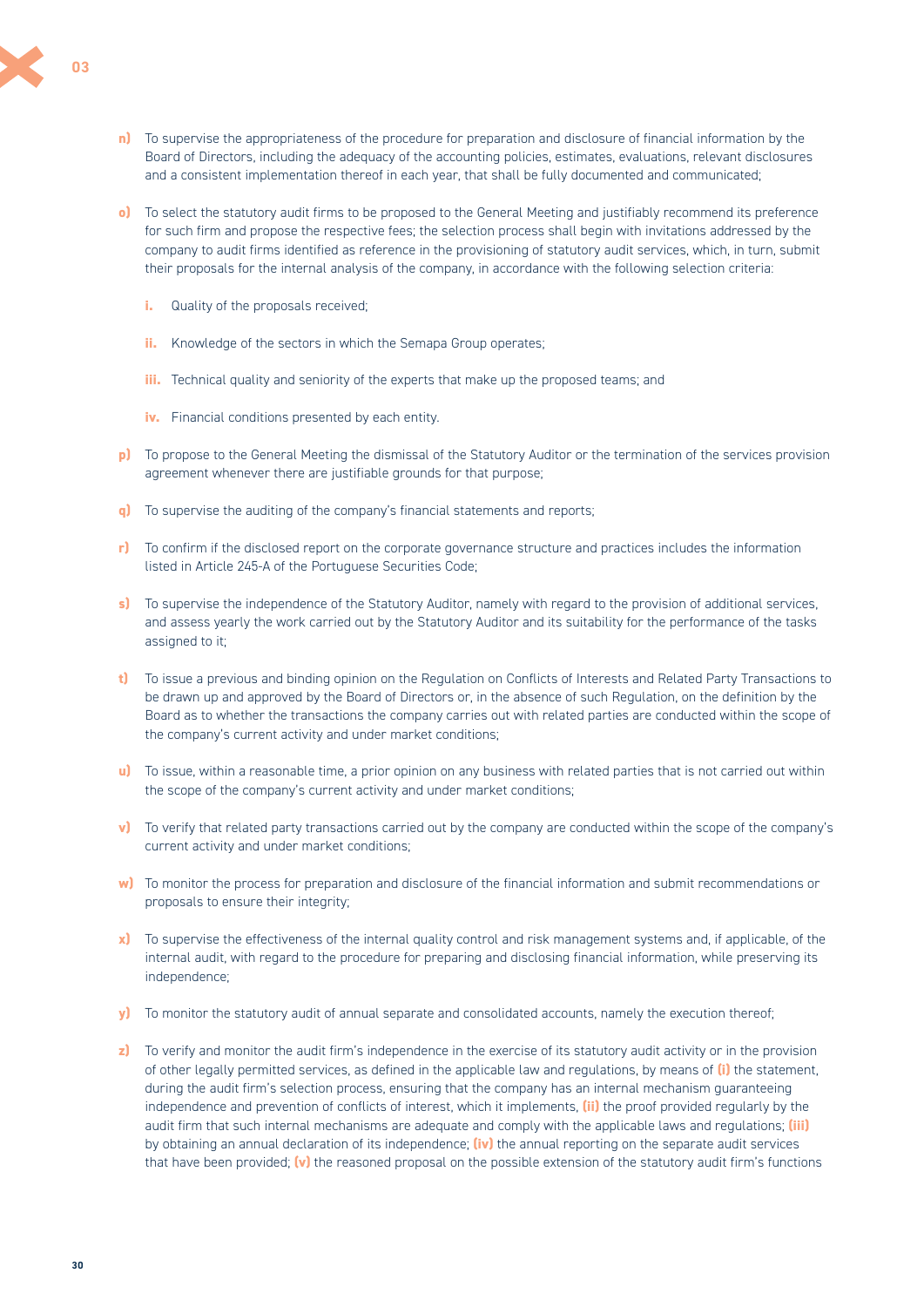<span id="page-30-0"></span>beyond the maximum legal period, with consideration of the respective conditions of independence and the advantages and costs associated with its replacement, **(vi)** the communication by the audit firm regarding the exceeding of the fees threshold, and **(vii)** the joint analysis of possible threats to its independence, and on the application of mitigation safeguards;

- **aa)** To verify that the proposals for the provision of non-audit services submitted by the audit firm do not fall within the scope of the non-audit services that are not permitted and ensure that the requirements for their delivery are met, including the assessment with regard to the maintenance of independence and the prevention of conflicts of interest and the adequacy of the services to be provided; under the terms and for the purposes of this subparagraph, nonaudit services which as such are not allowed under the applicable laws and regulations in this area, in particular Article 77.8 of the Regulation of the Association of Statutory Auditors (approved by Law 140/2015, of 7 September), may not be provided; and
- **ab)** To perform any other duties established in law or the Articles of Association.

The Audit Board is also the main point of contact with the External Auditor and the Statutory Auditor, with direct access to and knowledge of his work. The company believes that this direct supervision by the Audit Board is possible, without interference from the Board of Directors, in relation to the work carried on by the External Auditor and the Statutory Auditor, provided that it does not undermine a prompt and adequate information of the management body, which has ultimate responsibility for the company's affairs and financial statements. Complying with this principle, the External Auditor and Statutory Auditor's reports are addressed to the Audit Board and discussed at joint meetings of this board with a member of the Board of Directors, whom the Audit Board informs about the findings of the accounts audit, and the Audit Board ensures that the necessary conditions are in place in the Company for the provision of audit services. The Audit Board is further in charge of suggesting and monitoring, with the support of the Company's internal services, the External Auditor and Statutory Auditor's pay.

The Statutory Auditor also cooperates with the Audit Board to provide, immediately and in accordance with applicable legal and regulatory terms, information on irregularities relevant to the performance of the Audit Board's duties that it has detected, as well as any difficulties arising from the performance of his duties.

Pursuant to the rules of procedure of the Audit Board, the Statutory Auditor and the company shall maintain permanent and adequate channels of communication, namely through regular meetings with the management, the Audit Board and the services and departments with responsibilities in the areas concerned and with the consequent discussion and analysis of all information that may be pertinent in the exercise of the corresponding activity.

# **IV. STATUTORY AUDITOR**

#### **39. Identification of the Statutory Audit firm and the partner and Statutory Auditor representing the same.**

# **STATUTORY AUDITOR**

Full: KPMG & Associados - Sociedade de Revisores Oficiais de Contas, S.A. represented by Paulo Alexandre Martins Quintas Paixão (ROC)

Alternate: Vitor Manuel da Cunha Ribeirinho (ROC)

#### **40. Indication of the consecutive number of years for which the Statutory Audit firm has held office in the company and/or group.**

KPMG & Associados - Sociedade de Revisores Oficiais de Contas, S.A. has held office with the company since 2018.

#### **41. Description of other services provided by the Statutory Auditor to the company.**

In addition to legal auditing services, KPMG & Associados - Sociedade de Revisores Oficiais de Contas, S.A. has provided the Company with other authorised services.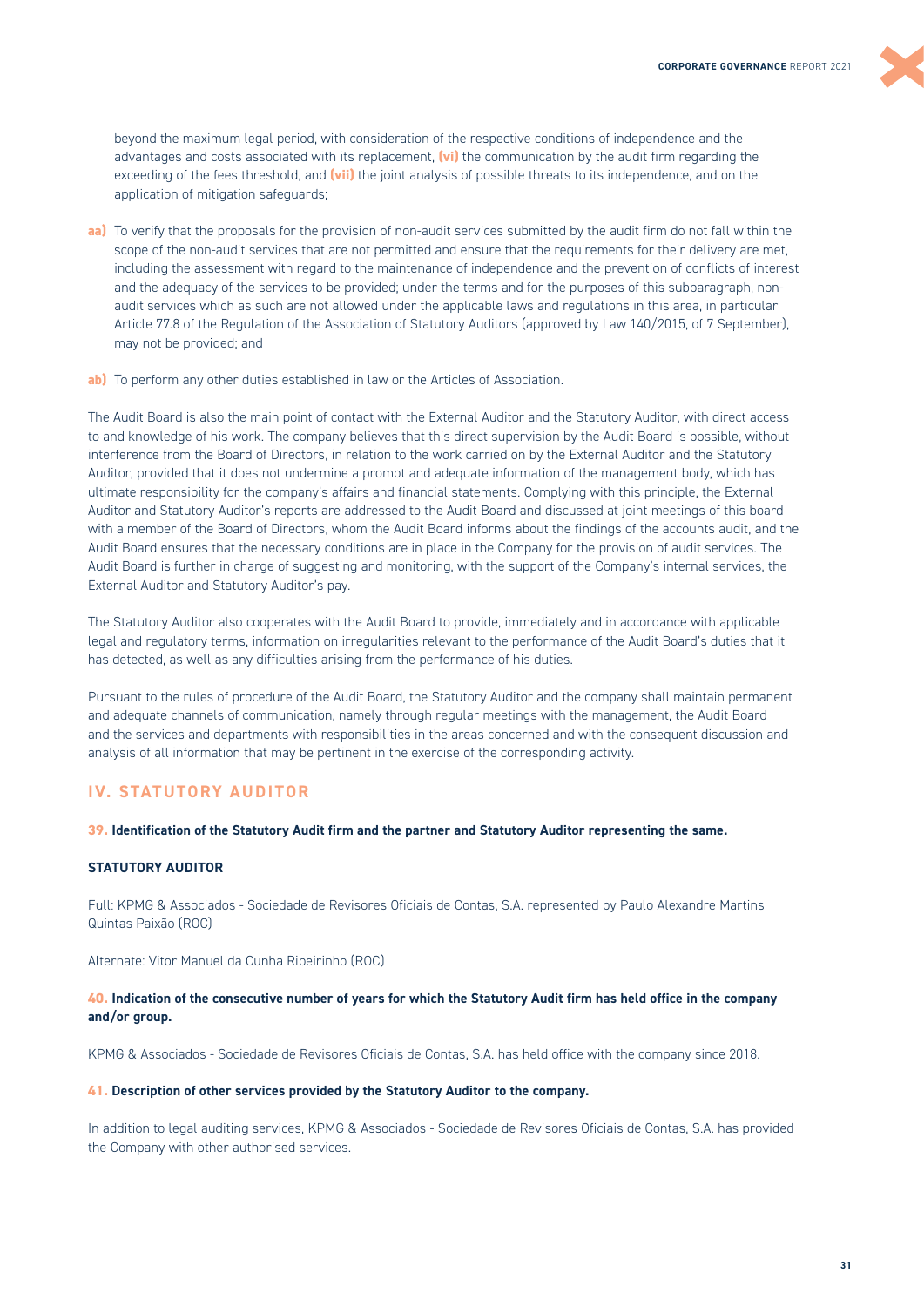# <span id="page-31-0"></span>**V. EXTERNAL AUDITOR**

**42. Identification of the External Auditor appointed for the purposes of Article 8 and the partner and Statutory Auditor representing such firm in the fulfilment of these duties, together with their respective registration number with the Securities Market Commission.** 

The company's External Auditor and its representative are indicated in paragraph 39, and KPMG & Associados - Sociedade de Revisores Oficiais de Contas, S.A. is registered with the Securities Market Commission under number 20161489.

#### **43. Indication of the consecutive number of years for which the External Auditor and the respective partner and Statutory Auditor representing the same in the discharge of these duties has held office in the company and/or group.**

The External Auditor is the Statutory Auditor KPMG & Associados - Sociedade de Revisores Oficiais de Contas, S.A., represented by partner Paulo Alexandre Martins Quintas Paixão (ROC), both having held office with the Company since 2018.

#### **44. Policy on rotation of the External Auditor and the respective partner and Statutory Auditor representing the same in the carrying out of these duties, and the respective frequency of rotation.**

The Regulation of the Association of Statutory Auditors, as adopted by Law no. 140/2015 of 7 September, entered into force on 1 January 2016, and governs the new applicable laws that require the rotation of the auditors in companies of interest for society, like Semapa, while, previously, the company had no policy that required the rotation of the External Auditor, the Statutory Auditor or their representative.

In compliance with the new legal framework, and considering that PricewaterhouseCoopers & Associados – SROC, Lda. reached the maximum time limit of its functions as Statutory Auditors, in 2017 the Audit Board carried out, with the support of the administrations and services of the Semapa group companies involved, the process of selection of the Statutory Auditors for the 2018-2021 term, which was open to several entities. The proposals submitted were analysed and assessed by the Audit Board according to the criteria laid down in the selection process.

As a result of the selection process, the Audit Board recommended and proposed to the shareholders the selection of KPMG & Associados – Sociedade de Revisores Oficiais de Contas, S.A. as External Auditor, and the proposal was approved by the shareholders at the General Meeting.

#### **45. Indication of the body responsible for assessing the External Auditor and the intervals at which this assessment is conducted.**

As part of its supervisory work and auditing of the Company's accounts, the Audit Board assesses the External Auditor and the Statutory Auditor on an ongoing basis, particularly under the preparation of its Report and Opinion on the annual accounts.

### **46. Identification of work, other than audit work, carried out by the External Auditor for the company and/or companies in a controlling relationship with it, and indication of the internal procedures for approval of the contracting of these services and indication of the reasons for contracting them.**

The services delivered by the external auditor and the Statutory Auditor other than audit work have always been approved by the Audit Board, in compliance with the applicable laws and internal procedures set up for this purpose.

These services consist essentially of support services to safeguard compliance with legal or contractual obligations laid down in the new legal framework provided by the new Regulation of the Association of Statutory Auditors in force in Portugal and abroad, and are approved by the Audit Board. The Board of Directors and the Audit Board consider that the occasional contracting of these services is due to the External Auditor and Statutory Auditor's accrued experience in the sectors in which the company operates and by the quality of their work, in addition to the careful definition of the scope of services required at the contracting stage, and to the fact that the Audit Board is supported by the analysis and internal opinions of the services.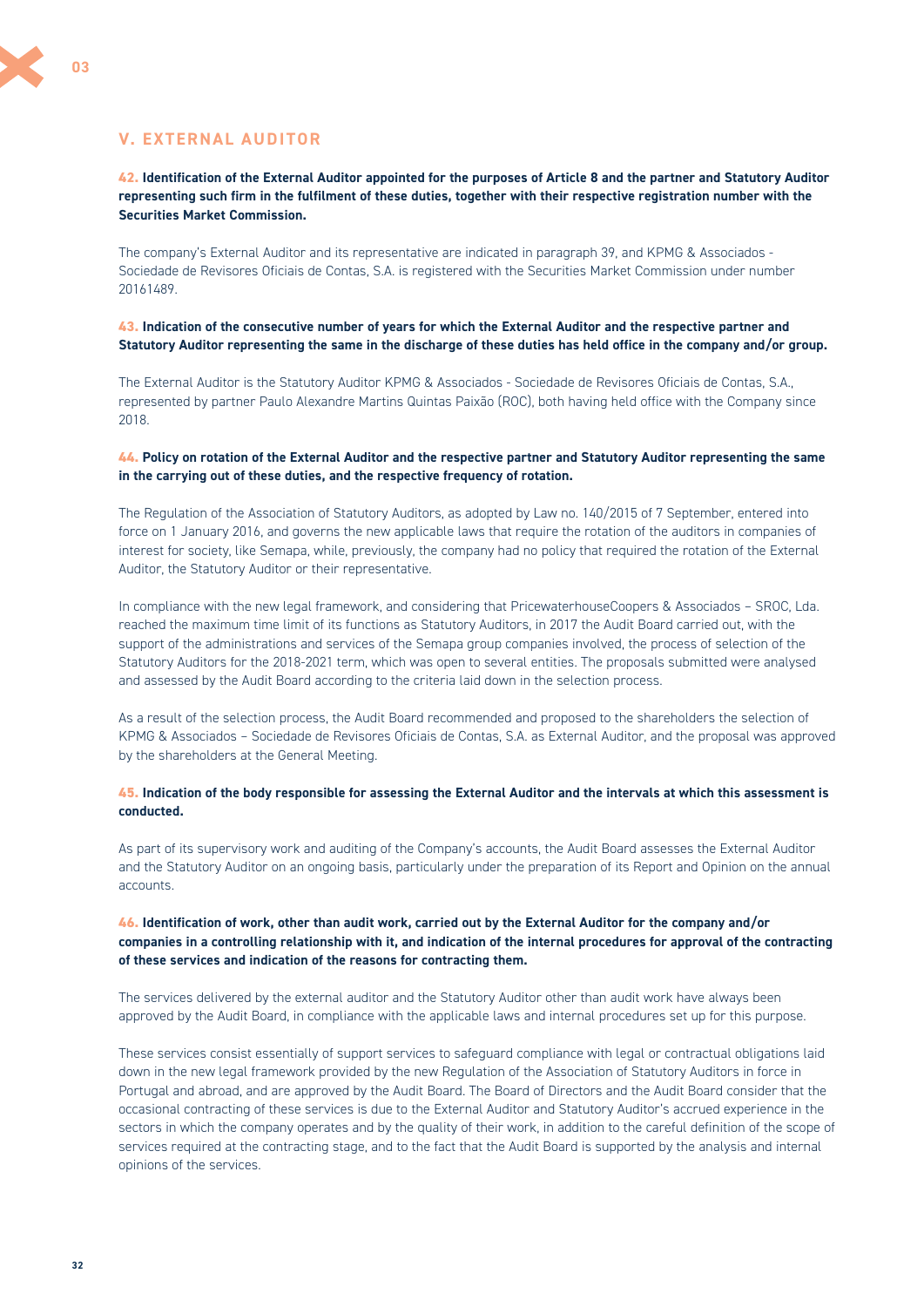<span id="page-32-0"></span>In the framework of the provision of tax consultancy services and services other than auditing, our auditors have set strict internal rules to guarantee their independence, and these rules have been adopted in the provision of these services and monitored by the Company, in particular by the Audit Board and the Control and Risk Committee.

**47. Indication of the annual remuneration paid by the company and/or controlled, controlling or group entities to the Auditor and other individuals or organizations belonging to the same network, specifying the percentage relating to the following services:** 

| <b>Services</b>                                      | <b>Company</b> |                   | <b>Group entities</b><br>(including the company itself) |                   |  |
|------------------------------------------------------|----------------|-------------------|---------------------------------------------------------|-------------------|--|
|                                                      | <b>Amount</b>  | <b>Percentage</b> | <b>Amount</b>                                           | <b>Percentage</b> |  |
| Value of auditing services                           | 23.476.00      | 59.85%            | 639.557.00                                              | 73.216%           |  |
| Value of reliability assurance services              | 15.750.00      | 40.15%            | 119.750.00                                              | 13.71%            |  |
| Value of tax consultancy services                    | ۰              | -                 | ۰                                                       |                   |  |
| Value of other services other than auditing services | ۰              |                   | 114.250.00                                              | 13.08%            |  |
| Total                                                | 39,226.00      | 100.00%           | 873,557.00                                              | 100.00%           |  |

Note:

In 2021, services other than audit services contracted by the Company or controlling entities from the External Auditor or the Statutory Auditor, including by entities belonging to the same corporate group or service network, represented 26.79% of the total services provided.

# **C. INTERNAL ORGANIZATION**

# **I. ARTICLES OF ASSOCIATION**

#### **48. Rules applicable to amendments of the articles of association (Article 245-A.1 h)).**

There are no specific rules at Semapa on the amendment of the Articles of Association, and the general supplementary rules contained in the Companies Code therefore apply here.

# **II. NOTIFICATION OF IRREGULARITIES (WHISTLEBLOWING)**

#### **49. Whistleblowing - procedures and policy.**

The company has a set of Regulations on Notification of Irregularities, which govern the Company's procedures that employees can use to report irregularities allegedly taking place within the Company.

These regulations lay down the general duty to report alleged irregularities, requiring that such reports are made to the Audit Board, and also provide for an alternative solution in the event of conflicts of interests on the part of the Audit Board regarding to the report in question.

The Audit Board, which may be assisted for these purposes by the Control and Risk Committee, shall investigate all facts necessary for assessment of the alleged irregularity. We further note that, in the event of conflict of interest regarding an irregularity committed by a member of the Audit Board, a copy of the report must also be sent to the Chairman of the Board of Directors.

This process ends with the report being filed or submitted to the Board of Directors or the Executive Board, depending on whether a Company officer is implicated or not, a proposal for application of the measures most appropriate in light of the irregularity in question.

Amounts in Euros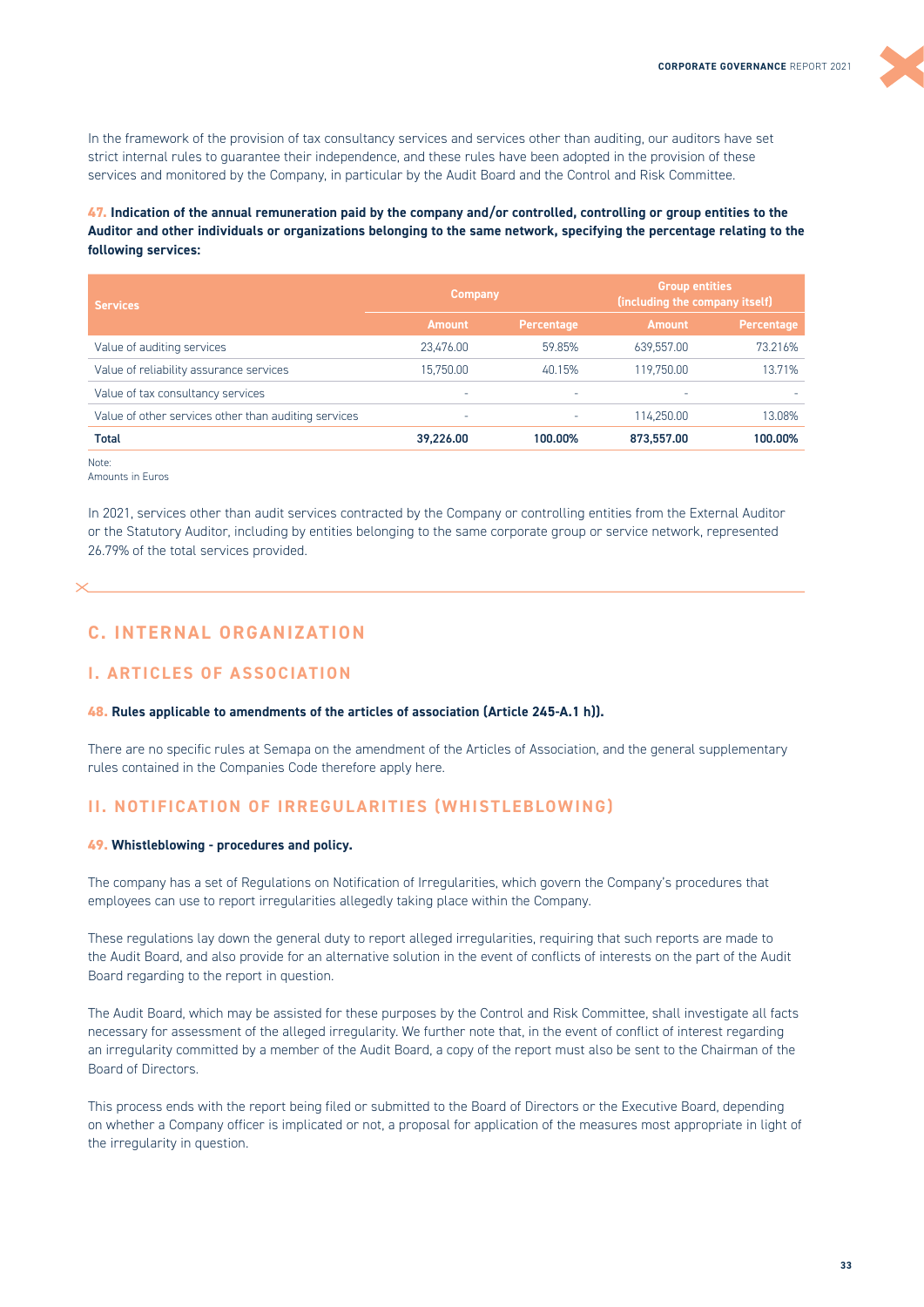<span id="page-33-0"></span>

The regulations also contain other provisions designed to safeguard the confidentiality of the disclosure and nonprejudicial treatment of the employee reporting the irregularity, as well as rules on providing information on the regulations throughout the Company.

The internal regulations of the company's bodies and committees also provide for the adoption and compliance with that regulation.

Access to the Regulations on Notification of Irregularities is reserved.

The Company also has a set of Principles of Professional Conduct, approved by the Board of Directors on 30 December 2002. This document establishes ethical principles and rules applicable to Company staff and officers.

In particular, this document establishes the duty of diligence, requiring professionalism, zeal and responsibility, the duty of loyalty, which in relation to the principles of honesty and integrity is especially geared to safeguard conflict of interest situations, and the duty of confidentiality, in relation to the treatment of relevant information.

The document also establishes duties of corporate social responsibility, namely of environmental conservation and protection of all shareholders, ensuring that information is fairly disclosed, and all shareholders treated equally and fairly.

The Ethical Principles were changed in late 2018 to include expressly the commitment to respect and promote the Human Rights, and combat money laundering and corruption.

With the entering into force of Law no. 73/2017, of 16 August, amending Article 127 of the Labour Code, which set forth the employer's duty to adopt good conduct codes to prevent and combat sexual harassment at work in companies with seven or more employees, on 1 October 2017 Semapa adopted a Good Conduct Code that contains specific rules aimed at reinforcing the prevention and combat against any type of harassment at work, without prejudice to any other regulations applicable.

# **III. INTERNAL CONTROL AND RISK MANAGEMENT**

#### **50. People, bodies or committees responsible for internal audits and/or implementation of internal control systems.**

Although the Company has no specific independent structure for internal audits, the internal control - which comprises the risk management and compliance functions - is conducted by the Board of Directors and through an internal committee with special responsibilities in this area - the Control and Risk Committee - the Audit Board and the External Auditor and Statutory Auditor being responsible for oversight and monitoring of the internal control system, including the efficiency of these systems. These bodies and the Control and Risk Committee shall also identify and propose all necessary changes. The Audit Board has the knowledge and the chance to deliver an opinion on the activities performed by the Control and Risk Committee and Semapa's departments in this framework, on the resources allocated to the internal control system, and may propose the adjustments deemed necessary in this context, and is the recipient, where available, of the reports and opinions made by these services when they concern matters related to financial reporting, identification or resolution of conflicts of interest and detection of potential illegalities and irregularities.

Additionally, the corporate universe represented by most of the group's workers, and which concerns the holding's main subsidiaries, The Navigator Company and Secil, is covered by separate auditing systems with organisational units having special auditing responsibilities. The company thus considers that these internal control systems, implemented by the bodies and Committees mentioned before, are suitable for the company's specificities and size and the complexity of the risks from its activity.

Thus, the decision not to have a special department in this area is due to Semapa's simplified administrative structure as a holding company and the way risk control is carried out in the company's group.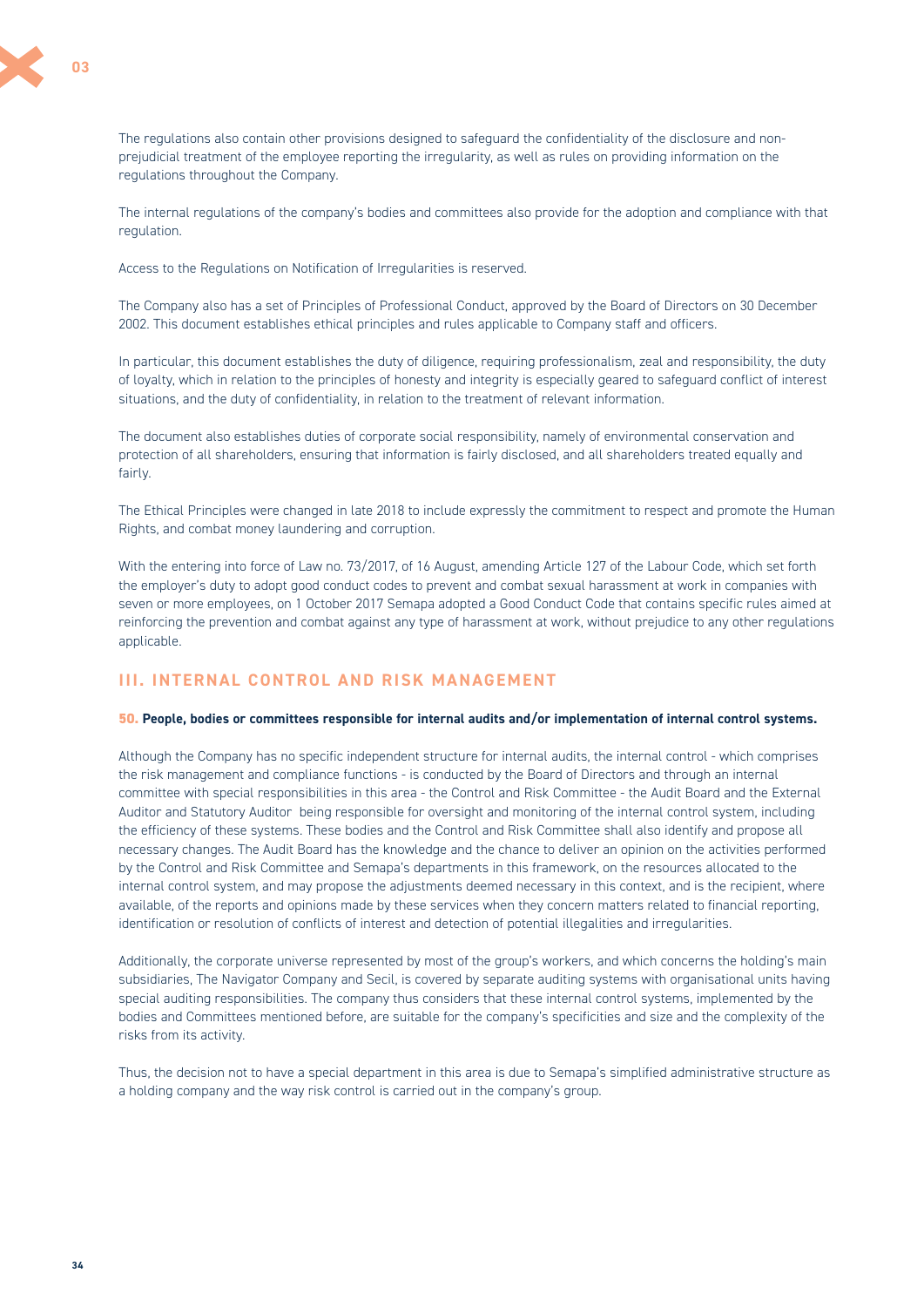#### **51. Description of the lines of command in this area in relation to other bodies or committees; an organizational chart may be used to provide this information.**

The lines of command are shown in the organisational chart in paragraph 21 of this report, and the responsibilities of the bodies and committees involved are better described in paragraph 54.

#### **52. Existence of other departments with responsibilities in the field of risk control.**

Non-existence of other departments with responsibilities in the field of risk control.

#### **53. Identification of the main risks (economic, financial and legal) to which the company is exposed in the course of its business.**

The dynamic environment in which the Group operates calls for the constant monitoring of the main internal and external factors affecting its activity, representing relentless challenges to the fulfilment of its strategic plans and objectives. As an economic agent, Semapa is exposed to risks inherent to its activity, which can have a significant impact on the value of its assets. Semapa's performance as a Holding Company – (SGPS - Sociedade Gestora de Participações Sociais) is also very much linked to the performance of its subsidiaries.

Semapa promotes an environment of autonomy and liability in its subsidiaries, which is reflected in the exposure to a number of risks that affect not only each of the companies but can also spread to Semapa and other Group companies.

Chapter 4 of the Management Report provides a detailed analysis of all strategic risks and Chapter 11 of the notes to the consolidated financial statements provides a detailed analysis of all operational risks, including economic and legal. The financial risks have been identified and detailed in Chapter 8.1 of the notes to the consolidated financial statements.

Strategic risks include portfolio risk, business risk, reputational capital risk, investment decision making risk, talent risk, legal and regulatory risk in Portugal, external shock risk, fraud risk, raw material access risk, cybersecurity risk, and the risk of environmental disasters.

Operational risks include, among others, raw material supply, sales price, product demand, competition, customer portfolio concentration risk, environmental risk, and the cost of energy.

Financial risks include exchange rate, interest rate, liquidity and credit risks.

The aforementioned strategic risks for Semapa and the Group, which have been identified following the work started in 2018 and which has been consolidated since 2019, are duly mapped and extensively described in the referred chapter 4 of Management Report. They are monitored in the year and addressed in a risk report that must be adopted every year by the Board of Directors.

The risk report identifies and characterises the main risks to which the company and the group are subject, the various risk contexts in which each company operates (global, regional, national, internal), the metrics for impact assessment and the likelihood that they will occur, the risk monitoring and follow-up procedures, and the measures to be adopted for their mitigation, with the approval of a plan of activities and concrete measures to be implemented the following year.

While 2020 was undoubtedly marked by the outbreak of the Covid-19 pandemic and its consequences, under the management and monitoring system for strategic risks, such as external shock risk, 2021 also unfolded against the backdrop of the pandemic. The Group's operations were also impacted by the pandemic, and both Semapa and its Subsidiaries put significant effort into adapting their internal processes and relationships to the outside world. The Contingency Plans implemented at the Group's plants helped to maintain normal operations in this adverse environment.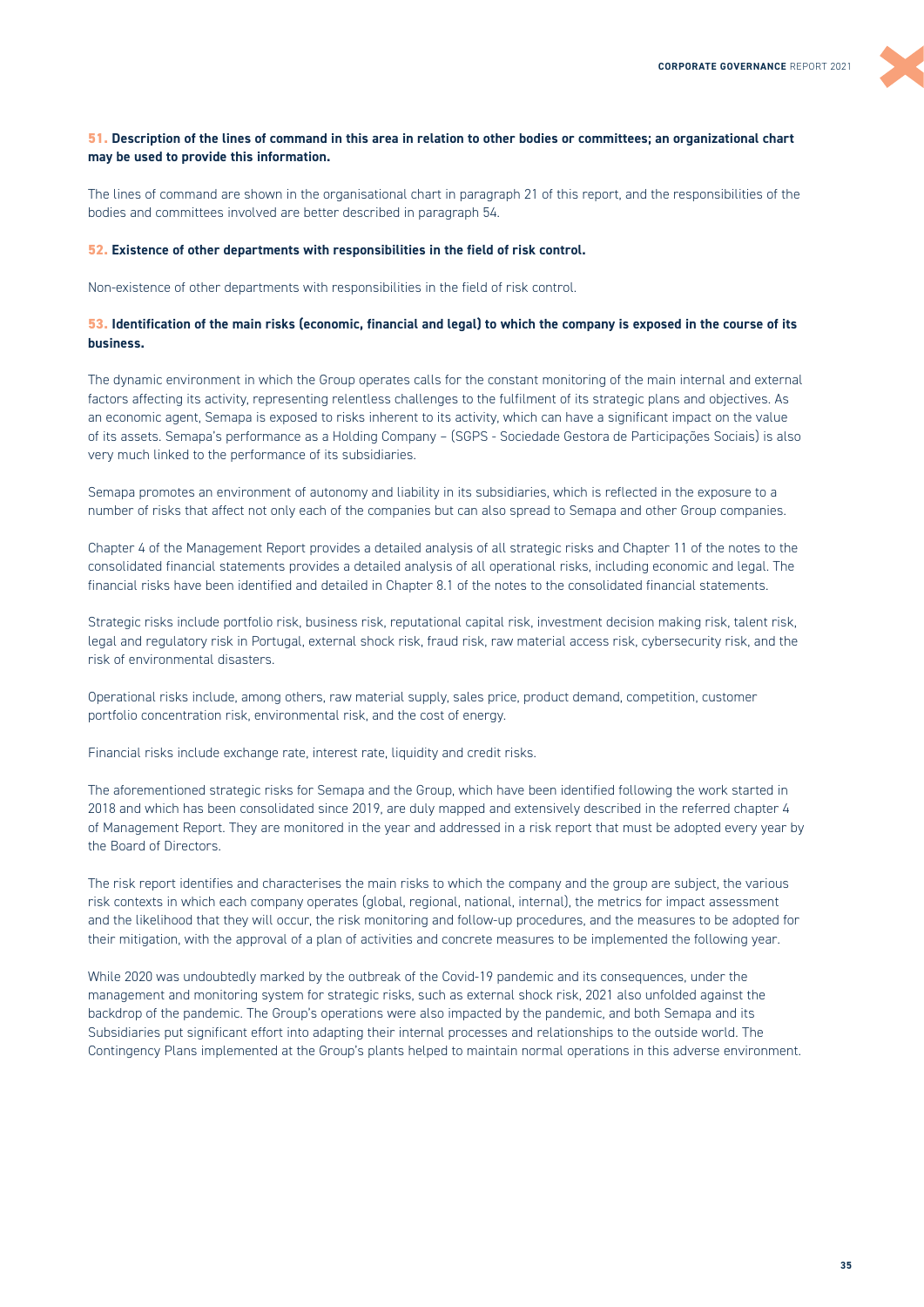At the governance level, the Crisis Management Office, created in 2020 at the onset of the Covid-19 pandemic, was thus maintained during the first half of 2021, with the objective of monitoring, anticipating and mitigating its impacts on the Group's various companies and industrial sites. The Four Steering Groups thus remained operational during this period: **i)** Preservation of Employee Health and containment of the Pandemic, **ii)** Communication, **iii)** Business Development and Continuity Plans and **iv)** Financial (contingency) Plan. In the second half of 2021 the following Steering Groups, **i)** Preservation of Employee Health and Pandemic Containment and **ii)** Communication remained active.

Additionally, due to the recent geopolitical conflict between Russia and Ukraine, which represents a potentially relevant external shock, deterioration of the global economic and social context is expected, with a particular focus on Europe. Although the Group's direct exposure to the Ukrainian and Russian markets is reduced, there is still uncertainty regarding the impact that this new context may have on the Group's operations.

#### **54. Description of the process of identification, assessment, monitoring, control and risk management.**

With regard to the management of strategic risks, Semapa has been consolidating its strategic risk management and control system, designed based on the best practices and benchmark methods such as COSO and ISO 31000, following the recommendations of the Corporate Governance Code issued by the IPCG and the CMVM.

The Group's annual risk monitoring model involves the collection, completion, discussion and approval of individual risk sheets, which contain the identification and follow-up of existing mitigation measures. The Group has also designed key risk indicators (KRIs) to enable timely monitoring of these risks and to anticipate events likely to cause significant disruptions.

Accordingly, the risk-taking policy approved by Semapa's Board of Directors defines the type of risks Semapa is willing to take in order to achieve its business goals and strategy, and is in line with Semapa's key material topics, ensuring consistency in the risk management and control system.

The governance model established for risk monitoring and management is tailored to Semapa's structure, defines the areas of intervention, and assigns responsibility to the various parties involved in the risk management system.

Consequently, the Board of Directors is responsible for identifying the main risks and setting the overall risk strategy, which is supervised by the Audit Board. The main purpose of the Control and Risk Committee - whose powers are set out in paragraphs 21 and 29 – is to detect, control, manage and monitor all relevant risks in the Company's affairs, in particular financial and legal risks, through the aforementioned system, making it possible to promote, monitor and assess the risk framework and measures already in place and needed for mitigating such risks.

In addition to the important role played by the Audit Board in this field, internal procedures for risk control are also particularly important in each of the Company's main subsidiaries. The nature of the risks and the degree of exposure vary from company to company, and each subsidiary therefore has its own independent system for controlling the risks which it is subject to.

The external audit to Semapa and the companies controlled by it was conducted by KPMG & Associados - Sociedade de Revisores Oficiais de Contas, S.A. until the end of the year 2021. The company's External and Statutory Auditor checks, in particular, the application of remuneration policies and systems, and the effectiveness and workings of internal control procedures through the information and documents provided by the Company, and in particular by the Remuneration Committee and the Control and Risk Committee. The respective conclusions are reported by the External and Statutory Auditor to the Audit Board, which then reports the shortcomings detected, if any.

The implemented internal control systems, including the risk management function, have proven to be effective, and no situations have so far arisen which have not been duly guarded against or expressly accepted in advance as controlled risks. As stated above, in addition to its own powers in this field and in order to safeguard against the acceptance of excessive risks by the Company, the Board of Directors created the Control and Risk Committee which, in accordance with the responsibilities defined by the Board of Directors, is responsible for assuring internal control and risk management.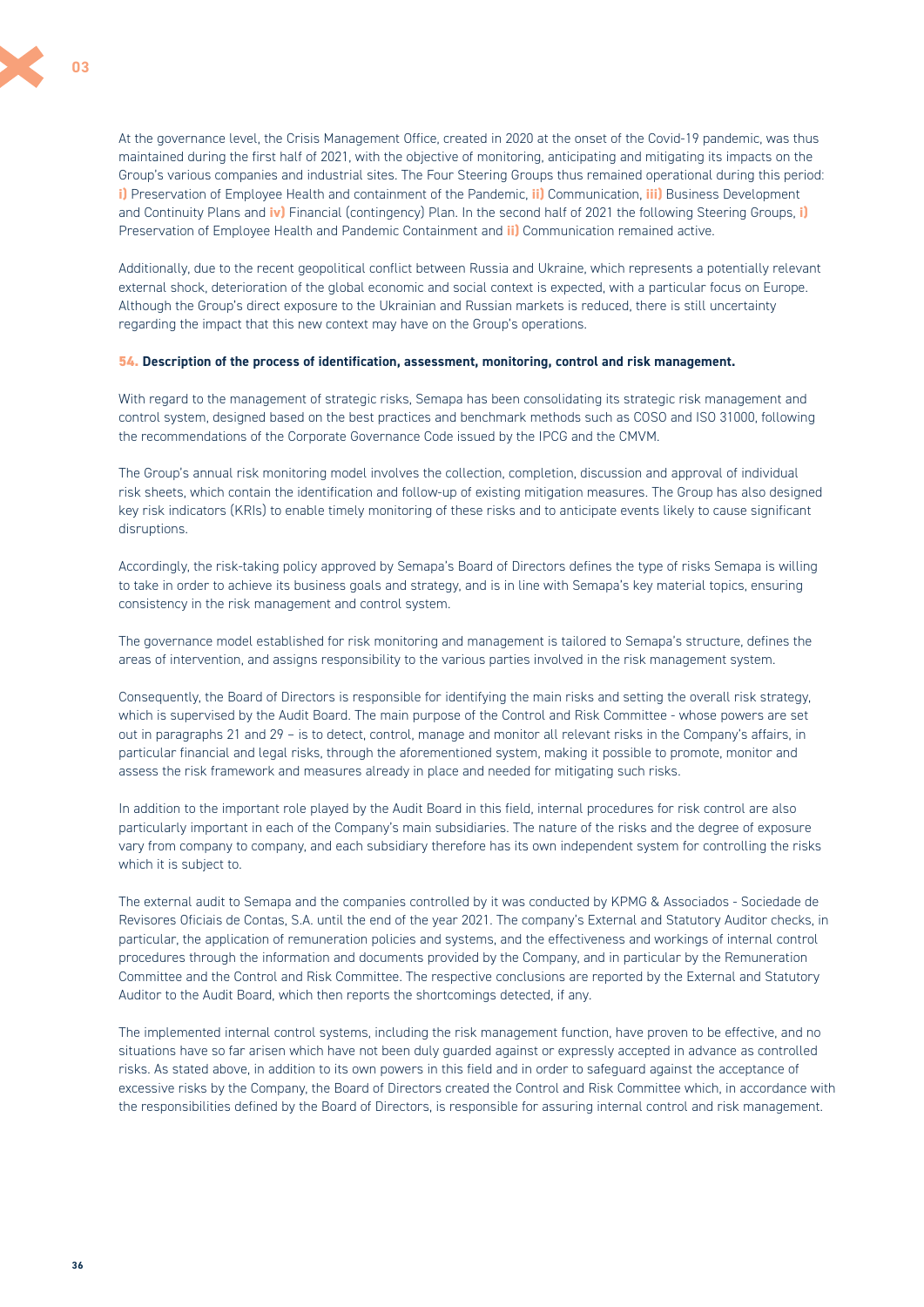<span id="page-36-0"></span>The Audit Board in turn is responsible for overseeing and assessing every year the effectiveness of its own internal control system, including the risk management and compliance functions, proposing adjustments to the existing system whenever necessary, while the Control and Risk Committee is responsible for implementing these adjustments. Finally, it should be noted that this system is monitored and overseen at all times by the Board of Directors, which has ultimate responsibility for the company's internal activities.

In this context, the company approved the Risk Management System (Risk Policy) at a meeting of the Board of Directors held at the beginning of 2019. This system, which results every year in a Risk Report, namely, sets the objectives and thresholds in issues of risk-taking and identifies the likelihood of such risks occurring and their impacts, which provides for the assessment of the degree of internal compliance and the performance of the risk management system, and addresses changes to the previous risk framework. It also approved the instruments and measures to be adopted with a view to their mitigation, providing the follow-up procedures for monitoring these risks. The 2020 Risk Report was adopted at a meeting of the Board of Directors in April 2021, and the 2021 Risk Report shall be adopted together with this Report. Its content is described in paragraph 53 above.

The Audit Board, which plays a particularly important role in this area, with all the powers resulting directly from the law and from the Audit Board's Regulations, has been informed of, provided its opinion on, and assessed the aforementioned Risk Policy, and has also followed up on the monitoring of these risks at the meetings that the Audit Board with the Control and Risk Committee and the Executive Board hold in the year, and until the respective annual Risk Report is issued.

The strategic lines of action were assessed by the Audit Board in 2019. Since then, the Board of Directors has not approved any new strategic guidelines. Whenever new strategic guidelines are approved, the Audit Board will evaluate and comment on them prior to their final approval by the Board of Directors.

The Audit Board also oversaw the progress of the work carried out by the Control and Risk Committee in 2021. In this context, the Audit Board, in conjunction with the Control and Risk Committee and, where necessary, with the company's management, has been implementing mechanisms and procedures for periodic control to ensure that the risks that the company runs are consistent with the objectives set by the management body. Such procedures include **(i)** holding meetings regularly with the other corporate bodies and committees with powers in this area, in particular to assess the findings and reliability of the risk monitoring model, to discuss and monitor the model and Key Risk Indicators and risk sheets, some of these meetings being attended by the external consultant who assists Semapa in this process, **(ii)** engaging with the parties involved in the risk management system, requesting checks and clarification whenever necessary and appropriate.

#### **55. Main elements of the internal control and risk management systems implemented in the company with regard to the process of disclosure of financial information (Article 245-A.1 m)).**

The disclosure of financial information is the responsibility of the Market Relations Officer and, where applicable, it falls to the Audit Board, the Control and Risk Committee and the External and Statutory Auditor to assess the quality, reliability and completeness of the financial information approved by the Company's Board of Directors and drawn up by the Financial and Accounts and Tax departments.

The process of preparing financial information is subject to an internal control system and to rules, which are designed to assure that the accounting policies adopted by the company are properly and consistently applied and that the estimates and judgements used in preparing this information are reasonable.

With regard to internal control procedures for the process of disclosing financial information, the Company has implemented rules, which are intended to assure that disclosures are made in good time and to mitigate the risk of unevenness in the information provided to the market.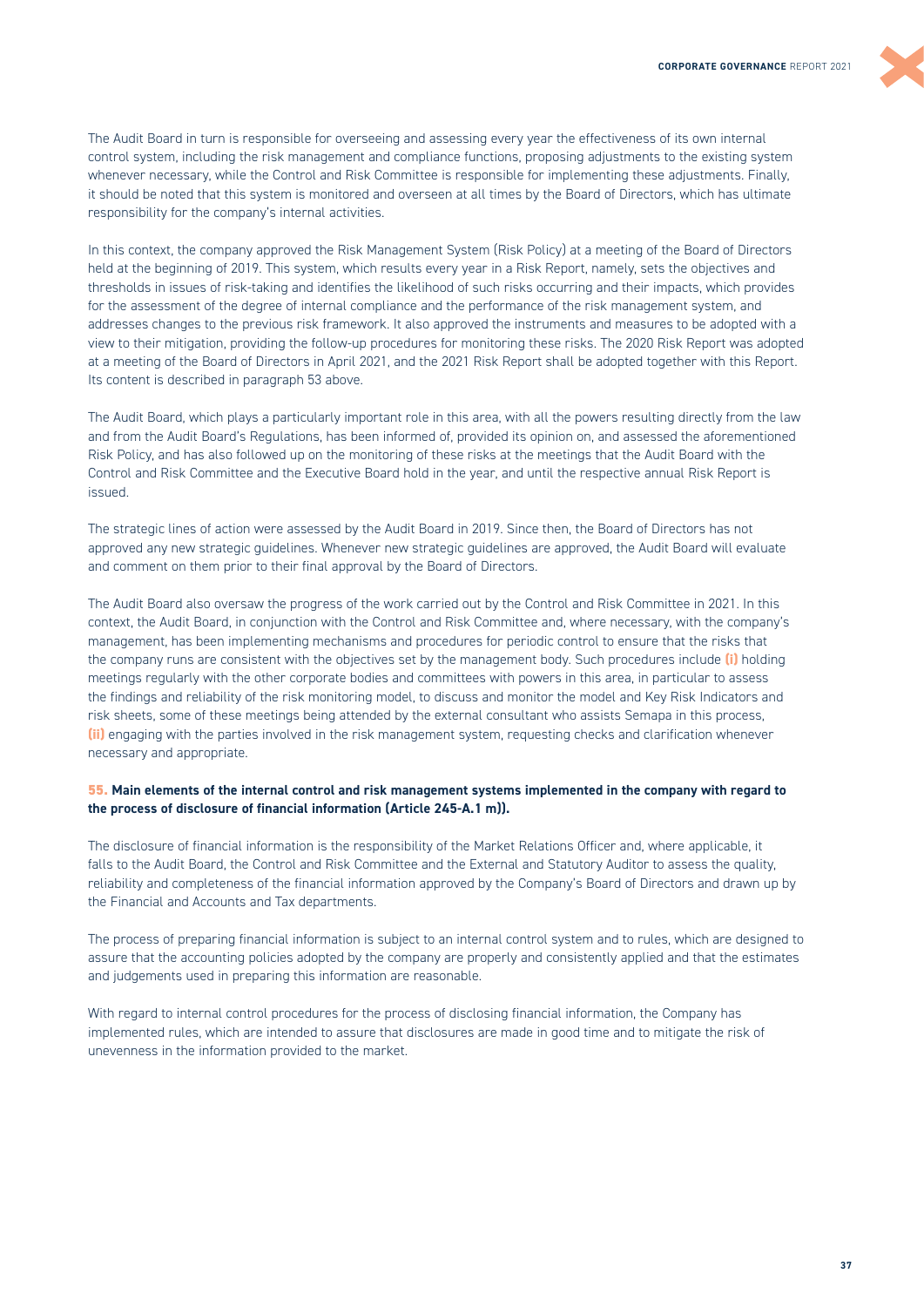# <span id="page-37-0"></span>**IV. INVESTOR SUPPORT**

#### **56. Office responsible for investor support, composition, functions, information provided and contact details.**

The investor support service is provided by an office reporting to the Financial Director of the company, Susana Coutinho. This office is adequately staffed and enjoys swift access to all bodies, committees and departments of the Company, and where necessary and according to the procedures laid down and the limits provided by law, of the Group's companies, in order to ensure an effective response to requests, and also to produce, process and transmit relevant information to shareholders, investors and other stakeholders, as well as to financial analysts and to the market in general, in due time and without any inequality, pursuant to applicable legal and regulatory terms.

Susana Coutinho can be contacted through the email address **[investors@semapa.pt](mailto:investors@semapa.pt)** or on the company's general telephone numbers (+351 21 318 47 00). All public information regarding the company can be accessed by these means. It should be noted, in any case, that the information most frequently requested by investors is available at the Company's website **<https://www.semapa.pt/en>**, and it generally concerns information about the Semapa group, the Company's business, corporate governance and financial information.

#### **57. Market Relations Officer.**

The Market Relations Officer is Susana Coutinho.

#### **58. Information on the number of enquiries received in the period or pending from previous periods, and enquiry response times.**

Semapa receives various types of enquiries, which are normally answered within 24 hours of receipt, although some enquiries, due to their breadth, scope or complexity, necessarily take longer to process. There are also specific times of the year when Semapa receives more enquiries, in particular in the run-up to General Meetings and the payment of dividends, when response times may sometimes be longer. There are no enquiries pending from previous years.

# **V. WEBSITE (59 TO 65)**

| <b>Description</b>                                                                                                                                                                                       | <b>Website address</b>                                                          |
|----------------------------------------------------------------------------------------------------------------------------------------------------------------------------------------------------------|---------------------------------------------------------------------------------|
| 59. Semapa Website                                                                                                                                                                                       | https://www.semapa.pt/en                                                        |
| 60. Address where information is provided on the company's name, public<br>company status, registered office and other data required by Article 171 of the<br><b>Companies Code.</b>                     | https://www.semapa.pt/en/form/contact                                           |
| 61. Address where the Articles of Association and rules of procedures of<br>company boards and/or committees can be consulted.                                                                           | https://www.semapa.pt/index.php/en/investidores/<br>governo/estatutos           |
| 62. Address where information is provided on the identity of company officers,                                                                                                                           | https://www.semapa.pt/en/investidores/governo/os                                |
| market relations officer, the Investor Support Office or equivalent structure,<br>respective powers and responsibilities and contact details.                                                            | https://www.semapa.pt/index.php/en/frmcontacto                                  |
| 63. Address for consultation of financial statements and reports, which<br>must be accessible for no less than five years, together with the six-monthly                                                 | https://www.semapa.pt/index.php/en/investidores/<br>informacao/demonstracoes    |
| corporate diary, disclosed at the start of each semester, including, amongst<br>other things, General Meetings, disclosure of annual, half-yearly and, if<br>applicable, quarterly accounts.             | https://www.semapa.pt/index.php/en/investidores/<br>calendario                  |
| 64. Address where notice of general meetings is posted, together with all<br>preparatory information and subsequent information related to meetings.                                                     | https://www.semapa.pt/index.php/en/investidores/<br>assembleia/ags/AG2021-04-30 |
| 65. Address for consultation of historical archives, with resolutions adopted<br>at the company's General Meetings, the share capital represented and the<br>results of votes, for the past three years. | https://www.semapa.pt/index.php/en/investidores/<br>assembleias                 |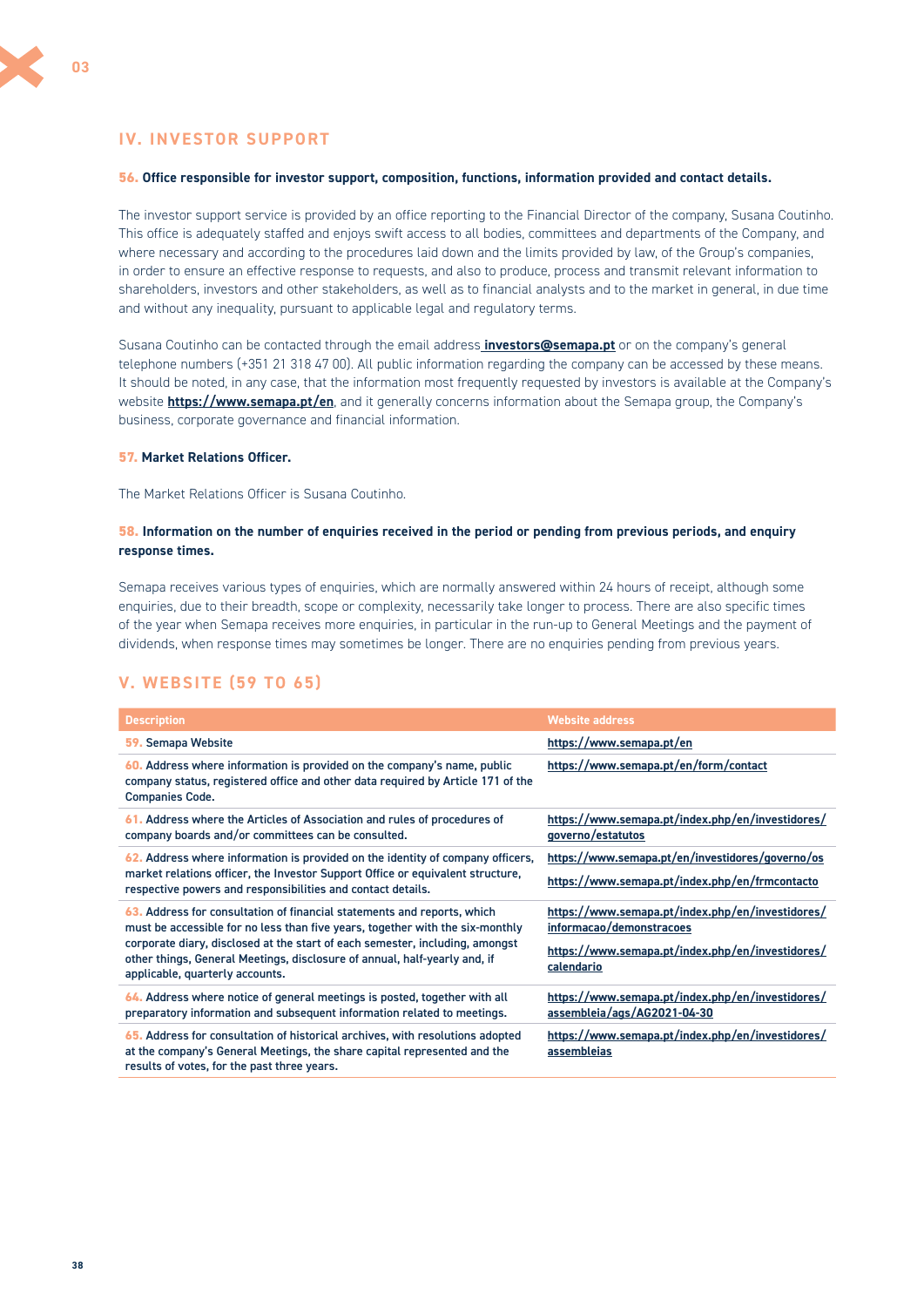# <span id="page-38-0"></span>**D. REMUNERATIONS AND THE REMUNERATION REPORT**

In accordance with Article-G.26.8 of the Securities Code, Semapa has chosen to include the Remuneration Report for Semapa's management and supervisory bodies in this chapter of the Corporate Governance Report, thereby including in the relevant sections of this chapter the information required to comply with the aforementioned legal provision.

# **I. POWERS TO DETERMINE THE REMUNERATION**

#### **66. Indication of powers to set the remuneration of company officers, members of the executive board or managing director and the company managers.**

The powers to determine the remuneration of the Board of Directors and the Audit Board lie with the Remuneration Committee.

The powers to determine the remuneration of company managers lie with the Board of Directors.

# **II. THE REMUNERATION COMMITTEE**

#### **67. Composition of the remuneration committee, including identification of individuals or organizations contracted to provide support, and declaration regarding the independence of each member and adviser.**

The Remuneration Committee comprises José Gonçalo Ferreira Maury, João Rodrigo Appleton Moreira Rato and João do Passo Vicente Ribeiro, and does not subcontract auxiliary staff. The company may decide freely to hire the services it deems necessary or appropriate, within budget parameters, a right that has been exercised in the past, in which case it must ensure that the services are provided independently and that the respective providers do not provide other services to the company, or to others in controlling or group relationship, without the express authorization of the committee. The company considers the Remuneration Committee to be independent of the Board, since all of its members are independent.

José Maury ceased in 2014 from office at Egon Zehnder, an HR services company which over the years supported Semapa and other related companies in procurement procedures. Due to the temporal distance referred to, in our view the independence of this member of the Committee is not affected.

The Remuneration Committee provides all information or clarifications to the shareholders of the company in the respective Annual General Meetings or in any other general meetings, if its agenda includes a matter related to the remuneration of the members of the corporate bodies and committees or if the shareholders require its presence, through the presence of at least one of its members. This was the case at the Annual Shareholders' Meeting held on 30 April 2021, which all members attended by telematic means.

#### **68. Expertise and experience of the members of the remuneration committee in the field of remuneration policy.**

One of the members of the Remuneration Committee, José Maury has vast knowledge and experience in matters of remuneration policy and he was a partner of the company Egon Zehnder for a number of years, which is a leading recruitment company, and is often guest speaker on remuneration topics at training sessions, involving thorough knowledge of assessment procedures and criteria and related remuneration packages.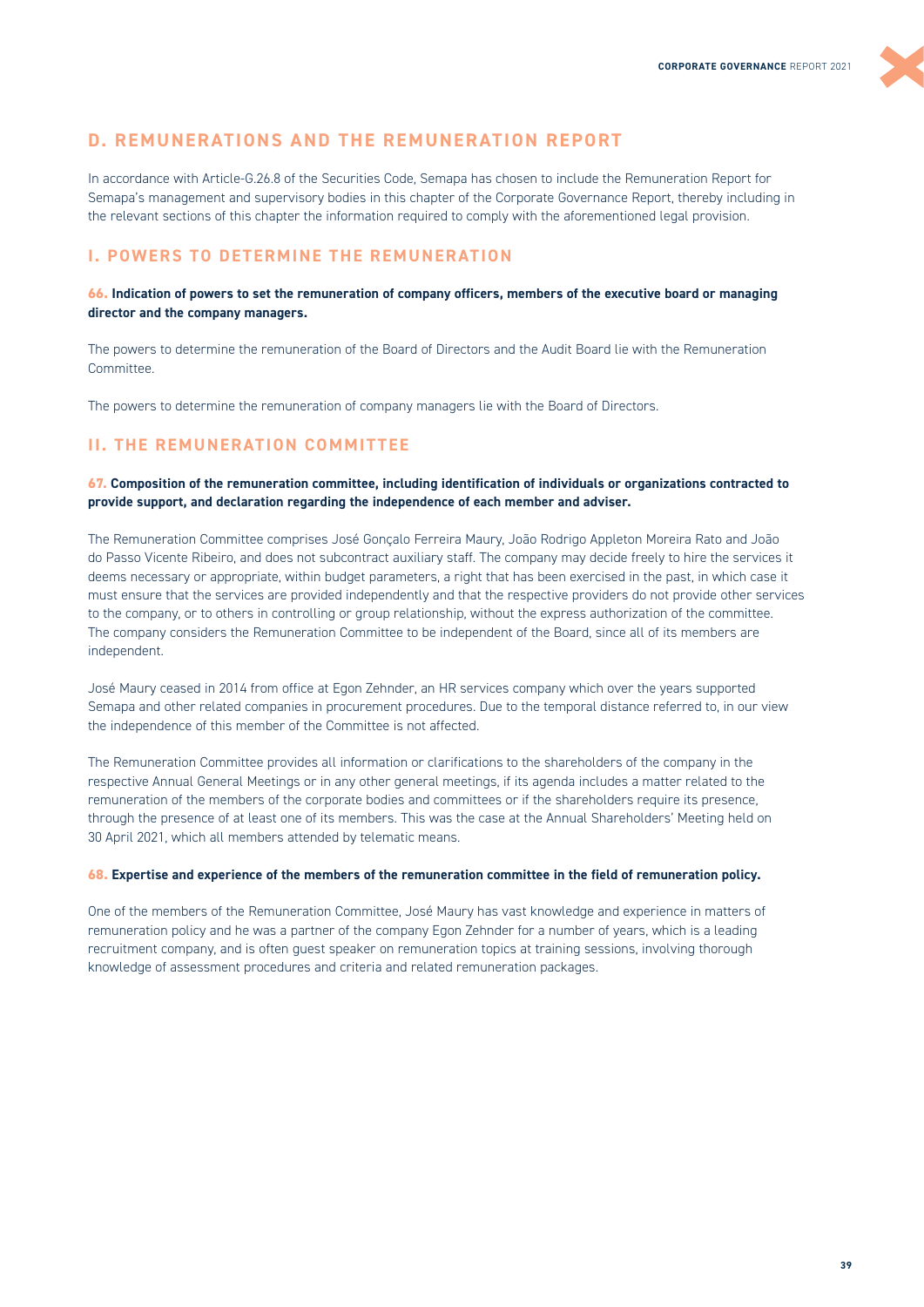### **III. REMUNERATION STRUCTURE**

#### **69. Description of the remuneration policy for members of the management and supervisory bodies as referred to in Article 2 of Law no. 28/2009, of 19 June16.**

The remuneration policy for members of the management and supervisory bodies ("Remuneration Policy") for 2021 fiscal year issued by the Remuneration Committee, was approved at the Annual General Meeting of 30 April 2021 for the period from 2021 to 2024, corresponding to Annex II of this report, and there is no deviation from the procedures for the implementation of the approved remuneration policy.

#### **70. Information on how remuneration is structured in order to align the interests of members of the management body with the long-term interests of the company, and on how it is based on performance assessment and discourages excessive risk-taking.**

The way in which remuneration of company officers is structured and how it was based on the executive directors' performance in 2021 follows clearly the model and principles - *duties performed, the company's economic status and market criteria* - of the Remuneration Policy of Semapa's managing and audit bodies' members, specifically chapters III, IV and V, to which we make reference. Paragraph 24 above describes the process and the bodies in charge of assessing the executive directors' performance.

The remuneration system at Semapa sets out its corporate strategy and, in the long-term, aligns the interests of the governing body's members with the interests' of the company and its sustainability, in particular because the remuneration is intended to be fair and equitable in the light of the principles set out, and because it links the directors to results by means of a variable remuneration component which is set primarily in the light of these results, but also considers the behavioural skills of the individual directors, such as the alignment with the company's long-term interests and its sustainability.

Concerning remuneration: **(i)** the remuneration of the members of the Board of Directors is made up of a fixed component, corresponding to an annual amount, payable in the year, and, for the Executive Directors, it also includes a variable component that may correspond to a percentage not exceeding five percent of the net income for the previous year, in accordance with the Company's Articles of Association; **(ii)** the remunerations of the members of the Audit Board consists of a fixed annual amount paid in the year, and **(iii)** the remuneration of the officers of the General Meeting consists only of a fixed amount based on the meetings actually held.

The variable component of the remuneration of the executive directors is based on the target amount applied to each director and is paid according to the individual's performance and performance of the company that meet the expectations and the criteria previously set. The target amount is weighted by the aforementioned principles - market, specific functions, state of the company -, in particular comparable market circumstances in positions equivalent in function. Actual performance compared to the expectations and goals, which determine target variations, is weighed against a set of quantitative and qualitative KPIs, as mentioned in paragraph 25 above, of the company's performance (general business indicators) and of the relevant director (specific objectives and behavioural indicators). The general business indicators include, in particular, EBITDA, net income, cash flow, and Total Shareholder Return vs. Peers, while the behavioural skills include the alignment of each director with the long-term interests of the sustainability of the company. With this system, it is possible to guarantee that Semapa has no discretionary variable remuneration.

In addition to the statutory limit on management's share of profits for the year, the company also has mechanisms in place to limit variable compensation: **(i)** the variable remuneration is eliminated in the event of the results showing a significant deterioration in the company's performance in the last reporting period or when such deterioration may be expected in the period underway and **(ii)** the amount of the variable component attributable has a cap set to prevent good performance at one moment, with immediate remuneration benefits for the administration, from being obtained to the detriment of good performance in the future. In light of the above, it is clear that the criteria for awarding remuneration contribute to the achievement of the Semapa's strategy, and to the long-term interests and sustainability of the company.

<sup>16</sup> Currently, this matter is regulated by Articles 26A and following of the Securities Market Code.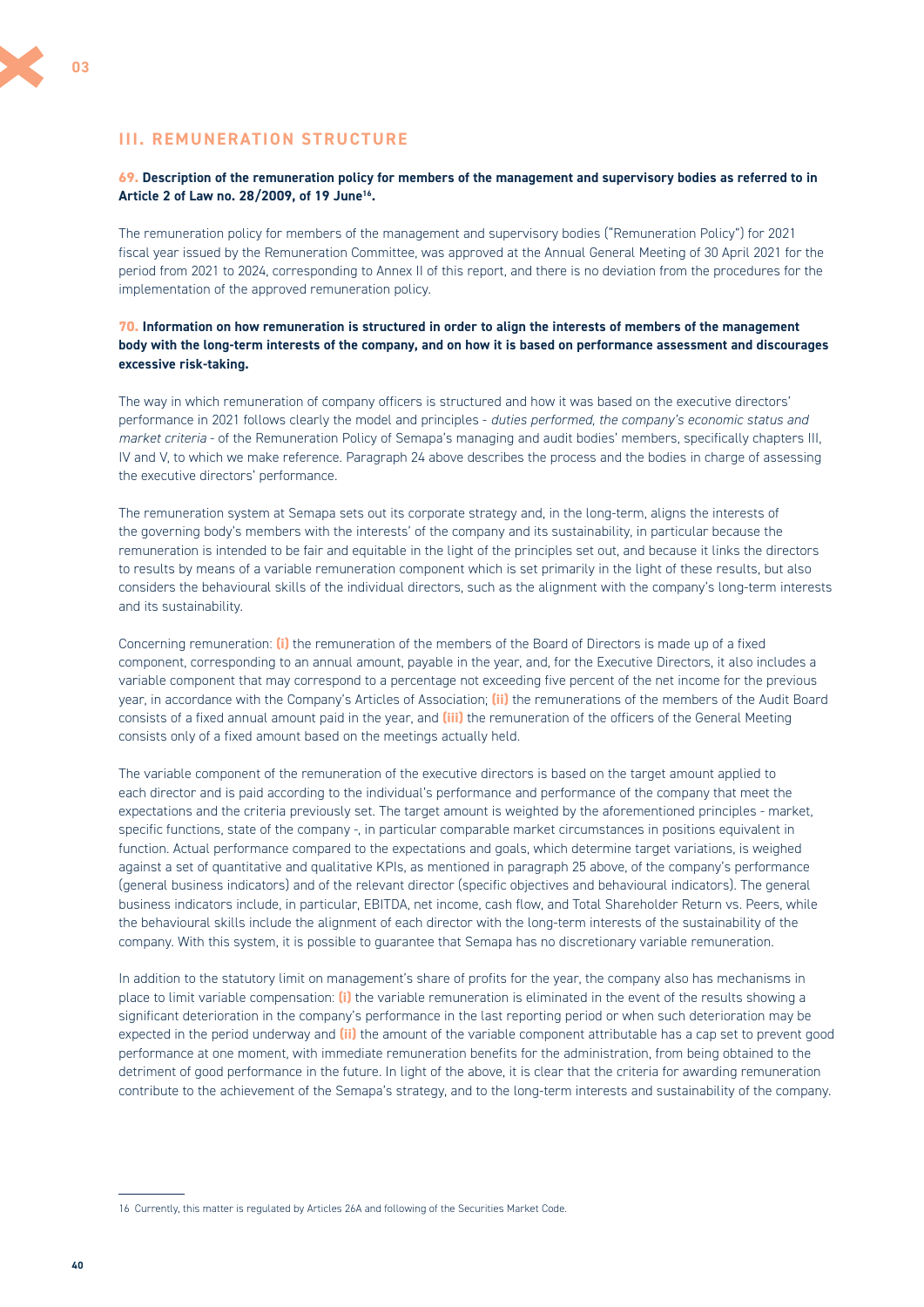

#### **71. Reference, if applicable to the existence of a variable remuneration component and information on any impact on this from performance assessments.**

The remuneration of executive directors includes a variable component, which depends on a performance assessment, as described in the previous paragraph and in the Remuneration Policy, in particular in paragraphs 3 and 7 of chapter IV. Paragraph 24 above describes the process and the bodies in charge of assessing the executive directors' performance.

The individual and qualitative component of the performance evaluation had, in fiscal year 2021, a 35% impact on this component of remuneration.

In the case of non-executive directors, it should be noted that although it is only a fixed part, it can be differentiated according to the accumulation of increased responsibilities, namely through the performance of duties in specialised committees.

In addition to the statutory limit on management's share of profits for the year, the Company does not have other mechanisms in place to limit variable compensation and there is no mechanism allowing the company to demand the refund of the variable remuneration paid.

The remuneration of the members of the Audit Board includes no variable component.

#### **72. Deferred payment of the variable component of remuneration, indicating the deferral period.**

Payment of the variable component of remuneration is not deferred at Semapa.

**73. Criteria applied in allocating variable remuneration in shares and on the continued holding by executive directors of these shares, on any contracts concluded with regard to these shares, specifically hedging or risk transferring, the respective limits and the respective proportion represented on its total annual remuneration.** 

At Semapa, the variable remuneration has no component consisting of shares.

**74. Criteria applied in allocating variable remuneration on options and indication of the deferral period and the price for exercising options.** 

At Semapa, the variable remuneration has no component consisting of options.

#### **75. Main parameters and grounds for any annual bonus system and any other non-cash benefits.**

The criteria for setting annual bonuses are those related to the variable remuneration, as described in paragraph 7 of chapter IV of the Remuneration Policy, and in paragraphs 25 and 70 above.

In addition to the variable component that may be paid to the members of the management bodies, no other non-cash benefits are paid to directors and auditors, without prejudice to the means made available to them for the performance of their duties and a personal health and accident insurance policy, in line with market practices.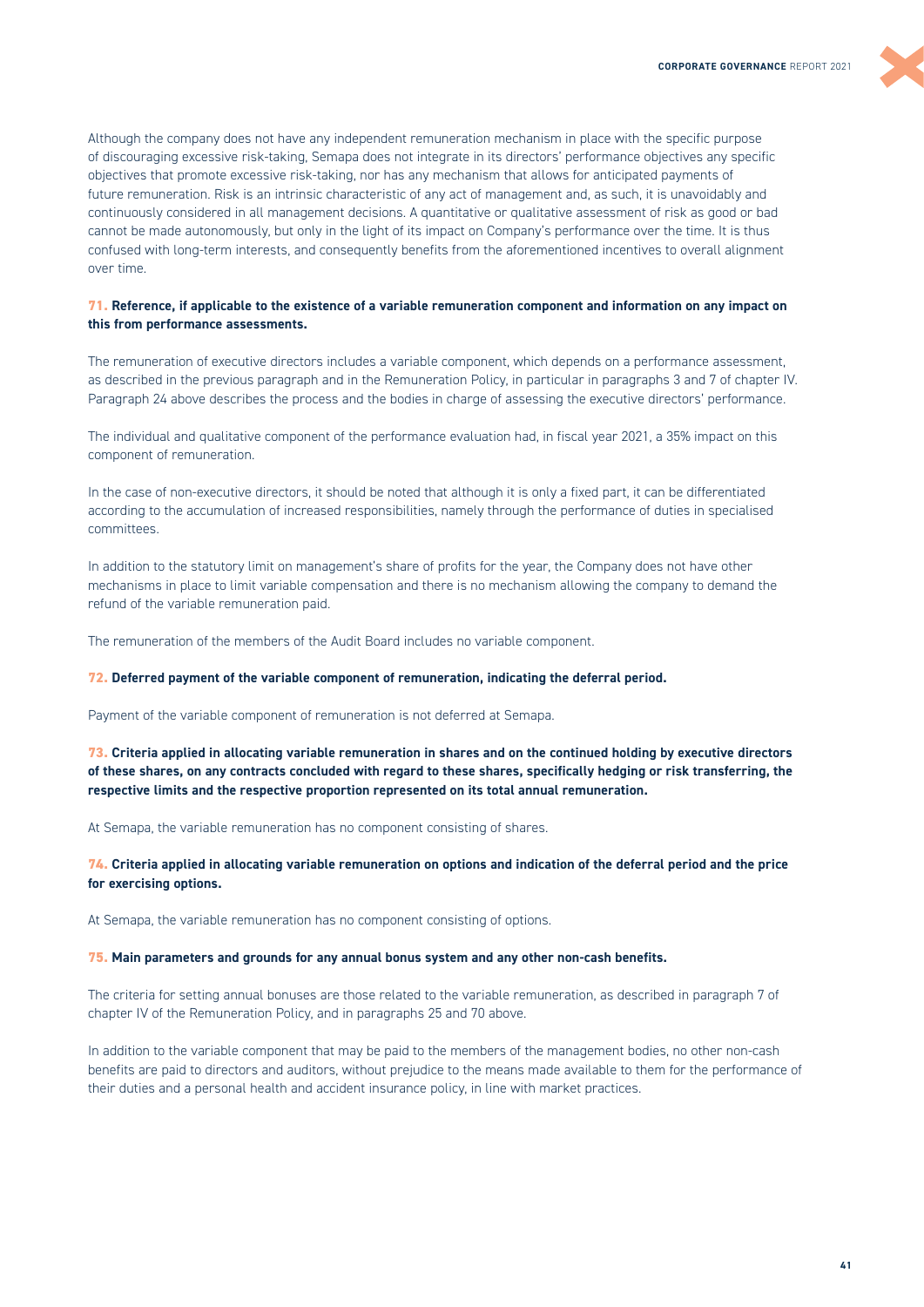#### <span id="page-41-0"></span>**76. Main features of complementary or early retirement schemes for directors and the date of approval by the General Meeting, on an individual basis.**

There are no complementary or early retirement schemes for directors currently in place in the company. Nevertheless, Frederico José da Cunha Mendonça e Meneses receives a monthly pension, because he exercised an option under the expiry of a past pension scheme for directors.

At present, this is the only pension which Semapa pays. It is a lifelong monthly pension paid 12 months per year, for which the following is provided **(i)** the transferability of half of its value to the surviving spouse or minor or disabled children and **(ii)** mandatory deduction from this pension either the value of remunerated services later delivered to Semapa or controlled companies, or the value of pensions that the beneficiary is entitled to receive from the National Social Insurance scheme related to the same period of service. On 31 December 2021, Semapa's liability with this pension is 794,744 Euros, as mentioned in Note 7.3 to the Consolidated Financial Statements and Note 7.2 to the Separate Financial Statements.

# **IV. DISCLOSURE OF REMUNERATION**

**77. Indication of the annual remuneration earned from the company, on an aggregate and individual basis, by the members of the company's management body, including fixed and variable remuneration and, in relation to the latter, reference to the different components.** 

Below we specify the remunerations in 2021 paid by Semapa to the members of the Company's management body, distinguishing between fixed and variable and relative weights, remuneration, though the variable remuneration was paid in 2021 but refers to the performance of 2020, but without a breakdown of the different components of the latter, insofar as it is set as a whole, taking into account the factors described in the Remuneration Policy, without identifying components.

|                                                  | <b>Fixed Remuneration</b> |                               | <b>Variable Remuneration</b> |                               |  |
|--------------------------------------------------|---------------------------|-------------------------------|------------------------------|-------------------------------|--|
| <b>Board of Directors</b>                        | <b>Amount</b>             | <b>Relative</b><br>percentage | <b>Amount</b>                | <b>Relative</b><br>percentage |  |
| <b>Executive Board</b>                           |                           |                               |                              |                               |  |
| João Nuno de Sottomayor Pinto de Castello Branco | 925.763.13                | 54.61%                        | 769,537.08                   | 45.39%                        |  |
| Ricardo Miguel dos Santos Pacheco Pires          | 315,969.50                | 35.03%                        | 586.133.40                   | 64.97%                        |  |
| Vítor Paulo Paranhos Pereira                     | 315,969.50                | 35.18%                        | 582,159.05                   | 64.82%                        |  |
| Subtotal                                         | 1,557,702.13              | ٠                             | 1,937,829.53                 |                               |  |
| <b>Non-Executive Directors</b>                   |                           |                               |                              |                               |  |
| António Pedro de Carvalho Viana-Baptista         | 128,305.13                | 100%                          | ÷                            |                               |  |
| Carlos Eduardo Coelho Alves                      | 77,825.00                 | 100%                          | L,                           |                               |  |
| Filipa Mendes de Almeida de Queiroz Pereira      | 77,825.00                 | 100%                          | ٠                            |                               |  |
| Francisco José Melo e Castro Guedes              | 77,825.00                 | 100%                          | ÷                            |                               |  |
| José Antônio do Prado Fay                        | 400.020.50                | 100%                          | ٠                            |                               |  |
| Lua Mónica Mendes de Almeida de Queiroz Pereira  | 77.825.00                 | 100%                          | ٠                            |                               |  |
| Mafalda Mendes de Almeida de Queiroz Pereira     | 77,825.00                 | 100%                          | ÷                            |                               |  |
| Vítor Manuel Galvão Rocha Novais Gonçalves       | 77,825.00                 | 100%                          | ÷.                           |                               |  |
| <b>Subtotal</b>                                  | 995,275.63                | ٠                             | ۰                            |                               |  |
| <b>Total</b>                                     | 2.552.977.76              | $\overline{a}$                | 1.937.829.53                 |                               |  |

Note:

Figures in Euros

The table above specifies the annual amount paid to the members of the Board of Directors during the performance of their duties.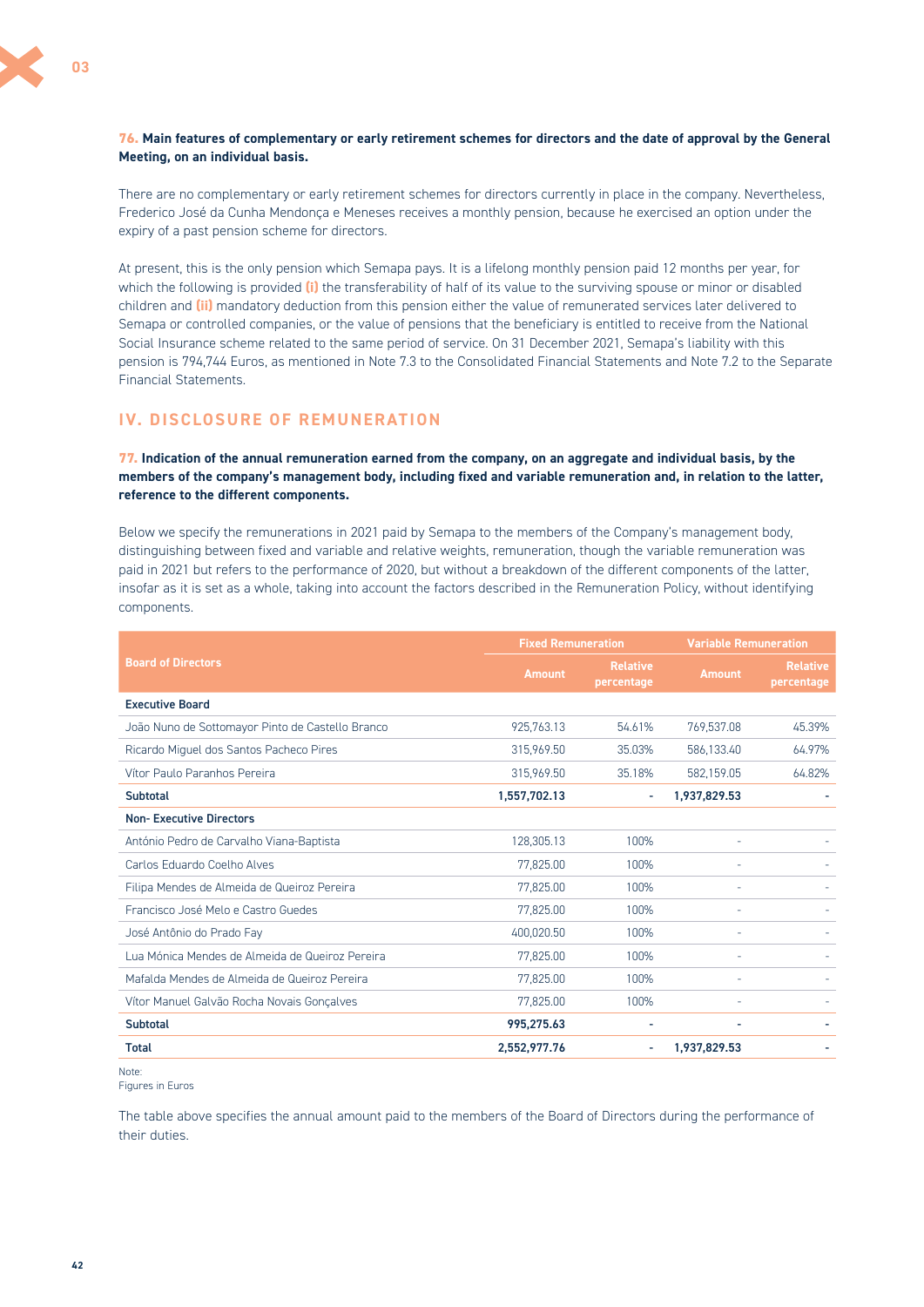The tables below detail, for the purposes of Article G.26.2 c) of the Securities Code, the annual variations over the last five fiscal years of the compensations paid individually by the Company to the members of the Board of Directors, as well as the average compensation of the Company's full-time equivalent employees, and the Company's performance indicators verified:

| <b>Board of Directors</b>                           |                           | 2017     | 2018                     | 2019      | 2020     | 2021    |
|-----------------------------------------------------|---------------------------|----------|--------------------------|-----------|----------|---------|
|                                                     | <b>Fixed Remuneration</b> | 128,305  | 128,305                  | 128,305   | 128,305  | 128,305 |
| António Pedro de Carvalho Viana-Baptista            | Variation in %            | 0.0%     | 0.0%                     | 0.0%      | 0.0%     | 0.0%    |
|                                                     | <b>Fixed Remuneration</b> | 77,825   | 77,825                   | 77,825    | 77,825   | 77,825  |
| Carlos Eduardo Coelho Alves                         | Variation in %            | $-14.4%$ | 0.0%                     | 0.0%      | 0.0%     | 0.0%    |
| Filipa Mendes de Almeida de Queiroz                 | <b>Fixed Remuneration</b> |          | 47,467                   | 77,825    | 77,825   | 77,825  |
| Pereira                                             | Variation in %            |          |                          | 64.0%     | 0.0%     | 0.0%    |
|                                                     | <b>Fixed Remuneration</b> | 77,825   | 77.825                   | 77,825    | 77,825   | 77,825  |
| Francisco José Melo e Castro Guedes                 | Variation in %            | 0.0%     | 0.0%                     | 0.0%      | 0.0%     | 0.0%    |
|                                                     | <b>Fixed Remuneration</b> |          |                          | 347,414   | 275,149  |         |
| Heinz-Peter Elstrodt                                | Variation in %            |          |                          |           | $-20.8%$ |         |
|                                                     | <b>Fixed Remuneration</b> | 749,950  | 761,199                  | 761,199   | 761,199  | 925,763 |
| João Nuno de Sottomayor Pinto de<br>Castello Branco | Variable Remuneration     | 718,595  | 662,411                  | 688,623   | 546,953  | 769,537 |
|                                                     | Variation in %            | 31.0%    | $-3.1%$                  | 1.8%      | $-9.8%$  | 29.6%   |
|                                                     | <b>Fixed Remuneration</b> |          | 78,260                   | 128,816   | 243,524  | 400,021 |
| José Antônio do Prado Fay                           | Variation in %            |          |                          | 64.6%     | 89.0%    | 64.3%   |
|                                                     | <b>Fixed Remuneration</b> | 311,300  | 315,970                  | 315,970   | 129,817  |         |
| José Miguel Pereira Gens Paredes                    | Variable Remuneration     | 540,442  | 564,464                  | 567,864   | 381,541  |         |
|                                                     | Variation in %            | $-0.6%$  | 3.4%                     | 0.4%      | $-42.1%$ |         |
| Lua Mónica Mendes de Almeida de Queiroz             | <b>Fixed Remuneration</b> |          | 47,467                   | 77,825    | 77,825   | 77,825  |
| Pereira                                             | Variation in %            |          | $\overline{\phantom{a}}$ | 64.0%     | 0.0%     | 0.0%    |
| Mafalda Mendes de Almeida de Queiroz                | <b>Fixed Remuneration</b> |          | 47,467                   | 77,825    | 77,825   | 77,825  |
| Pereira                                             | Variation in %            |          |                          | 64.0%     | 0.0%     | 0.0%    |
|                                                     | <b>Fixed Remuneration</b> | 128,305  | 45,338                   |           |          |         |
| Manuel Custódio de Oliveira                         | Variation in %            | 0.0%     | $-64.7\%$                |           |          |         |
|                                                     | <b>Fixed Remuneration</b> | 311,300  | 315,970                  | 192,013   |          |         |
| Paulo Miguel Garcês Ventura                         | Variable Remuneration     | 504,644  | 541,667                  | 512,811   | 143,449  |         |
|                                                     | Variation in %            | $-2.8%$  | 5.1%                     | $-17.8%$  | $-79.6%$ |         |
|                                                     | <b>Fixed Remuneration</b> | 430,308  | 344,576                  |           |          |         |
| Pedro Mendonça de Queiroz Pereira                   | Variable Remuneration     | 894,198  | 922,866                  | $\bar{ }$ |          |         |
|                                                     | Variation in %            | 0.7%     | $-4.3%$                  |           |          |         |
|                                                     | <b>Fixed Remuneration</b> | 279,463  | 295,381                  | 315,970   | 315,970  | 315,970 |
| Ricardo Miguel dos Santos Pacheco Pires             | Variable Remuneration     | 499,937  | 535,403                  | 557,560   | 462,202  | 586,133 |
|                                                     | Variation in %            | 0.5%     | 6.6%                     | 5.1%      | $-10.9%$ | 15.9%   |
| Vítor Manuel Galvão Rocha Novais                    | <b>Fixed Remuneration</b> | 77,825   | 77,825                   | 77,825    | 77,825   | 77,825  |
| Gonçalves                                           | Variation in %            | $-4.4%$  | 0.0%                     | 0.0%      | 0.0%     | 0.0%    |
|                                                     | <b>Fixed Remuneration</b> | 128,305  | 128,305                  | 128,305   | 289,445  | 315,970 |
| Vitor Paulo Paranhos Pereira*                       | Variable Remuneration     |          |                          |           |          | 582,159 |
|                                                     | Variation in %            | 0.0%     | 0.0%                     | 0.0%      | 125.6%   | 210.3%  |

Note:

Figures in Euros

\* Vitor Paulo Paranhos Pereira initiated executive functions on 1 March 2020.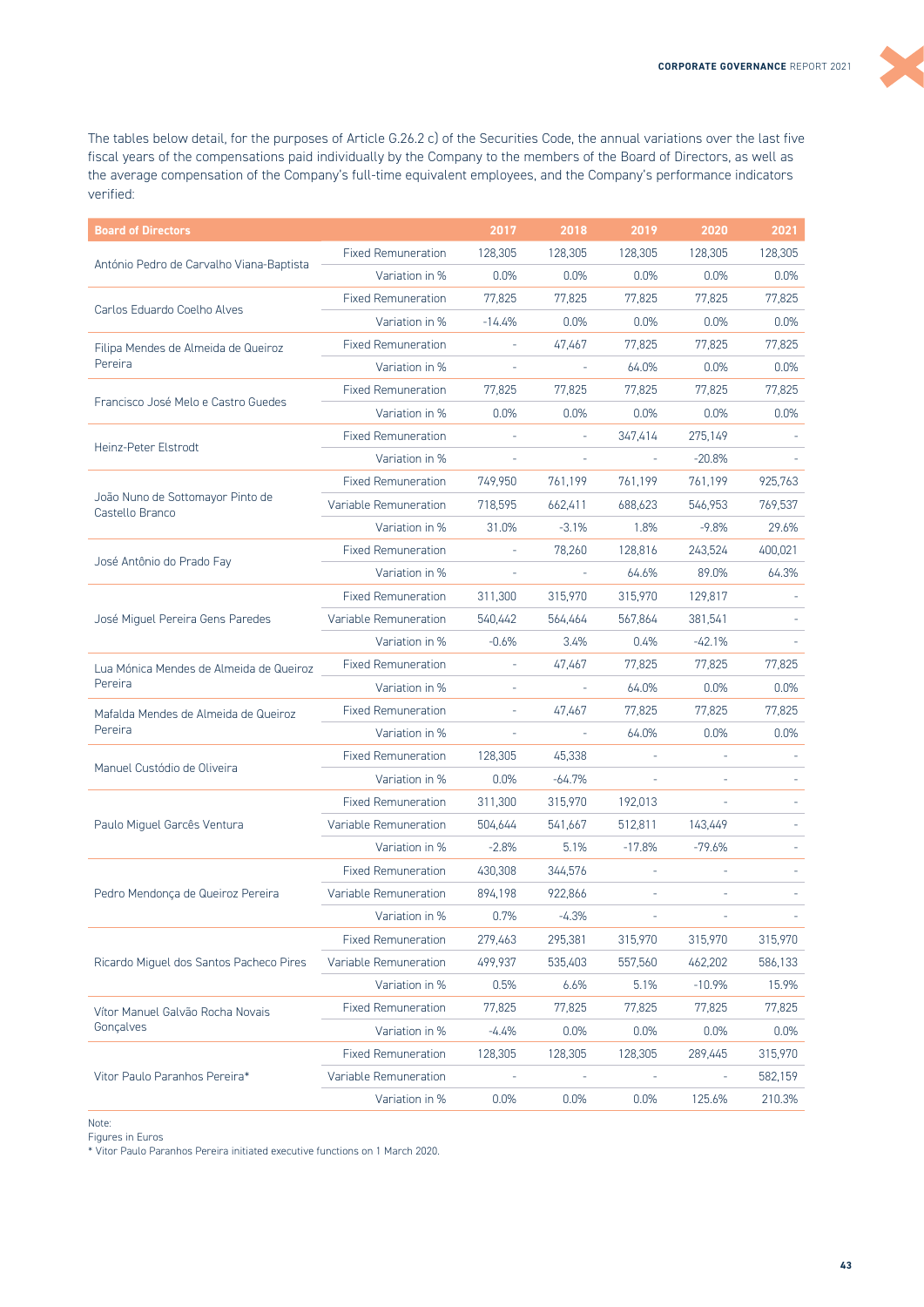**03**

| <b>Company Employees</b>  |                      | 2017   | 2018   | 2019   | 2020    | 2021   |
|---------------------------|----------------------|--------|--------|--------|---------|--------|
|                           | Average Remuneration | 80.379 | 77.100 | 85.744 | 66.243  | 77.188 |
| <b>Total Remuneration</b> | Variation in %       | 37%    | -41%   | 1.2%   | $-227%$ | 16.5%  |

Note: Figures in Euros

| <b>Group Performance</b> |                      | 2017  | 2018  | 2019     | 2020     | 2021  |
|--------------------------|----------------------|-------|-------|----------|----------|-------|
|                          | <b>Million Euros</b> | 500.7 | 548.5 | 486.8    | 419.3    | 508.7 |
| <b>EBITDA</b>            | Variation in %       | 2.4%  | 9.5%  | $-11.2%$ | $-13.9%$ | 21.3% |
|                          | Euros/share          | .538  | 1.643 | .540     | 1.333    | 2.481 |
| EPS (Earnings per Share) | Variation in %       | 8.5%  | 6.8%  | $-6.3%$  | $-13.4%$ | 86.1% |

#### **78. Amounts paid on any basis by other controlled, controlling or group companies or companies under common control.**

It should be clarified that the amounts referred to in this paragraph do not relate only to companies controlled by Semapa. They also include amounts over which Semapa and its officers have no control, as they are the concern of its shareholders, the shareholders of shareholders and other companies controlled by shareholders, where a controlling relationship is involved.

The following directors earned remunerations in other controlling or controlled companies or companies under common control: Filipa Mendes de Almeida de Queiroz Pereira (70,750.00 Euros) José Antônio do Prado Fay (100,000.03 Euros), Lua Mónica Mendes de Almeida de Queiroz Pereira (70,750.00 Euros), Mafalda Mendes de Almeida de Queiroz Pereira (70,750.00 Euros) and Vítor Manuel Galvão Rocha Novais Gonçalves (98,000.00 Euros). It should be noted that the members of the Board of Directors did not receive remuneration in other companies in a group relationship.

#### **79. Remuneration paid in the form of profit sharing and/or payment of bonuses, and the grounds on which these bonuses and/or profit sharing were granted.**

The amount of the remuneration paid by Semapa in the form of profit-sharing and/or payment of bonuses corresponds to the variable remuneration referred to in paragraph 77 of this report, the amounts of which were determined by the Remuneration Committee based on the implementation of the criteria described in paragraph 7 of chapter IV of the Remuneration Policy.

#### **80. Compensation paid or owing to former executive directors in relation to termination of their directorships during the period.**

No compensation was paid, nor is foreseen or due to former executive directors for termination of their directorships.

#### **81. Indication of the annual remuneration earned, on an aggregate and individual basis, by the members of the company's supervisory body, for the purposes of Law 28/2009, of 19 June.**

|                                                   | <b>Fixed Remuneration</b> |                               | <b>Variable Remuneration</b> |                               |  |
|---------------------------------------------------|---------------------------|-------------------------------|------------------------------|-------------------------------|--|
| <b>Audit Board</b>                                | <b>Amount</b>             | <b>Relative</b><br>percentage | <b>Amount</b>                | <b>Relative</b><br>percentage |  |
| José Manuel Oliveira Vitorino                     | 22,000.00                 | 100%                          | ۰                            |                               |  |
| Gonçalo Nuno Palha Gaio Picão Caldeira            | 15.999.97                 | 100%                          | ۰                            |                               |  |
| Maria da Graça Torres Ferreira da Cunha Gonçalves | 15.999.97                 | 100%                          | ۰                            |                               |  |
| <b>Total</b>                                      | 53.999.94                 | $\overline{\phantom{a}}$      | -                            |                               |  |

Note: Figures in Euros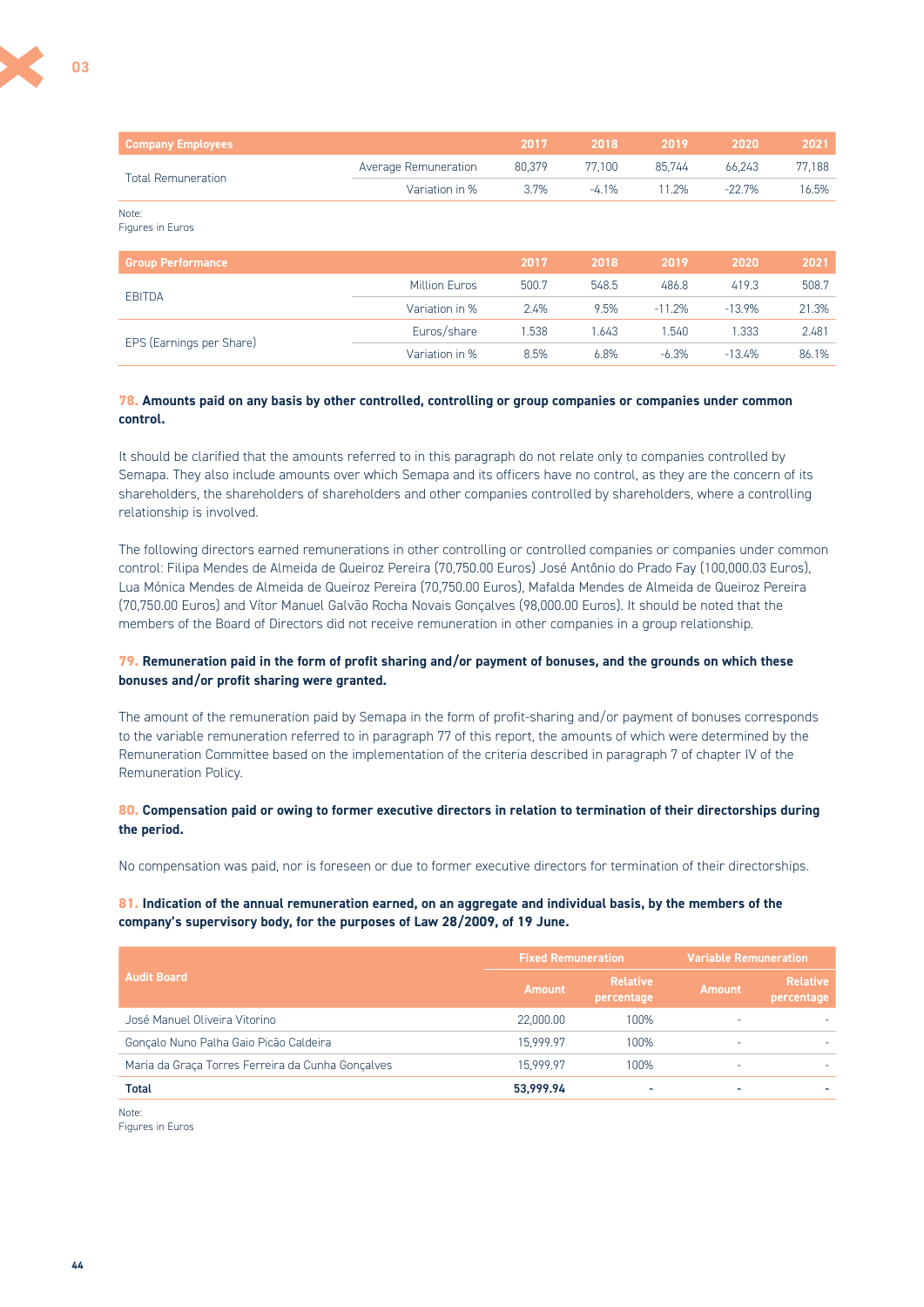<span id="page-44-0"></span>The table below shows, for the purposes of Article 26 G.2 c) of the Securities Code, the annual variation over the last five fiscal years of the compensation paid individually by the Company to the members of the Audit Board:

| <b>Audit Board</b>                      |                           | 2017   | 2018     | 2019                     | 2020   | 2021    |
|-----------------------------------------|---------------------------|--------|----------|--------------------------|--------|---------|
|                                         | <b>Fixed Remuneration</b> | 16,000 | 20.304   | 22,000                   | 22,000 | 22,000  |
| José Manuel Oliveira Vitorino           | Variation in %            | 4.0%   | 26.9%    | 8.4%                     | 0.0%   | 0.0%    |
|                                         | <b>Fixed Remuneration</b> | 16,000 | 16.000   | 16.000                   | 16,000 | 16,000  |
| Gonçalo Nuno Palha Gaio Picão Caldeira  | Variation in %            | 4.0%   | 0.0%     | $0.0\%$                  | 0.0%   | 0.0%    |
| Maria da Graça Torres Ferreira da Cunha | <b>Fixed Remuneration</b> | ٠      | 9.759    | 16.000                   | 16.000 | 16.000  |
| Goncalves                               | Variation in %            |        | ٠        | 64.0%                    | 0.0%   | $0.0\%$ |
|                                         | <b>Fixed Remuneration</b> | 22,000 | 13,369   | $\overline{\phantom{a}}$ |        |         |
| Miguel Camargo de Sousa Eiró*           | Variation in %            | 3.4%   | $-39.2%$ | $\overline{\phantom{a}}$ | ۰      |         |

Note:

Figures in Euros

\*Miguel Camargo de Sousa Eiró resigned in 2018.

#### **82. Indication of remuneration earned in the reporting period by the Chairman of the General Meeting.**

In 2021, the Chairman of the General Meeting earned a fixed remuneration of 3,000 Euros.

# **V. AGREEMENTS WITH REMUNERATION IMPLICATIONS**

#### **83. Contractual limits for compensation payable for the unfair dismissal of directors and the respective relationship with the variable remuneration component.**

Semapa has no contract with directors limiting or otherwise altering the supplementary legal rules on fair or unfair termination; the Remuneration Policy provides that, where directors resign, the supplementary legal rules will apply in this respect.

Therefore, considering the absence of individual contracts with directors in this regard and the provisions of the abovementioned Remuneration Policy, where the removal of a director is not due to serious breach of their duties nor to their unfitness for the normal exercise of their functions, the company is obliged to pay a compensation in accordance with the general terms of the law, although such compensation shall not exceed the value of the remuneration they would presumably have received until the end of their term of office.

Dismissal before the expiry of the mandate does not entitle the director, either directly or indirectly, to compensation beyond the statutory amounts.

**84. Reference to the existence and description of agreements between the company and directors or managers, as defined by Article 248-B.3 of the Securities Code, which provide for compensation in the event of resignation, dismissal without due cause or termination of employment contract as a result of a change of control of the company, indicating the amounts involved (Article 245.-A.1 l)).** 

There are also no agreements between the company and the company officers or managers providing for compensation in the event of resignation, unfair dismissal or redundancy as the result of a takeover.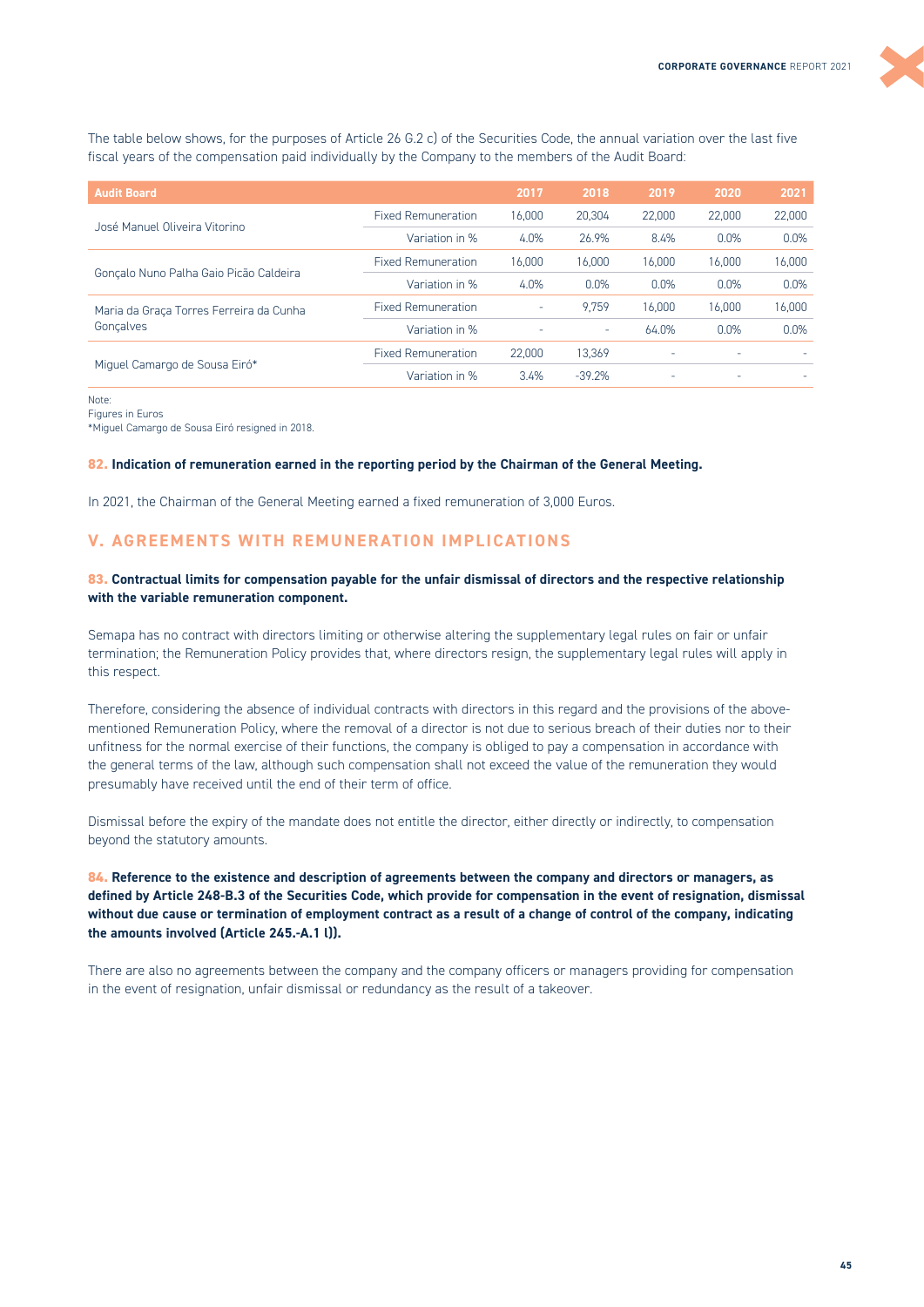# <span id="page-45-0"></span>**VI. STOCK OR STOCK OPTION PLANS**

#### **85. Identification of plan and beneficiaries.**

The company has no stock or stock option plans.

**86. Description of plan (terms of allocation, non-transfer of share clauses, criteria on the price of shares and the price of exercising options, the period during which the options may be exercised, the characteristics of the shares to be distributed, the existence of incentives to purchase shares and/or exercise options)** 

Not applicable.

**87. Stock option rights allocated to company employees and staff.** 

Not applicable.

**88. Control mechanisms in an employee ownership scheme insofar as voting rights are not directly exercised by employees (Article 245-A.1 e)).** 

There is no employee ownership scheme in Semapa.

# **E. RELATED PARTY TRANSACTIONS . CONFLICTS OF INTEREST**

#### **I. CONTROL MECHANISMS AND PROCEDURES**

#### **89. Procedures implemented by the company for controlling related party transactions (reference is made for this purpose to the concept deriving from IAS 24) and Conflicts of Interest.**

The company has a Regulation of Conflicts of Interests and Related Party Transactions, which establishes the rules that govern conflicts of interest and related party transactions to which the company is a party, in addition to the internal mechanisms that the company has in place to ensure compliance with the international accounting standard (IAS) 24 (Related Party Disclosures). It is applicable, without prejudice to the Company's obligations and of its Directors concerning Inside Information, the legal framework of company business with directors and the internal Regulation on the Reporting of Irregularities and other relevant legislation. This regulation was amended in 2020 due to the changes arising from Law 50/2020 of August 25 and, more recently, to accommodate recommendations, by resolution of the Board of Directors of 3 November 2021, with a favourable and binding opinion of the Audit Board, and now they include the applicable legal and regulatory framework in force on this matter.

This regulation is available on the company's website:

#### **[https://www.semapa.pt/sites/default/files/participacoes/Regulamento\\_CITPR\\_EN%20rev.%20](https://www.semapa.pt/sites/default/files/participacoes/Regulamento_CITPR_EN%20rev.%20%2820211108%29%20docx.pdf) %2820211108%29%20docx.pdf**.

According to the Regulation on Conflicts of Interests and Related Party Transactions, the transactions between the company and related parties, qualified as such in accordance with the international accounting standards adopted under Regulation (EC) no. 1606/2002 of the European Council and Parliament of July 19, namely IAS 24 (Related Party Disclosures), are subject to the following approval procedures:

The following transactions are approved by the Executive Board:

- **a)** Loans granted to the company by shareholder companies with a value of less than or equal to one hundred million Euros;
- **b)** Transactions under the taxation regime for company groups, with a value of less than or equal to one hundred million Euros;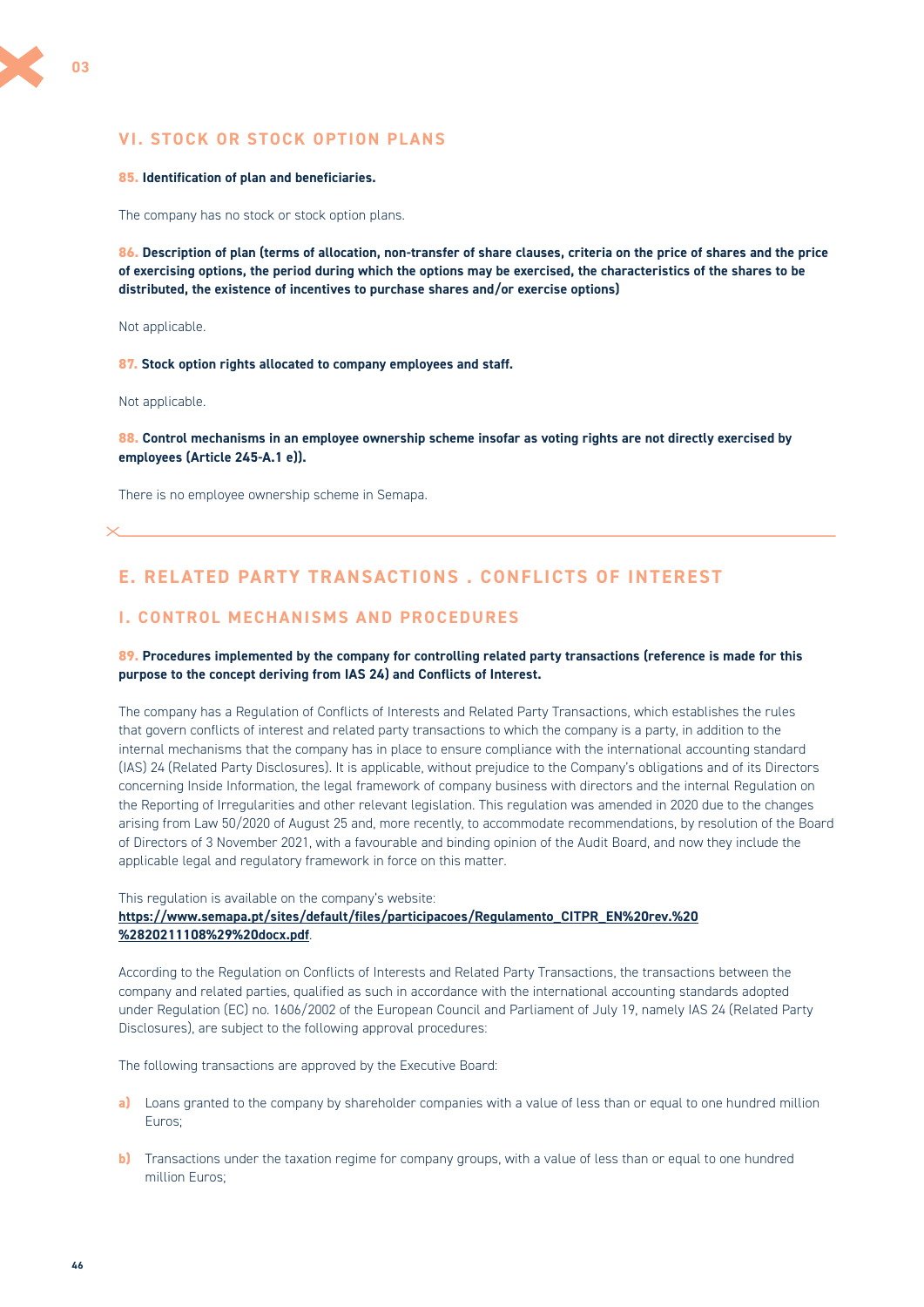

- **c)** Transactions with controlled companies that consolidate accounts with the company, with an individual or accumulated annual value of less than or equal to two percent of the controlled company's revenue, assessed according to the latest approved annual accounts;
- **d)** Loans to controlled companies that have consolidated accounts with the company and, thus, holds their debt, **(i)** with a maturity of less than six months, **(ii)** individual or cumulative annual value of less than one fifth of the controlled company's revenue, assessed according to the latest approved annual accounts and not exceeding one hundred million Euros, and **(iii)** as long as the controlled company ensures credit lines for the reimbursement of the operation, and
- **e)** All other transactions with an individual or cumulative annual amount of less than or equal to one million Euros.

Transactions that **(i)** do not fall within the scope of the previous sub-paragraphs, or **(ii)** fall within these sub-paragraphs but are not carried out as part of the company's current business, are adopted by resolution of the Board of Directors preceded by the Audit Board's approval.

Under the terms of the aforementioned regulation, only transactions carried out under market conditions and in full respect of the justified interest of the company shall be permitted.

Concerning reporting, oversight and approval of transactions with related parties, the regulation provides that:

- **a)** The Board of Directors must be informed biannually of the resolutions concerning related party transactions which they were not a party to;
- **b)** The Audit Board must be informed of the transactions that the company carries out for the purpose of verifying the compliance of the transactions with the regime described above and with the applicable laws and regulations, and the related parties may not participate in such verification;
- **c)** The Directors of the company who intervene in the formalisation of related party transactions must ensure that such transactions are previously submitted to the regime provided herein and in the applicable laws and regulation, and
- **d)** The Executive Board is responsible for monitoring the formalisation and the execution of resolutions concerning Related Party Transactions.

The company will disclose the transactions which are required to be disclosed under the laws and applicable regulations, in particular because they have not met any of the requirements legally provided for and according to their respective amount, under the terms and deadlines provided in the applicable legislation and regulations.

The regulation will not apply to the transactions that are considered exempt by the applicable laws and regulations.

Concerning the procedures applicable to conflicts of interest, the regulation provides for a conflict situation where the Director is in a position that, in objective terms, may compromise his independence and influence his judgement with interests distinct from the Company's interests, either financial or other, own or other, and for the appropriate prevention, identification and resolution, the Director must:

- **a)** Report the existence of a conflict of interest, even if potential, to its superior, or, in the case of a member of a collegial body, to the body in question in the terms of the relevant rules of procedure; and
- **b)** Refrain from interfering or participating where there is conflict of interest, and where a decision must be taken, have noted such impediment in the minutes or other written document where the decision is laid down, without prejudice to the duty to provide all information and clarification which the relevant company body and its members may request.

Furthermore, all rules of procedures of the governing bodies and internal committees include provisions on conflicts of interest aligned with the rules described before.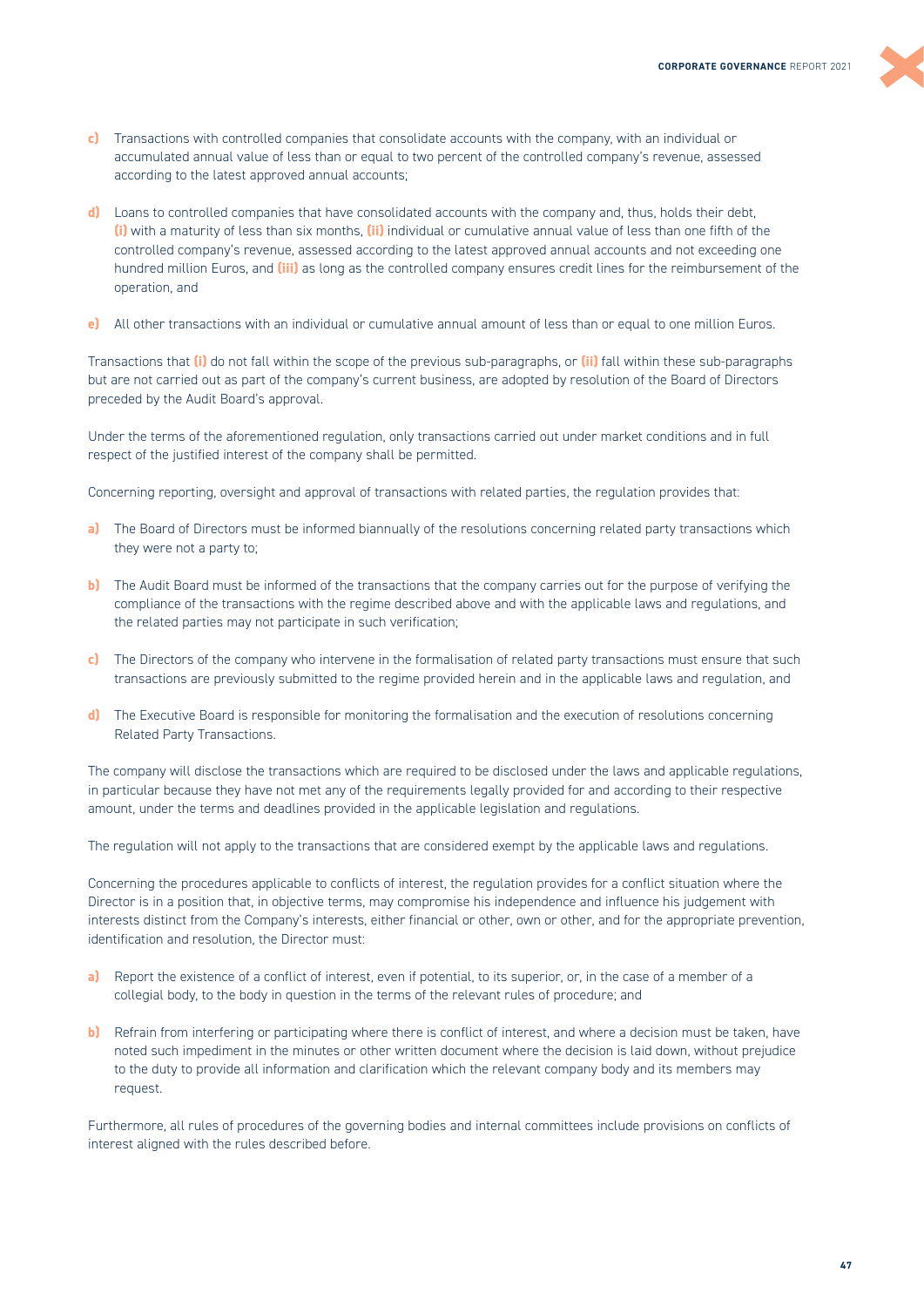#### <span id="page-47-0"></span>**90. Indication of transactions subject to control during the reporting period.**

In 2021, there were related party transactions that have been identified in the information on related party transactions in Note 10.4 of the Notes to the Consolidated Financial Statements and Note 10.2 of the Notes to the Separate Financial Statements, which were analysed and approved in line with the new Regulation on Conflicts of Interests and Related Party Transactions.

In 2021, in compliance with the Regulation on Conflict of Interest and Related Party Transactions, the Board of Directors informed the Audit Board of all transactions carried out for the purpose of verifying the compliance of such transactions with the provisions in clause four of the aforementioned Regulation and with applicable legislation and regulations, the Audit Board having carried out such check.

**91. Description of the procedures and criteria applicable to intervention by the supervisory body for the purposes of prior assessment of transactions to be carried out between the company and qualifying shareholders or related entities, under Article 20 of the Securities Code.** 

The procedures and criteria are as described in paragraphs 89 and 90 above.

# **II. DETAILS OF TRANSACTIONS**

**92. Indication of the place in the financial reports and account where information is available on related party transactions, in accordance with IAS 24, or, alternatively, reproduction of this information.** 

Information on related party transactions is contained in Note 10.4 of the Notes to the Consolidated Financial Statements and Note 10.2 of the Notes to the Separate Financial Statements.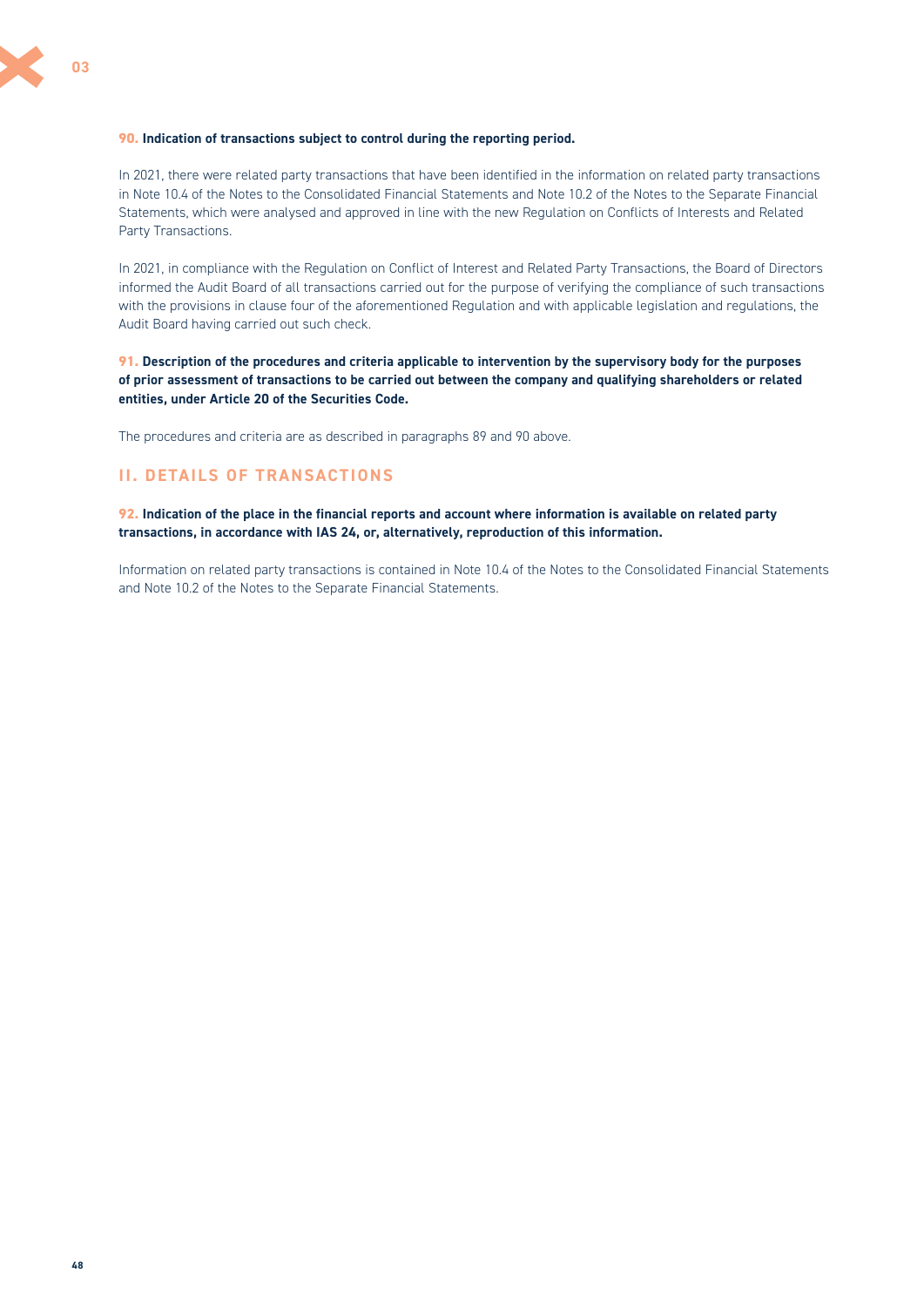# <span id="page-48-0"></span>PART II **A S S E S S M E N T O F C O R P O R A T E GOVERNANCE**

# **1. IDENTIFICATION OF THE CORPORATE GOVERNANCE CODE ADOPTED**

Semapa adopted the Corporate Governance Code of the Portuguese Corporate Governance Institute (IPCG), revised in 2020, in conformity with the Regulation of the Portuguese Securities Market Commission (CMVM Regulation no. 4/2013).

The Code adopted is disclosed by the IPCG and may be consulted on the website.

# **2. ANALYSIS OF COMPLIANCE WITH THE ADOPTED CORPORATE GOVERNANCE CODE**

The following table indicates the recommendations adopted and not adopted. For the recommendations adopted, we indicate only the place in the report where detailed information is contained. For recommendations not adopted, information is provided below the table on the respective grounds for non-adoption and any alternative measures taken.

| #          | <b>Adoption</b>              | <b>Text</b>                                                                                                                                                                                                                                                                                                                                                                                                                                                                                                                                                                                                                                                                                             | <b>Reference</b>                          |
|------------|------------------------------|---------------------------------------------------------------------------------------------------------------------------------------------------------------------------------------------------------------------------------------------------------------------------------------------------------------------------------------------------------------------------------------------------------------------------------------------------------------------------------------------------------------------------------------------------------------------------------------------------------------------------------------------------------------------------------------------------------|-------------------------------------------|
|            | <b>I. GENERAL PROVISIONS</b> |                                                                                                                                                                                                                                                                                                                                                                                                                                                                                                                                                                                                                                                                                                         |                                           |
|            | General Principle            | Corporate Governance should promote and enhance the performance of companies, as well as of the capital markets, and strengthen the<br>trust of investors, employees and the general public in the quality and transparency of management and supervision, as well as in the<br>sustained development of the companies.                                                                                                                                                                                                                                                                                                                                                                                 |                                           |
|            |                              | I.1 Company's relationship with investors and disclosure                                                                                                                                                                                                                                                                                                                                                                                                                                                                                                                                                                                                                                                |                                           |
| Principle: |                              | Companies, in particular its directors, should treat shareholders and other investors equitably, namely by ensuring mechanisms and<br>procedures are in place for the suitable management and disclosure of information.                                                                                                                                                                                                                                                                                                                                                                                                                                                                                |                                           |
| 1.1.1      | Adopted                      | The Company should establish mechanisms to ensure the timely disclosure of<br>information to its governing bodies, shareholders, investors and other stakeholders,<br>financial analysts, and to the markets in general.                                                                                                                                                                                                                                                                                                                                                                                                                                                                                | Part I. item 21<br>Part I. items 55 to 65 |
|            |                              | I.2 Diversity in the composition and functioning of the company's governing bodies                                                                                                                                                                                                                                                                                                                                                                                                                                                                                                                                                                                                                      |                                           |
| Principle: |                              | I.2.A - Companies ensure diversity in the composition of its governing bodies, and the adoption of requirements based on individual merit,<br>in the appointment procedures that are exclusively within the powers of the shareholders.<br>1.2.B - Companies should be provided with clear and transparent decision structures and ensure a maximum effectiveness of the<br>functioning of their governing bodies and commissions.<br>I.2.C - Companies ensure that the functioning of their bodies and committees is duly recorded, namely in minutes, to allow an<br>understanding not only of the meaning of the decisions taken, but also of their grounds and opinions expressed by their members. |                                           |
| 1.2.1      | Adopted                      | Companies should establish standards and requirements regarding the profile of<br>new members of their governing bodies, which are suitable according to the roles<br>to be carried out. Besides individual attributes (such as competence, independence,<br>integrity, availability, and experience), these profiles should take into consideration<br>general diversity requirements, with particular attention to gender diversity, which<br>may contribute to a better performance of the governing body and to the balance of its<br>composition.                                                                                                                                                  | Part I. item 16                           |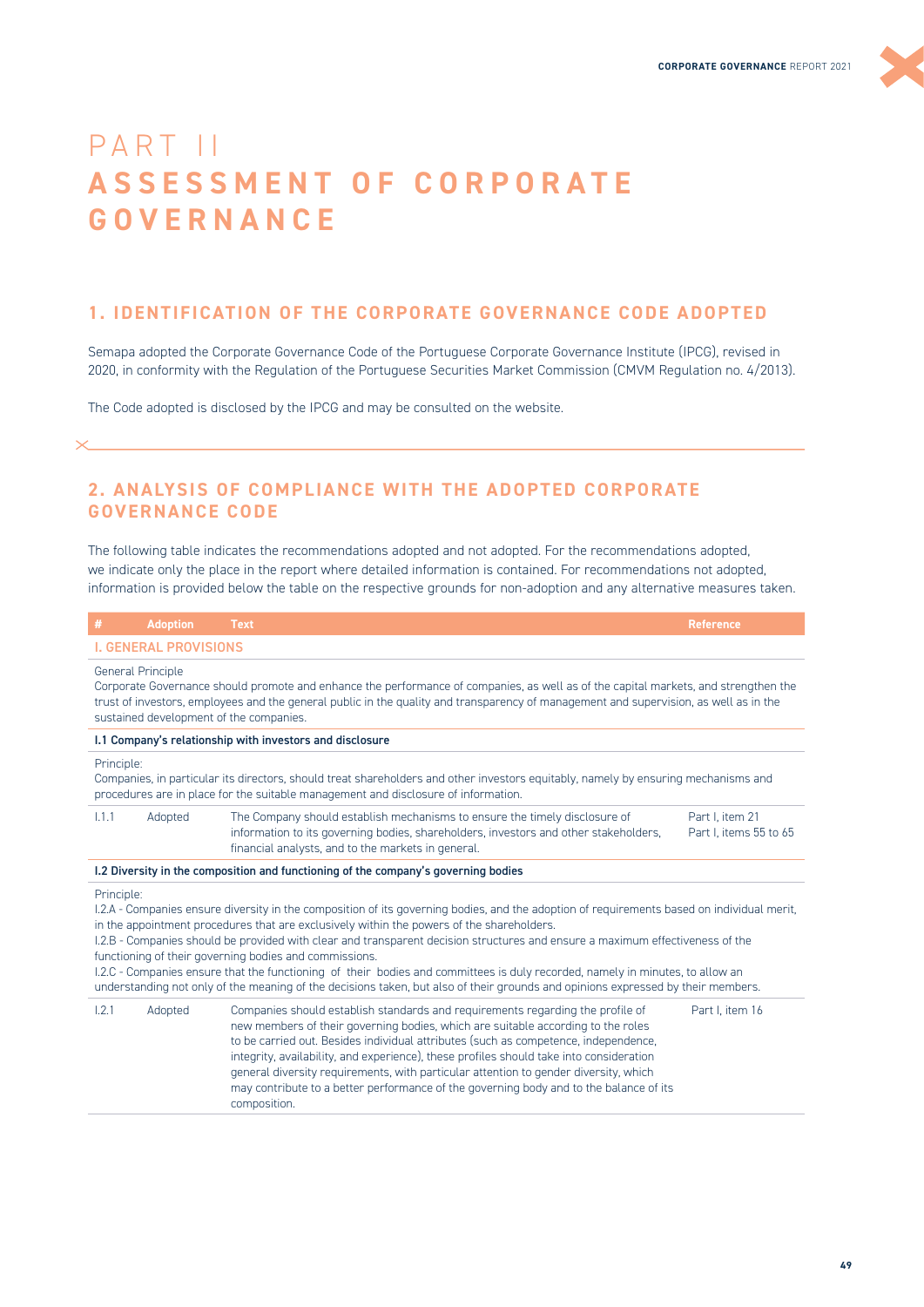| #          | <b>Adoption</b>                  | <b>Text</b>                                                                                                                                                                                                                                                                                                                                                                                                                                                                                                                                                                                                                                                                                    | <b>Reference</b>                                                                                                                                      |
|------------|----------------------------------|------------------------------------------------------------------------------------------------------------------------------------------------------------------------------------------------------------------------------------------------------------------------------------------------------------------------------------------------------------------------------------------------------------------------------------------------------------------------------------------------------------------------------------------------------------------------------------------------------------------------------------------------------------------------------------------------|-------------------------------------------------------------------------------------------------------------------------------------------------------|
| 1.2.2      | Adopted                          | The company's managing and supervisory boards, as well as their committees,<br>should have internal regulations - namely regulating the performance of their duties,<br>their Chairmanship, periodicity of meetings, their functioning and the duties of their<br>members - which shall be fully disclosed on the company's website, and minutes of<br>the meetings of each of these bodies should be carried out.                                                                                                                                                                                                                                                                             | Part I, items 21, 22,<br>27, 29, 34 and 61                                                                                                            |
| 1.2.3      | Adopted                          | The composition and the number of annual meetings of the managing and supervisory<br>bodies, as well as of their committees, should be disclosed on the company's website.                                                                                                                                                                                                                                                                                                                                                                                                                                                                                                                     | Part I, items 23, 29<br>and 35                                                                                                                        |
| 1.2.4      | Adopted                          | A policy for the communication of irregularities (whistleblowing) should be<br>adopted that quarantees the suitable means of communication and treatment of<br>those irregularities, with the safeguarding of the confidentiality of the information<br>transmitted and the identity of its provider, whenever such confidentiality is requested.                                                                                                                                                                                                                                                                                                                                              | Part I, item 49                                                                                                                                       |
|            |                                  | I.3 Relationships between the company bodies                                                                                                                                                                                                                                                                                                                                                                                                                                                                                                                                                                                                                                                   |                                                                                                                                                       |
| Principle: |                                  | Members of the company's boards, especially directors, should create, considering the duties of each of the boards, the appropriate<br>conditions to ensure balanced and efficient measures to allow for the different governing bodies of the company to act in a harmonious<br>and coordinated way, in possession of the suitable amount of information in order to carry out their respective duties.                                                                                                                                                                                                                                                                                       |                                                                                                                                                       |
| 1.3.1      | Adopted                          | The bylaws, or other equivalent means adopted by the company, should establish<br>mechanisms that, within the limits of applicable laws, permanently ensure the<br>members of the managing and supervisory boards are provided with access to all<br>the information and company's collaborators, in order to appraise the performance,<br>current situation and perspectives for further developments of the company, namely<br>including minutes, documents supporting decisions that have been taken, calls for<br>meetings, and the archive of the meetings of the managing board, without impairing<br>the access to any other documents or people that may be requested for information. | Part I, item 21                                                                                                                                       |
| 1.3.2      | Adopted                          | Each of the company's boards and committees should ensure the timely and suitable<br>flow of information, especially regarding the respective calls for meetings and<br>minutes, necessary for the exercise of the competences, determined by law and the<br>bylaws, of each of the remaining boards and committees.                                                                                                                                                                                                                                                                                                                                                                           | Part I, items 21 and<br>29                                                                                                                            |
|            | <b>I.4 Conflicts of interest</b> |                                                                                                                                                                                                                                                                                                                                                                                                                                                                                                                                                                                                                                                                                                |                                                                                                                                                       |
| Principle: |                                  | The existence of current or potential conflicts of interest, between members of the company's boards or committees and the company,<br>should be prevented. The non-interference of the conflicted member in the decision process should be guaranteed.                                                                                                                                                                                                                                                                                                                                                                                                                                        |                                                                                                                                                       |
| 1.4.1      | Adopted                          | The members of the managing and supervisory boards and the internal committees<br>are bound by internal regulation or equivalent to inform the respective board or<br>committee whenever there are facts that may constitute or give rise to a conflict<br>between their interests and the company's interest.                                                                                                                                                                                                                                                                                                                                                                                 | Part I, item 89                                                                                                                                       |
| 1.4.2      | Adopted                          | Procedures should be adopted to quarantee that the member in conflict does not<br>interfere in the decision-making process, without prejudice to the duty to provide<br>information and other clarifications that the board, the committee or their respective<br>members may request.                                                                                                                                                                                                                                                                                                                                                                                                         | Part I, item 89                                                                                                                                       |
|            | 1.5 Related party transactions   |                                                                                                                                                                                                                                                                                                                                                                                                                                                                                                                                                                                                                                                                                                |                                                                                                                                                       |
| Principle: |                                  | Due to the potential risks that they may hold, transactions with related parties should be justified by the interest of the company and<br>carried out under market conditions, subject to principles of transparency and adequate supervision.                                                                                                                                                                                                                                                                                                                                                                                                                                                |                                                                                                                                                       |
| 1.5.1      | Adopted                          | The managing body should disclose in the corporate governance report or by other<br>means publicly available the internal procedure for verifying transactions with related<br>parties.                                                                                                                                                                                                                                                                                                                                                                                                                                                                                                        | Part I, items 38, 89<br>to 91                                                                                                                         |
| 1.5.2      | <b>Not</b><br>applicable         | The managing body should report to the supervisory body the results of the internal<br>procedure for verifying transactions with related parties, including the transactions<br>under analysis, at least every six months.                                                                                                                                                                                                                                                                                                                                                                                                                                                                     | Recommendation<br>not applicable under<br>the Interpretative<br>Note no. 3 of 2018 on<br>the IPCG Corporate<br>Governance Code as<br>amended in 2020. |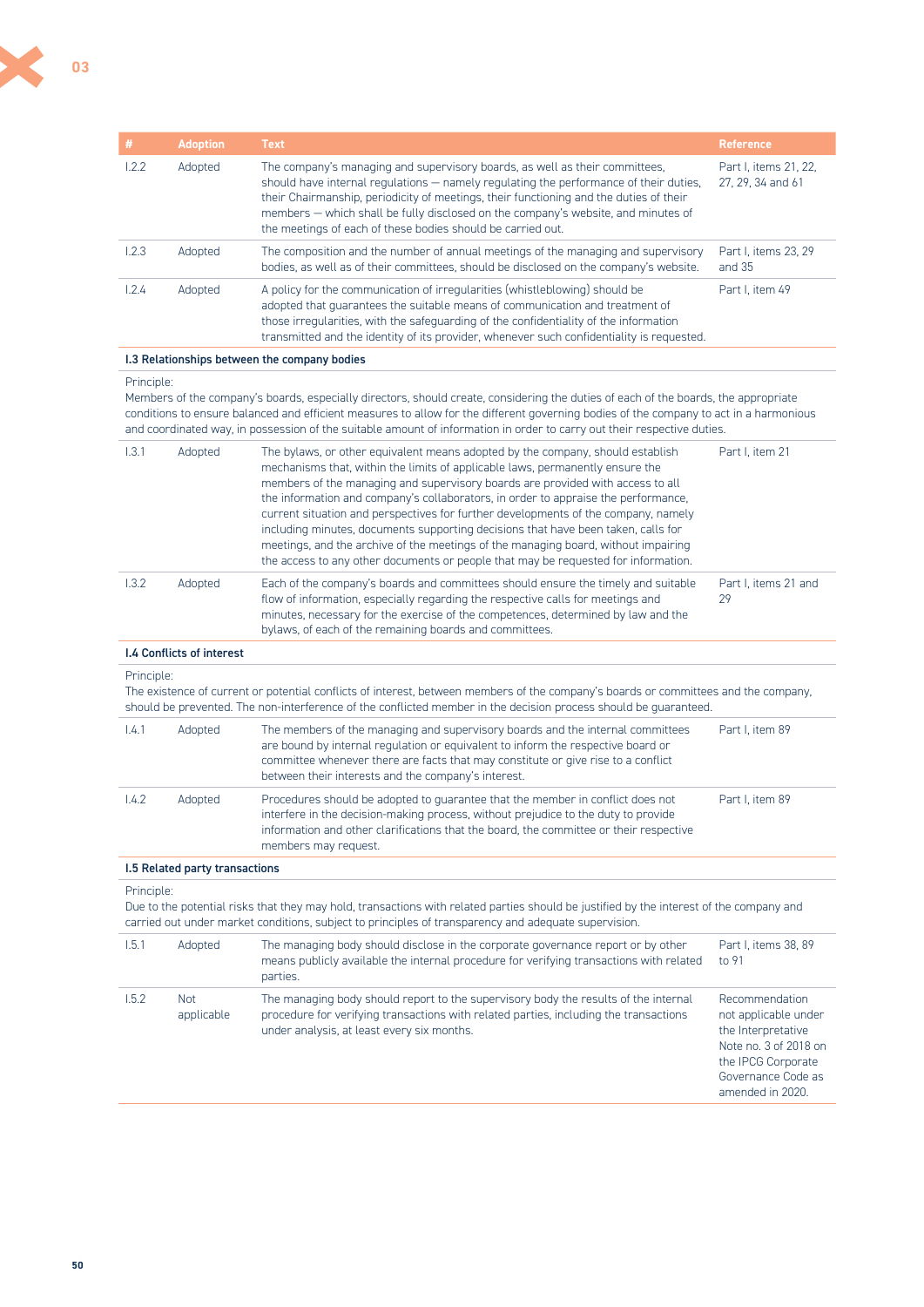| #                                                                                                                                                                                                                                                                                                                                                                                                                                                                                                                                                                                                                                                                           | <b>Adoption</b>          | <b>Text</b>                                                                                                                                                                                                                                                                                                                                                                                                                                                                                                     | <b>Reference</b>        |  |
|-----------------------------------------------------------------------------------------------------------------------------------------------------------------------------------------------------------------------------------------------------------------------------------------------------------------------------------------------------------------------------------------------------------------------------------------------------------------------------------------------------------------------------------------------------------------------------------------------------------------------------------------------------------------------------|--------------------------|-----------------------------------------------------------------------------------------------------------------------------------------------------------------------------------------------------------------------------------------------------------------------------------------------------------------------------------------------------------------------------------------------------------------------------------------------------------------------------------------------------------------|-------------------------|--|
| <b>II. SHAREHOLDERS AND GENERAL MEETINGS</b>                                                                                                                                                                                                                                                                                                                                                                                                                                                                                                                                                                                                                                |                          |                                                                                                                                                                                                                                                                                                                                                                                                                                                                                                                 |                         |  |
| Principles:<br>II.A - As an instrument for the efficient functioning of the company and the fulfilment of the corporate purpose of the company, the<br>suitable involvement of the shareholders in matters of corporate governance is a positive factor for the company's governance.<br>II.B - The company should stimulate the personal participation of shareholders in general meetings, which is a space for communication<br>by the shareholders with the company's boards and committees and also of reflection about the company itself.<br>II.C - The company should implement adequate means for the participation and remote voting by shareholders in meetings. |                          |                                                                                                                                                                                                                                                                                                                                                                                                                                                                                                                 |                         |  |
| II.1                                                                                                                                                                                                                                                                                                                                                                                                                                                                                                                                                                                                                                                                        | Adopted                  | The company should not set an excessively high number of shares to confer voting<br>rights, and it should make its choice clear in the corporate governance report every<br>time its choice entails a diversion from the general rule: that each share has a<br>corresponding vote.                                                                                                                                                                                                                             | Part I. items 12 and 13 |  |
| II.2                                                                                                                                                                                                                                                                                                                                                                                                                                                                                                                                                                                                                                                                        | Adopted                  | The company should not adopt mechanisms that make decision making by its<br>shareholders (resolutions) more difficult, specifically, by setting a quorum higher than<br>that established by law.                                                                                                                                                                                                                                                                                                                | Part I, item 14         |  |
| II.3                                                                                                                                                                                                                                                                                                                                                                                                                                                                                                                                                                                                                                                                        | Adopted                  | The company should implement adequate means for the remote participation by<br>shareholders in the general meeting, which should be proportionate to its size.                                                                                                                                                                                                                                                                                                                                                  | Part I. item 12         |  |
| II.4                                                                                                                                                                                                                                                                                                                                                                                                                                                                                                                                                                                                                                                                        | Adopted                  | The company should also implement adequate means for the exercise of remote<br>voting, including by correspondence and electronic means.                                                                                                                                                                                                                                                                                                                                                                        | Part I, item 12         |  |
| II.5                                                                                                                                                                                                                                                                                                                                                                                                                                                                                                                                                                                                                                                                        | <b>Not</b><br>applicable | The bylaws, which specify the limitation of the number of votes that can be held<br>or exercised by a sole shareholder, individually or in coordination with other<br>shareholders, should equally provide that, at least every 5 years, the amendment<br>or maintenance of this rule will be subject to a shareholder resolution - without<br>increased quorum in comparison to the legally established - and in that resolution, all<br>votes cast will be counted without observation of the imposed limits. | Part I. items 5 and 13  |  |
| II.6                                                                                                                                                                                                                                                                                                                                                                                                                                                                                                                                                                                                                                                                        | Adopted                  | The company should not adopt mechanisms that imply payments or assumption of<br>fees in the case of the transfer of control or the change in the composition of the<br>managing body, and which are likely to harm the free transferability of shares and a<br>shareholder assessment of the performance of the members of the managing body.                                                                                                                                                                   | Part I. items 4 and 84  |  |

#### III. NON-EXECUTIVE MANAGEMENT, MONITORING AND SUPERVISION

Principles:

III.A - The members of governing bodies who possess non-executive management duties or monitoring and supervisory duties should, in an effective and judicious manner, carry out monitoring duties and incentivise executive management for the full accomplishment of the corporate purpose, and such performance should be complemented by committees for areas that are central to corporate governance. III.B - The composition of the supervisory body and the non-executive directors should provide the company with a balanced and suitable diversity of skills, knowledge, and professional experience.

III.C - The supervisory body should carry out a permanent oversight of the company's managing body, also in a preventive perspective, following the company's activity and, in particular, the decisions of fundamental importance.

| III.1 | Not adopted | Without prejudice to question the legal powers of the chair of the managing body, if<br>he or she is not independent, the independent directors should appoint a coordinator<br>from amongst them, namely, to: (i) act, when necessary, as an interlocutor near<br>the chair of the board of directors and other directors, (ii) make sure there are the<br>necessary conditions and means to carry out their functions, and (iii) coordinate the<br>independent directors in the assessment of the performance of the managing body, as<br>established in recommendation V.1.1. | Explanation of<br>Recommendations<br>not adopted below |
|-------|-------------|----------------------------------------------------------------------------------------------------------------------------------------------------------------------------------------------------------------------------------------------------------------------------------------------------------------------------------------------------------------------------------------------------------------------------------------------------------------------------------------------------------------------------------------------------------------------------------|--------------------------------------------------------|
| III.2 | Adopted     | The number of non-executive members in the managing body, as well as the number<br>of members of the supervisory body and the number of members of the committee for<br>financial matters should be suitable for the size of the company and the complexity of<br>the risks intrinsic to its activity, but sufficient to ensure, with efficiency, the duties<br>which they have been attributed. The judgment on the suitability should be included in<br>the corporate governance report.                                                                                       | Part I. items 18 and 31                                |
| III.3 | Adopted     | In any case, the number of non-executive directors should be higher than the number<br>of executive directors.                                                                                                                                                                                                                                                                                                                                                                                                                                                                   | Part I. item 18                                        |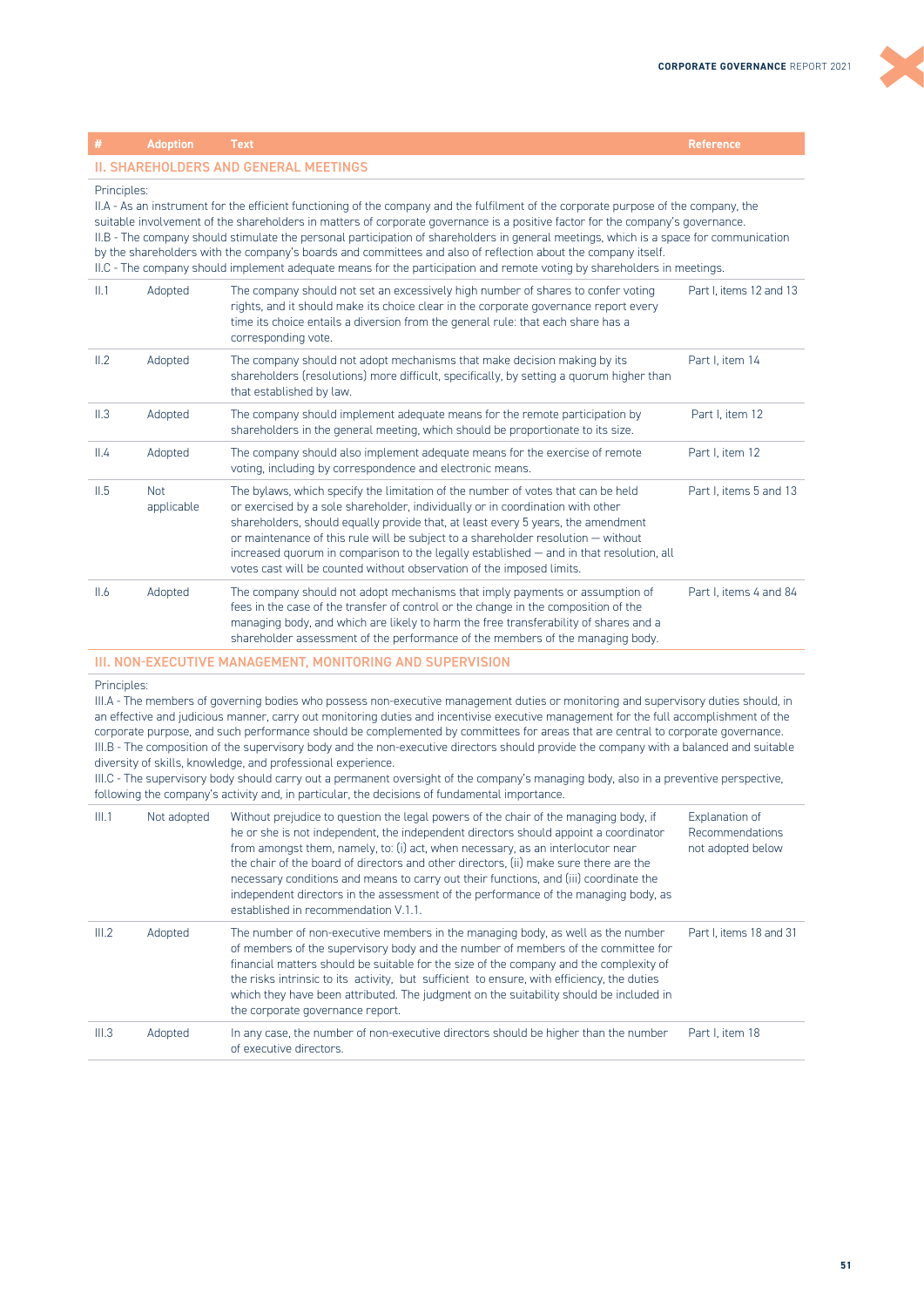| #     | <b>Adoption</b>          | <b>Text</b>                                                                                                                                                                                                                                                                                                                                                                                                                                                                                                                                                                                                                                                                                                                                                                                                                                                                                                                                                                                                                                                                                                                                                                                                                                                                                                                                                                                                                                                                                                                                                                                                                                                                                                                                                  | <b>Reference</b>                                       |
|-------|--------------------------|--------------------------------------------------------------------------------------------------------------------------------------------------------------------------------------------------------------------------------------------------------------------------------------------------------------------------------------------------------------------------------------------------------------------------------------------------------------------------------------------------------------------------------------------------------------------------------------------------------------------------------------------------------------------------------------------------------------------------------------------------------------------------------------------------------------------------------------------------------------------------------------------------------------------------------------------------------------------------------------------------------------------------------------------------------------------------------------------------------------------------------------------------------------------------------------------------------------------------------------------------------------------------------------------------------------------------------------------------------------------------------------------------------------------------------------------------------------------------------------------------------------------------------------------------------------------------------------------------------------------------------------------------------------------------------------------------------------------------------------------------------------|--------------------------------------------------------|
| III.4 | Not adopted              | Each company should include a number of non-executive directors that corresponds<br>to no less than one third, but always plural, who satisfy the legal requirements of<br>independence. For the purposes of this recommendation, an independent person is<br>one who is not associated with any specific group of interest of the company, nor<br>under any circumstance likely to affect his/her impartiality of analysis or decision,<br>namely due to:<br>i. Having carried out functions in any of the company's bodies for more than twelve<br>years, either on a consecutive or non-consecutive basis;<br>ii. Having been a prior staff member of the company or of a company which is<br>considered to be in a controlling or group relationship with the company in the<br>last three years;<br>Having, in the last three years, provided services or established a significant<br>iii.<br>business relationship with the company or a company which is considered to be<br>in a controlling or group relationship, either directly or as a shareholder, director,<br>manager or officer of the legal person;<br>iv. Having been a beneficiary of remuneration paid by the company or by a company<br>which is considered to be in a controlling or group relationship other than the<br>remuneration resulting from the exercise of a director's duties;<br>Having lived in a non-marital partnership or having been the spouse, relative<br>v.<br>or any first degree next of kin up to and including the third degree of collateral<br>affinity of company directors or of natural persons with direct or indirect<br>qualifying holdings;<br>Having been a qualified holder or representative of a shareholder of qualifying<br>vi.<br>holding. | Explanation of<br>Recommendations<br>not adopted below |
| III.5 | <b>Not</b><br>applicable | The provisions of (i) of recommendation III.4 does not inhibit the qualification of a new<br>director as independent if, between the termination of his/her functions in any of the<br>company's bodies and the new appointment, a period of 3 years has elapsed (cooling-<br>off period).                                                                                                                                                                                                                                                                                                                                                                                                                                                                                                                                                                                                                                                                                                                                                                                                                                                                                                                                                                                                                                                                                                                                                                                                                                                                                                                                                                                                                                                                   | Part I, item 18                                        |
| III.6 | Adopted                  | The supervisory body, in observance of the powers conferred to it by law, should<br>assess and give its opinion on the strategic lines and the risk policy prior to its final<br>approval by the management body.                                                                                                                                                                                                                                                                                                                                                                                                                                                                                                                                                                                                                                                                                                                                                                                                                                                                                                                                                                                                                                                                                                                                                                                                                                                                                                                                                                                                                                                                                                                                            | Part I. items 38 and<br>54                             |
| III.7 | Adopted                  | Companies should have specialised committees, separately or cumulatively, on<br>matters related to corporate governance, appointments, and performance assessment.<br>In the event that the remuneration committee provided for in article 399 of the<br>Commercial Companies Code has been created and should this not be prohibited by<br>law, this recommendation may be met by conferring competence on such committee in<br>the aforementioned matters.                                                                                                                                                                                                                                                                                                                                                                                                                                                                                                                                                                                                                                                                                                                                                                                                                                                                                                                                                                                                                                                                                                                                                                                                                                                                                                 | Part I, items 16, 21,<br>27 and 29                     |

#### IV. EXECUTIVE MANAGEMENT

#### Principles:

IV.A - As way of increasing the efficiency and the quality of the managing body's performance and the suitable flow of information in the board, the daily management of the company should be carried out by directors with qualifications, powers and experience suitable for the role. The executive board is responsible for the management of the company, pursuing the company's objectives and aiming to contribute towards the company's sustainable development.

IV.B - In determining the number of executive directors, it should be taken into account, besides the costs and the desirable agility in the functioning of the executive board, the size of the company, the complexity of its activity, and its geographical spread.

| IV.1 | Adopted | The managing body should approve, by internal regulation or equivalent, the rules<br>regarding the action of the executive directors applicable to their performance of<br>executive functions in entities outside of the group.                                                                                                                                                                                      | Part I, items 26 and<br>27 |
|------|---------|-----------------------------------------------------------------------------------------------------------------------------------------------------------------------------------------------------------------------------------------------------------------------------------------------------------------------------------------------------------------------------------------------------------------------|----------------------------|
| IV.2 | Adopted | The managing body should ensure that the company acts consistently with its objects<br>and does not delegate powers, namely, in what regards: i) the definition of the strategy<br>and main policies of the company; ii) the organisation and coordination of the business<br>structure; iii) matters that should be considered strategic in virtue of the amounts<br>involved, the risk, or special characteristics. | Part I, item 21            |
| IV.3 | Adopted | In the annual report, the managing body explains in what terms the strategy and the<br>main policies defined seek to ensure the long-term success of the company and which<br>are the main contributions resulting therein for the community at large.                                                                                                                                                                | Part I. item 21            |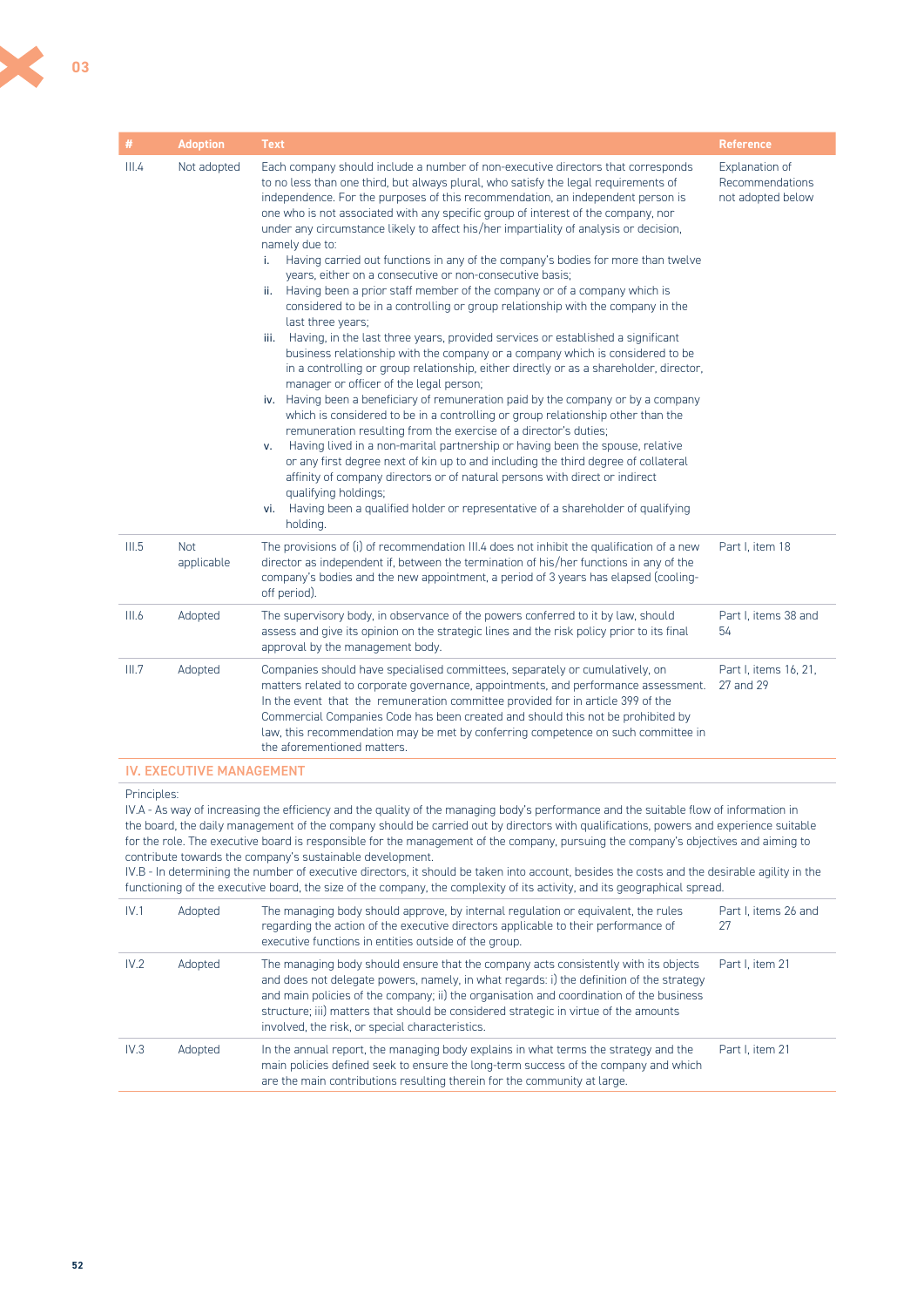K

|                                                                                                                                                                                                                                                                                                                                                                                                                                                                                                                                                                                                                                                                                                                                                                                                                                                                                                                                                                                                                   | <b>Adoption</b>          | Text                                                                                                                                                                                                                                                                                                                                                                                                                                                   | <b>Reference</b>                                       |  |
|-------------------------------------------------------------------------------------------------------------------------------------------------------------------------------------------------------------------------------------------------------------------------------------------------------------------------------------------------------------------------------------------------------------------------------------------------------------------------------------------------------------------------------------------------------------------------------------------------------------------------------------------------------------------------------------------------------------------------------------------------------------------------------------------------------------------------------------------------------------------------------------------------------------------------------------------------------------------------------------------------------------------|--------------------------|--------------------------------------------------------------------------------------------------------------------------------------------------------------------------------------------------------------------------------------------------------------------------------------------------------------------------------------------------------------------------------------------------------------------------------------------------------|--------------------------------------------------------|--|
|                                                                                                                                                                                                                                                                                                                                                                                                                                                                                                                                                                                                                                                                                                                                                                                                                                                                                                                                                                                                                   |                          | V. EVALUATION OF PERFORMANCE, REMUNERATION AND APPOINTMENT                                                                                                                                                                                                                                                                                                                                                                                             |                                                        |  |
| V.1 Annual evaluation of performance                                                                                                                                                                                                                                                                                                                                                                                                                                                                                                                                                                                                                                                                                                                                                                                                                                                                                                                                                                              |                          |                                                                                                                                                                                                                                                                                                                                                                                                                                                        |                                                        |  |
| Principle:<br>The company should promote the assessment of performance of the executive board and of its members individually, and also the<br>assessment of the overall performance of the managing body and its specialized committees.                                                                                                                                                                                                                                                                                                                                                                                                                                                                                                                                                                                                                                                                                                                                                                         |                          |                                                                                                                                                                                                                                                                                                                                                                                                                                                        |                                                        |  |
| V.1.1                                                                                                                                                                                                                                                                                                                                                                                                                                                                                                                                                                                                                                                                                                                                                                                                                                                                                                                                                                                                             | Adopted                  | The managing body should annually evaluate its performance as well as the<br>performance of its committees and executive directors, taking into account the<br>accomplishment of the company's strategic plans and budget plans, the risk<br>management, the internal functioning and the contribution of each member of the<br>body to these objectives, as well as the relationship with the company's other bodies<br>and committees.               | Part I, items 24 and<br>25                             |  |
|                                                                                                                                                                                                                                                                                                                                                                                                                                                                                                                                                                                                                                                                                                                                                                                                                                                                                                                                                                                                                   | <b>V.2 Remuneration</b>  |                                                                                                                                                                                                                                                                                                                                                                                                                                                        |                                                        |  |
| Principle:<br>V.2.A. -The remuneration policy of the members of the managing and supervisory boards should allow the company to attract qualified<br>professionals at an economically justifiable cost in relation to its financial situation, induce the alignment of the member's interests with<br>those of the company's shareholders - taking into account the wealth effectively created by the company, its financial situation and the<br>market's - and constitute a factor of development of a culture of professionalization, sustainability, promotion of merit and transparency<br>within the company.<br>V.2.B. - Directors should receive remuneration:<br>i) that suitably remunerates the responsibility taken, the availability and the expertise placed at the disposal of the company;<br>ii) that guarantees a performance aligned with the long-term interests of the shareholders and promotes the sustainable performance of<br>the company; and<br><b>iii)</b> that rewards performance. |                          |                                                                                                                                                                                                                                                                                                                                                                                                                                                        |                                                        |  |
| V.2.1                                                                                                                                                                                                                                                                                                                                                                                                                                                                                                                                                                                                                                                                                                                                                                                                                                                                                                                                                                                                             | Adopted                  | The company should create a remuneration committee, the composition of<br>which should ensure its independence from the management, which may be the<br>remuneration committee appointed under the terms of article 399 of the Commercial<br>Companies Code.                                                                                                                                                                                           | Part I, items 66 and<br>67                             |  |
| V.2.2                                                                                                                                                                                                                                                                                                                                                                                                                                                                                                                                                                                                                                                                                                                                                                                                                                                                                                                                                                                                             | Adopted                  | The remuneration is to be set by the remuneration committee or by the general<br>meeting, at the proposal of the remuneration committee.                                                                                                                                                                                                                                                                                                               | Part I, items 29 and<br>66 and Annex II                |  |
| V.2.3                                                                                                                                                                                                                                                                                                                                                                                                                                                                                                                                                                                                                                                                                                                                                                                                                                                                                                                                                                                                             | Not adopted              | For each term of office, the remuneration committee or the general meeting, on<br>a proposal from that committee, should also approve the maximum amount of all<br>compensations payable to any member of a board or committee of the company due to<br>the respective termination of office. The said situation as well as the amounts should<br>be disclosed in the corporate governance report or in the remuneration report.                       | Explanation of<br>recommendations<br>not adopted below |  |
| V.2.4                                                                                                                                                                                                                                                                                                                                                                                                                                                                                                                                                                                                                                                                                                                                                                                                                                                                                                                                                                                                             | Adopted                  | In order to provide information or clarifications to shareholders, the chair or, in case<br>of his/her impediment, another member of the remuneration committee should<br>be present at the annual general meeting, as well as at any other, whenever the<br>respective agenda includes a matter linked with the remuneration of the members of<br>the company's boards and committees or, if such presence has been requested by the<br>shareholders. | Part I, item 67                                        |  |
| V.2.5                                                                                                                                                                                                                                                                                                                                                                                                                                                                                                                                                                                                                                                                                                                                                                                                                                                                                                                                                                                                             | Adopted                  | Within the company's budgetary limitations, the remuneration committee should<br>be able to decide, freely, on the hiring, by the company, of necessary or convenient<br>consulting services to carry out the committee's duties.                                                                                                                                                                                                                      | Part I, item 67                                        |  |
| V.2.6                                                                                                                                                                                                                                                                                                                                                                                                                                                                                                                                                                                                                                                                                                                                                                                                                                                                                                                                                                                                             | Adopted                  | The remuneration committee should ensure that the services are provided<br>independently and that the respective providers do not provide other services to<br>the company, or to others in controlling or group relationship, without the express<br>authorization of the committee.                                                                                                                                                                  | Part I, item 67                                        |  |
| V.2.7                                                                                                                                                                                                                                                                                                                                                                                                                                                                                                                                                                                                                                                                                                                                                                                                                                                                                                                                                                                                             | Adopted                  | Taking into account the alignment of interests between the company and the executive<br>directors, a part of their remuneration should be of a variable nature, reflecting<br>the sustained performance of the company, and not stimulating the assumption of<br>excessive risks.                                                                                                                                                                      | Part I, items 70 and<br>71                             |  |
| V.2.8                                                                                                                                                                                                                                                                                                                                                                                                                                                                                                                                                                                                                                                                                                                                                                                                                                                                                                                                                                                                             | Not adopted              | A significant part of the variable component should be partially deferred in time, for<br>a period of no less than three years, being necessarily connected to the confirmation<br>of the sustainability of the performance, in the terms defined by a company's internal<br>regulation.                                                                                                                                                               | Explanation of<br>recommendations<br>not adopted below |  |
| V.2.9                                                                                                                                                                                                                                                                                                                                                                                                                                                                                                                                                                                                                                                                                                                                                                                                                                                                                                                                                                                                             | <b>Not</b><br>applicable | When variable remuneration includes the allocation of options or other instruments<br>directly or indirectly dependent on the value of shares, the start of the exercise period<br>should be deferred in time for a period of no less than three years.                                                                                                                                                                                                | Part I, items 73 and<br>74                             |  |
| V.2.10                                                                                                                                                                                                                                                                                                                                                                                                                                                                                                                                                                                                                                                                                                                                                                                                                                                                                                                                                                                                            | Adopted                  | The remuneration of non-executive directors should not include components<br>dependent on the performance of the company or on its value.                                                                                                                                                                                                                                                                                                              | Part I, item 71                                        |  |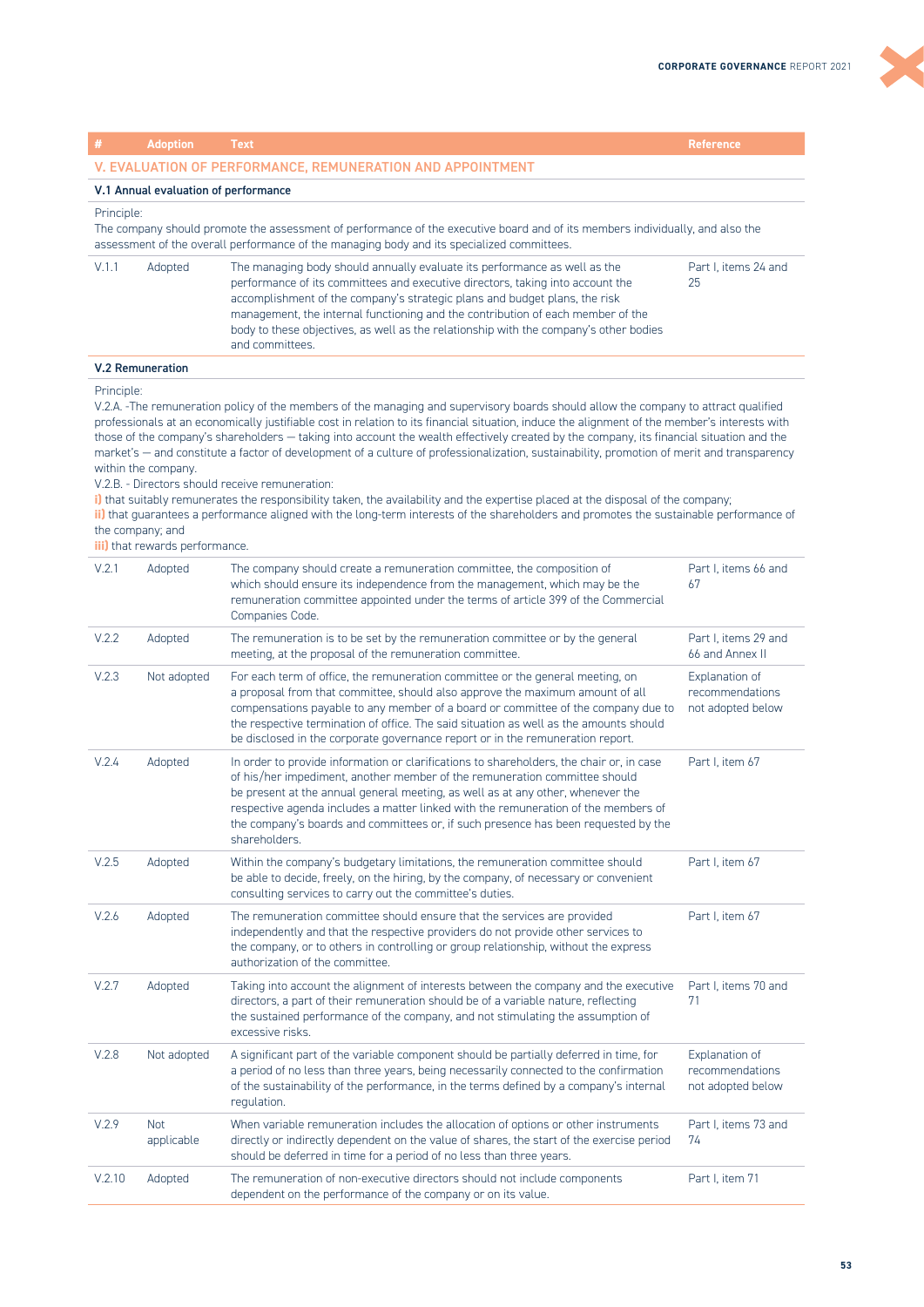X

| #          | <b>Adoption</b>             | <b>Text</b>                                                                                                                                                                                                                                                                                                                                                                                                                                                                                                        | <b>Reference</b>                                       |
|------------|-----------------------------|--------------------------------------------------------------------------------------------------------------------------------------------------------------------------------------------------------------------------------------------------------------------------------------------------------------------------------------------------------------------------------------------------------------------------------------------------------------------------------------------------------------------|--------------------------------------------------------|
|            | <b>V.3 APPOINTMENTS</b>     |                                                                                                                                                                                                                                                                                                                                                                                                                                                                                                                    |                                                        |
| Principle: |                             | Regardless of the manner of appointment, the profile, the knowledge, and the curriculum of the members of the company's governing<br>bodies, and of the executive staff, should be suited to the functions carried out.                                                                                                                                                                                                                                                                                            |                                                        |
| V.3.1      | Adopted                     | The company should, in terms that it considers suitable, but in a demonstrable<br>form, promote that proposals for the appointment of the members of the company's<br>governing bodies are accompanied by a justification in regard to the suitability of the<br>profile, the skills and the curriculum vitae to the duties to be carried out.                                                                                                                                                                     | Part I, item 16                                        |
| V.3.2      | Not adopted                 | The overview and support to the appointment of members of senior management<br>should be attributed to a nomination committee, unless this is not justified by the<br>company's size.                                                                                                                                                                                                                                                                                                                              | Explanation of<br>recommendations<br>not adopted below |
| V.3.3      | Not adopted                 | This nomination committee includes a majority of non-executive, independent<br>members.                                                                                                                                                                                                                                                                                                                                                                                                                            | Explanation of<br>recommendations<br>not adopted below |
| V.3.4      | <b>Not</b><br>applicable    | The nomination committee should make its terms of reference available, and should<br>foster, to the extent of its powers, transparent selection processes that include<br>effective mechanisms of identification of potential candidates, and that those chosen<br>for proposal are those who present a higher degree of merit, who are best suited to<br>the demands of the functions to be carried out, and who will best promote, within the<br>organisation, a suitable diversity, including gender diversity. | Part I, item 29                                        |
|            | <b>VI. INTERNAL CONTROL</b> |                                                                                                                                                                                                                                                                                                                                                                                                                                                                                                                    |                                                        |
| Principle: |                             | Based on its mid and long-term strategies, the company should establish a system of risk management and control, and of internal audit,<br>which allow for the anticipation and minimization of risks inherent to the company's activity.                                                                                                                                                                                                                                                                          |                                                        |
| VI.1       | Adopted                     | The managing body should debate and approve the company's strategic plan and risk<br>policy, which should include the establishment of limits on risk-taking.                                                                                                                                                                                                                                                                                                                                                      | Part I, items 29<br>and $54$                           |
| VI.2       | Adopted                     | The supervisory board should be internally organised, implementing mechanisms and<br>procedures of periodic control that seek to quarantee that risks which are effectively<br>incurred by the company are consistent with the company's objectives, as set by the<br>managing body.                                                                                                                                                                                                                               | Part I, items 21, 29,<br>53 and 54                     |
| VI.3       | Adopted                     | The internal control system, comprising the functions of risk management,<br>compliance, and internal audit should be structured in terms adequate to the size<br>of the company and the complexity of the inherent risks of the company's activity.<br>The supervisory body should evaluate them and, within its competence to supervise<br>the effectiveness of this system, propose adjustments where they are deemed to be<br>necessary.                                                                       | Part I, items 38, 50<br>and $54$                       |
| VI.4       | Adopted                     | The supervisory body should provide its view on the work plans and resources<br>allocated to the services of the internal control system, including the risk<br>management, compliance and internal audit functions, and may propose the<br>adjustments deemed to be necessary.                                                                                                                                                                                                                                    | Part I, items 38 and<br>50                             |
| VI.5       | Adopted                     | The supervisory body should be the recipient of the reports prepared by the internal<br>control services, including the risk management functions, compliance and internal<br>audit, at least regarding matters related to the approval of accounts, the identification<br>and resolution of conflicts of interest, and the detection of potential irregularities.                                                                                                                                                 | Part I, item 50                                        |
| VI.6       | Adopted                     | Based on its risk policy, the company should establish a risk management function,<br>identifying (i) the main risks it is subject to in carrying out its activity; (ii) the<br>probability of occurrence of those risks and their respective impact; (iii) the devices<br>and measures to adopt towards their mitigation; and $(iv)$ the monitoring procedures,<br>aiming at their accompaniment.                                                                                                                 | Part I, items 53 and<br>54                             |
| VI.7       | Adopted                     | The company should establish procedures for the supervision, periodic evaluation, and<br>adjustment of the internal control system, including an annual evaluation of the level<br>of internal compliance and the performance of that system, as well as the perspectives<br>for amendments of the risk structure previously defined.                                                                                                                                                                              | Part I, item 54                                        |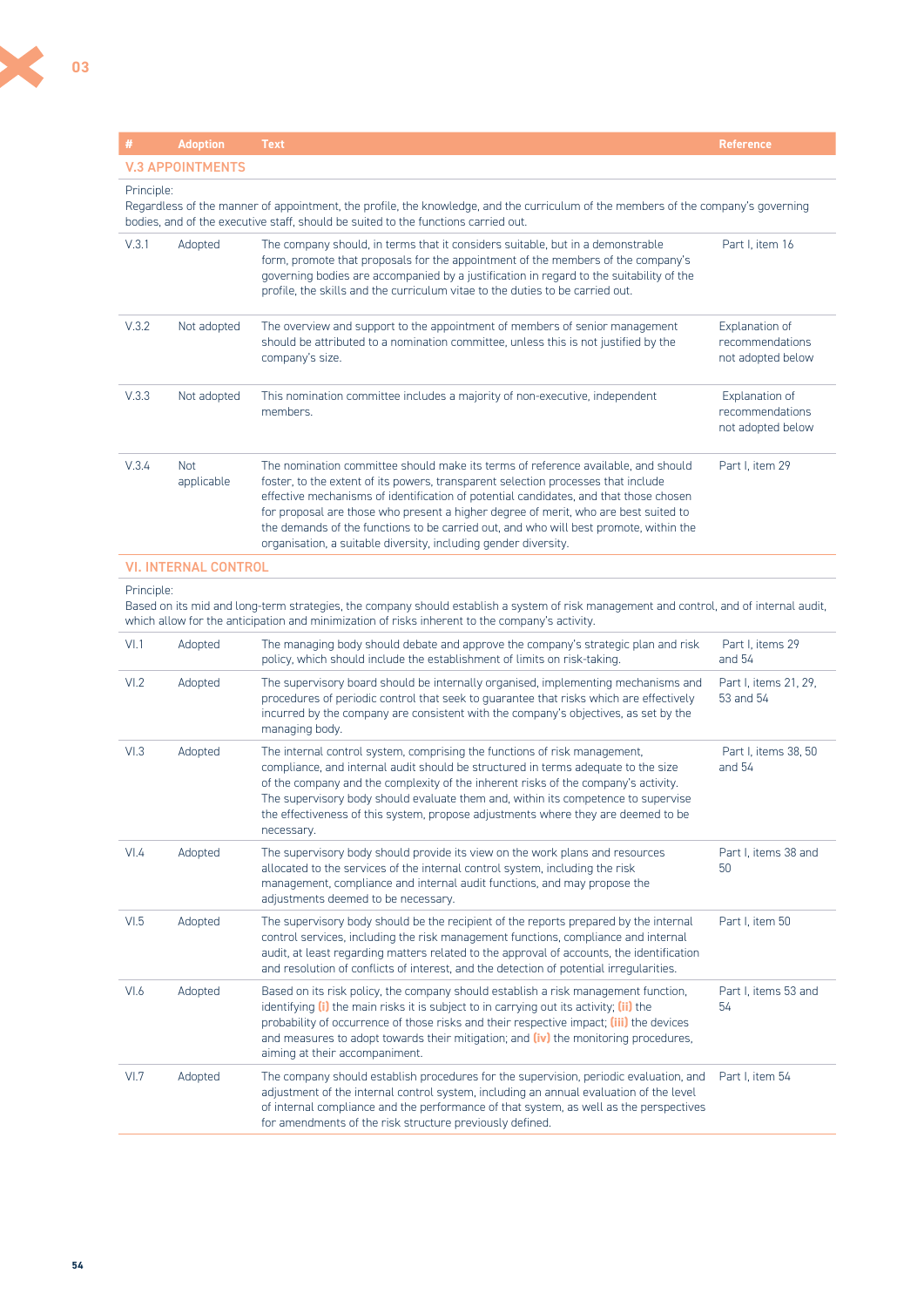|                                                                                                                                                                                                                                                                                                                                                                                                                                                                                                         | <b>Adoption</b>                    | <b>Text</b>                                                                                                                                                                                                                                                                                                                                                                                          | Reference       |  |
|---------------------------------------------------------------------------------------------------------------------------------------------------------------------------------------------------------------------------------------------------------------------------------------------------------------------------------------------------------------------------------------------------------------------------------------------------------------------------------------------------------|------------------------------------|------------------------------------------------------------------------------------------------------------------------------------------------------------------------------------------------------------------------------------------------------------------------------------------------------------------------------------------------------------------------------------------------------|-----------------|--|
|                                                                                                                                                                                                                                                                                                                                                                                                                                                                                                         |                                    | <b>VII. FINANCIAL STATEMENTS AND ACCOUNTING</b>                                                                                                                                                                                                                                                                                                                                                      |                 |  |
|                                                                                                                                                                                                                                                                                                                                                                                                                                                                                                         | <b>VII.1 Financial information</b> |                                                                                                                                                                                                                                                                                                                                                                                                      |                 |  |
| Principles:<br>VII.A - The supervisory body should, with independence and in a diligent manner, ensure that the managing body complies with its duties<br>when choosing appropriate accounting policies and standards for the company, and when establishing suitable systems of financial<br>reporting, risk management, internal control, and internal audit.<br>VII.B - The supervisory body should promote an adequate coordination between the internal audit and the statutory audit of accounts. |                                    |                                                                                                                                                                                                                                                                                                                                                                                                      |                 |  |
| VII.1.1                                                                                                                                                                                                                                                                                                                                                                                                                                                                                                 | Adopted                            | The supervisory body's internal regulation should impose the obligation to supervise<br>the suitability of the preparation process and the disclosure of financial information<br>by the managing body, including suitable accounting policies, estimates, judgements,<br>relevant disclosure and its consistent application between financial years, in a duly<br>documented and communicated form. | Part I. item 38 |  |
|                                                                                                                                                                                                                                                                                                                                                                                                                                                                                                         |                                    | VII.2 Statutory audit of accounts and supervision                                                                                                                                                                                                                                                                                                                                                    |                 |  |
| Principle:<br>The supervisory body should establish and monitor clear and transparent formal procedures on the form of selection of the company's<br>statutory auditor and on their relationship with the company, as well as on the supervision of compliance, by the auditor with rules<br>regarding independence imposed by law and professional regulations.                                                                                                                                        |                                    |                                                                                                                                                                                                                                                                                                                                                                                                      |                 |  |
| VII.2.1                                                                                                                                                                                                                                                                                                                                                                                                                                                                                                 | Adopted                            | By internal regulations, the supervisory body should define, according to the<br>applicable legal regime, the monitoring procedures aimed at ensuring the<br>independence of the statutory audit.                                                                                                                                                                                                    | Part I. item 38 |  |
| VII.2.2                                                                                                                                                                                                                                                                                                                                                                                                                                                                                                 | Adopted                            | The supervisory body should be the main interlocutor of the statutory auditor in the<br>company and the first recipient of the respective reports, having the powers, namely,<br>to propose the respective remuneration and to ensure that adequate conditions for the<br>provision of services are ensured within the company.                                                                      | Part I. item 38 |  |
| VII.2.3                                                                                                                                                                                                                                                                                                                                                                                                                                                                                                 | Adopted                            | The supervisory body should annually assess the services provided by the statutory<br>auditor, their independence and their suitability in carrying out their functions, and<br>propose their dismissal or the termination of their service contract by the competent<br>body when this is justified for due cause.                                                                                  | Part I. item 38 |  |

# **EXPLANATION OF RECOMMENDATIONS NOT ADOPTED BELOW**

# **RECOMMENDATION III.1.**

This recommendation states that "Without prejudice to question the legal powers of the chair of the managing body, if he or she is not independent, the independent directors should appoint a coordinator from amongst them, namely, to: **(i)** act, when necessary, as an interlocutor near the chair of the board of directors and other directors, **(ii)** make sure there are the necessary conditions and means to carry out their functions, and **(iii)** coordinate the independent directors in the assessment of the performance of the managing body, as established in recommendation V.1.1."

Given the size and specificities of the company, namely its family nature and concentration of its capital structure, and the total number of non-executive directors and, among them, independent directors, as well as the characteristics and position of the Chairman of the Board of Directors, the company considers that the appointment of a coordinator would be inappropriate and would only aim at the mere formal fulfilment of this recommendation, which the company would not adhere to.

In effect, as has been highlighted in this report, the company has several rules and procedures that provide for close and regular contact between members of the Board of Directors, namely between the chairman and the directors, and provides the conditions and necessary means for the performance of their functions.

This recommendation has therefore not been adopted by the company, although all of its objectives have been met.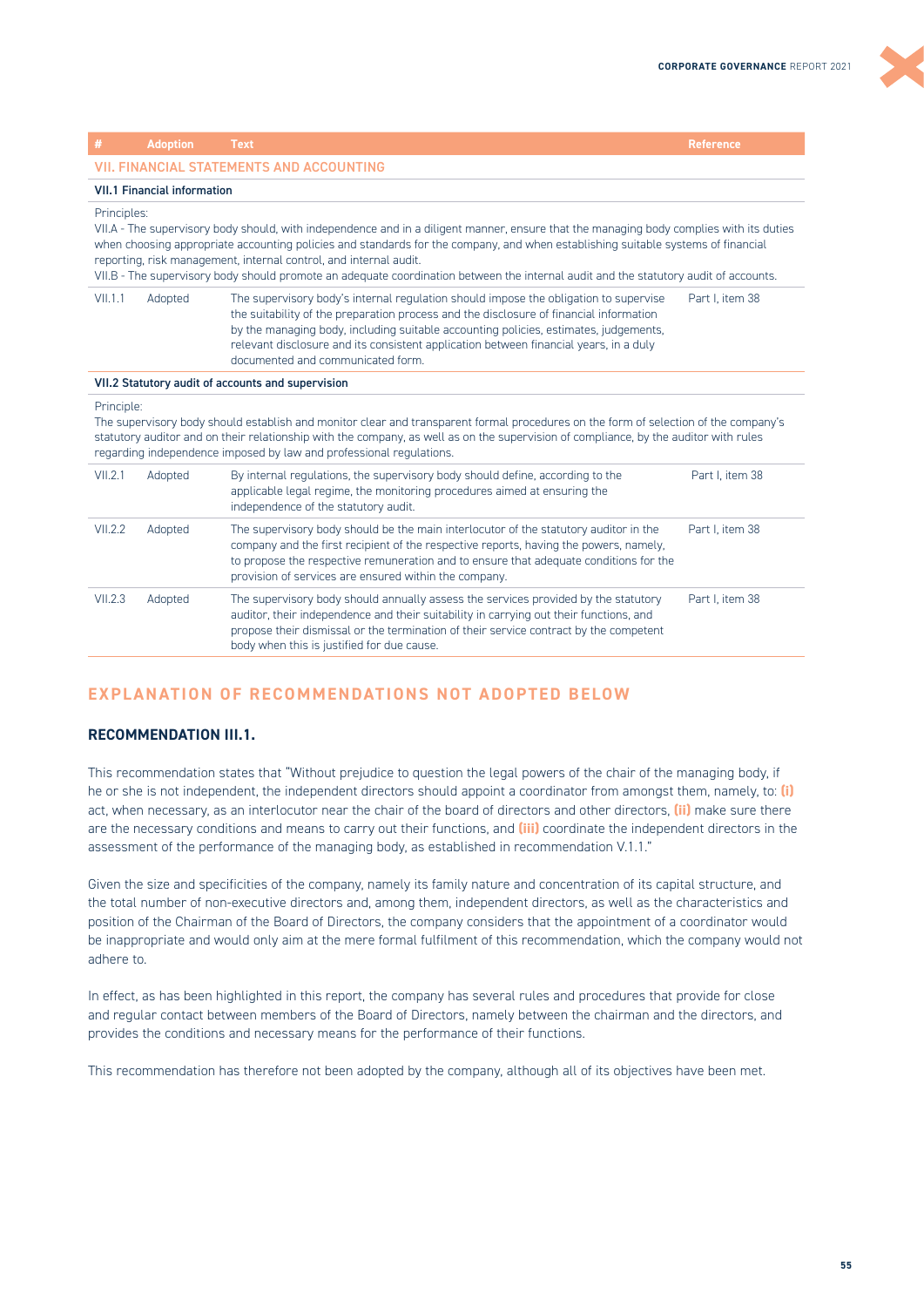#### **RECOMMENDATION III.4.**

This recommendation states that "Each company should include a number of non-executive directors that corresponds to no less than one third, but always plural, who satisfy the legal requirements of independence. (…)."

In the course of the 2021 financial year, as best described in paragraph 18 of this report, the Board of Directors included only one non-executive director who fulfilled the independence requirement. Consequently, the recommended threshold of one third was not met and recommendation III.4 was not complied with.

However, the company finds that the proportion of independent directors mentioned is adequate and consistent with a fully independent performance of the Board of Directors and sufficient to ensure the effective supervision, evaluation and oversight of the activity of the other members of the management body.

In effect, considering the profile, age, background and professional experience and, above all, independent judgement and integrity demonstrated by the members of the Board of Directors, the company finds that the current proportion between non-independent and independent non-executive directors, established through formal criteria of assessment of independence, is perfectly adjusted to the nature and size of the company, considering, in particular, that it is a familyowned company, with a stable capital structure, and taking into account the complex inherent risks of its business.

In conclusion, there is a real independence of the board, thus meeting the objectives proposed by this recommendation.

#### **RECOMMENDATION V.2.3.**

This recommendation states that "For each term of office, the remuneration committee or the general meeting, on a proposal from that committee, should also approve the maximum amount of all compensations payable to any member of a board or committee of the company due to the respective termination of office. The said situation as well as the amounts should be disclosed in the corporate governance report or in the remuneration report."

This recommendation is not met because, although it falls within their competence, the Remuneration Committee has not set the maximum amount of all compensation to be paid to the member of any corporate body or committee of the company due to termination of office.

In fact, the Remuneration Committee has never, to date, felt the need to set for itself the aforementioned cap, regardless of the form of termination of employment in question. The specific circumstance to which this limitation relates is not a common one, and when it happens, sensitivity and specificity are always so vast that it cannot fail to impose a case-bycase evaluation, even if it is integrated into the general remuneration and historically weighted scheme.

Furthermore, Semapa believes that, given the existing regulation in the Portuguese regime, the prior setting of a maximum amount may produce an effect opposite to that intended by the scope of this recommendation, constituting an incentive for the premature termination of management functions.

However, it should be noted that, where the removal of a director is not due to serious breach of their duties nor to their unfitness for the normal exercise of their functions, the company is obliged to pay compensation in accordance with the general terms of the law, although such compensation shall not exceed the value of the remuneration they would presumably have received through to the end of their term of office.

As for the resignation of João Castello Branco from his duties as a director, effective 31 December 2021 and described in this report, the termination of these duties did not entitle him to compensation.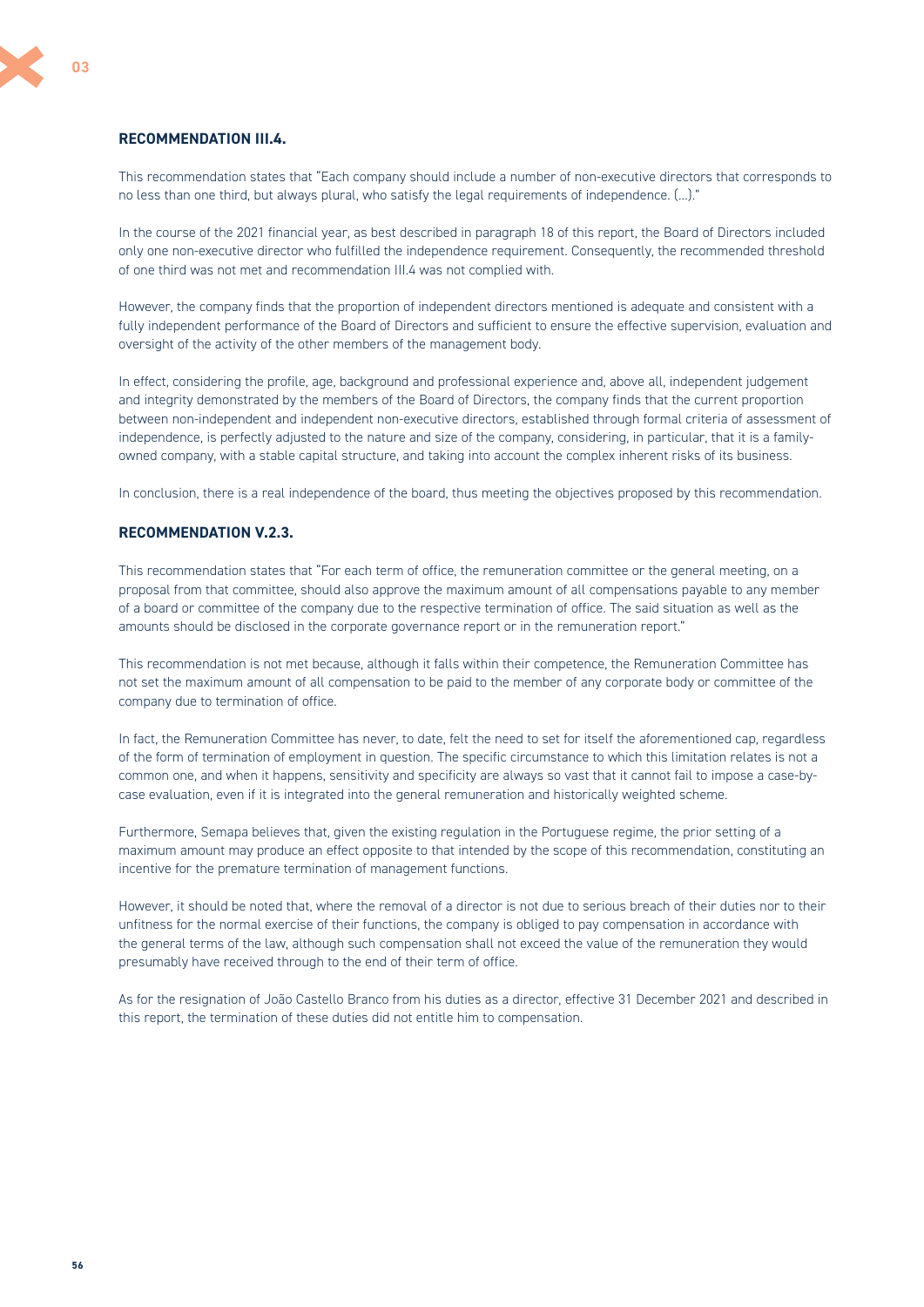#### **RECOMMENDATION V.2.8.**

This recommendation states that "A significant part of the variable component should be partially deferred in time, for a period of no less than three years, being necessarily connected to the confirmation of the sustainability of the performance, in the terms defined by a company's internal regulation."

The justification for not adopting this recommendation can be found in the Remuneration Policy in force, Annex II hereto, which states in particular that:

"Literature sustains profusely the deferral to a later time of the payment of the variable part of remuneration, which will enable the establishment of a direct link between remuneration and the impact of management on the company over a longer period.

In abstract, the principle is good, but the historical element, coupled with stability and the practice that has already been followed successfully for many years without this element of deferral means that we will not adopt this measure for the time being."

Therefore, this recommendation is not adopted by the company, without prejudice to the underlying substance, which is guarantee to a greater extent than if such recommendation were implemented.

It should also be noted that the consolidated result of the Semapa exercise has always been repeatedly and consistently very positive, evidencing the sustainability of performance that the Recommendation seeks to caution. It follows from this background that the possible partial deferral, for a period of not less than three years, of the variable remuneration component, would not have had an impact on the right to the variable component by the directors of Semapa.

However, it is important to clarify that Semapa is analysing the model for the deferred payment of the variable part of remuneration with a view to its possible implementation.

# **RECOMMENDATION V.3.2**

Recommendation V.3.2 states that "The overview and support to the appointment of members of senior management should be attributed to a nomination committee, unless this is not justified by the company's size."

Semapa must be regarded individually as a holding company with a simplified administrative structure and a small number of Departments and employees, which is why the size of the company does not justify the appointment of a committee for monitoring and supporting the appointment of holders of management positions.

 Considering the size of Semapa, this task falls under the Executive Board, although the Talent Committee may present recommendations on the Group's managers.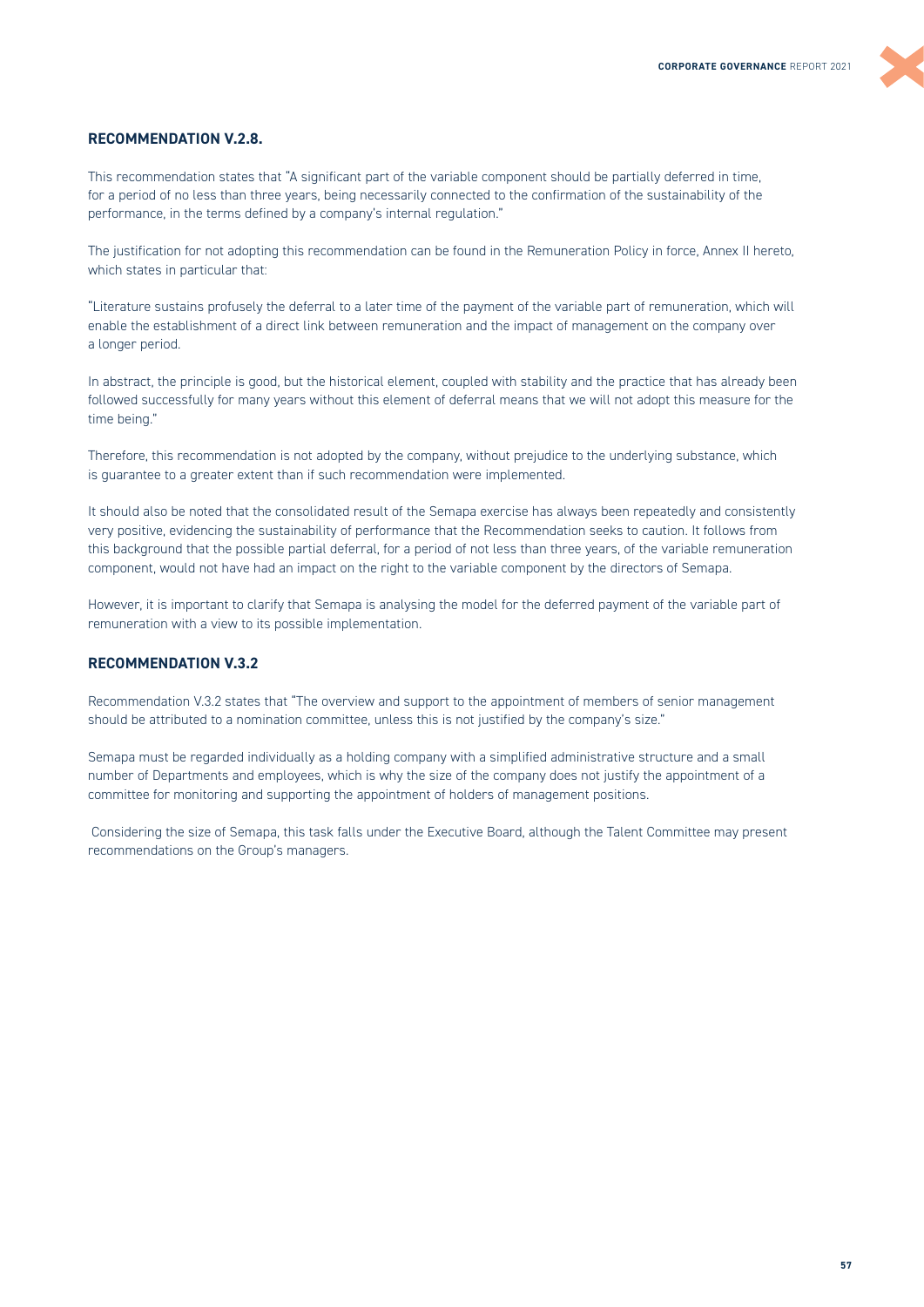# <span id="page-57-0"></span>**RECOMMENDATION V.3.3.**

Recommendation V.3.3 states that "This Nomination committee includes a majority of non-executive, independent members", referring to the internal committee for the assessment of the performance.

Semapa's Talent Committee consists entirely of non-executive directors, but only one director is independent. The members of the committee were appointed with an emphasis on the diversity in profiles (age, gender, qualifications, experience and professional backgrounds), while ensuring unbiased analysis and decision capability and proven integrity.

The company considers that this diversity of profiles, combined with the fact that the Talent Committee uses, whenever necessary, market studies and analysis of comparable situations within the group, is enough to ensure that its analyses are aligned with the best practices and strengthen independent and unbiased decision-making.

# **3. ADDITIONAL INFORMATION**

There are no other disclosures or additional information which would be relevant to an understanding to the governance model and practices adopted.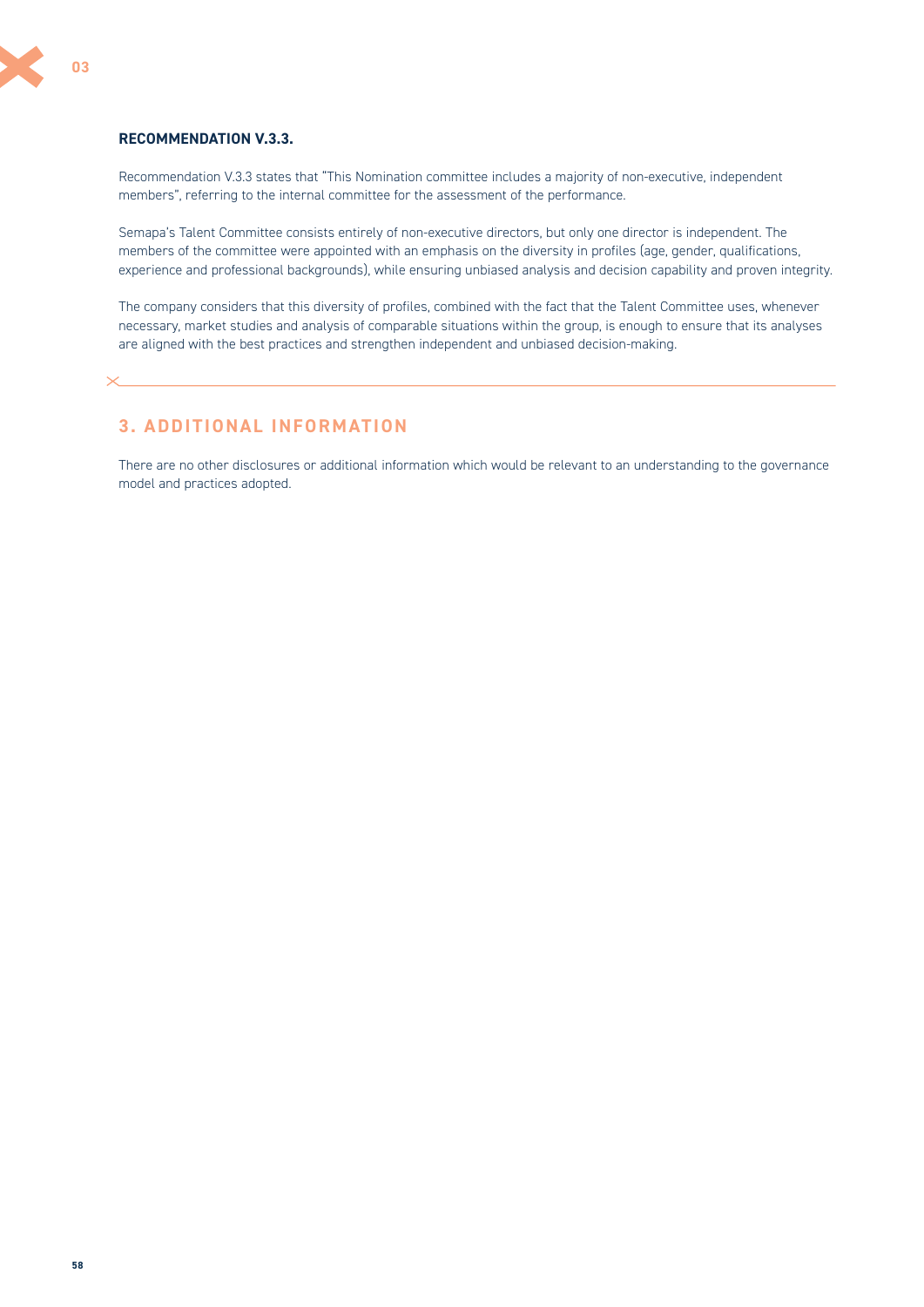

# <span id="page-58-0"></span>ANNEX I **DISCLOSURES REQUIRED BY ARTICLE 447 OF THE COMPANIES CODE**

(with regard to the fiscal year 2021)

**1. Securities issued by the company and held by company officers, in the sense defined in paragraphs 1 and 2 of Article 447 of the Companies Code:**

None.

#### **2. Securities issued by companies controlled by or belonging to the same group as Semapa held by company officers, in the sense defined in paragraphs 1 and 2 of Article 447 of the Companies Code:**

Undivided estate of Maria Rita de Carvalhosa Mendes de Almeida de Queiroz Pereira, with company directors Filipa Mendes de Almeida de Queiroz Pereira, Mafalda Mendes de Almeida de Queiroz Pereira and Lua Mónica Mendes de Almeida de Queiroz Pereira as parties concerned - 1,000 shares in The Navigator Company, S.A.

Filipa Mendes de Almeida de Queiroz Pereira ‐ 139,800 shares in Sodim, SGPS, S.A.

Mafalda Mendes de Almeida de Queiroz Pereira - 139,800 shares in Sodim, SGPS, S.A.

Lua Mónica Mendes de Almeida de Queiroz Pereira - 139,800 shares in Sodim, SGPS, S.A.

Undivided estate of Pedro Mendonça de Queiroz Pereira, with company directors Filipa Mendes de Almeida de Queiroz Pereira, Mafalda Mendes de Almeida de Queiroz Pereira and Lua Mónica Mendes de Almeida de Queiroz Pereira as parties concerned - 134,422 shares in Sodim, SGPS, S.A.

#### **3. Securities issued by the company and controlled companies held by companies in which directors and auditors hold corporate office:**

Cimo – Gestão de Participações, SGPS, S.A. – 38,959,431 shares in the company, 1,000 shares in Secil – Companhia Geral de Cal e Cimento, S.A. and 5,000 shares in ETSA – Investimentos, SGPS, S.A.

Sodim, SGPS, S.A. - 27,508,892 shares in the company.

#### **4. Acquisition, disposal, encumbrance or pledge of securities issued by the company, controlled companies or companies in the same group by company officers and the companies referred to in 3:**

In 2021, Sodim, SGPS, S.A. purchased the following shares in the company:

**-** On 10 May 2021, 1,816 shares for 11.66 Euros per share;

**-** On 11 May 2021, 2,953 shares for 11.66 Euros per share;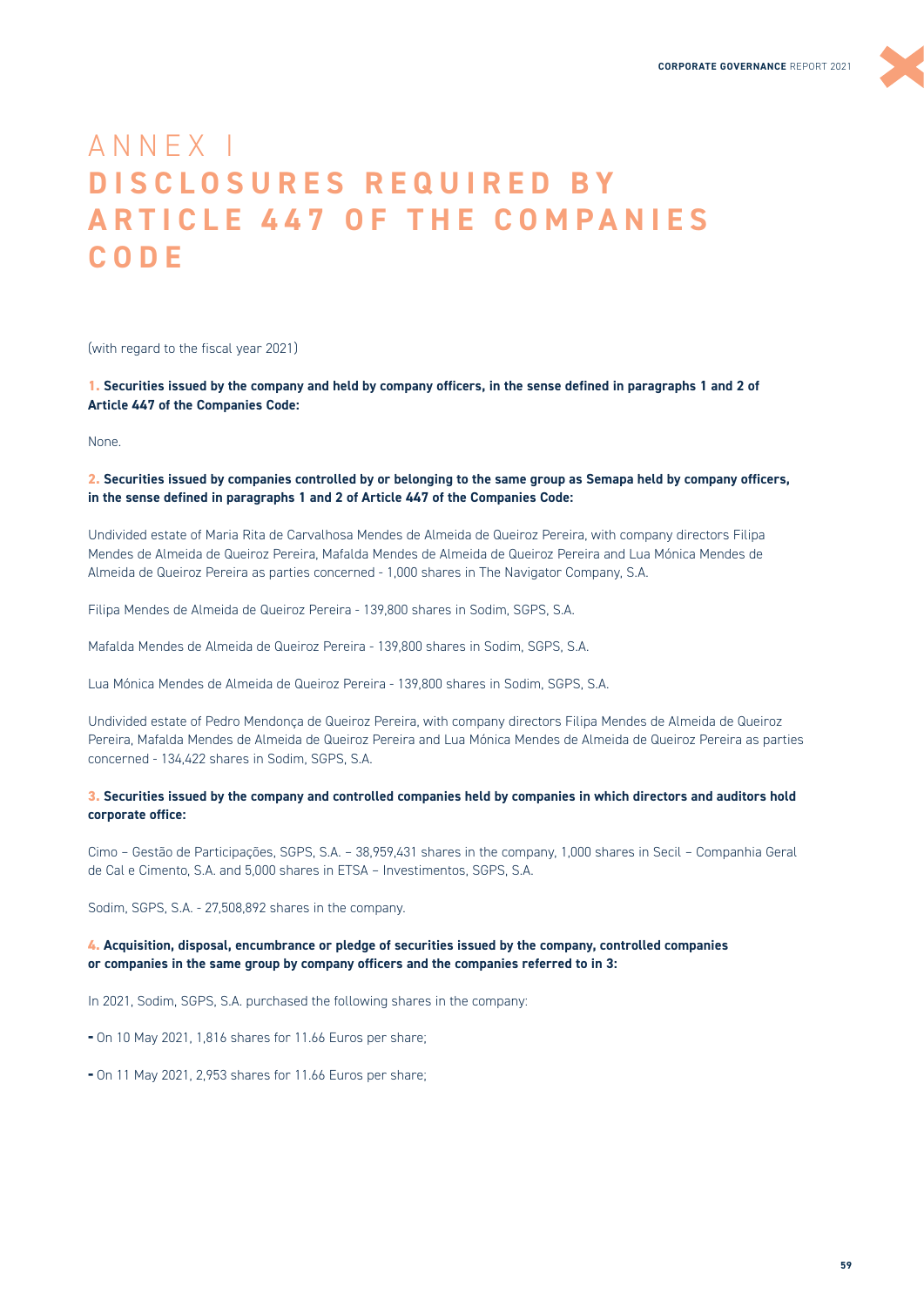

- **-** On 20 May 2021, 619,508 shares for 11.66 Euros per share;
- **-** On 21 May 2021, 118,231 shares for 11.66 Euros per share;
- **-** On 24 May 2021, 90,095 shares for 11.66 Euros per share;
- **-** On 25 May 2021, 57,379 shares, of which 313 shares were purchased for 11.52 Euros per share, 417 shares for 11.45 Euros per share, 4,501 shares for 11.56 Euros per share, 2,183 shares for 11.58 Euros per share, 9,512 shares for 11.60 per share, 1,658 shares for 11.62 Euros per share, 3,509 shares for 11.64 Euros per share and 35,286 shares for 11.66 Euros per share;
- **-** On 1 June 2021, 2,151 shares for 11.66 Euros per share;
- **-** On 2 June 2021, 1 share for 11.66 Euros per share;
- **-** On 3 June 2021, 725 shares for 11.66 Euros per share;
- **-** On 4 June 2021, 359,773 shares for 11.66 Euros per share;
- **-** On 7 June 2021, by way of a voluntary public tender offer launched by Sodim, SGPS, S.A., 6,402,799 shares for 11.66 Euros per share;
- **-** On 8 June 2021, 100 shares for 11.66 Euros per share;
- **-** On 9 June 2021, 49,936 shares for 11.66 Euros per share;
- **-** On 11 June 2021, 29,799 shares for 11.66 Euros per share;
- **-** On 14 June 2021, 29,758 shares for 11.66 Euros per share;
- **-** On 15 June 2021, 264,965 shares for 11.66 Euros per share.
- In 2021, Filipa Mendes de Almeida de Queiroz Pereira sold the following company shares:
- **-** On 7 June 2021, by way of a voluntary public tender offer launched by Sodim, SGPS, S.A., 5,488 shares for 11.66 Euros per share.
- In 2021, Mafalda Mendes de Almeida de Queiroz Pereira sold the following company shares:
- **-** On 7 June 2021, by way of a voluntary public tender offer launched by Sodim, SGPS, S.A., 5,888 shares for 11.66 Euros per share.
- In 2021, Lua Mendes de Almeida de Queiroz Pereira sold the following company shares:
- **-** On 7 June 2021, by way of a voluntary public tender offer launched by Sodim, SGPS, S.A., 5,888 shares for 11.66 Euros per share.

### **5. Transactions in own shares:**

In 2021 Semapa neither acquired nor disposed of any shares in its own capital.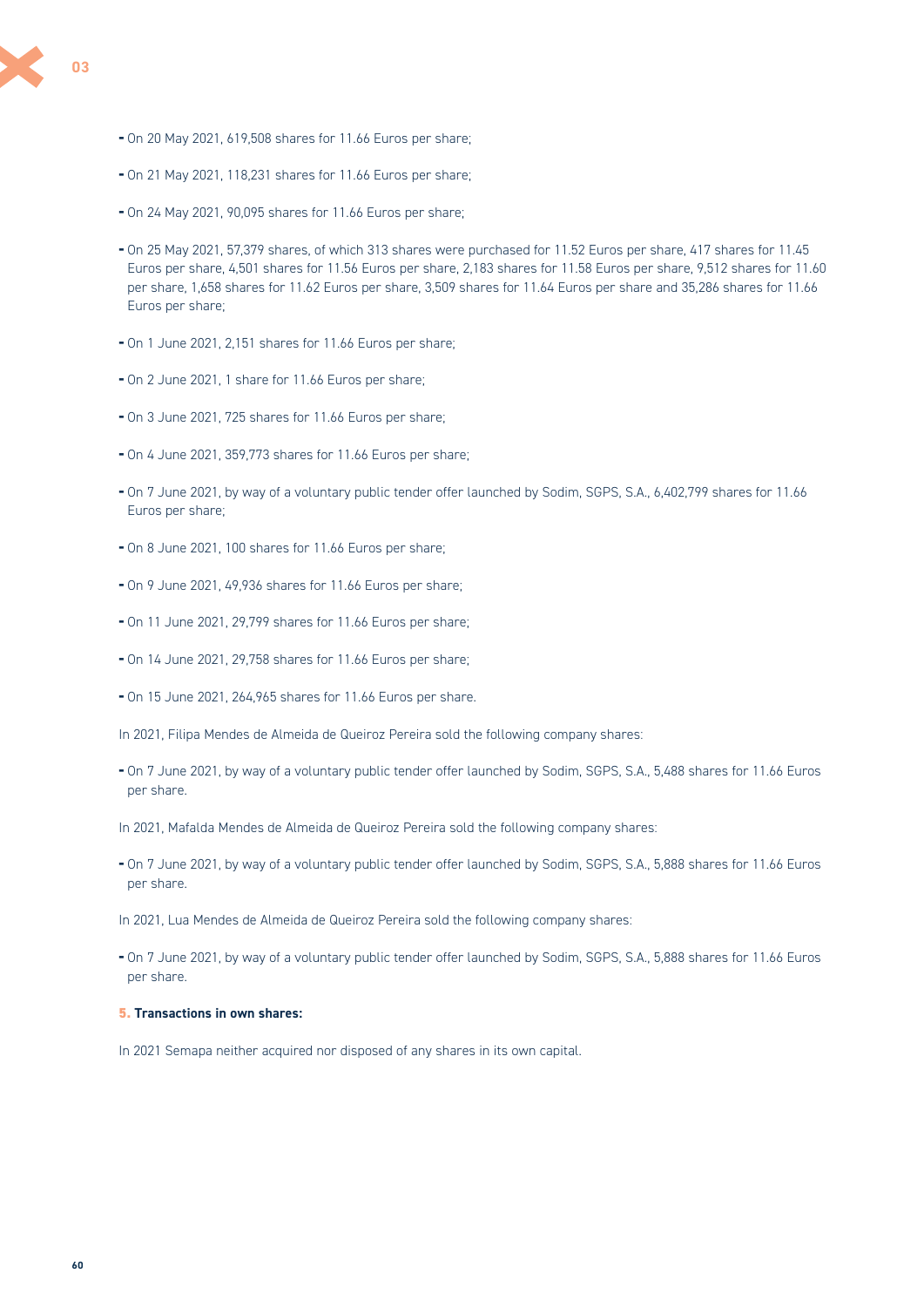

# <span id="page-60-0"></span>ANNEX II **R E M U N E R A T I O N P O L I C Y**

# **"REMUNERATION POLICY OF THE DIRECTORS AND AUDITORS OF SEMAPA (2021-2024)**

# **I. INTRODUCTION**

The Remuneration Committee of Semapa has been drawing up a remuneration policy statement since 2007, originally in the context of a recommendation from the CMVM, from 2009 according to Law no. 28/2009 of 19 June, and more recently in line with the recommendations of the 2018 Corporate Governance Code of the Portuguese Corporate Governance Institute.

The new Law no. 50/2020 of 25 August and the repealed of Law no. 28/2009 of 19 June requires Semapa's Remuneration Committee to draw up a Remuneration Policy for its directors and auditors in accordance with the new legal framework.

It should be noted that once the Corporate Governance Code of the Portuguese Institute of Corporate Governance was reviewed in 2020, and in view of the necessary harmonisation of Law no. 50/2020 of 25 August, the content of the remuneration policy is no longer based on a recommendation.

This Remuneration Policy is thus the reflection of the work developed by the Remuneration Committee, based on the previous remuneration policy statement and taking into account the new framework mentioned above.

Taking into account Semapa's track record, the company has continued to opt for reconciliation between, on the one hand, new trends of management remuneration options and, on the other hand, the weight of history, previous options and the specific features of the company.

The remuneration policy is the exclusive responsibility of the Remuneration Committee, which has three members, all independent from the Board. It must be approved by the General Meeting at least every four years and whenever a relevant change occurs.

In its work, namely in determining, reviewing and applying the Policy, the Remuneration Committee complies with applicable legislation and Semapa's current policies and regulations, namely the regulation on Conflicts of Interest and Related Party Transactions, which sets out rules for preventing, identifying and resolving conflicts of interest between the company and its managers.

# **II. RULES DERIVING FROM LAW AND THE ARTICLES OF ASSOCIATION**

The framework of this policy is the Law no. 50/2020, of 25 August, which amended the Securities Code.

Regarding the Law no. 50/2020, of 25 August, in addition to rules on the frequency with which the Policy must be issued and approved and on disclosure of its content, Article 26-C.2 of the Securities Code establishes that it content should include:

- **a)** An explanation of how it contributes to the company's business strategy, its long-term interests, and its sustainability;
- **b)** An explanation of how the employment and remuneration conditions of the company's employees were taken into account when this policy was established;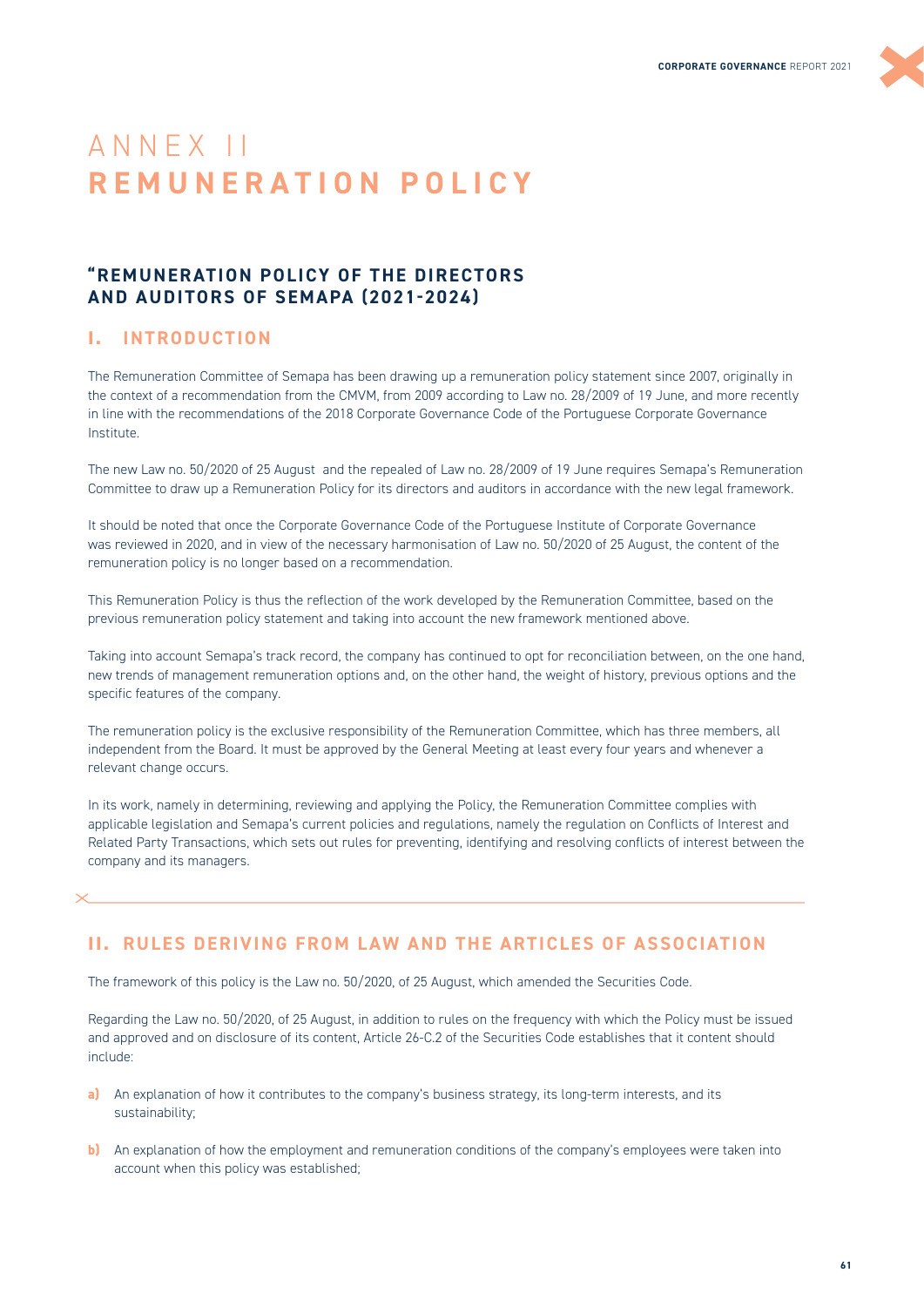- **c)** A description of the components of the fixed and variable remuneration;
- **d)** An explanation of all bonuses and other benefits, regardless of their form, which may be paid to directors and auditors, and indication of the respective proportion;
- **e)** An indication of the duration of the contracts or agreements with the directors and auditors, notice periods, termination clauses and payments associated with their termination;
- **f)** A description of the main features of complementary or early retirement schemes.

In addition, Article 26-C.3 of the Securities Code stipulates that if variable remuneration is to be awarded to directors, the remuneration policy must lay out:

- **a)** The criteria for awarding variable remuneration, including financial and non-financial criteria and, where applicable, criteria related to corporate social responsibility, in a clear and comprehensive manner, and explain how these criteria contribute to the company's business strategy, long-term interests and sustainability;
- **b)** The methods applied to determine the extent to which the performance criteria have been met;
- **c)** The deferral periods and the possibility for the company to request the refund of variable remuneration that has been paid.

On the other hand, Article 26-C.4 of the Securities Code stipulates that if part of the remuneration is to be paid through shares, the remuneration policy must lay out:

- **a)** The entitlement vesting periods;
- **b)** If applicable, the term for holding the shares after the rights have been acquired;
- **c)** How the share-based remuneration contributes to the company's business strategy, its long-term interests, and its sustainability.

In addition to the stated in Law no. 50/2020, of 25 August, any system for setting remuneration will inevitably have to consider the legal rules, as well as any private rules which may be established in the Articles of Association.

The legal rules for the directors are basically established in Article 399 of the Companies Code, from which it follows that:

- **-** Powers to fix the remuneration lie with the general meeting of shareholders of a committee appointed by the same.
- **-** The remuneration is to be fixed in accordance with the duties performed and the company's state of affairs.
- **-** Remuneration may be fixed, or may consist in part of a percentage of the profits for the period, but the maximum percentage to be allocated to the directors must be authorized by a clause in the Articles of Association, and shall not apply to distribution of reserves or any part of the profits for the period which could not be distributed to shareholders, according to the law.

For the members of the Audit Board and the officers of the General Meeting, the law lays down that the remuneration shall consist of a fixed sum, which shall be determined in the same way by the general meeting of shareholders or by a committee appointed by the same, taking into account the duties performed and the state of the company's affairs.

**62**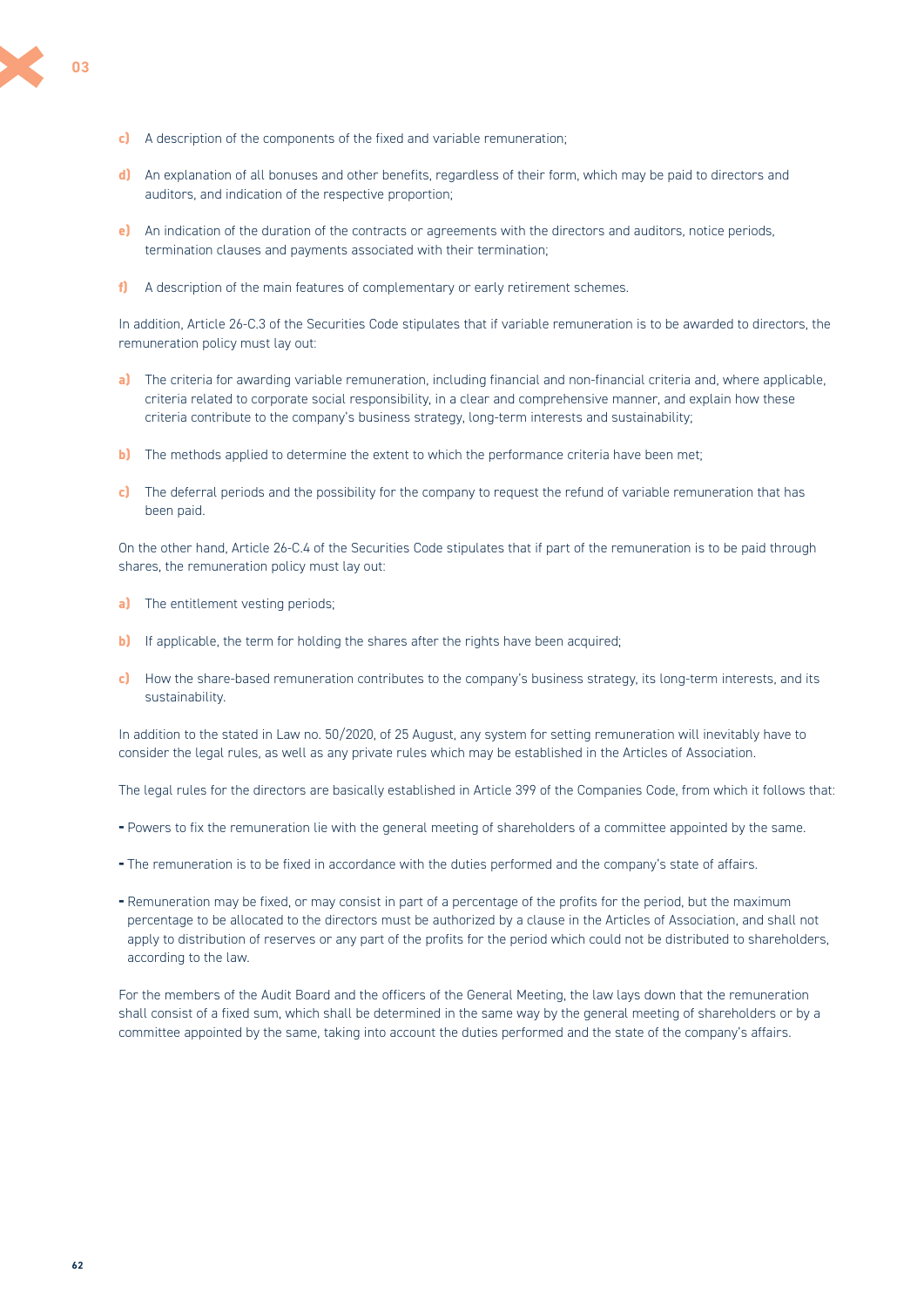

Semapa's Articles of Association contain a specific clause, number seventeen, dealing only with the directors and governing also retirement provisions, stating the following:

*"2 – The remuneration of the directors […] is fixed by a Remuneration Committee comprising an uneven number of members, elected by the General Meeting.*

*3 –The remuneration may consist of a fixed part and a variable part, which shall include a share in profits, which share in profits shall not exceed five per cent of the net profits of the previous period, for the directors as a whole."* 

This is the formal framework to be observed in defining remuneration policy.

# **III. GENERAL PRINCIPLES**

The general principles to be observed when setting the remuneration of the company officers are essentially those which in very general terms derive from the law: on the one hand, the duties performed and on the other the state of the company's affairs. If we add to these the general market terms for similar situations, we find that these appear to be the three main general principles:

#### **a) Duties performed.**

The duties performed by each member of the governing bodies cover both the functions in a formal sense and also the duties in the broader sense of the concrete level of responsibility of the position held, considering different criteria, such as the commitment and time dedicated, the nature, size, complexity, and skills required for the duty, or the added value to the company that results from a specific intervention or institutional representation.

The fact that time is spent by the officer on duties in other controlled companies also cannot be taken out of the equation due to the added responsibility this represents, and to the existence of another source of income.

#### **b) The state of the company's affairs.**

The size of the company and the inevitable complexity of the related management responsibilities are clearly relevant aspects of the state of affairs understood in the broadest sense. These aspects have implications for the need to remunerate a responsibility which is greater in larger companies with complex business models and for the capacity to remunerate management duties appropriately.

#### **c) Market criteria.**

It is unavoidably necessary to match supply to demand when setting any level of payment, and the officers of a corporation are no exception.

It is essential to be able to attract, develop and retain competent professionals, which requires the Remuneration Policy to be competitive and attractive in order to ensure the legitimate interests of individuals but essentially those of Semapa and the creation of sustainable value for shareholders.

Given its characteristics and size, market criteria and practices to be taken into account are, in Semapa's case, both national and international, and in order to keep up to date with these practices, Semapa regularly uses market research and benchmarking.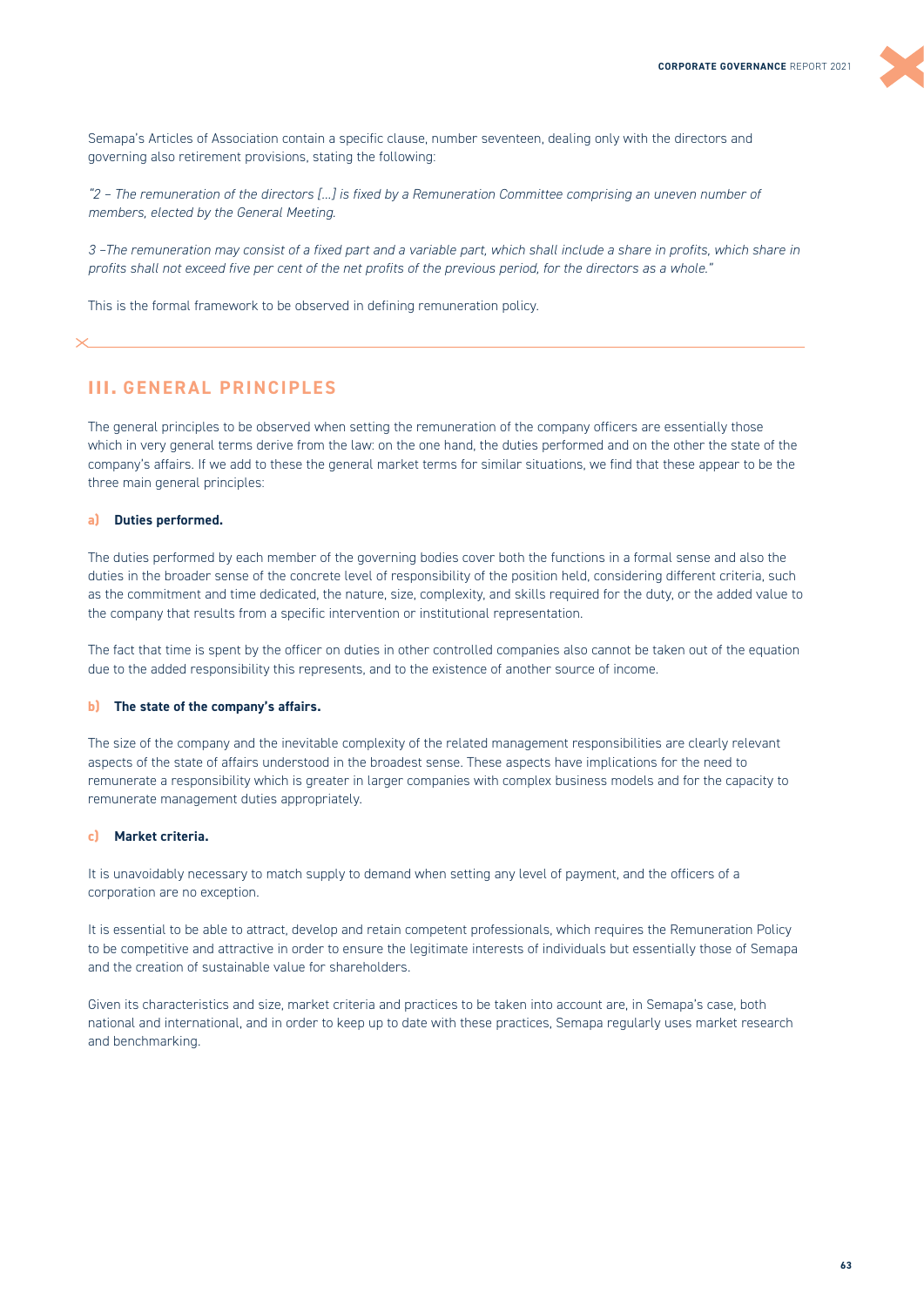# **IV. COMPLIANCE WITH LEGAL REQUIREMENTS**

Having established the general principles adopted, we shall now consider principles with the relevant legal requirements.

#### **1. Article 26-C.2 a) of the Securities Code. Strategy, long-term interests, and sustainability**

Practice has shown that the remuneration system in place at Semapa has successfully supported its business strategy and also, in the long term, the alignment of the interests of members of the management body with those of the company and its sustainability, in particular for the reasons set out below.

Firstly, because the remuneration sets out to be fair and equitable in the light of the principles set forth, and secondly because it links the directors to results by means of a variable remuneration component which is set primarily in the light of these results, but also considers the behavioural skills of the individual directors, such as the alignment with the company's long-term interests.

#### **2. Article 26-C.2 b) of the Securities Code. Employment and remuneration conditions of the company's employees**

The alignment between this Policy and the remuneration scheme and employment conditions of Semapa employees is assured, given that both remuneration systems are based on the same General Principles set out in this Remuneration Policy, in particular the market conditions in the reference markets for the duties performed.

#### **3. Article 26-C.2 c) of the Securities Code. Components of the fixed and variable remuneration**

The remuneration of the members of the Board of Directors is made up of a fixed component, corresponding to an annual amount, payable in the year, and, for the Executive Directors, it also includes a variable component that may correspond to a percentage not exceeding five percent of the net income for the previous year in accordance with the Company's Articles of Association.

The remunerations of the members of the Audit Board shall consist of a fixed annual amount paid in the year.

Finally, the remuneration of the officers of the General Meeting consists only of a fixed amount based on the meetings actually held.

Note that the concrete amounts of remuneration are fixed according to the principles mentioned above in chapter III of this Policy.

#### **4. Article 26-C.2 d) of the Securities Code. Bonuses and other benefits**

In addition to the variable component that may be paid to the members of the management bodies, no other non-cash benefits are paid to directors and auditors, without prejudice to the means made available to them for the performance of their duties and a personal health and accident insurance policy in line with market practices.

#### **5. Article 26-C.2 e) of the Securities Code. Agreements relating to the termination of Directors' duties**

There are no agreements, and no such provisions have been defined by this Committee, on payments by Semapa relating to dismissal or termination of Directors' duties. This fact is the natural result of the particular situations existing in the company, and not a position of principle taken by this Committee against the existence of agreements of this nature. Only the supplementary legal rule in this matter apply here, as established in the Companies Code, which governs the payment to the Directors of any amounts before the end of the term of office due to termination of duties.

#### **6. Article 26-C.2 f) of the Securities Code. Complementary or early retirement arrangements**

There are no complementary or early retirement arrangements for directors currently in place in the company.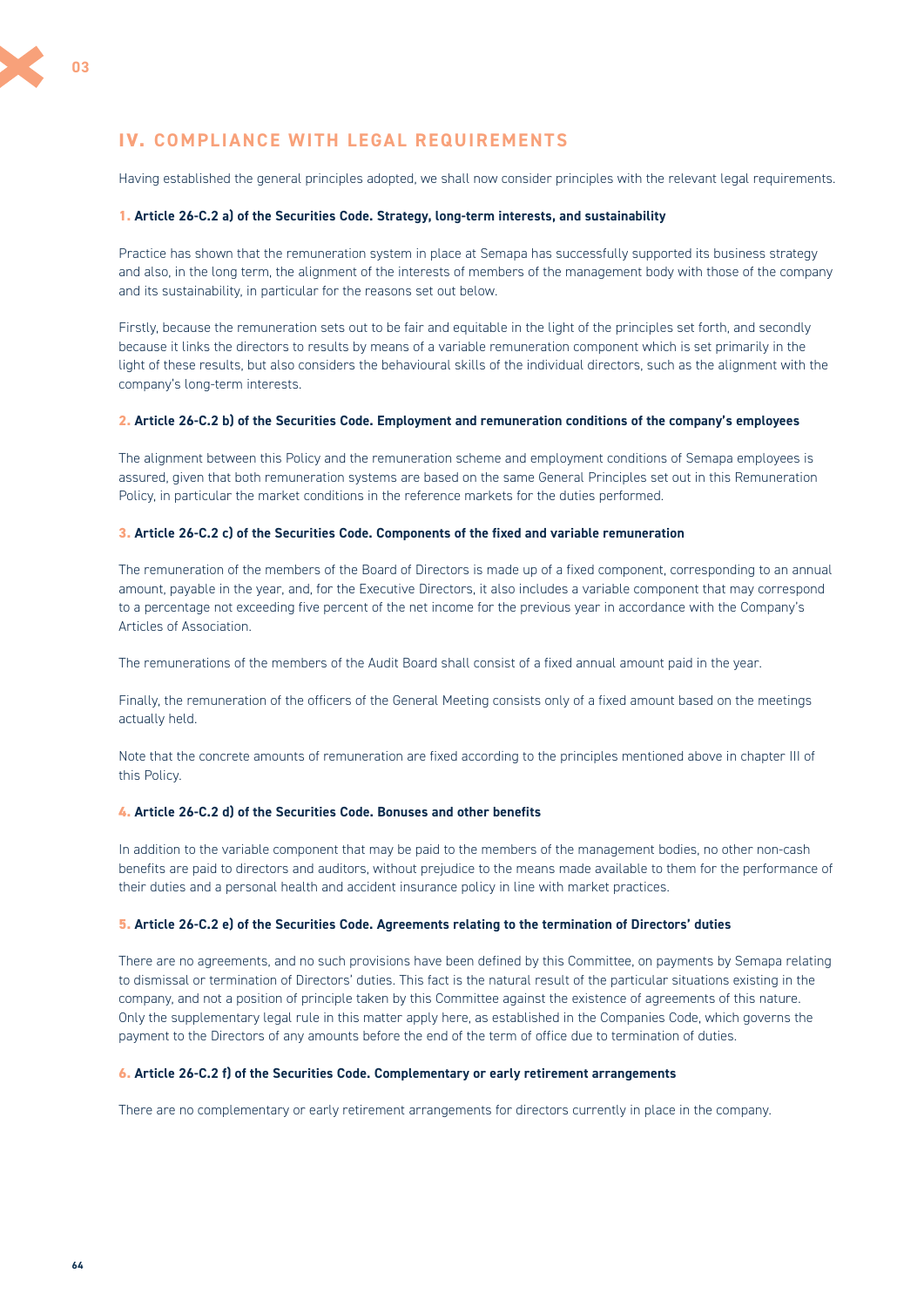#### **7. Article 26-C.3 a) of the Securities Code. Criteria for the variable component**

The variable component of remuneration, which is set by this Committee, is based on the target amount applied to each director and is paid according to the individual's performance and performance of the company that meet the expectations and the criteria set previously. The target amount is weighted by the aforementioned principles - market, specific functions, state of the company -, in particular comparable market circumstances in positions equivalent in function. Another important factor taken into account when setting the targets is Semapa's option not to provide any share or share acquisition option plans.

Actual performance compared to the expectations and goals, which determine target variations is weighed against a set of quantitative and qualitative KPIs of the company's performance (general business indicators) and of the relevant director (specific objectives and behavioural indicators). The general business indicators include, in particular, EBITDA, net income, cash flow, and Total Shareholder Return compared to Peers, while the behavioural skills include the alignment of each director with the long-term interests of the company.

In addition to the statutory limit on management's share of profits for the year, the company also has mechanisms in place to limit variable compensation.

On the one hand, the variable remuneration is eliminated in the event of the results showing a significant deterioration in the company's performance in the last reporting period or when such deterioration may be expected in the period underway. On the other hand, the amount of the variable component attributable has a cap set to prevent good performance at one moment (with immediate remuneration benefits for the administration) from being obtained to the detriment of good performance in the future.

In light of the above, it is clear that the criteria for awarding remuneration contribute to the achievement of the Semapa's strategy, and to the long-term interests and sustainability of the company.

#### **8. Article 26-C.3 b) of the Securities Code. Fulfilment of performance criteria**

Performance criteria mentioned in the previous paragraph is applied mathematically for its quantitative part, and using value assessments for the qualitative part.

Under the process of determining the variable remuneration, the Remuneration Committee draws up this Policy, and the performance evaluation of each executive director follows an internal process structured under the responsibility/ leadership of the respective person in charge (i.e. under the responsibility of the person who manages the team, in the case of the members of the Executive Board, and under the responsibility of the Chairman of the Board of Directors, in the case of the Chairman of the Executive Board) and with the involvement of the non-executive directors named by the person in charge.

The Talent Committee is also involved in this process. It is responsible for monitoring the system for assessing management performance and distributing the company's remuneration, and delivering its opinion on the proposals for individual performance evaluation of the executive board.

Finally, the Remuneration Committee must confirm that the respective achievement factors have been met for the performance evaluation, and ensure the overall consistency of the process by setting the variable remuneration.

#### **9. Article 26-C.3 c) of the Securities Code. Deferral and refund of the remuneration**

Literature sustains profusely the deferral to a later time of the payment of the variable part of remuneration, which will enable the establishment of a direct link between remuneration and the impact of management on the company over a longer period.

In abstract, the principle is good, but the historical element, coupled with stability and the practice that has already been followed successfully for many years without this element of deferral means that we will not adopt this measure for the time being.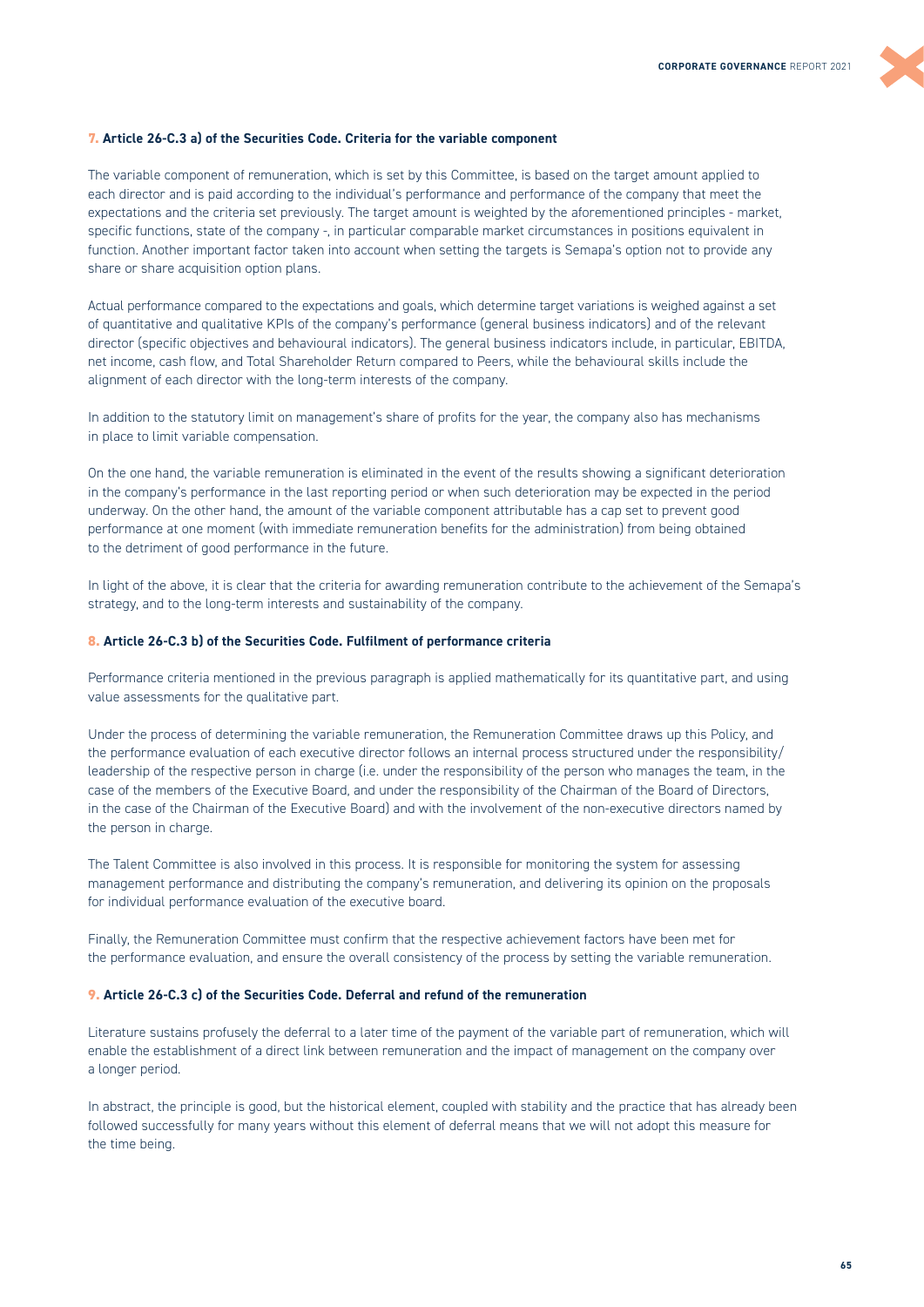

With regard to the obligation to return the variable remuneration that has been paid, and without prejudice to the applicable legal regime, the company does not possess any mechanism that enables it to request the refund from the directors.

#### **10. Article 26-C.4 of the Securities Code. Share plans**

At Semapa, the remuneration has no component consisting of shares.

# **V. SPECIFIC OPTIONS**

The specific options for the remuneration policy we are proposing may therefore be summarized as follows:

#### **1st In setting all remuneration, the general principles established above shall be observed: the duties performed, the state of the company's affairs and market criteria.**

#### **2nd Executive Directors**

- **-** The remuneration of executive directors of the Board of Directors shall comprise a fixed component and a variable component;
- **-** The fixed component of the remuneration shall consist of an annual amount payable in the year;
- **-** The variable component of remuneration is linked both to Semapa's performance and to the individual performance of each director;
- **-** The procedure for awarding variable remunerations to the executive Directors of the Board, which is overseen by the Talent Committee, shall comply with the criteria set by the Remuneration Committee, and such remuneration shall not exceed five per cent of the consolidated net profit (IFRS format) as provided by the Articles of Association.

### **3rd Non-Executive Directors**

- **-** The remuneration of non-executive directors shall comprise only a fixed component that may vary according to the piling on of added responsibilities, e.g. committee and specialised committee members.
- **-** The fixed component of the remuneration shall consist of an annual amount payable in the year or of a predetermined amount for each meeting of the Board of Directors attended.

# **4th Audit Board**

**-** The remuneration of the members of the Audit Committee will consist only of a fixed component, i.e. a fixed annual amount paid in the year.

#### **5th General Meeting**

**-** The remuneration of the officers of the General Meeting shall consist of a fixed amount only that will be set for every meeting, the remuneration for second and subsequent meetings being lower than that for the first general meeting of the year.

#### **Lisbon, 06 April 2021**

## **The Remuneration Committee**

José Gonçalo Ferreira Maury João Rodrigo Appleton Moreira Rato João do Passo Vicente Ribeiro"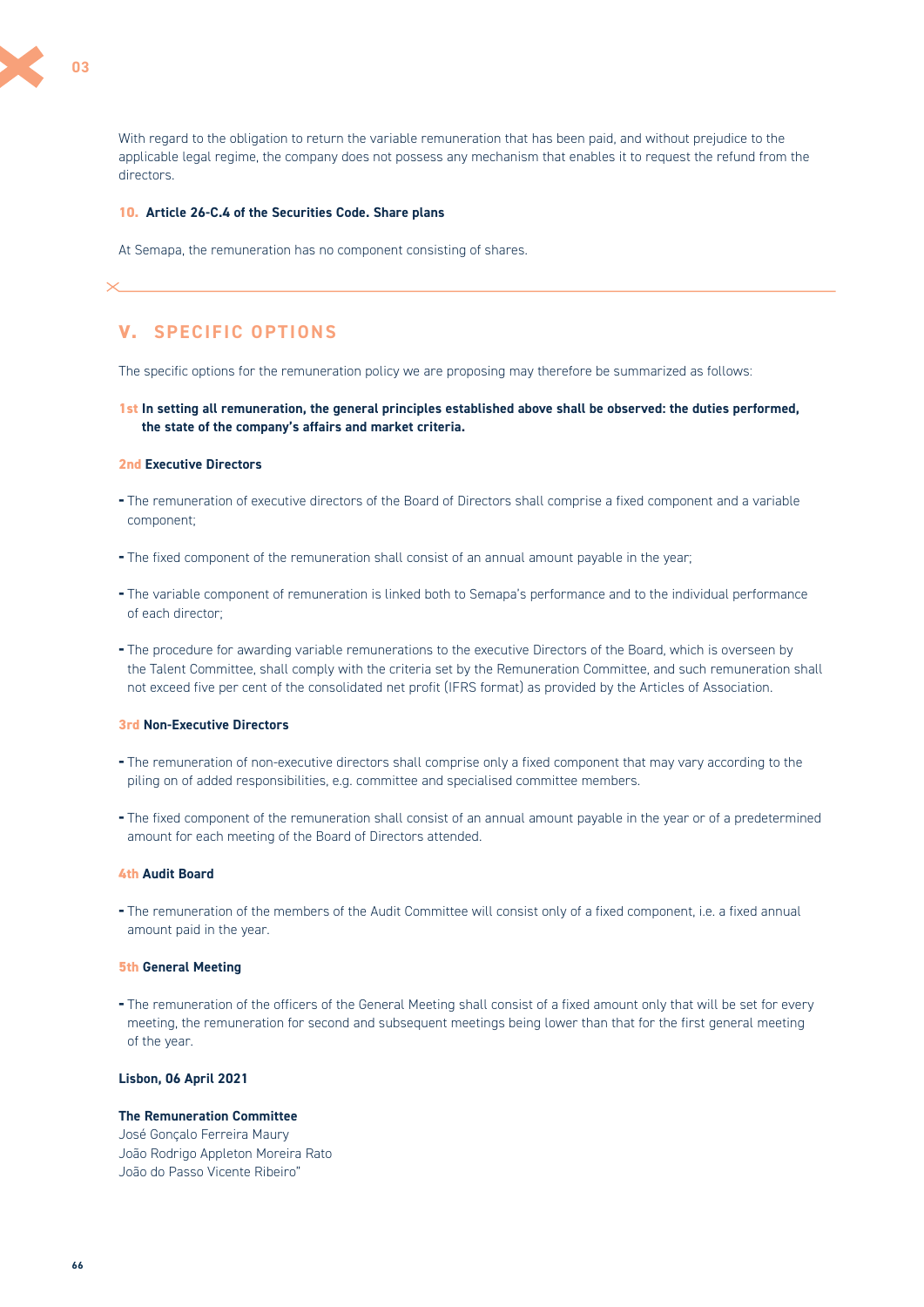

# <span id="page-66-0"></span>ANNEX III **DECLARATION REQUIRED UNDER ARTICLE 245.1 C) OF THE SECURITIES CODE**

Article 245.1 c) of the Securities Code requires that each of the persons responsible for issuers make a number of statements, as described in this Article. In the case of Semapa, a standard statement has been adopted, worded as follows:

*"I hereby declare, under the terms and for the purposes of Article 245.1 c) of the Securities Code that, to the best of my knowledge, the management report, annual accounts, legal accounts certificate and other financial statements of Semapa – Sociedade de Investimento e Gestão, SGPS, S.A., for the financial year of 2021, were drawn up in accordance with the relevant accounting rules, and provide a true and fair view of the assets and liabilities, financial affairs and profit or loss of said company and other companies included in the consolidated accounts, and that the management report contains a faithful account of the business, performance and position of said company and other companies included in the consolidated accounts, describing the main risks and uncertainties which they face."*

Considering that the members of the Audit Board and the Statutory Auditor sign an equivalent declaration in relation to the documents for which they are responsible, a separate declaration with the above text was signed by the directors only, as it was deemed that only the Company officers fall within the concept of "persons responsible for the issuer". As required by this rule, we provide below a list of the names of the people signing the declaration and their functions in the company:

| <b>Name</b>                                     | <b>Function</b>                    |
|-------------------------------------------------|------------------------------------|
| José Antônio do Prado Fay                       | Chairman of the Board of Directors |
| Ricardo Miguel dos Santos Pacheco Pires         | Member of the Board of Directors   |
| Vítor Paulo Paranhos Pereira                    | Member of the Board of Directors   |
| António Pedro de Carvalho Viana-Baptista        | Member of the Board of Directors   |
| Carlos Eduardo Coelho Alves                     | Member of the Board of Directors   |
| Filipa Mendes de Almeida de Queiroz Pereira     | Member of the Board of Directors   |
| Francisco José Melo e Castro Guedes             | Member of the Board of Directors   |
| Lua Mónica Mendes de Almeida de Queiroz Pereira | Member of the Board of Directors   |
| Mafalda Mendes de Almeida de Queiroz Pereira    | Member of the Board of Directors   |
| Vítor Manuel Galvão Rocha Novais Gonçalves      | Member of the Board of Directors   |